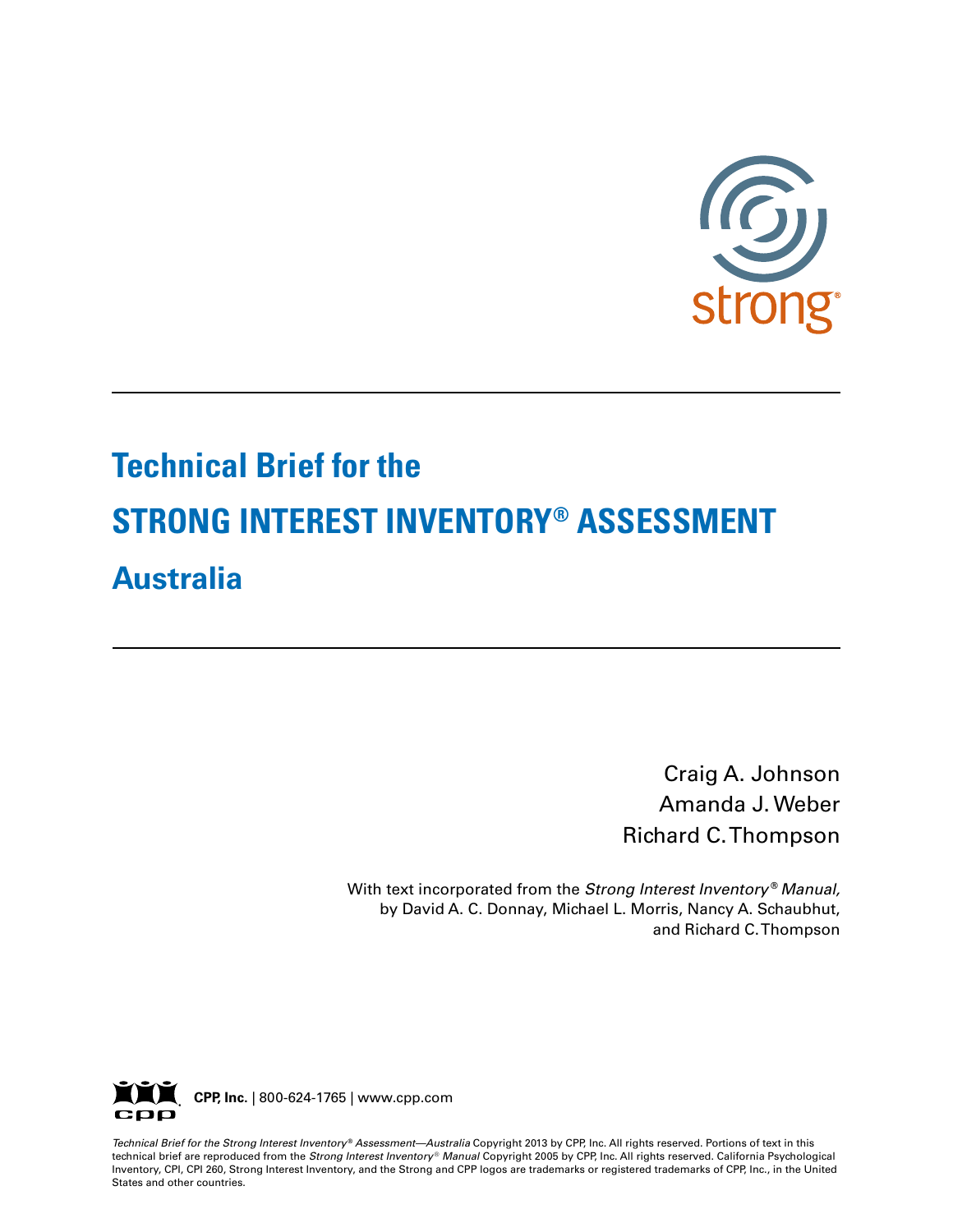### **CONTENTS**

Introduction 1 Australia Sample Description 1 International Research on the Strong Assessment 1 General Occupational Themes 3 Interpretation of the GOTs 3 Australia Sample Norms of the GOT Scales 4 Reliability of the GOT Scales 5 Validity of the GOT Scales 5 Basic Interest Scales 12 Interpretation of the BISs 12 Australia Sample Norms of the BISs 16 Reliability of the BISs 18 Validity of the BISs 18

Occupational Scales 44 Australia Sample Norms of the OSs 44 Validity of the OSs 49 Personal Style Scales 50 Interpretation of the PSSs 50 Australia Sample Norms of the PSSs 51 Reliability of the PSSs 51 Validity of the PSSs 51 Administrative Indexes 58 Item Response Percentages 58 Total Responses Index 58 Typicality Index 58 Conclusion 64 References 65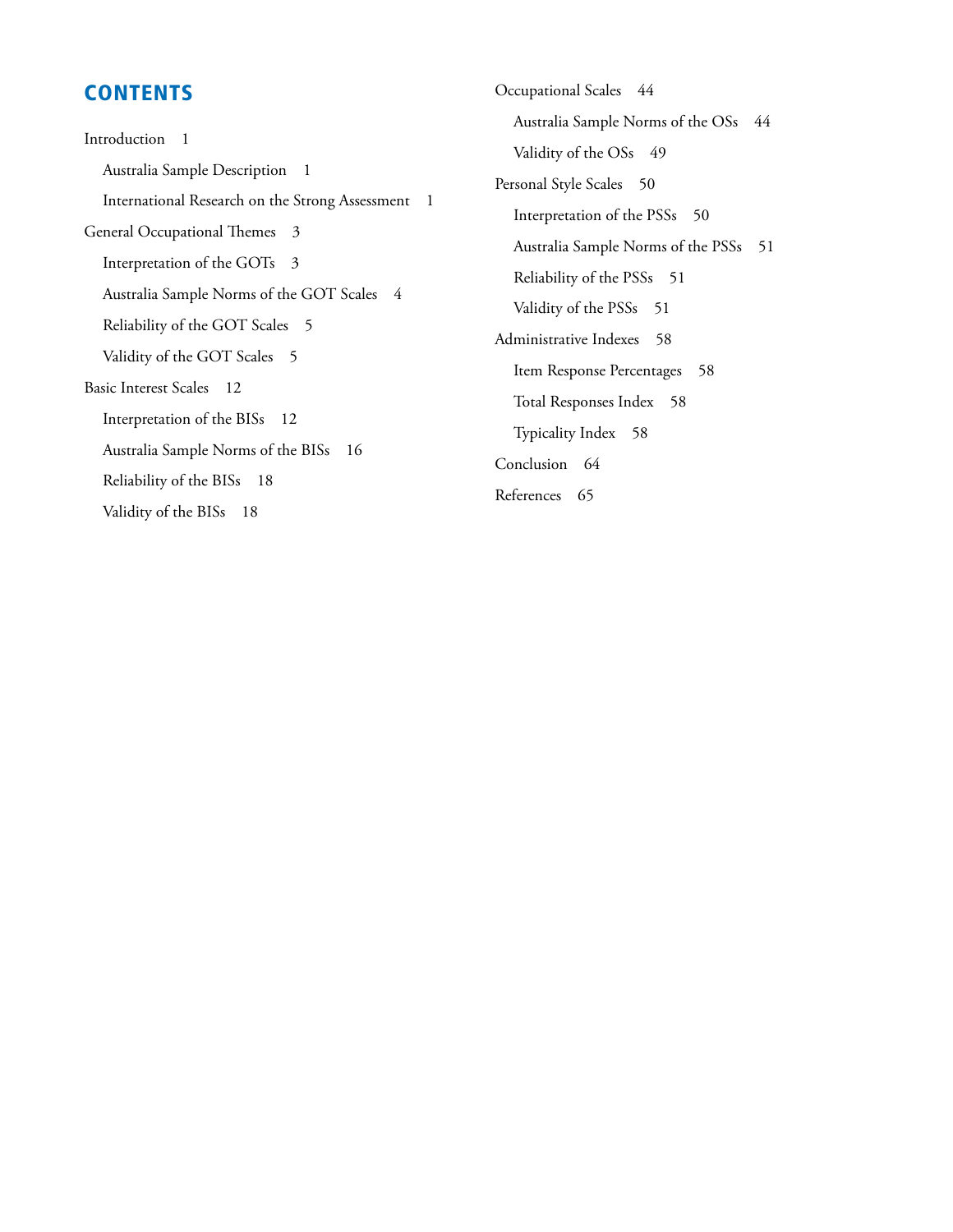### **INTRODUCTION**

The *Strong Interest Inventory*® (Strong) assessment is one of the most widely used career planning tools, helping high school and college students, as well as people in transition, make fulfilling career choices. Because the instrument is so widely used, the publisher, CPP, Inc., continues to develop translations for use in specific regions as well as to evaluate the use of North American English versions in countries or cultures where such use may be successful. This technical brief summarizes the measurement properties of the Strong assessment for a sample of English speakers in Australia, including reliability coefficients for key measures, and correlations among Strong scales. Comparisons to the U.S. General Representative Sample (GRS) are made and similarities and differences between samples are examined. Readers are encouraged to use this document in conjunction with the *Strong Interest Inventory*® *Manual* (Donnay, Morris, Schaubhut, & Thompson, 2005) as well as the *International Technical Brief for the Strong Interest Inventory*® *Assessment* (Herk & Thompson, 2011).

The Strong assessment helps individuals match their interests with different occupational, educational, and leisure pursuits. It compares clients' level of interest on a wide range of familiar items with the interests of people who are successfully employed in different occupations. The information provided by the Strong can be used to help clients make sound educational and career decisions.

The five main types of information provided by the Strong assessment are

- General Occupational Theme (GOT) scores
- Basic Interest Scale (BIS) scores
- Occupational Scale (OS) scores
- Personal Style Scale (PSS) scores
- Administrative indexes

### Australia Sample **DESCRIPTION**

The Australia sample is composed of 257 individuals—134 women and 123 men—who completed the Strong assessment in North American English. Respondents' ages ranged from 18 to 71 years (*M* = 39.80, *SD* = 15.16). In the sample 37.7% were employed full-time, 31.5% were employed part-time, 28.4% were students, and 2.3% were either not working for income or did not provide their current employment status. The organizational levels of those who were employed and reported organizational level (*n =* 156) were as follows: 55.8% entry level, 19.9% nonsupervisory, 16.0% supervisory, 3.2% management, and 5.1% executive. All respondents reported their country of origin or residence as Australia. The sample was obtained through the use of a third-party market research firm, sampling individuals who met CPP's criteria for inclusion. Participants were compensated for their participation.

### International Research on the Strong Assessment

A number of studies have examined the "cultural validity" of the Strong assessment. Essentially, these studies have assessed whether the underlying theories of the instrument adequately explain the results for racial/ethnic groups (Fouad & Mohler, 2004). Much of this research has focused primarily on Holland's (1959) typology, as measured by the GOTs. Studies have revealed mixed results. For example, in a literature review conducted by Carter and Swanson (1990), it was found that African Americans scored lower than Caucasians on the Realistic and Investigative Themes and higher on the Social, Enterprising, and Conventional Themes. Researchers (Park & Harrison, 1995; Sue & Kirk, 1972, 1973) have also found that Asian Americans scored higher on Realistic, Investigative, and Conventional Themes when compared to Caucasians. Studies by Goh, Lee, and Yu (2004) and Goh and Yu (2001) found slight differences on Holland's typology when looking at Chinese samples as well.

In contrast, however, Fouad, Harmon, and Borgen (1997) found that RIASEC Themes were similar across Asian American, African American, Hispanic American, and Caucasian samples. Other studies by Fouad also support the notion that minimal differences exist on Strong assessment scales; specifically, Fouad (2002) found minimal differences on the GOTs, and Fouad and Mohler (2004) found minimal differences on both the GOTs and BISs across various ethnic groups. Davison Aviles and Spokane (1999) also determined that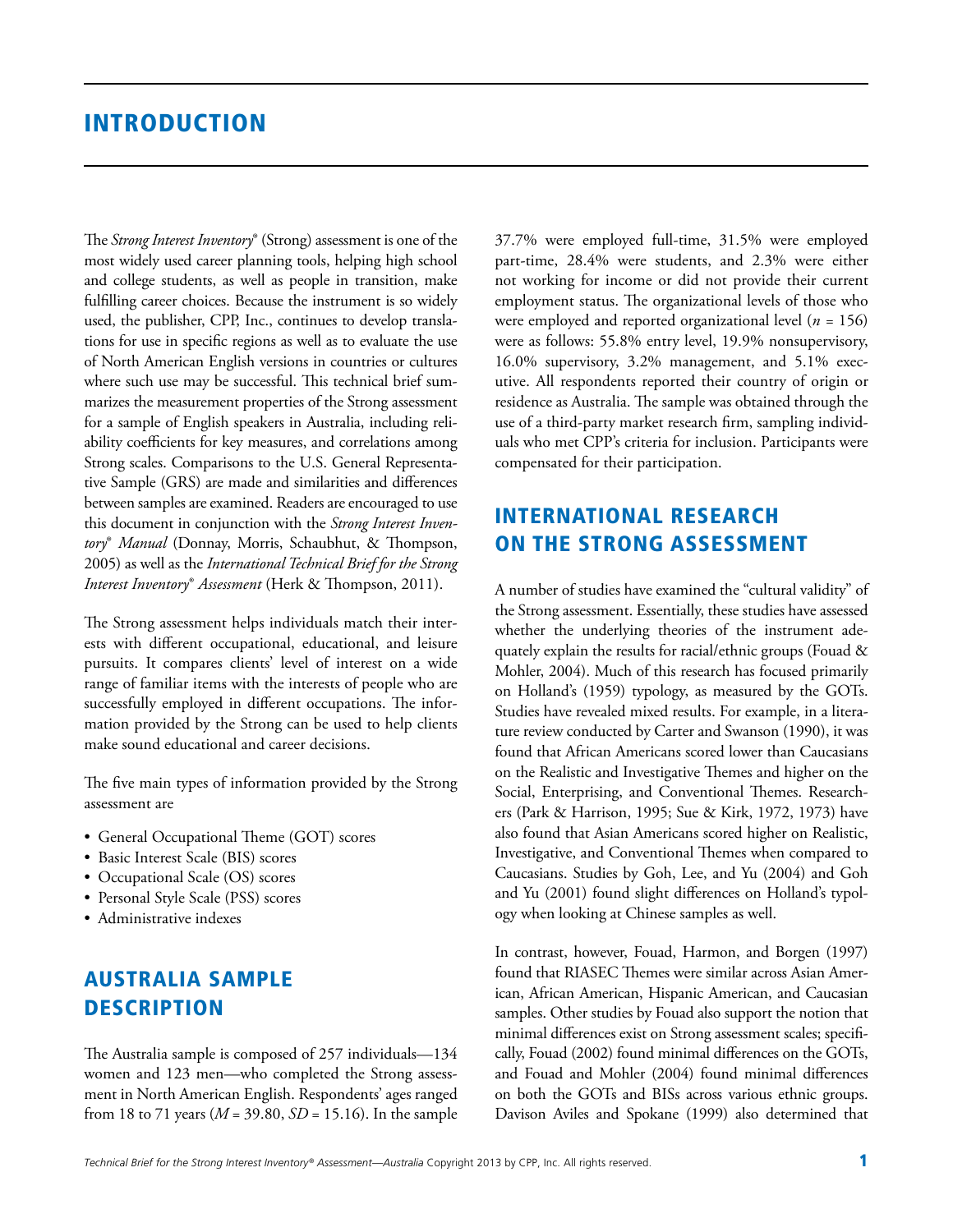significant differences did not exist on Holland Themes across Hispanic, African American, and Caucasian middle school students; although they did find differences in the manner in which students expressed their interests. Evidence supporting Holland's model, as measured by the Strong assessment, has also been found in Icelandic (Einarsdóttir, Rounds, Ægisdóttir, & Gerstein, 2002), Native Hawaiian (Oliver & Waehler, 2005), and Korean (Tak, 2004) samples. Finally, in examining the criterion-related validity of the RIASEC Themes, Lattimore and Borgen (1999) found that the Strong assessment predicted occupational membership relatively similar for African American, Asian American, Caucasian American, Hispanic American, and Native American adults.

A 2011 research initiative by Herk and Thompson, the *International Technical Brief for the Strong Interest Inventory*® *Assessment,* examined the measurement properties of Strong translations in samples whose native languages included European English, French, German, Latin American Spanish, and European Spanish. Normative data, internal reliability, and correlations between Strong scales were evaluated. Results suggested that the assessment functioned well in translated languages with results similar to those in the GRS from the United States. As reported in the brief, the consistency of results shows that the Strong can be used as a cross-cultural measure.

This technical brief provides the results of analyses examining potential differences for a sample of English speakers born or living in Australia. Results have been arranged according to scale or type of information provided by the Strong assessment.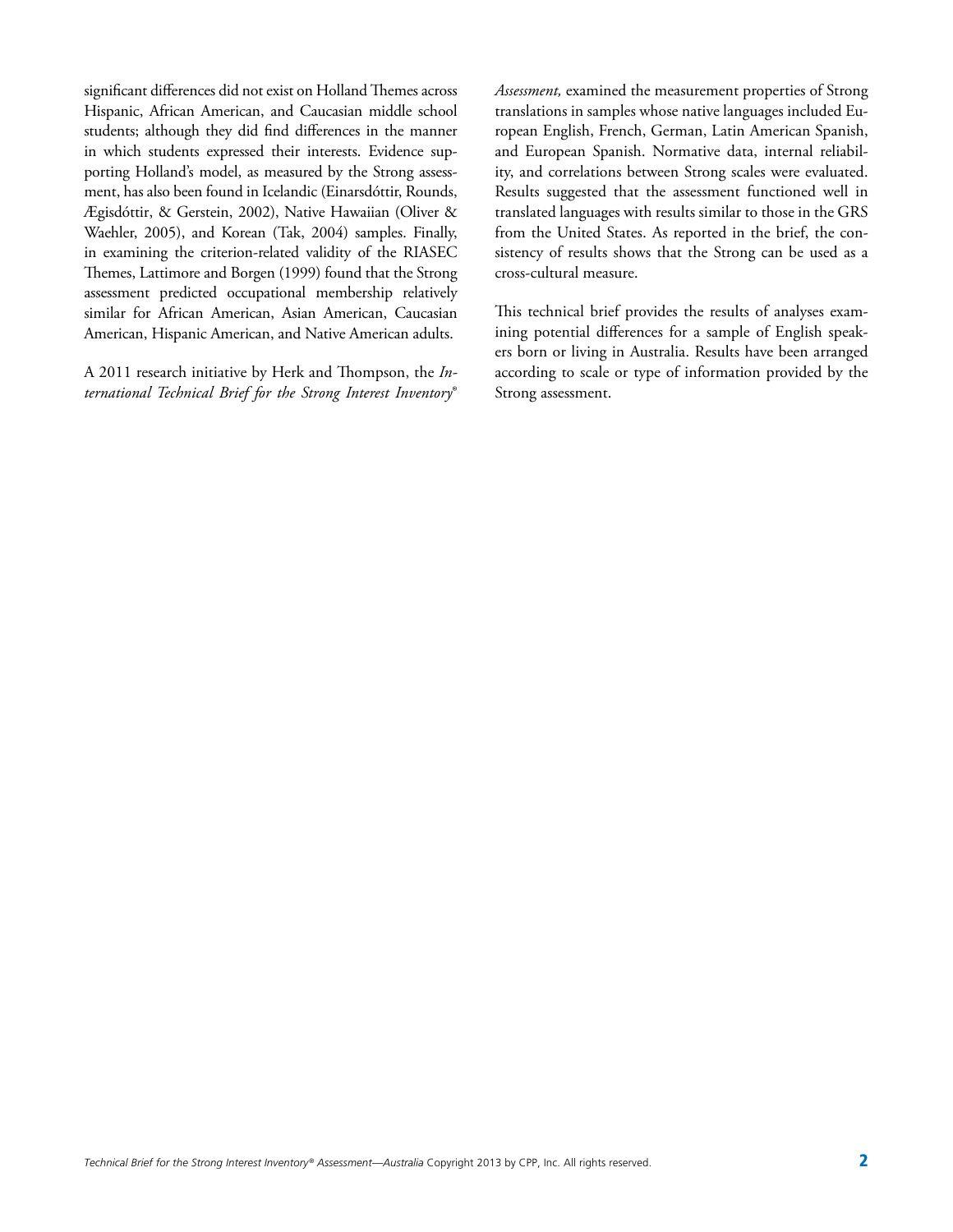The General Occupational Themes (GOTs)—developed from the work of the Strong assessment author, E. K. Strong, Jr., and vocational theorist John L. Holland—are scales that reflect an individual's overall orientation to work. Using Holland's classification system, the GOTs describe an individual's interests, work activities, potential skills, and personal values in six broad areas: Realistic (R), Investigative (I), Artistic (A), Social (S), Enterprising (E), and Conventional (C). Generally speaking, a person's interests are reflected by two or three of these Themes, combined to form a cluster of interests.

### Interpretation of the GOTs

The definitions of the GOTs, presented below, were derived in part from the work of several authors, including Holland (1973), Hansen and Campbell (1985), Gottfredson and Holland (1989), and Hansen (1992). Please refer to the *Strong Interest Inventory*® *Manual* (Donnay et al., 2005) for more detail on the theoretical foundation of the GOTs.

### Realistic (R) Theme: Building, Repairing, Working Outdoors

People who score high on the Realistic Theme like activities, jobs, and coworkers who represent interest areas such as mechanical, construction, and repair activities; nature and the outdoors; and adventurous, physical activities. They enjoy working with tools, machines, and equipment, including computers and computer networks. They are interested in action rather than thought and prefer concrete problems to ambiguous, abstract problems. On the five Strong Personal Style Scales (PSSs), they tend to score toward the "Takes chances" pole of the Risk Taking scale and toward the "Works with ideas/data/things" pole of the Work Style scale (see pp. 50–51 for descriptions of these and the other PSSs).

### Investigative (I) Theme: Researching, Analyzing, Inquiring

People who score high on the Investigative Theme have a strong scientific, inquiring orientation. They enjoy gathering information, uncovering new facts or theories, and analyzing and interpreting data. They tend to be most comfortable in academic or research environments and often pursue advanced degrees. They dislike selling and repetitive activities. They tend to score toward the "Works with ideas/ data/things" pole of the Work Style scale and toward the "Academic" pole of the Learning Environment scale. The I theme is weakly related to the "Directs others" pole of the Leadership Style scale and toward the "Accomplishes tasks as a team" pole of the Team Orientation scale, indicating that Investigative people will work with others on group projects.

### Artistic (A) Theme: Creating or Enjoying Art, Drama, Music, Writing

People who score high on the Artistic Theme value aesthetic qualities and have a need for self-expression. This Theme can be expressed by those who enjoy creating art or engaging in or viewing the arts. Artistic types frequently express their artistic interests in leisure or recreational activities as well as in vocational activities or environments. With their typical verbal-linguistic bent, they tend to be comfortable in academic or intellectual environments, as reflected in their Learning Environment scores. The spectrum of the A Theme spans the visual arts, the performing arts (e.g., music and drama), the culinary arts, and writing.

### Social (S) Theme: Helping, Instructing, Caregiving

People who score high on the Social Theme, unlike the first three Themes in the RIASEC hexagon, like to work with people: they enjoy working in groups, sharing responsibilities, and being the center of attention. Central characteristics are helping, nurturing, and caring for others, plus teaching and instructing, especially of young people. Social types like to solve problems through discussions of feelings and interactions with others. They may also enjoy working with people through leading, directing, and persuading. People with high Social Theme scores tend to score toward the "Works with people" pole of the Work Style scale, the "Directs others" pole of the Leadership Style scale, and the "Accomplishes tasks as a team" pole of the Team Orientation scale.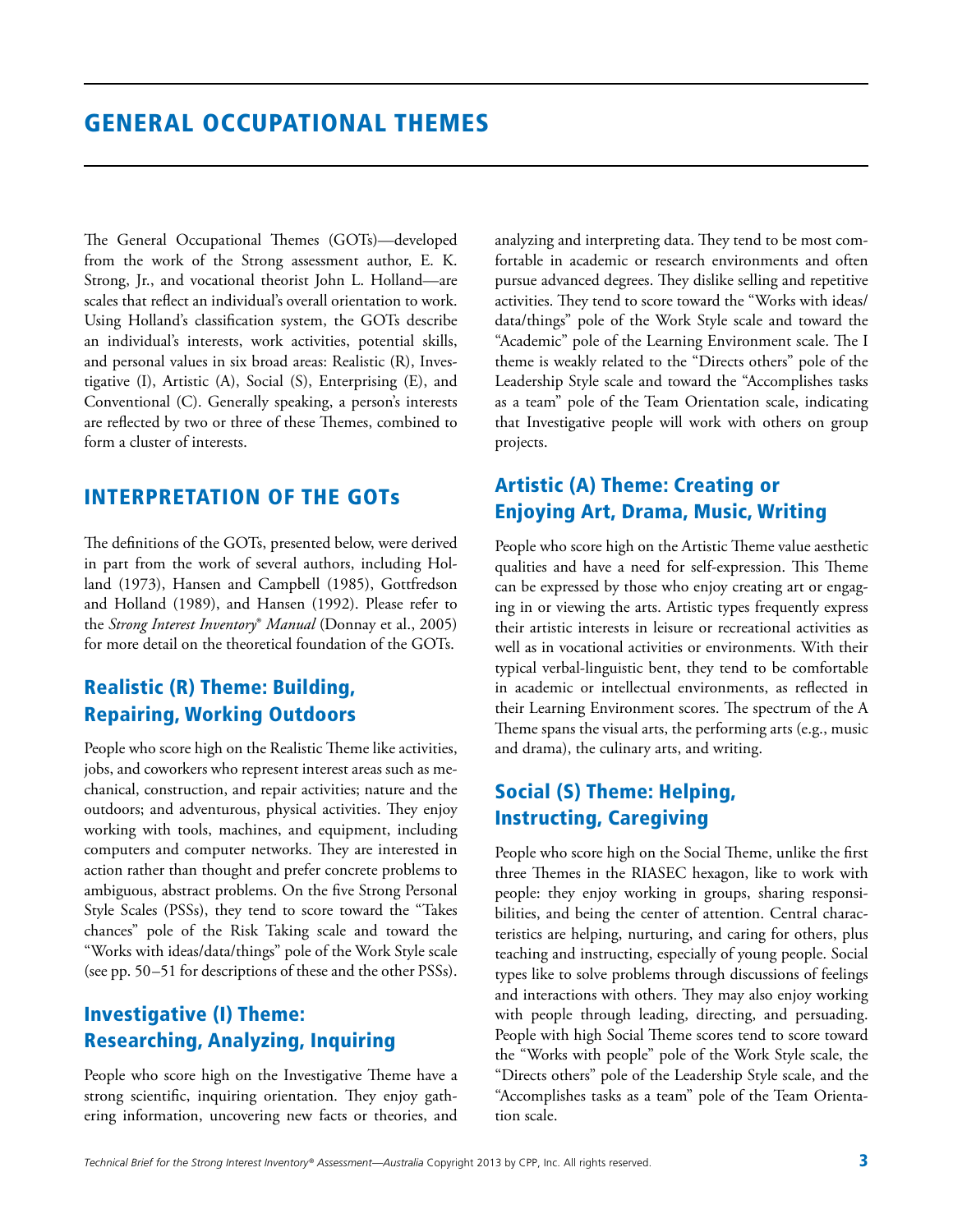### Enterprising (E) Theme: Selling, Managing, Persuading

People who score high on the Enterprising Theme are verbally facile in selling and leading. They seek positions of leadership, power, and status. They enjoy working with other people and leading them toward organizational goals and economic success. The E Theme is clearly linked with a Work Style of working with people, a Team Orientation of preferring team-based activities, and a Leadership Style of directing others. Enterprising people like to take financial and interpersonal risks and to participate in competitive activities. They are quite different from I types (opposite on the RIASEC hexagon) and tend to dislike scientific activities and long periods of intellectual effort. Scientists (e.g., physicists, biologists, mathematicians, geologists, and chemists) score low on the E Theme, reflecting that they have little interest in selling, leading, or working with people.

### Conventional (C) Theme: Accounting, Organizing, Processing Data

People who score high on the Conventional Theme especially like activities that require attention to organization, data systems, detail, and accuracy. They often enjoy mathematics and data management activities, such as accounting and investment management. Like those who score high on Enterprising, they work well in large organizations, but unlike Enterprising people they do not show a distinct preference for working with people over working with ideas or data.

### Australia Sample Norms of the GOT Scales

The standardized scores for each of the six Themes are presented in Table 1. Means, standard deviations, and interpretive categories are listed for women and men. Standardized scores and interpretive categories were derived using the 2004 GRS. Refer to the *Strong Interest Inventory® Manual* (Donnay et al., 2005) for a description of this sample.

Means and standard deviations for the Australia sample were relatively similar to those reported for the GRS. The largest difference between the two samples for women was on the Enterprising scale, with Australian women scoring slightly lower. The largest difference for men was on the Conventional scale, with Australian men scoring higher.

| TABLE 1. GOT MEANS, STANDARD DEVIATIONS, AND INTERPRETIVE BOUNDARIES<br>FOR WOMEN AND MEN IN THE AUSTRALIA SAMPLE |            |       |       |                                  |             |             |             |                  |
|-------------------------------------------------------------------------------------------------------------------|------------|-------|-------|----------------------------------|-------------|-------------|-------------|------------------|
|                                                                                                                   |            |       |       | <b>Standard Score Boundaries</b> |             |             |             |                  |
|                                                                                                                   |            |       |       | <b>Very Little</b>               | Little      | Average     | High        | <b>Very High</b> |
| <b>Theme</b>                                                                                                      | Gender     | М     | SD    | $(0-10)$                         | $(11 - 25)$ | $(26 - 75)$ | $(76 - 90)$ | $(91 - 100)$     |
| Realistic                                                                                                         | Women      | 46.52 | 9.15  | $30 - 34$                        | $35 - 38$   | $39 - 51$   | $52 - 56$   | $57 - 87$        |
|                                                                                                                   | <b>Men</b> | 55.45 | 9.19  | $30 - 43$                        | $44 - 50$   | $51 - 61$   | $62 - 66$   | $67 - 87$        |
| Investigative                                                                                                     | Women      | 49.69 | 10.51 | $26 - 35$                        | $36 - 41$   | $42 - 56$   | $57 - 62$   | $63 - 78$        |
|                                                                                                                   | <b>Men</b> | 52.49 | 9.40  | $26 - 38$                        | $39 - 45$   | $46 - 58$   | $59 - 64$   | $65 - 78$        |
| <b>Artistic</b>                                                                                                   | Women      | 49.19 | 9.90  | $26 - 37$                        | $38 - 44$   | $45 - 59$   | $60 - 64$   | $65 - 76$        |
|                                                                                                                   | <b>Men</b> | 50.05 | 8.81  | $26 - 36$                        | $37 - 42$   | $43 - 56$   | $57 - 62$   | $63 - 76$        |
| <b>Social</b>                                                                                                     | Women      | 50.73 | 10.55 | $23 - 39$                        | $40 - 46$   | $47 - 59$   | $60 - 65$   | $66 - 83$        |
|                                                                                                                   | <b>Men</b> | 49.62 | 11.20 | $23 - 35$                        | $36 - 41$   | $42 - 55$   | $56 - 60$   | $61 - 83$        |
| <b>Enterprising</b>                                                                                               | Women      | 46.36 | 10.61 | $21 - 37$                        | $38 - 42$   | $43 - 56$   | $57 - 62$   | $63 - 80$        |
|                                                                                                                   | <b>Men</b> | 49.58 | 10.87 | $21 - 37$                        | $38 - 43$   | $44 - 58$   | $59 - 64$   | $65 - 80$        |
| Conventional                                                                                                      | Women      | 50.90 | 11.03 | $27 - 35$                        | $36 - 42$   | $43 - 57$   | $58 - 64$   | $65 - 90$        |
|                                                                                                                   | <b>Men</b> | 55.44 | 11.89 | $27 - 38$                        | $39 - 44$   | $45 - 57$   | $58 - 63$   | $64 - 90$        |

*Note: N* = 257 (134 women and 123 men). Numbers in parentheses under categories are percentiles.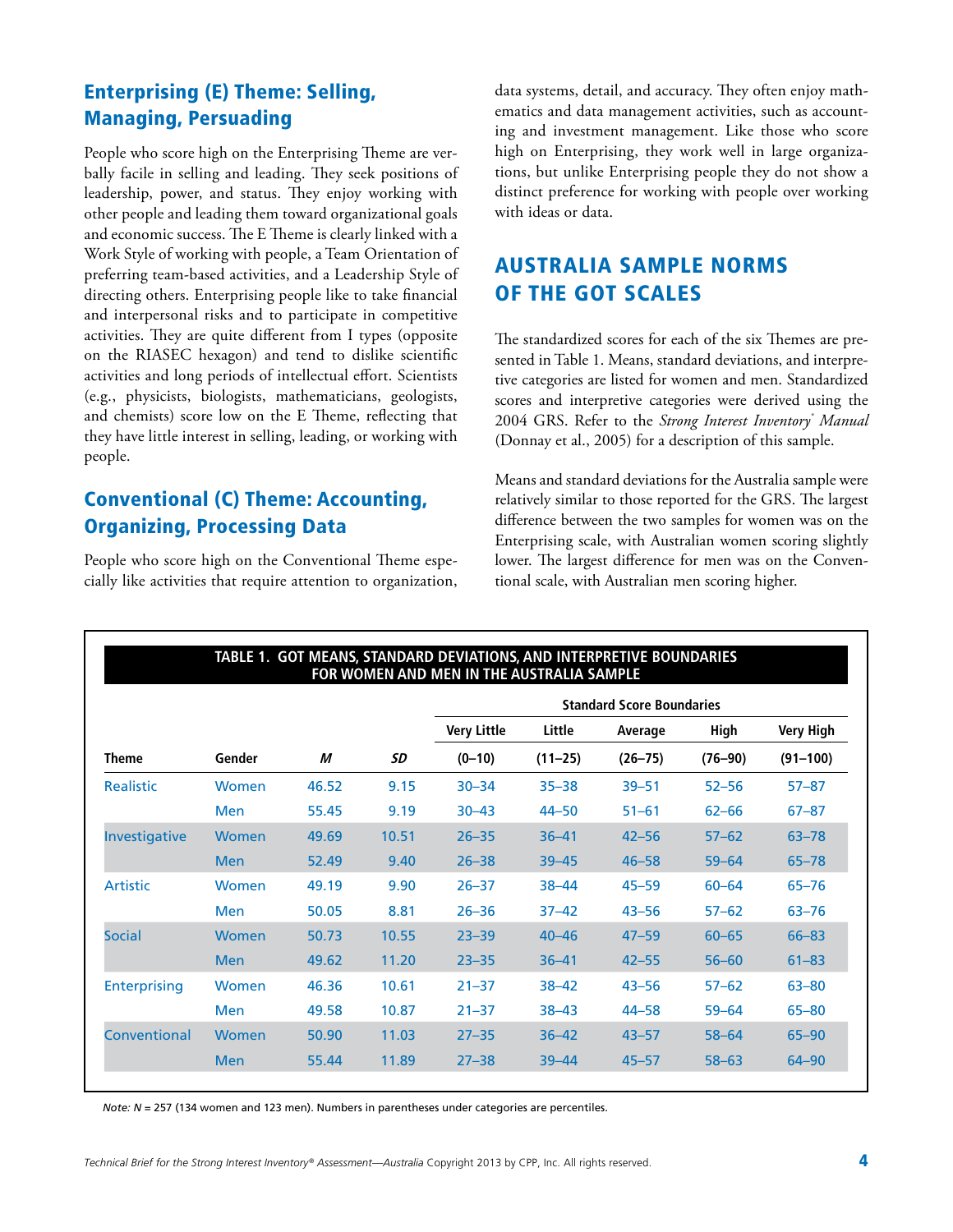### Reliability of the GOT Scales

Cronbach's alpha was used to examine the reliability of the GOTs. Results are presented in Table 2. GOT alphas ranged from .93 to .95, with a median of .94. This is similar to the median GOT alpha of .92 reported in the Strong manual.

### Validity of the GOT Scales

The convergent validity of the GOTs was examined by assessing the relationships between the GOT scales (i.e., the intercorrelations between the six scales), as well as the relationships between the GOT scales and the other scales of the Strong assessment (e.g., the correlations between the GOTs and the OSs). The following sections present these findings.

### Intercorrelations Between the GOTs

Tables 3 and 4 show the intercorrelations between each of the six GOTs. These correlations are shown for all individuals in

| <b>TABLE 2. GOT RELIABILITY STATISTICS</b><br>IN THE AUSTRALIA SAMPLE |                  |  |  |  |
|-----------------------------------------------------------------------|------------------|--|--|--|
| <b>Theme</b>                                                          | Cronbach's Alpha |  |  |  |
| <b>Realistic</b>                                                      | .93              |  |  |  |
| Investigative                                                         | .93              |  |  |  |
| Artistic                                                              | .95              |  |  |  |
| Social                                                                | .94              |  |  |  |
| <b>Enterprising</b>                                                   | .93              |  |  |  |
| Conventional                                                          | .94              |  |  |  |
|                                                                       |                  |  |  |  |

*Note: N* = 257.

Table 3 and separately by gender in Table 4. As shown, the largest correlation was between the Artistic and Social scales for the overall sample. For women the largest correlations were between the Conventional and Realistic scales and Social and Artistic scales. For men the largest correlation was between the Enterprising and Conventional scales.

|                 |                  | TABLE 3. INTERCORRELATIONS BETWEEN THE GOTs IN THE AUSTRALIA SAMPLE |          |               |                     |              |
|-----------------|------------------|---------------------------------------------------------------------|----------|---------------|---------------------|--------------|
| <b>Theme</b>    | <b>Realistic</b> | Investigative                                                       | Artistic | <b>Social</b> | <b>Enterprising</b> | Conventional |
| Realistic       |                  | .58                                                                 | .54      | .40           | .58                 | .67          |
| Investigative   | .58              |                                                                     | .61      | .54           | .38                 | .54          |
| <b>Artistic</b> | .54              | .61                                                                 |          | .69           | .66                 | .51          |
| Social          | .40              | .54                                                                 | .69      |               | .63                 | .52          |
| Enterprising    | .58              | .38                                                                 | .66      | .63           |                     | .62          |
| Conventional    | .67              | .54                                                                 | .51      | .52           | .62                 |              |

*Note: N* = 257.

| <b>Theme</b>        | <b>Realistic</b> | Investigative | Artistic | <b>Social</b> | <b>Enterprising</b> | Conventional |
|---------------------|------------------|---------------|----------|---------------|---------------------|--------------|
| Realistic           |                  | .60           | .61      | .41           | .51                 | .65          |
| Investigative       | .56              |               | .61      | .55           | .33                 | .48          |
| <b>Artistic</b>     | .54              | .61           |          | .65           | .64                 | .44          |
| Social              | .53              | .57           | .74      |               | .56                 | .41          |
| <b>Enterprising</b> | .64              | .42           | .68      | .73           |                     | .46          |
| Conventional        | .68              | .58           | .59      | .67           | .76                 |              |

*Note: N* = 257. For correlations above the diagonal, women *n* = 134; below the diagonal, men *n* = 123.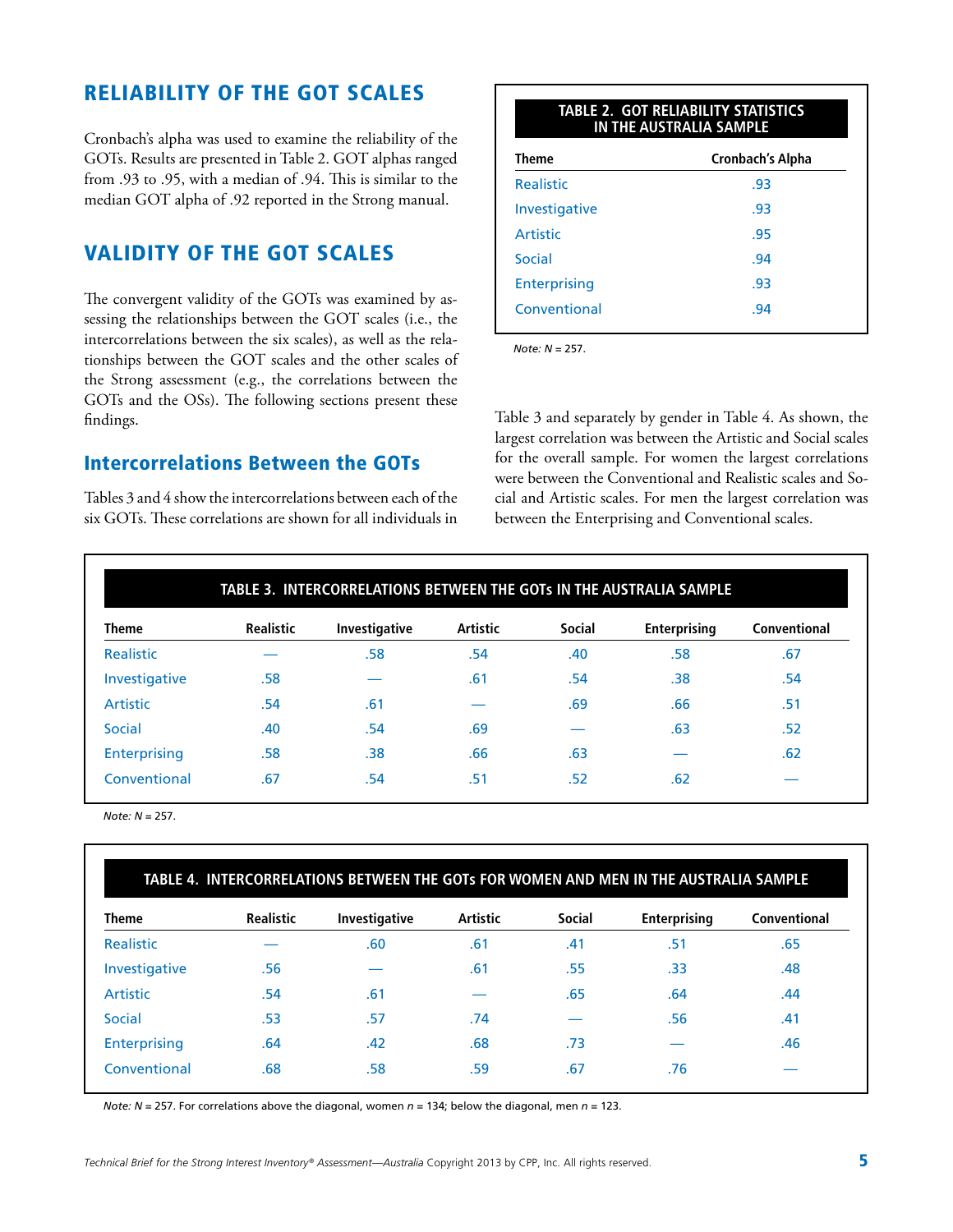While intercorrelations between the GOTs tended to be somewhat larger for women and men in the Australia sample than in the GRS, the pattern of relationships and trends was similar. For example, one of the strongest relationships for women in the Australia sample was between the Artistic and Social scales, also one of the strongest relationships in the GRS. For men the relationship between the Enterprising and Conventional scales was the second strongest in the GRS and the strongest in the Australia sample.

### Relationship Between the GOTs and the OSs

The GOTs can provide a global view of an individual's occupational orientation. It is expected that people with common interests and preferences for similar work environments might subsequently choose similar jobs. Thus, when correlating the GOTs with the Occupational Scales (OSs), certain relationships are expected. Tables 5–10 illustrate the relationship between the GOTs and the OSs for each of the six Themes. The 10 OSs with the strongest relationship, as well as the 10 OSs with the weakest relationship, are presented for women and men.

Results indicate that the patterns of relationships commonly found between the GOTs and OSs were found in the Australia sample as well. For instance, women in the GRS and Australia sample who scored high on the Investigative Theme scored highest on the Science Teacher OS. Additionally, men in the GRS and in the Australia sample who scored high on the Realistic Theme scored high on the Firefighter OS.

| <b>Female Occupational Scale</b>    | Women r | <b>Male Occupational Scale</b>      | Men r  |
|-------------------------------------|---------|-------------------------------------|--------|
| <b>Engineering Technician</b>       | .86     | Firefighter                         | .83    |
| Firefighter                         | .86     | <b>Computer &amp; IS Manager</b>    | .80    |
| <b>Technical Support Specialist</b> | .82     | <b>Engineer</b>                     | .79    |
| <b>Network Administrator</b>        | .81     | <b>Technical Support Specialist</b> | .76    |
| <b>Computer Programmer</b>          | .79     | <b>Military Officer</b>             | .76    |
| <b>Engineer</b>                     | .78     | <b>Network Administrator</b>        | .75    |
| <b>Software Developer</b>           | .77     | <b>Computer Systems Analyst</b>     | .74    |
| <b>Urban &amp; Regional Planner</b> | .77     | <b>Production Worker</b>            | .74    |
| <b>Electrician</b>                  | .76     | <b>Software Developer</b>           | .74    |
| <b>Computer Scientist</b>           | .75     | <b>Computer Mathematics Manager</b> | .73    |
| <b>Broadcast Journalist</b>         | $-.07$  | Farmer/Rancher                      | $-.29$ |
| <b>Speech Pathologist</b>           | $-.13$  | <b>Advertising Account Manager</b>  | $-.30$ |
| Photographer                        | $-.15$  | <b>Translator</b>                   | $-.31$ |
| <b>Mental Health Counselor</b>      | $-.29$  | Geologist                           | $-.32$ |
| Farmer/Rancher                      | $-.33$  | <b>Mathematician</b>                | $-.37$ |
| <b>Financial Analyst</b>            | $-.33$  | <b>Musician</b>                     | $-.44$ |
| <b>Production Worker</b>            | $-.41$  | <b>Interior Designer</b>            | $-.52$ |
| <b>Advertising Account Manager</b>  | $-.42$  | <b>Graphic Designer</b>             | $-.52$ |
| <b>Buyer</b>                        | $-.52$  | <b>Biologist</b>                    | $-.57$ |
| <b>Artist</b>                       | $-.56$  | <b>Artist</b>                       | $-.61$ |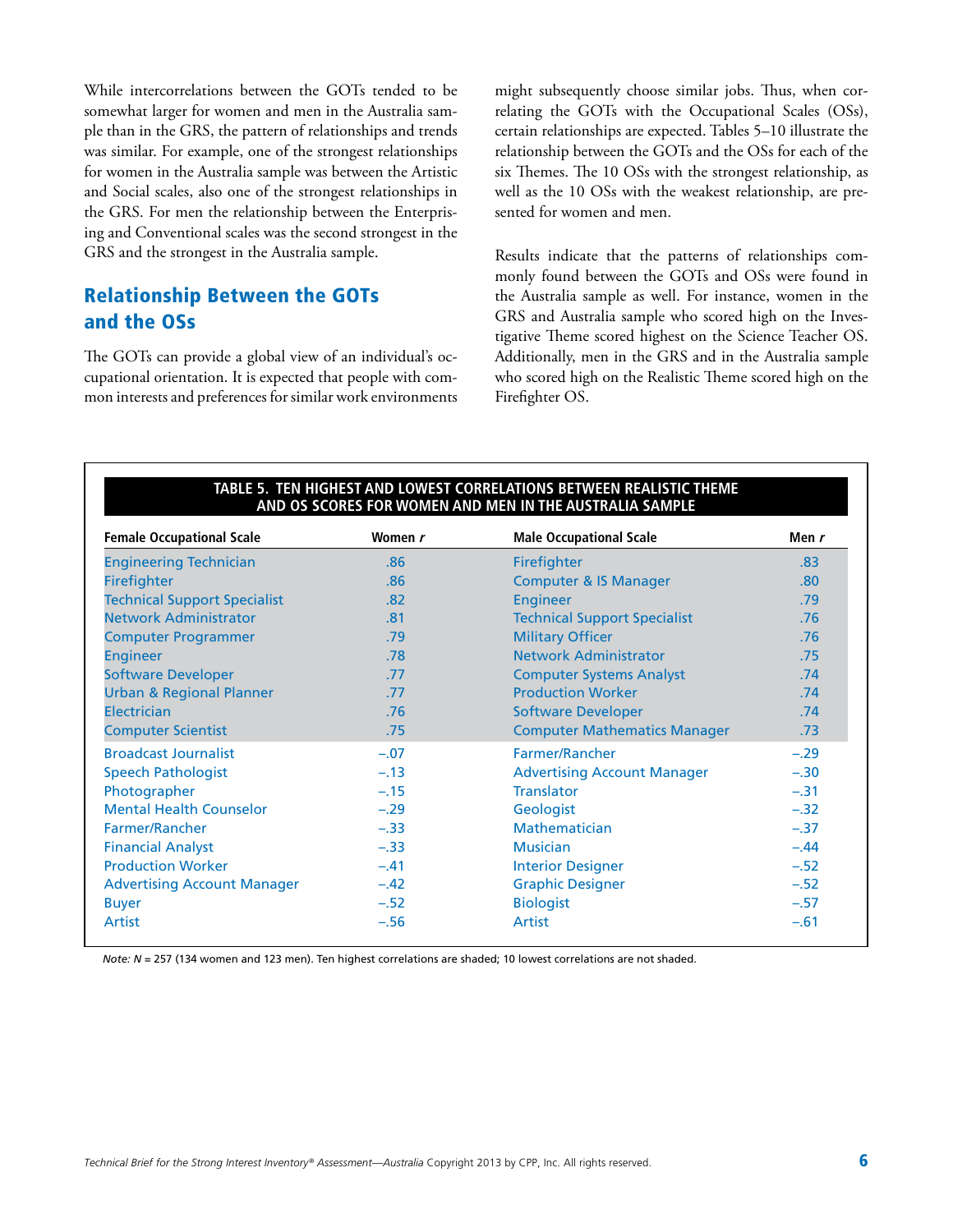#### **Table 6. Ten Highest and Lowest Correlations Between Investigative Theme and OS Scores for Women and Men in the Australia Sample**

| <b>Female Occupational Scale</b>   | Women r | <b>Male Occupational Scale</b>     | Men r  |
|------------------------------------|---------|------------------------------------|--------|
| <b>Science Teacher</b>             | .88     | <b>Dentist</b>                     | .85    |
| Chiropractor                       | .85     | Optometrist                        | .85    |
| <b>Registered Nurse</b>            | .82     | <b>Medical Technologist</b>        | .84    |
| <b>Dentist</b>                     | .81     | <b>Respiratory Therapist</b>       | .84    |
| <b>University Faculty Member</b>   | .81     | <b>Science Teacher</b>             | .83    |
| Pharmacist                         | .81     | Psychologist                       | .79    |
| <b>Optometrist</b>                 | .81     | <b>Engineer</b>                    | .79    |
| Geographer                         | .81     | <b>Software Developer</b>          | .77    |
| <b>Engineer</b>                    | .78     | Pharmacist                         | .77    |
| <b>Sociologist</b>                 | .76     | <b>Computer Programmer</b>         | .76    |
| <b>Business Education Teacher</b>  | $-.22$  | <b>Advertising Account Manager</b> | $-.30$ |
| Cosmetologist                      | $-.30$  | <b>Automobile Mechanic</b>         | $-.34$ |
| <b>Financial Analyst</b>           | $-.31$  | <b>Law Enforcement Officer</b>     | $-.35$ |
| Paralegal                          | $-.36$  | <b>Graphic Designer</b>            | $-.37$ |
| <b>Florist</b>                     | $-.39$  | <b>Florist</b>                     | $-.40$ |
| Artist                             | $-.46$  | <b>Restaurant Manager</b>          | $-.40$ |
| <b>Advertising Account Manager</b> | $-.56$  | Landscape/Grounds Manager          | $-.44$ |
| <b>Production Worker</b>           | $-.59$  | Artist                             | $-.46$ |
| Farmer/Rancher                     | $-.63$  | <b>Interior Designer</b>           | $-.50$ |
| <b>Buyer</b>                       | $-.64$  | Farmer/Rancher                     | $-.52$ |

*Note: N* = 257 (134 women and 123 men). Ten highest correlations are shaded; 10 lowest correlations are not shaded.

#### **Table 7. Ten Highest and Lowest Correlations Between Artistic Theme and OS Scores for Women and Men in the Australia Sample**

| <b>Female Occupational Scale</b>     | Women r | <b>Male Occupational Scale</b>               | Men r  |
|--------------------------------------|---------|----------------------------------------------|--------|
| Editor                               | .93     | <b>Arts/Entertainment Manager</b>            | .93    |
| <b>Arts/Entertainment Manager</b>    | .90     | Editor                                       | .89    |
| <b>Technical Writer</b>              | .89     | <b>English Teacher</b>                       | .85    |
| <b>ESL Instructor</b>                | .88     | <b>Instructional Coordinator</b>             | .83    |
| <b>English Teacher</b>               | .84     | <b>Community Service Director</b>            | .81    |
| <b>Graphic Designer</b>              | .82     | <b>Secondary School Teacher</b>              | .80    |
| <b>Instructional Coordinator</b>     | .78     | <b>Urban &amp; Regional Planner</b>          | .79    |
| <b>Urban &amp; Regional Planner</b>  | .76     | Attorney                                     | .79    |
| <b>Translator</b>                    | .73     | <b>Administrative Assistant</b>              | .78    |
| Religious/Spiritual Leader           | .72     | <b>Training &amp; Development Specialist</b> | .77    |
| <b>Health Information Specialist</b> | $-.06$  | <b>Law Enforcement Officer</b>               | $-.38$ |
| Physician                            | $-.09$  | <b>Military Enlisted</b>                     | $-.39$ |
| <b>Business Education Teacher</b>    | $-.13$  | <b>Vocational Agriculture Teacher</b>        | $-.40$ |
| Radiologic Technologist              | $-.22$  | Electrician                                  | $-.42$ |
| <b>Buyer</b>                         | $-.25$  | Radiologic Technologist                      | $-.42$ |
| <b>Medical Technician</b>            | $-.33$  | Landscape/Grounds Manager                    | $-.48$ |
| Artist                               | $-.35$  | Geologist                                    | $-.50$ |
| <b>Financial Analyst</b>             | $-.57$  | <b>Biologist</b>                             | $-.53$ |
| Farmer/Rancher                       | $-.70$  | <b>Automobile Mechanic</b>                   | $-.65$ |
| <b>Production Worker</b>             | $-.85$  | <b>Farmer/Rancher</b>                        | $-.84$ |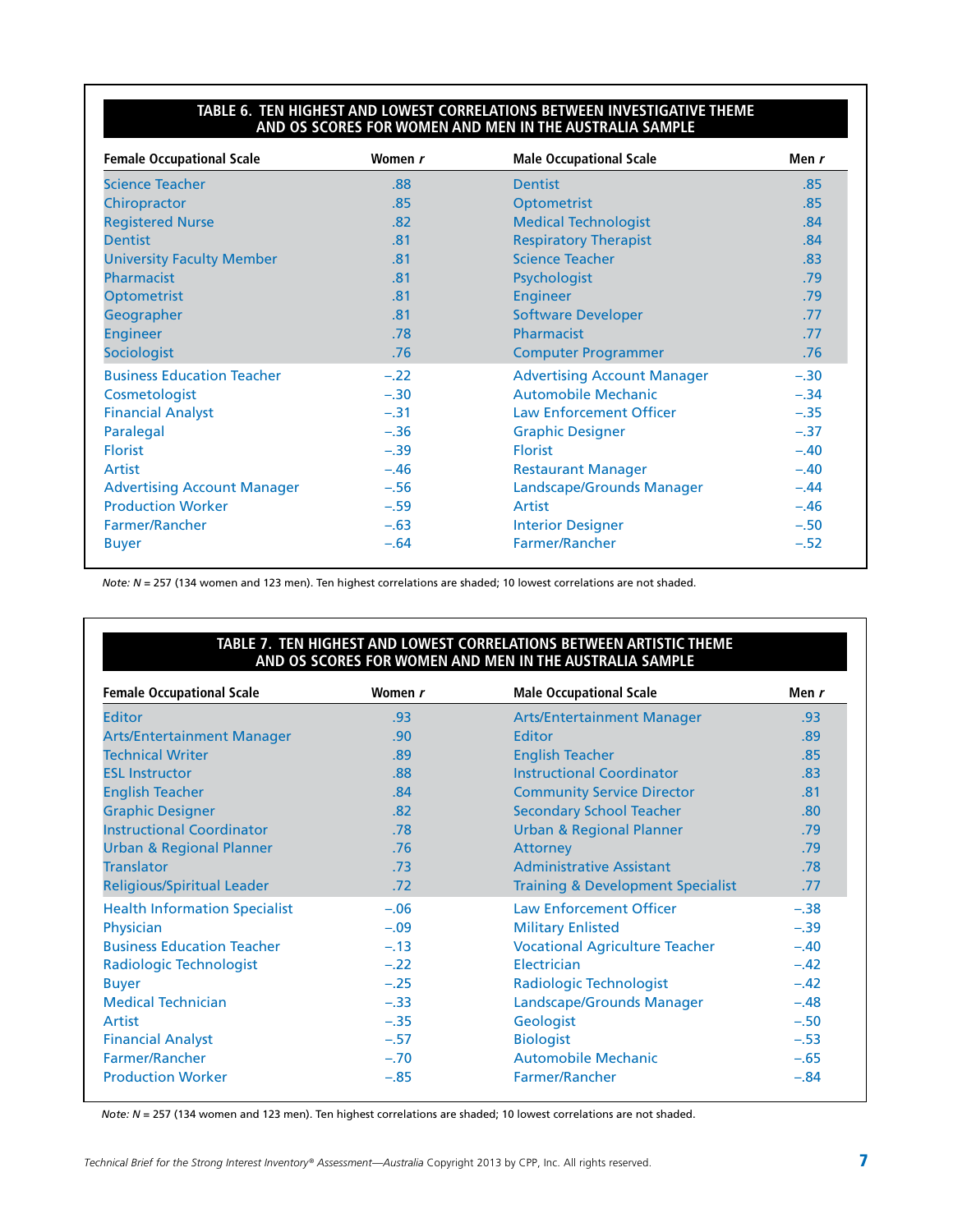#### **Table 8. Ten Highest and Lowest Correlations Between Social Theme and OS Scores for Women and Men in the Australia Sample**

| <b>Female Occupational Scale</b>   | Women r | <b>Male Occupational Scale</b>    | Men r  |
|------------------------------------|---------|-----------------------------------|--------|
| <b>Elementary School Teacher</b>   | .91     | <b>Elementary School Teacher</b>  | .92    |
| <b>Secondary School Teacher</b>    | .89     | <b>Community Service Director</b> | .92    |
| <b>Social Worker</b>               | .88     | Middle School Teacher             | .91    |
| <b>Rehabilitation Counselor</b>    | .88     | <b>Secondary School Teacher</b>   | .91    |
| Middle School Teacher              | .87     | <b>Religious/Spiritual Leader</b> | .90    |
| <b>Religious/Spiritual Leader</b>  | .86     | <b>Rehabilitation Counselor</b>   | .89    |
| <b>Special Education Teacher</b>   | .85     | <b>Instructional Coordinator</b>  | .88    |
| <b>School Counselor</b>            | .85     | <b>Administrative Assistant</b>   | .86    |
| <b>University Administrator</b>    | .81     | <b>University Administrator</b>   | .86    |
| <b>Recreation Therapist</b>        | .80     | <b>Recreation Therapist</b>       | .86    |
| <b>Advertising Account Manager</b> | $-.13$  | Electrician                       | $-.31$ |
| Forester                           | $-.15$  | Forester                          | $-.32$ |
| Landscape/Grounds Manager          | $-.15$  | Mathematician                     | $-.46$ |
| <b>R&amp;D Manager</b>             | $-.17$  | Landscape/Grounds Manager         | $-.46$ |
| <b>Computer &amp; IS Manager</b>   | $-.21$  | <b>Graphic Designer</b>           | $-.48$ |
| <b>Medical Illustrator</b>         | $-.34$  | <b>Automobile Mechanic</b>        | $-.51$ |
| Farmer/Rancher                     | $-.37$  | <b>Biologist</b>                  | $-.58$ |
| <b>Financial Analyst</b>           | $-.40$  | Farmer/Rancher                    | $-.60$ |
| <b>Production Worker</b>           | $-.41$  | Artist                            | $-.63$ |
| Artist                             | $-.57$  | Geologist                         | $-.65$ |

*Note: N* = 257 (134 women and 123 men). Ten highest correlations are shaded; 10 lowest correlations are not shaded.

#### **Table 9. Ten Highest and Lowest Correlations Between Enterprising Theme and OS Scores for Women and Men in the Australia Sample**

| <b>Female Occupational Scale</b>       | Women r | <b>Male Occupational Scale</b>         | Men r            |
|----------------------------------------|---------|----------------------------------------|------------------|
| <b>Realtor</b>                         | .91     | <b>Wholesale Sales Representative</b>  | .94 <sub>1</sub> |
| <b>Wholesale Sales Representative</b>  | .91     | <b>Securities Sales Agent</b>          | .93              |
| <b>Technical Sales Representative</b>  | .88     | <b>Technical Sales Representative</b>  | .92              |
| <b>Sales Manager</b>                   | .87     | <b>Top Executive, Business/Finance</b> | .91              |
| <b>Securities Sales Agent</b>          | .87     | <b>Sales Manager</b>                   | .91              |
| <b>Purchasing Agent</b>                | .86     | <b>Operations Manager</b>              | .90 <sub>1</sub> |
| <b>Marketing Manager</b>               | .86     | <b>Realtor</b>                         | .89              |
| <b>Restaurant Manager</b>              | .84     | <b>Personal Financial Advisor</b>      | .89              |
| <b>Top Executive, Business/Finance</b> | .81     | <b>Loan Officer Counselor</b>          | .88              |
| <b>Personal Financial Advisor</b>      | .80     | <b>Purchasing Agent</b>                | .88 <sub>1</sub> |
| <b>Medical Illustrator</b>             | $-.30$  | Landscape/Grounds Manager              | $-.31$           |
| <b>Mathematician</b>                   | $-.32$  | Forester                               | $-.32$           |
| Geologist                              | $-.33$  | Radiologic Technologist                | $-.32$           |
| <b>Biologist</b>                       | $-.33$  | <b>Automobile Mechanic</b>             | $-.37$           |
| <b>Medical Technician</b>              | $-.35$  | <b>Graphic Designer</b>                | $-.51$           |
| Forester                               | $-.36$  | <b>Farmer/Rancher</b>                  | $-.54$           |
| <b>Farmer/Rancher</b>                  | $-.38$  | Artist                                 | $-.68$           |
| <b>Production Worker</b>               | $-.42$  | Mathematician                          | $-.72$           |
| Physician                              | $-.53$  | Geologist                              | $-.78$           |
| <b>Artist</b>                          | $-.56$  | <b>Biologist</b>                       | $-.83$           |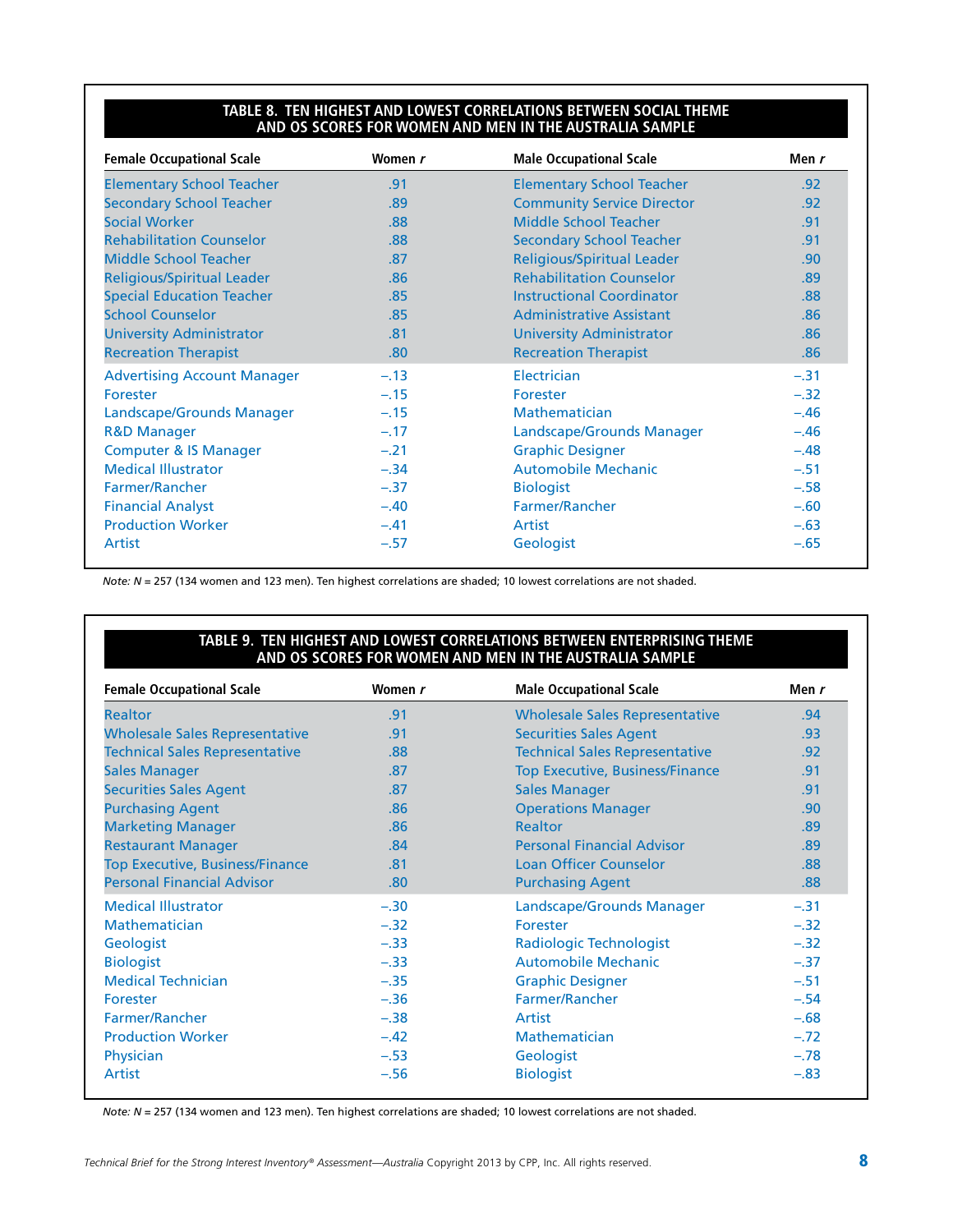#### **Table 10. Ten Highest and Lowest Correlations Between Conventional Theme and OS Scores for Women and Men in the Australia Sample**

| <b>Female Occupational Scale</b>       | Women r | <b>Male Occupational Scale</b>         | Men r  |
|----------------------------------------|---------|----------------------------------------|--------|
| <b>Accountant</b>                      | .84     | <b>Auditor</b>                         | .89    |
| <b>Auditor</b>                         | .79     | Accountant                             | .89    |
| <b>Technical Support Specialist</b>    | .79     | <b>Financial Manager</b>               | .88    |
| <b>Administrative Assistant</b>        | .77     | <b>Credit Manager</b>                  | .87    |
| <b>Credit Manager</b>                  | .76     | <b>Business/Finance Supervisor</b>     | .87    |
| <b>Software Developer</b>              | .76     | <b>Financial Analyst</b>               | .86    |
| <b>Financial Manager</b>               | .76     | <b>Customer Service Representative</b> | .81    |
| <b>Computer Programmer</b>             | .74     | <b>Management Analyst</b>              | .81    |
| <b>Customer Service Representative</b> | .71     | <b>Sales Manager</b>                   | .81    |
| <b>Computer Mathematics Manager</b>    | .70     | <b>Securities Sales Agent</b>          | .80    |
| <b>Speech Pathologist</b>              | $-.14$  | <b>Automobile Mechanic</b>             | $-.30$ |
| Farmer/Rancher                         | $-.16$  | <b>Interior Designer</b>               | $-.35$ |
| <b>Production Worker</b>               | $-.18$  | <b>Musician</b>                        | $-.40$ |
| <b>Musician</b>                        | $-.20$  | Mathematician                          | $-.41$ |
| <b>Buyer</b>                           | $-.31$  | Landscape/Grounds Manager              | $-.42$ |
| <b>Mental Health Counselor</b>         | $-.39$  | Farmer/Rancher                         | $-.48$ |
| <b>Medical Illustrator</b>             | $-.40$  | Geologist                              | $-.53$ |
| Photographer                           | $-.46$  | <b>Graphic Designer</b>                | $-.66$ |
| <b>Advertising Account Manager</b>     | $-.47$  | <b>Biologist</b>                       | $-.70$ |
| Artist                                 | $-.77$  | Artist                                 | $-.78$ |

*Note: N* = 257 (134 women and 123 men). Ten highest correlations are shaded; 10 lowest correlations are not shaded.

### Relationship Between the GOTs and the CPI 260® Scales

Another way to provide evidence in support of the validity of an instrument is to compare it to other measures. Identifying relationships between the Strong assessment and other tools, such as the CPI 260® instrument, helps establish the validity of the separate scales of the Strong (e.g., GOTs, BISs, etc.).

The CPI 260 instrument is a 260-item omnibus assessment of normal personality. It is a shortened form of the *California Psychological Inventory*™ (CPI™) instrument (Gough, 1957, 1987; Gough & Bradley, 1996), which has been available for more than 50 years and has an established research base of nearly 2,000 citations (Gough, 2002). The CPI 260 and the CPI 434 instruments are based on the same basic normative sample of 6,000 women and men (see Gough & Bradley, 1996). The CPI 260 instrument delivers 29 CPI scales, including the 20 folk scales, the 6 work-related measures, and the 3 vector scales. Table 11 presents the CPI 260 scale names and descriptions.

Table 12 shows all correlations found for the Australia sample. Please note that the correlations were computed for a subsample of individuals (*n* = 128) who took the CPI 260 assessment in addition to the Strong assessment. Individuals who scored high on the Realistic GOT tended to be described by the scores on the CPI assessment as being good at detecting flaws and self-deceptions of others (high Insightful), as well as tough-minded and action oriented (low Sensitivity). Individuals who scored high on the Investigative GOT tended to be described on the CPI assessment as insightful, prudent, and resourceful (high Conceptual Fluency) but tough-minded and action oriented (low Sensitivity). Individuals who scored high on the Artistic GOT tended to be described by the CPI assessment as ambitious and self-confident (high Capacity for Status) but tough-minded and action oriented (low Sensitivity). Those who scored high on the Social GOT tended to be described by the CPI assessment as insightful, prudent, and resourceful (high Conceptual Fluency) and have a strong drive to do well in settings where conformance is rewarded (high Achievement via Conformance). Those who scored high on the Enterprising GOT tended to be described by the CPI assessment as sociable, active, and socially competent (high Sociability) but tough-minded and action oriented (low Sensitivity). Finally, those who scored high on the Conventional GOT tended to be described by the CPI assessment as being good at detecting flaws and self-deceptions of others (high Insightful), as well as tough-minded and action oriented (low Sensitivity).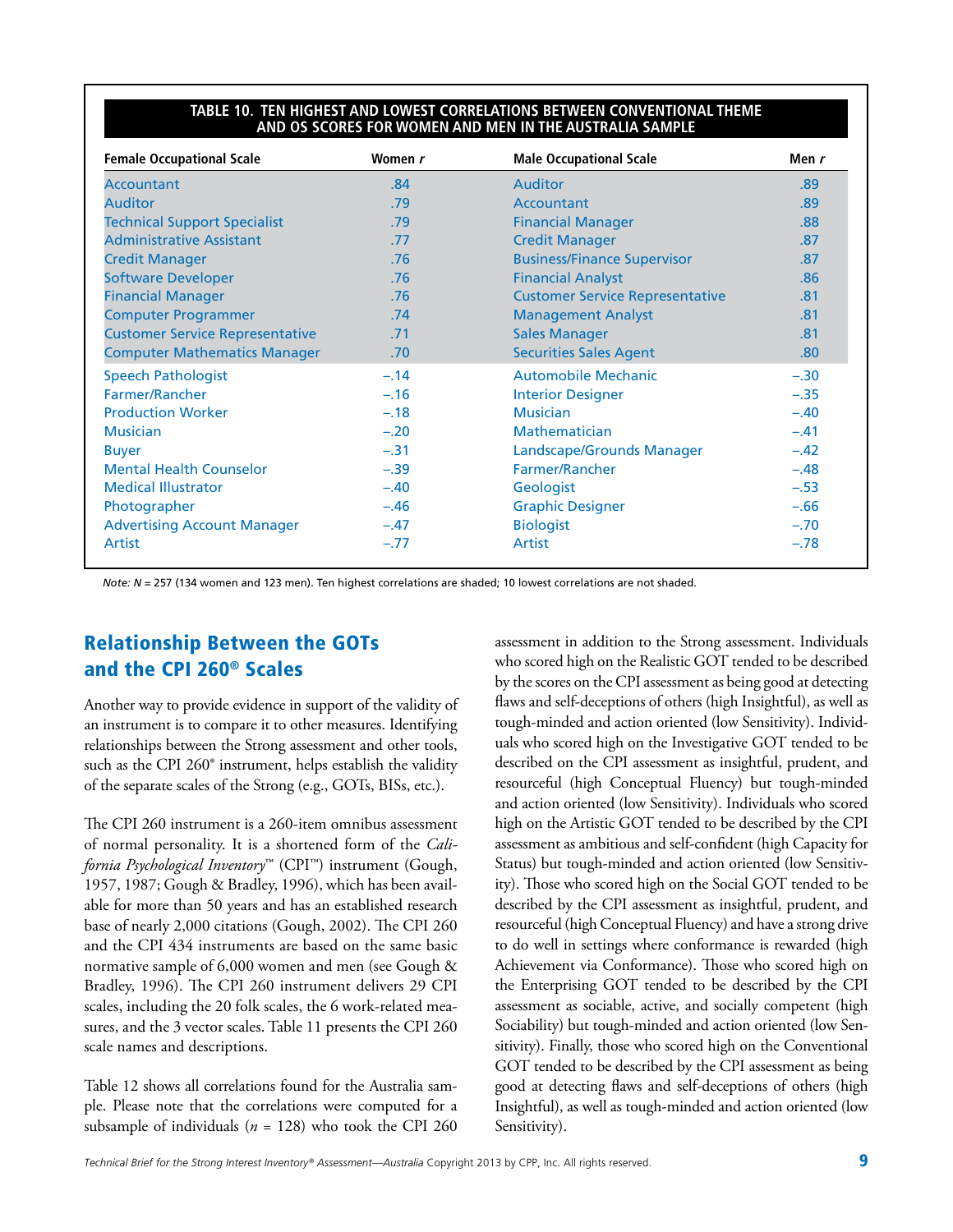### **Table 11. CPI 260® Scale Names and Descriptions**

| CPI 260 <sup>®</sup> Scales                        | Description (measure of)                            |
|----------------------------------------------------|-----------------------------------------------------|
| Dominance (Do)                                     | Prosocial interpersonal power and influence         |
| <b>Capacity for Status (Cs)</b>                    | Ambition for challenge and social status            |
| Sociability (Sy)                                   | Social participation                                |
| <b>Social Presence (Sp)</b>                        | Poise and comfort with attention and recognition    |
| Self-acceptance (Sa)                               | Sense of personal worth and self-confidence         |
| Independence (In)                                  | Self-sufficiency and self-directedness              |
| Empathy (Em)                                       | Capacity to understand and respond to others' needs |
| <b>Responsibility (Re)</b>                         | Conscientiousness and follow-through                |
| <b>Social Conformity (So)</b>                      | Conformance with social norms and customs           |
| Self-control (Sc)                                  | Cautiousness and self-regulation                    |
| <b>Good Impression (Gi)</b>                        | Tact and positive self-presentation                 |
| Communality (Cm)                                   | Conventionality of behavior and attitudes           |
| Well-being (Wb)                                    | Overall sense of health and optimism                |
| Tolerance (To)                                     | Open-mindedness and respect for others              |
| Achievement via Conformance (Ac)                   | Motivation within organized settings                |
| Achievement via Independence (Ai)                  | Motivation within unstructured settings             |
| Conceptual Fluency (Cf)                            | Comfort with intellectual and conceptual matters    |
| Insightfulness (Is)                                | Analytical insight into the motivations of others   |
| Flexibility (Fx)                                   | Adaptability and comfort with change                |
| Sensitivity (Sn)                                   | Tough-versus tender-mindedness                      |
| <b>Managerial Potential (Mp)</b>                   | Inclination for supervisory responsibilities        |
| <b>Work Orientation (Wo)</b>                       | Sense of dedication to work                         |
| <b>Creative Temperament (Ct)</b>                   | Individualization and capacity for innovativeness   |
| Leadership (Lp)                                    | Initiative and effectiveness in leading others      |
| <b>Amicability (Ami)</b>                           | <b>Cooperation and friendliness</b>                 |
| Law Enforcement Orientation (Leo)                  | <b>Conventional and practical values</b>            |
| vector 1: Orientation Toward Others (v.1)          | <b>Extraversion versus introversion</b>             |
| vector 2: Orientation Toward Societal Values (v.2) | Rule-following versus rule-questioning              |
| vector 3: Orientation Toward Self (v.3)            | <b>Fulfillment of personal potential</b>            |

*Source:* Adapted with permission from the *Technical Brief for the CPI® 260 Instrument* (CPP Research Department, 2002).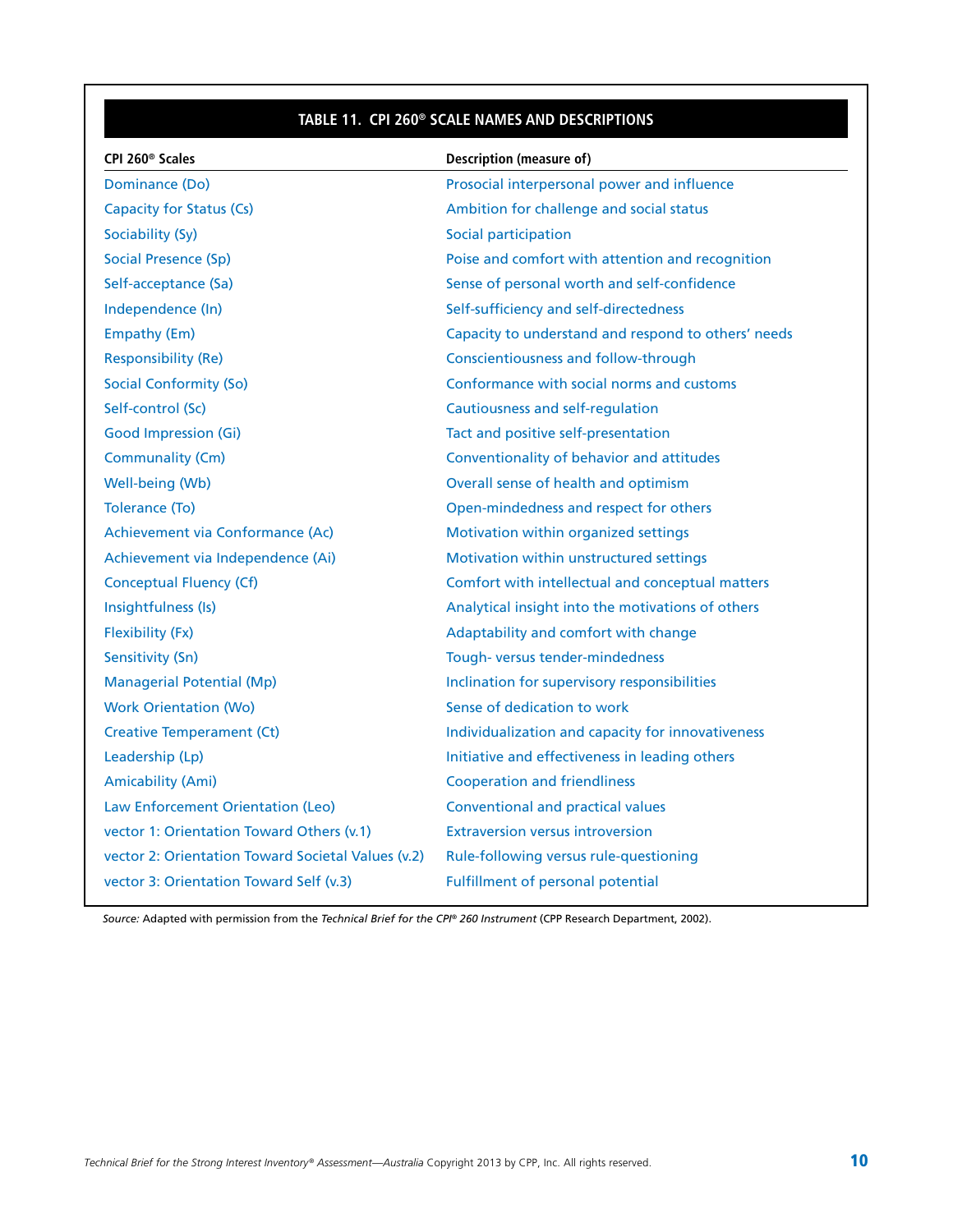#### **Table 12. Correlations Between the GOTs and the CPI 260® Scales in the Australia Sample**

|                                                        | <b>General Occupational Theme</b> |               |                  |                  |                  |                                  |  |
|--------------------------------------------------------|-----------------------------------|---------------|------------------|------------------|------------------|----------------------------------|--|
| CPI 260 <sup>®</sup> Scale                             | Realistic                         | Investigative | <b>Artistic</b>  | <b>Social</b>    |                  | <b>Enterprising Conventional</b> |  |
| <b>Dominance</b>                                       | .09                               | .11           | .28              | .20              | .37              | .02                              |  |
| <b>Capacity for Status</b>                             | .14                               | .32           | .45              | .32              | .37              | .20                              |  |
| Sociability                                            | .17                               | .19           | .34              | .27              | .42              | .13                              |  |
| <b>Social Presence</b>                                 | .12                               | .19           | .35              | .17              | .32              | .18                              |  |
| Self-acceptance                                        | .06                               | .06           | .27              | .11              | .40              | .03                              |  |
| Independence                                           | .13                               | .15           | .24              | .15              | .30 <sub>0</sub> | .12                              |  |
| Empathy                                                | .13                               | .23           | .34              | .21              | .24              | .09                              |  |
| Responsibility                                         | .08                               | .27           | .14              | .29              | $-.04$           | .20                              |  |
| <b>Social Conformity</b>                               | $-.11$                            | $-.04$        | $-.04$           | .12              | $-.13$           | .11                              |  |
| Self-control                                           | $-.10$                            | .01           | $-.14$           | .09              | $-.22$           | .06                              |  |
| <b>Good Impression</b>                                 | $-.01$                            | .05           | $-.04$           | .20              | $-.05$           | .11                              |  |
| Communality                                            | .05                               | .18           | $-.02$           | .13              | $-.05$           | .14                              |  |
| Well-being                                             | .00                               | .08           | .05              | .15              | .02              | .16                              |  |
| <b>Tolerance</b>                                       | .03                               | .09           | .15              | .20              | $-.09$           | .16                              |  |
| Achievement via Conformance                            | $-.03$                            | .20           | .15              | .34              | .10              | .18                              |  |
| Achievement via Independence                           | .08                               | .26           | .26              | .22              | $-.01$           | .16                              |  |
| <b>Conceptual Fluency</b>                              | .13                               | .34           | .40              | .35              | .17              | .22                              |  |
| Insightfulness                                         | .18                               | .33           | .31              | .30 <sub>0</sub> | .08              | .25                              |  |
| Flexibility                                            | $-.04$                            | .04           | .10              | .03              | $-.12$           | .02                              |  |
| Sensitivity                                            | $-.44$                            | $-.15$        | $-.15$           | $-.04$           | $-.35$           | $-.14$                           |  |
| <b>Managerial Potential</b>                            | $-.04$                            | .10           | .15              | .17              | .08              | .10                              |  |
| <b>Work Orientation</b>                                | .05                               | .19           | .10              | .21              | $-.04$           | .21                              |  |
| <b>Creative Temperament</b>                            | .11                               | .18           | .30 <sub>0</sub> | .16              | .11              | .07                              |  |
| Leadership                                             | .10                               | .22           | .33 <sub>1</sub> | .31              | .37              | .12                              |  |
| Amicability                                            | $-.06$                            | .02           | $-.05$           | .10              | $-.18$           | .11                              |  |
| <b>Law Enforcement Orientation</b>                     | .03                               | .04           | $-.03$           | .19              | .15              | .02                              |  |
| vector 1: Orientation Toward Others                    | $-.11$                            | $-.05$        | $-.27$           | $-.10$           | $-.38$           | .04                              |  |
| vector 2: Orientation Toward<br><b>Societal Values</b> | .11                               | .16           | .04              | .20              | .09              | .09                              |  |
| vector 3: Orientation Toward Self                      | $-.07$                            | .12           | .11              | .20              | $-.11$           | .12                              |  |

*Note: n* = 128.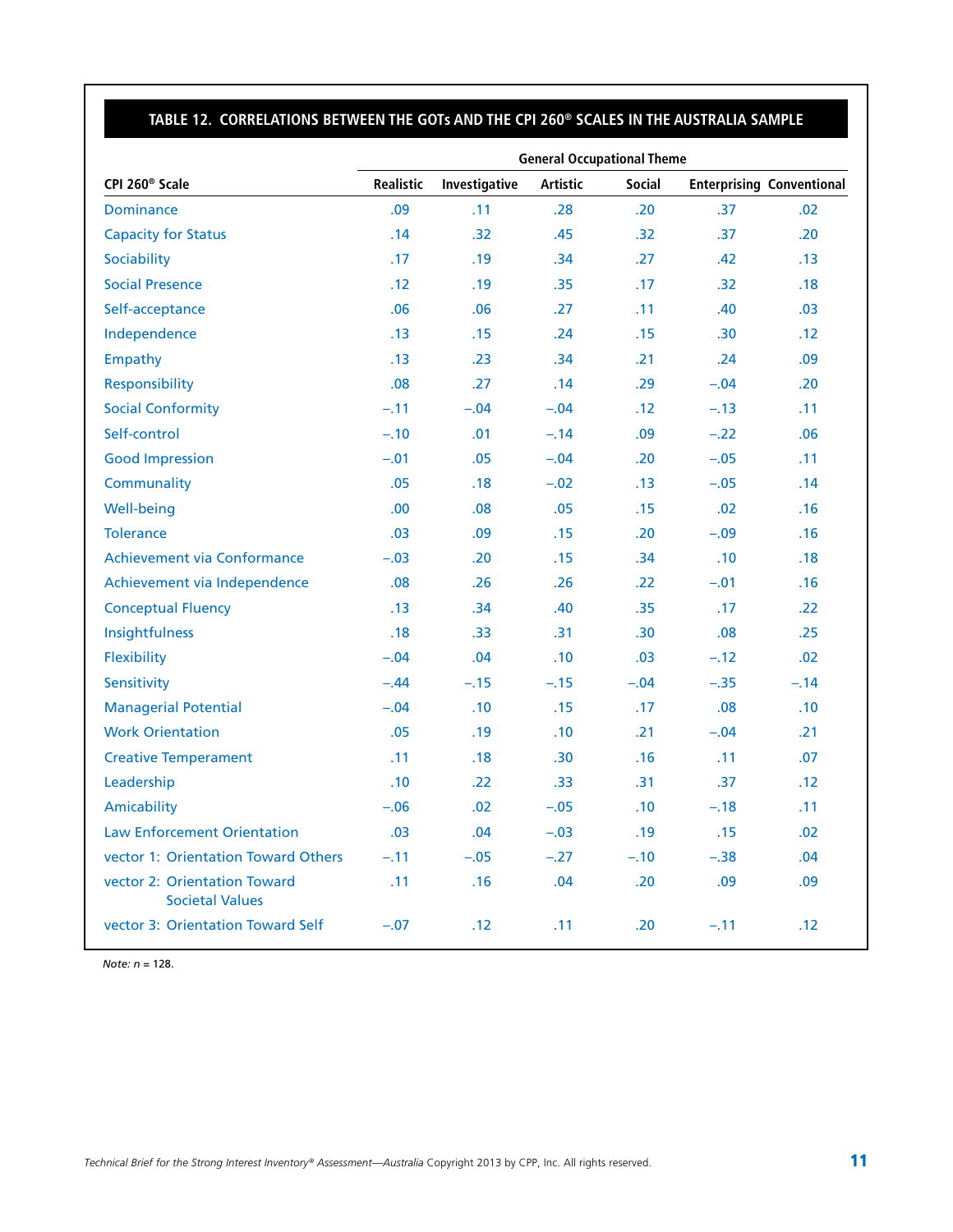### Basic Interest Scales

The Basic Interest Scales (BISs) measure interest in 30 specific areas, such as art, science, sales, and athletics. Scores on Basic Interest Scales indicate interests and activities individuals find personally motivating and rewarding. The BISs are often referred to as subthemes of the GOTs, as they focus on specific interest domains grouped under the broader, more diverse General Occupational Themes—five for each Theme. The 30 BISs, listed in order of the six GOT scales, are described below.

### Interpretation of the BISs

### Realistic BISs

The five BISs in the Realistic Theme are Mechanics & Construction, Computer Hardware & Electronics, Military, Protective Services, Nature & Agriculture, and Athletics.

**Mechanics & Construction.** The Mechanics & Construction scale measures interest in activities that require working with large equipment and machinery as well as small precision instruments. High scorers like designing, building, repairing, tinkering, and generally using a wide range of tools and materials. The scale represents a preference for working with things rather than people and thus is associated with scores toward the "Works with ideas/data/things" pole of the Work Style PSS (see pp. 50–51 for descriptions of this and other Personal Style Scales).

**Computer Hardware & Electronics.** The Computer Hardware & Electronics scale measures interest in activities such as installing and repairing computer and peripheral hardware and network systems. People with scores of "High Interest" or "Very High Interest" on this scale typically include engineering technicians, computer scientists, technical support specialists, network administrators, engineers, and computer and information systems managers. Usually, they score toward the "Works with ideas/data/things" pole of the Work Style scale and the "Accomplishes tasks independently" pole of the Team Orientation PSS. This interest in tangibly repairing and building is also often associated with high scores on the Mechanics & Construction scale.

**Military.** Interest in a structured environment that has a wellordered, clearly defined chain of command is characteristic of people with high scores on the Military scale. Such people also like to be in a position of authority, having power or control over others. People with scores of "High Interest" or "Very High Interest" on the Military scale are likely to include military officers, military enlisted, engineers, firefighters, law enforcement officers, and others in law enforcement and protection occupations. High scores on this scale sometimes correspond with scoring toward the "Takes chances" pole of the Risk Taking PSS and the "Works with ideas/data/things" pole of the Work Style scale.

**Protective Services.** The Protective Services scale measures interest in non-military-related aspects of providing public safety and policing. People with high scores on this BIS typically include law enforcement officers, firefighters, military officers, physical therapists, and registered nurses. Often high scores are associated with a preference for risk taking. These people enjoy protecting and aiding the public, responding to emergencies, and participating in activities related to criminal justice. High scores on this scale and the Law BIS may indicate a specific interest in law enforcement professions. There appears to be a relationship between the Military and Protective Services BISs, suggesting interest in well-structured environments and physical activities.

**Nature & Agriculture.** The core content of the Nature & Agriculture scale is typified by working in farming or ranching settings, as well as an appreciation for the beauty of nature. Also measured is an interest in physically active work or recreational activities outdoors. People with scores of "High Interest" or "Very High Interest" on the Nature & Agriculture scale are likely to include vocational agriculture teachers, horticulturists, foresters, landscape/grounds managers, science teachers, firefighters, and veterinarians. Reflecting the outdoor and physical activity bent of the scale, athletic trainers may also have high scores on the Nature & Agriculture scale. People with high scores often prefer to live in rural areas or small communities; they may choose to stay at a weekend retreat beside a lake, in the mountains, or on a river. Interest in more vigorous and dangerous activities, such as skydiving, might be expected as scores on the Athletics BIS move higher and scores on the Risk Taking scale move toward the "Takes chances" pole.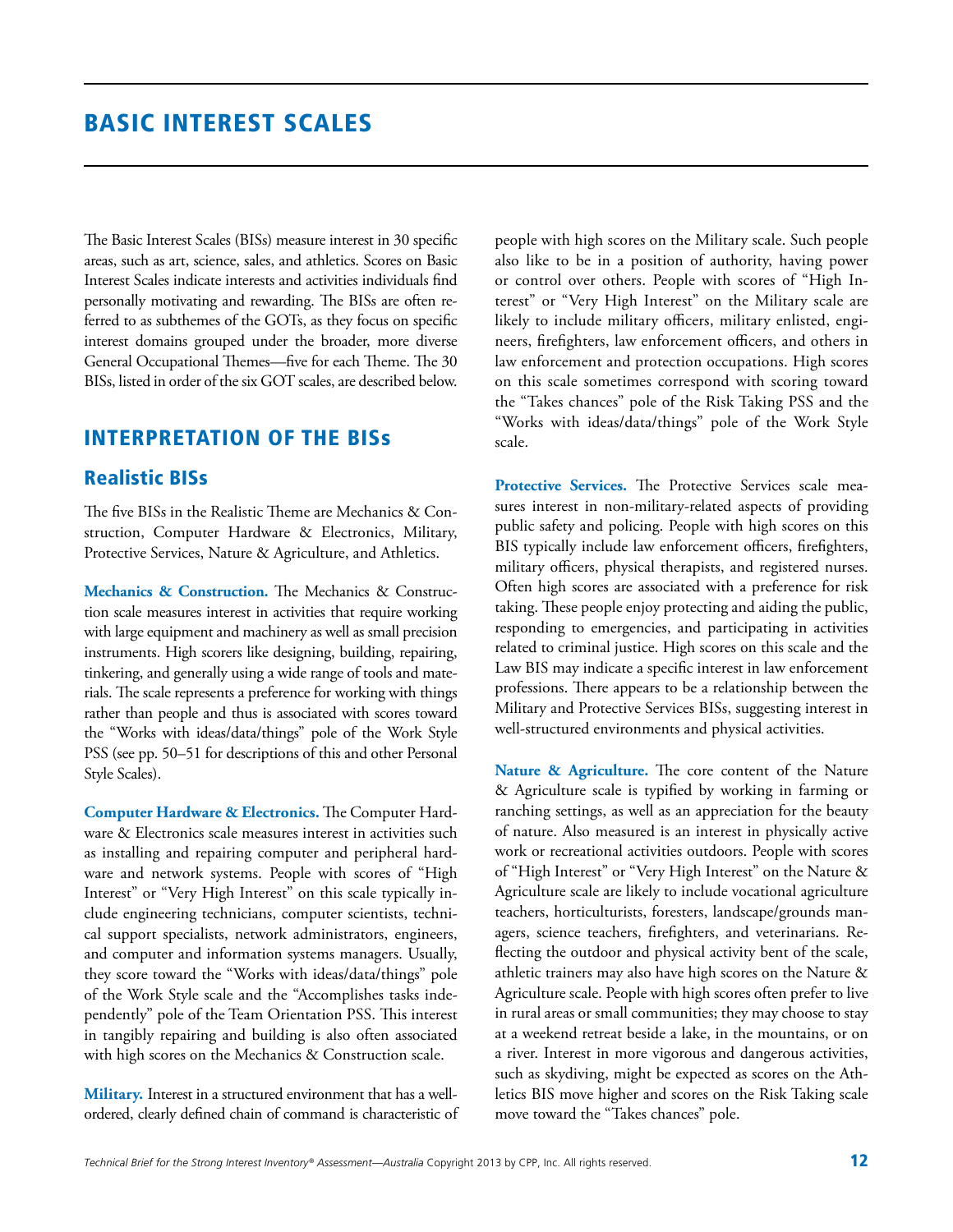**Athletics.** This scale measures an interest in sports. People who score high on the Athletics scale are often avid fans who may not even participate in sports, although they probably have some past athletic experience, especially in team sports. They tend to enjoy attending a variety of sporting events—such as boxing matches, football games, golf tournaments, gymnastics meets, and wrestling tournaments—as spectators. People who participate only in solitary sports, such as running, or who are interested in only one sport to the exclusion of all others probably will not score high on this scale. People who score high on this scale are likely to include athletic trainers, parks and recreation managers, recreation therapists, and community service managers.

#### Investigative BISs

The four BISs in the Investigative Theme are Science, Research, Medical Science, and Mathematics.

**Science.** The Science scale is a measure of interest in the natural sciences, especially the physical sciences. People likely to have scores of "High Interest" or "Very High Interest" on this scale, such as chemists and physicists, emphasize scientific theory, the search for basic truths, and an experimental approach to solving problems and understanding the universe. Other groups that may not be seen as traditional, prototypic natural scientists—such as medical technologists, science teachers, pharmacists, dentists, physicians, and optometrists—also often score high on the Science scale and consider science integral to their work.

**Research.** The Research scale measures interest in designing and conducting studies to identify underlying relationships and establish facts. Although a wide range of areas may be researched, people who score high on this scale usually enjoy collecting data, working with numbers, summarizing research results, writing reports, and applying findings to solve problems, improve processes, or answer questions. People with scores of "High Interest" or "Very High Interest" are likely to include computer scientists, geographers, sociologists, science teachers, research and development managers, and network administrators. Similar to those who score high on the Science scale, they tend to prefer working with ideas, data, and things rather than people. However, they sometimes score slightly higher on the Team Orientation scale, meaning that they may have preferences for accomplishing tasks collectively and problem solving with others. This is likely due to the increasingly collaborative nature of many research projects.

**Medical Science.** While the Science scale measures interest primarily in the physical sciences, the Medical Science scale measures interest in the biological sciences and medical fields. The main differences between this scale and the Healthcare Services BIS are the education-intensive occupations and focus on technical scientific (rather than people-oriented) aspects that dominate Medical Science. Occupations on the Medical Science scale typically require a strong educational background in the biological as well as physical sciences. The list of specialized medical occupations is extensive and includes dentists, pharmacists, optometrists, physical therapists, respiratory therapists, chiropractors, and veterinarians. Also scoring high are science teachers and registered nurses. Although many of these people provide medical service and treatment to the public, this is typically not a preference, as they tend to score toward the "Works with ideas/data/things" pole of the Work Style scale.

**Mathematics.** The Mathematics scale measures interest in working with numbers and performing statistical analyses. The majority of people with high Mathematics scores tend to score toward the "Works with ideas/data/things" pole of the Work Style scale. Most people who score high on the Mathematics scale are of the Investigative type, such as chemists, mathematicians, optometrists, computer scientists, and physicists. People in occupations represented by other primary Holland codes also have mathematics as one of their clusters of interests.

#### Artistic BISs

The four BISs in the Artistic Theme are Visual Arts & Design, Performing Arts, Writing & Mass Communication, and Culinary Arts.

**Visual Arts & Design.** The Visual Arts & Design scale emphasizes visual creativity and spatial visualization. The scale includes some appreciation for fine art such as sculpture and photography but overall leans toward creative activities with applied or commercial purposes. People with scores of "High Interest" or "Very High Interest" on the Visual Arts & Design scale are likely to include medical illustrators, architects, photographers, art teachers, technical writers, graphic designers, and interior designers. These people often prefer academic learning environments.

**Performing Arts.** People who score high on the Performing Arts scale enjoy participating in a wide range of performance activities or being part of the audience that enjoys watching others perform. Performing Arts is a central feature of the Artistic Theme, along with the expected content of Visual Art & Design, Culinary Arts, and Writing & Mass Communication. Although the verbal-linguistic content of the Writing & Mass Communication scale might not be expected within the A Theme, in fact all these areas are correlated. Thus, it is not unusual to have either all high or all low scores across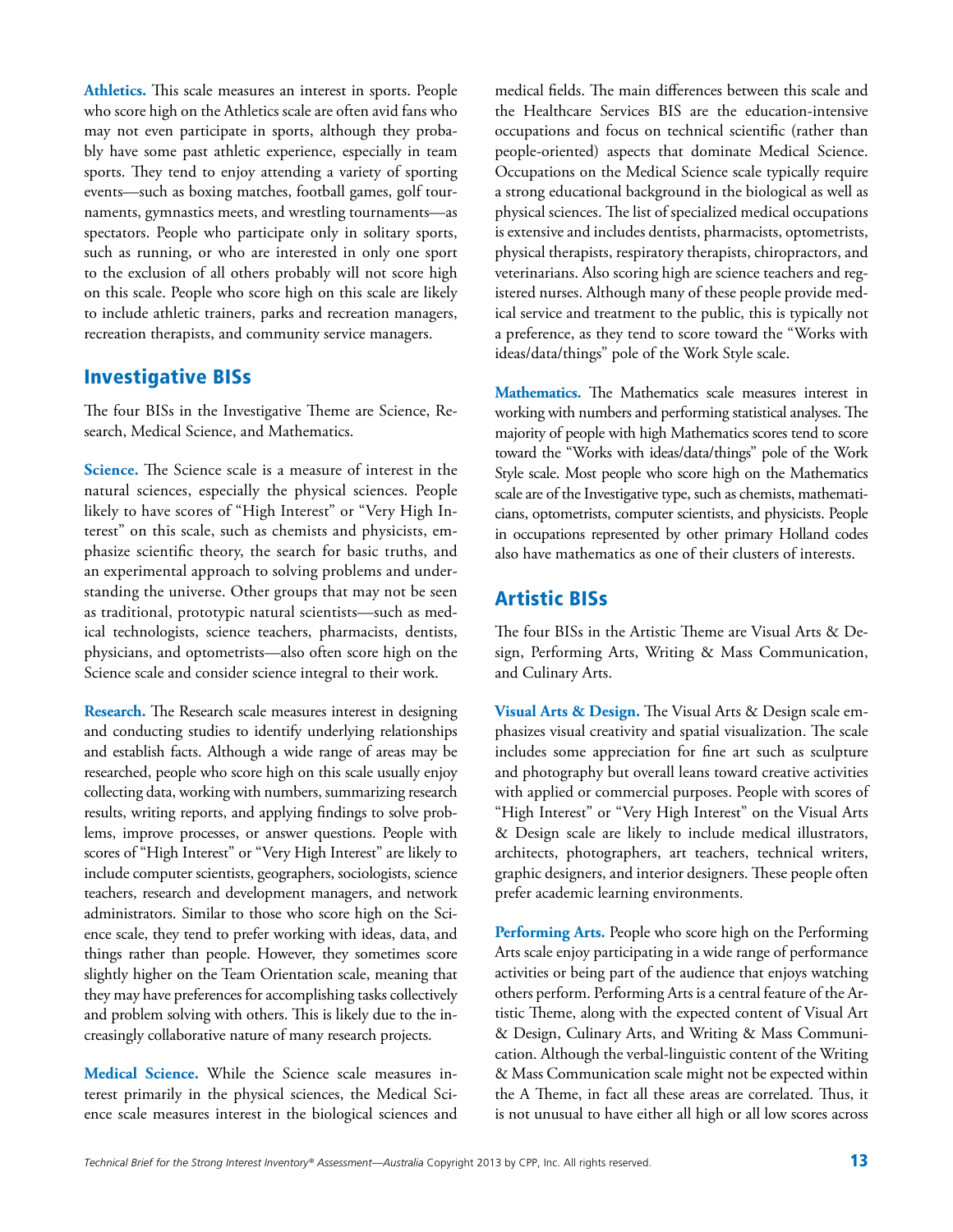all these areas. People with high or very high scores typically include art teachers, editors, English teachers, broadcast journalists, ESL instructors, and musicians.

**Writing & Mass Communication.** The Writing & Mass Communication scale measures interest in literature, reading, and language from the perspectives of appreciation and creation. High scorers often are comfortable in academic learning environments. People with scores of "High Interest" or "Very High Interest" on the scale are often in occupations with a verbal-linguistic orientation, such as English teachers, reporters, public relations directors, technical writers, sociologists, religious/spiritual leaders, translators, editors, and ESL instructors.

**Culinary Arts.** The Culinary Arts scale measures interest in cooking and entertaining. People with scores of "High Interest" or "Very High Interest" on the Culinary Arts scale are likely to include chefs, dietitians, food service managers, and restaurant managers. These people may enjoy demonstrating new cooking techniques, preparing decorative food displays, and planning menus.

### Social BISs

The six BISs in the Social Theme are Counseling & Helping, Teaching & Education, Human Resources & Training, Social Sciences, Religion & Spirituality, and Healthcare Services.

**Counseling & Helping.** The Counseling & Helping scale reflects an interest in helping others. A high score on this scale indicates a humanistic, altruistic interest in working with and helping people. High scorers are likely to score toward the "Works with people" pole of the Work Style scale and toward the "Directs others" pole of the Leadership Style PSS. Counseling & Helping is correlated highly with most of the other Social BISs. Therefore, people with high scores on this BIS may be expected to also score high on BISs such as Teaching & Education, Human Resources & Training, Social Sciences, and Religion & Spirituality. People with scores of "High Interest" or "Very High Interest" on this scale typically include school counselors, religious/spiritual leaders, special education teachers, community service directors, rehabilitation counselors, nursing home administrators, recreation therapists, and registered nurses.

**Teaching & Education.** Educators representing a wide range of disciplines score high on the Teaching & Education scale, including elementary school teachers, school counselors, school administrators, and special education teachers. People with high scores on the Teaching & Education scale often score high on several of the PSSs, indicating preferences for working with people, academic learning environments, and directing others, as would be expected.

**Human Resources & Training.** The Human Resources & Training scale measures interest in developing and training people, as well as managing and directing the employment activities of an organization. High scores on this scale are usually accompanied by high scores on the Management BIS. People with scores of "High Interest" or "Very High Interest" on the Human Resources & Training scale typically include human resources managers, school administrators, nursing home administrators, rehabilitation counselors, school counselors, and operations managers. They often show a preference for the "Directs others" pole of the Leadership Style scale and the "Accomplishes tasks as part of a team" pole of the Team Orientation scale.

**Social Sciences.** The Social Sciences scale measures interest in the study of people, groups, society, and cultures. Interests typically include research and teaching. People with high scores on the Social Sciences BIS are likely to include sociologists, ESL instructors, school counselors, urban and regional planners, public administrators, rehabilitation counselors, religious/spiritual leaders, elected public officials, and attorneys. These people tend to prefer academic learning environments and score toward the "Directs others" pole of the Leadership Style scale.

**Religion & Spirituality.** The Religion & Spirituality scale reflects an interest in spiritual or religious concerns, especially through organized activities. This BIS involves attending to people's spiritual, personal, and emotional needs. People with scores of "High Interest" or "Very High Interest" on the Religion & Spirituality scale in past samples have been directly involved with the clergy. Interestingly, rehabilitation counselors and school counselors may also have "High Interest" scores on this scale. Additionally, some teachers, including English teachers, may also have high scores.

**Healthcare Services.** The Healthcare Services scale focuses on providing service and aid to sick people in medical settings. Usually respondents who score high on the I Theme will not score high on Healthcare Services if they also score low on the S Theme. People with scores of "High Interest" or "Very High Interest" on this scale are likely to include emergency medical technicians, athletic trainers, registered nurses, respiratory therapists, physical therapists, radiologic technologists, occupational therapists, and chiropractors. While people who score high on the Healthcare Services scale generally want to have close contact with patients, those who score high only on the Science and Medical Science scales typically are more research and laboratory oriented and have less direct interest in patients.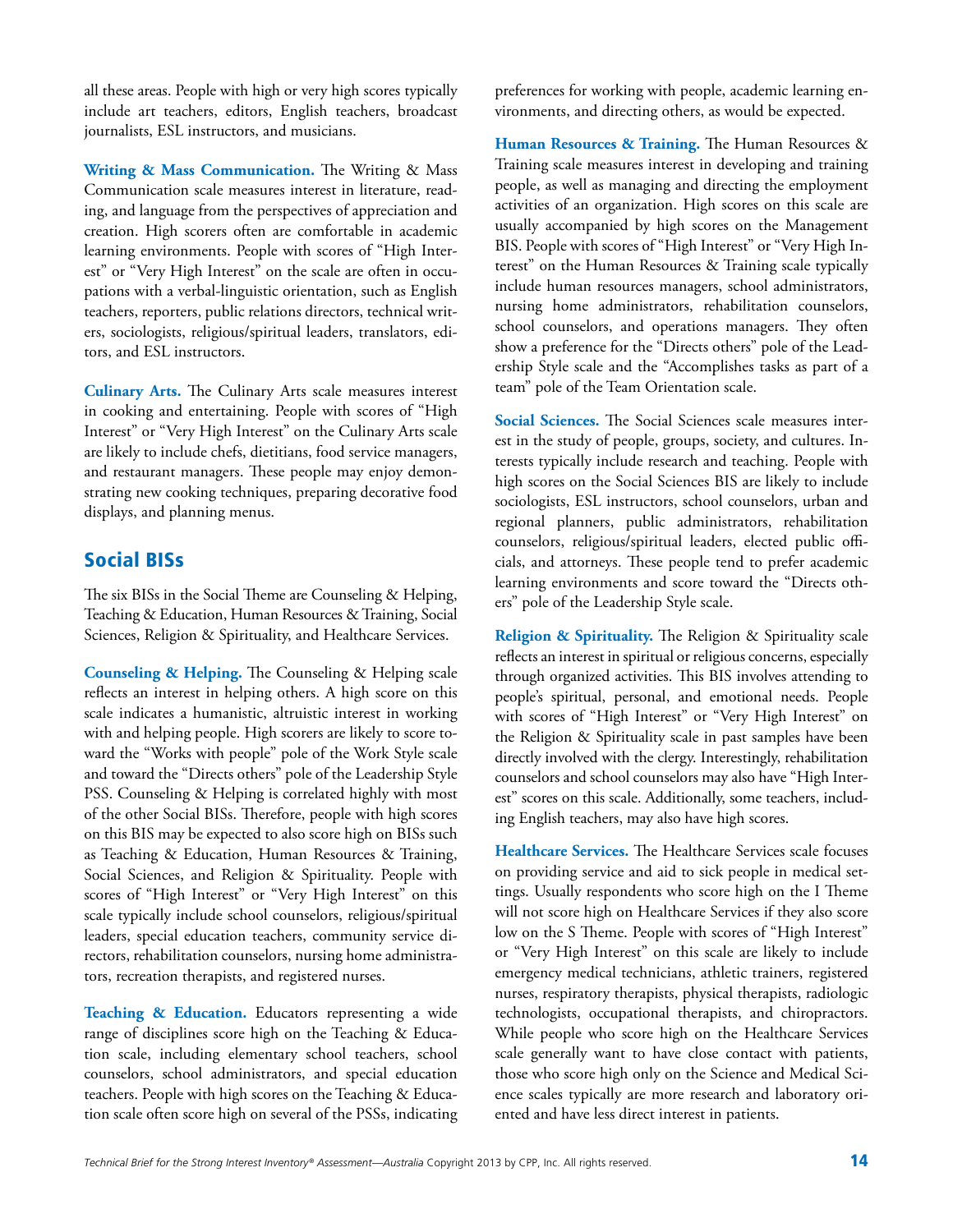### Enterprising BISs

The six BISs in the Enterprising Theme are Marketing & Advertising, Sales, Management, Entrepreneurship, Politics & Public Speaking, and Law.

**Marketing & Advertising.** The Marketing & Advertising scale measures interest in marketing activities, including research and the development of advertising campaigns for products or services. High scorers are typically employed as marketing managers, purchasing agents, technical sales representatives, sales managers, realtors, operations managers, and restaurant managers. These people also commonly score high on the Sales, Management, and Entrepreneurship BISs. Often, they prefer working with people and accomplishing tasks as part of a team.

**Sales.** The Sales scale measures interest in selling products or services, or working with salespeople. People with high scores on this scale like to take their product to others without prior invitation. They can handle the rejection that often occurs in these situations and will keep calling on new customers until they make a sale. Those who score high on the Sales scale and also score high on the Counseling & Helping or Religion & Spirituality scale typically cannot sell simply for the sake of selling; rather, they have high ideals and need to believe that the product they are selling will benefit the buyer. People with scores of "High Interest" or "Very High Interest" on the Sales scale typically score toward the "Practical" pole of the Learning Environment scale and prefer practical learning settings. People with high scores on the Sales scale are commonly employed in the prototypic sales occupations of realtor, sales manager, and life insurance agent.

**Management.** The Management scale measures interest in authority and power and in supervising, organizing, leading, or directing others. High scorers typically score toward the "Directs others" pole of the Leadership Style scale and toward the "Accomplishes tasks as a team" pole of the Team Orientation scale. Although these activities most frequently occur in traditional enterprising environments such as business, industrial, and manufacturing settings, managers who score high on this scale may also be found in schools, colleges, hospitals, social service agencies, government offices, and research laboratories. People with scores of "High Interest" or "Very High Interest" on the Management scale are likely to include operations managers, nursing home administrators, school administrators, human resources managers, realtors, purchasing agents, restaurant managers, elected public officials, and facilities managers.

**Entrepreneurship.** The Entrepreneurship scale measures interest in developing and managing new business opportunities. People who typically have scores of "High Interest" or "Very High Interest" include operations managers, technical sales representatives, realtors, purchasing agents, sales managers, and human resources managers. These people often enjoy being self-employed, taking chances, and making decisions, and they typically score toward the "Directs others" pole of the Leadership Style scale.

**Politics & Public Speaking.** The Politics & Public Speaking scale measures interest in public affairs, persuading others through verbal activities, being in the limelight, influencing people's thoughts and viewpoints, and a preference for oral communication. People who often score highest on the scale are those involved in persuading others and making public presentations: elected public officials, public administrators, and public relations directors. Also scoring high are attorneys, corporate trainers, and people in high school occupations, such as school counselors, school administrators, and English teachers.

**Law.** The Law scale measures interest in debating, persuading, and arguing points of view, but it focuses on legal activities. High scorers on the Law BIS are likely to score toward the "Directs others" pole of the Leadership Style scale, the "Works with ideas/data/things" pole of the Work Style scale, and the "Takes chances" pole of the Risk Taking scale. People with scores of "High Interest" or "Very High Interest" on the Law scale typically include elected public officials, attorneys, public administrators, school administrators, and human resources managers. These people may enjoy debating public policy, applying the law, and studying legal proceedings.

#### Conventional BISs

The four BISs in the Conventional Theme are Office Management, Taxes & Accounting, Programming & Information Systems, and Finance & Investing.

**Office Management.** This scale measures interest in office coordination activities and supervision. Such activities typically include organizing office records and files, operating office machinery, managing and ordering inventory, reconciling bills, preparing agendas and schedules, and overseeing office staff. People with scores of "High Interest" or "Very High Interest" are likely to include administrative assistants, business education teachers, facilities managers, health information specialists, nursing home administrators, purchasing agents, food service managers, and credit managers. Often high scores on the Office Management scale are associated with low scores on the Risk Taking and Learning Environment scales, indicating preferences for playing it safe and learning in practical, hands-on situations.

Taxes & Accounting. The Taxes & Accounting scale measures interest in financial accounting and tax preparation.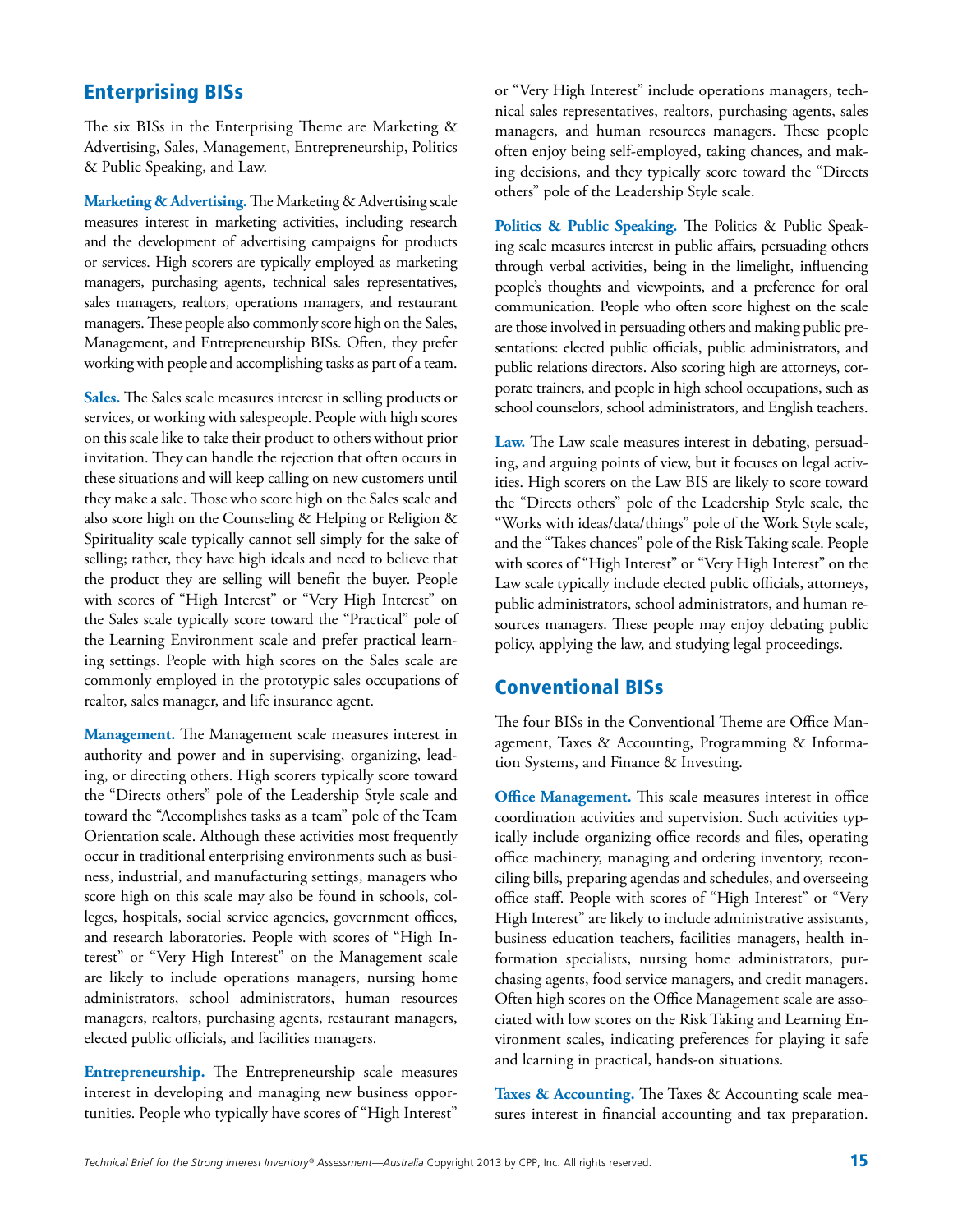People with scores of "High Interest" or "Very High Interest" on this scale are likely to include accountants, actuaries, mathematics teachers, network administrators, financial managers, credit managers, and computer scientists. Those with high scores on this BIS enjoy analyzing accounting records and financial statements, maintaining budgets, working with numbers and spreadsheets, computing taxes, and preparing forms. Therefore, they can be expected to score high on the Mathematics BIS and toward the "Works with ideas/data/things" pole of the Work Style scale.

**Programming & Information Systems.** This BIS measures interest in the use of computers, managing information, and developing software and includes activities such as programming websites, developing computer programs to store data and information, updating computer software, and producing coding language from project specifications, problems, and procedures. People who score high on the Programming & Information Systems scale typically include technical support specialists, network administrators, computer scientists, software developers, computer systems analysts, engineers, physicists, and actuaries. Usually, these people tend to prefer leading by example and working with ideas, data, or things. High scorers will likely also score high on the Computer Hardware & Electronics BIS.

**Finance & Investing.** The Finance & Investing scale measures interest in managing money and investments. It emphasizes things such as analysis of financial data, interpretation of factors affecting investment programs, financial planning and budgeting, and buying and selling securities. People who score high on this scale typically include financial managers, purchasing agents, realtors, financial analysts, credit managers, and operations managers. Most often high scorers have a preference for taking chances and working with ideas, data, or things. They may also score high on the Taxes & Accounting and Mathematics scales, as well as some of the Enterprising BISs.

### Australia Sample Norms of the BISs

The standardized scores for each of the 30 BISs are presented in Table 13. Means, standard deviations, and interpretive

|                                     | FOR WOMEN AND MEN IN THE AUSTRALIA SAMPLE |       |       |                    |             |                                  |             |                  |
|-------------------------------------|-------------------------------------------|-------|-------|--------------------|-------------|----------------------------------|-------------|------------------|
|                                     |                                           |       |       |                    |             | <b>Standard Score Boundaries</b> |             |                  |
|                                     |                                           |       |       | <b>Very Little</b> | Little      | Average                          | High        | <b>Very High</b> |
| <b>Basic Interest Scale</b>         | Gender                                    | М     | SD    | $(0-10)$           | $(11 - 25)$ | $(26 - 75)$                      | $(76 - 90)$ | $(91 - 100)$     |
| <b>Realistic</b>                    |                                           |       |       |                    |             |                                  |             |                  |
| <b>Mechanics &amp; Construction</b> | <b>Women</b>                              | 46.56 | 9.24  | $32 - 34$          | $35 - 39$   | $40 - 51$                        | $52 - 57$   | $58 - 79$        |
|                                     | <b>Men</b>                                | 54.79 | 8.94  | $32 - 42$          | $43 - 48$   | $49 - 61$                        | $62 - 66$   | $67 - 79$        |
| <b>Computer Hardware &amp;</b>      | Women                                     | 46.39 | 8.98  | $34 - 34$          | $35 - 38$   | $39 - 53$                        | $54 - 59$   | $60 - 75$        |
| <b>Electronics</b>                  | <b>Men</b>                                | 54.42 | 8.47  | $34 - 41$          | $42 - 46$   | $47 - 60$                        | $61 - 65$   | $66 - 75$        |
| <b>Military</b>                     | Women                                     | 47.57 | 8.86  | $36 - 36$          | $37 - 40$   | $41 - 52$                        | $53 - 57$   | $58 - 79$        |
|                                     | <b>Men</b>                                | 54.47 | 9.89  | $36 - 41$          | $42 - 47$   | $48 - 61$                        | $62 - 68$   | 69-79            |
| <b>Protective Services</b>          | <b>Women</b>                              | 49.81 | 10.03 | $31 - 34$          | $35 - 40$   | $41 - 55$                        | $56 - 61$   | $62 - 79$        |
|                                     | <b>Men</b>                                | 54.56 | 9.92  | $31 - 40$          | $41 - 46$   | $47 - 59$                        | $60 - 65$   | $66 - 79$        |
| <b>Nature &amp; Agriculture</b>     | Women                                     | 50.39 | 9.93  | $29 - 34$          | $35 - 41$   | $42 - 56$                        | $57 - 63$   | $64 - 74$        |
|                                     | <b>Men</b>                                | 53.47 | 9.09  | $29 - 39$          | $40 - 45$   | $46 - 59$                        | $60 - 64$   | $65 - 74$        |
| <b>Athletics</b>                    | <b>Women</b>                              | 46.64 | 8.31  | $31 - 35$          | $36 - 40$   | $41 - 54$                        | $55 - 60$   | $61 - 73$        |
|                                     | <b>Men</b>                                | 52.69 | 8.64  | $31 - 38$          | $39 - 46$   | $47 - 61$                        | $62 - 66$   | $67 - 73$        |
| <b>Investigative</b>                |                                           |       |       |                    |             |                                  |             |                  |
| <b>Science</b>                      | <b>Women</b>                              | 51.36 | 9.97  | $31 - 35$          | $36 - 40$   | $41 - 56$                        | $57 - 61$   | $62 - 76$        |
|                                     | Men                                       | 54.02 | 8.87  | $31 - 38$          | $39 - 45$   | $46 - 60$                        | $61 - 64$   | $65 - 76$        |
| Research                            | Women                                     | 47.73 | 11.49 | $24 - 35$          | $36 - 41$   | $42 - 56$                        | $57 - 61$   | $62 - 80$        |
|                                     | <b>Men</b>                                | 52.26 | 9.50  | $24 - 40$          | $41 - 45$   | $46 - 58$                        | $59 - 63$   | 64-80            |
| <b>Medical Science</b>              | Women                                     | 52.05 | 10.32 | $32 - 36$          | $37 - 42$   | $43 - 57$                        | $58 - 64$   | $65 - 79$        |
|                                     | <b>Men</b>                                | 53.55 | 9.47  | $32 - 36$          | $37 - 43$   | $44 - 57$                        | $58 - 63$   | $64 - 79$        |
| <b>Mathematics</b>                  | Women                                     | 47.05 | 8.80  | $34 - 35$          | $36 - 40$   | $41 - 55$                        | $56 - 62$   | $63 - 74$        |
|                                     | <b>Men</b>                                | 51.15 | 8.29  | $34 - 38$          | $39 - 45$   | $46 - 59$                        | $60 - 65$   | $66 - 74$        |

### **Table 13. BIS Means, Standard Deviations, and Interpretive boundaries**

*Technical Brief for the Strong Interest Inventory® Assessment—Australia* Copyright 2013 by CPP, Inc. All rights reserved. 16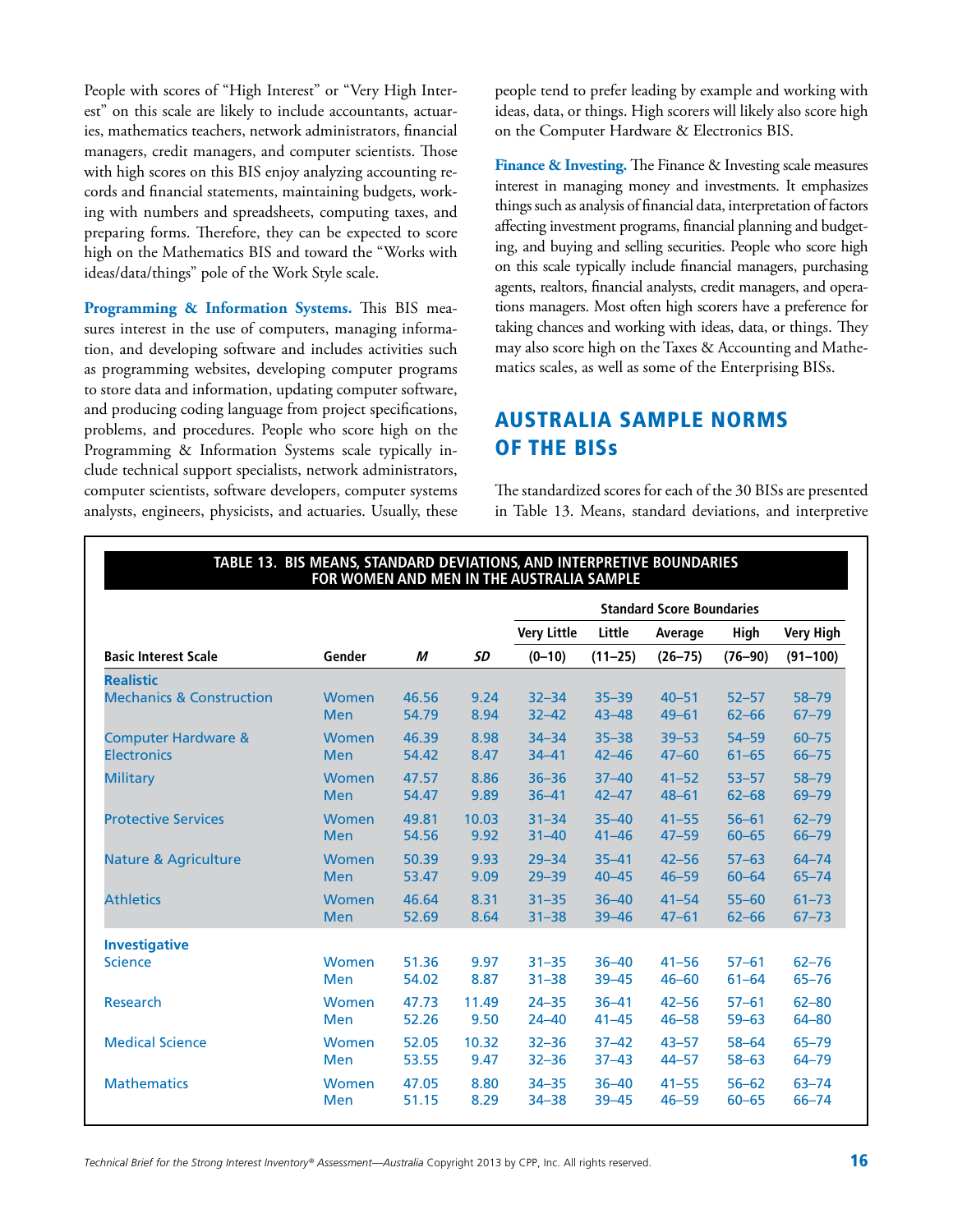#### **Table 13. BIS Means, Standard Deviations, and Interpretive boundaries for Women and Men in the Australia Sample (cont'd)**

|                                         |              |       |       |                    |             | <b>Standard Score Boundaries</b> |             |                  |
|-----------------------------------------|--------------|-------|-------|--------------------|-------------|----------------------------------|-------------|------------------|
|                                         |              |       |       | <b>Very Little</b> | Little      | Average                          | High        | <b>Very High</b> |
| <b>Basic Interest Scale</b>             | Gender       | М     | SD    | $(0-10)$           | $(11 - 25)$ | $(26 - 75)$                      | $(76 - 90)$ | $(91 - 100)$     |
| <b>Artistic</b>                         |              |       |       |                    |             |                                  |             |                  |
| <b>Visual Arts &amp; Design</b>         | Women        | 48.38 | 9.73  | $28 - 36$          | $37 - 43$   | $44 - 59$                        | $60 - 64$   | $65 - 72$        |
|                                         | <b>Men</b>   | 50.64 | 8.11  | $28 - 36$          | $37 - 42$   | $43 - 57$                        | $58 - 61$   | $62 - 72$        |
| <b>Performing Arts</b>                  | Women        | 48.50 | 9.87  | $25 - 38$          | $39 - 45$   | $46 - 60$                        | $61 - 65$   | $66 - 74$        |
|                                         | <b>Men</b>   | 48.83 | 9.00  | $25 - 36$          | $37 - 42$   | $43 - 55$                        | $56 - 61$   | $62 - 74$        |
| <b>Writing &amp; Mass Communication</b> | Women        | 49.67 | 9.65  | $28 - 35$          | $36 - 43$   | $44 - 60$                        | $61 - 64$   | $65 - 72$        |
|                                         | <b>Men</b>   | 49.91 | 8.62  | $28 - 36$          | $37 - 42$   | $43 - 56$                        | $57 - 62$   | $63 - 72$        |
| <b>Culinary Arts</b>                    | <b>Women</b> | 49.49 | 9.70  | $22 - 38$          | $39 - 45$   | $46 - 59$                        | $60 - 64$   | $65 - 67$        |
|                                         | <b>Men</b>   | 49.34 | 9.09  | $22 - 35$          | $36 - 41$   | $42 - 56$                        | $57 - 61$   | $62 - 67$        |
| <b>Social</b>                           |              |       |       |                    |             |                                  |             |                  |
| <b>Counseling &amp; Helping</b>         | Women        | 51.00 | 10.70 | $23 - 39$          | $40 - 45$   | $46 - 59$                        | $60 - 65$   | $66 - 77$        |
|                                         | Men          | 49.52 | 9.67  | $23 - 34$          | $35 - 41$   | $42 - 55$                        | $56 - 60$   | $61 - 77$        |
| <b>Teaching &amp; Education</b>         | Women        | 51.17 | 10.88 | $28 - 37$          | $38 - 43$   | $44 - 58$                        | $59 - 65$   | $66 - 78$        |
|                                         | Men          | 49.74 | 10.35 | $28 - 36$          | $37 - 42$   | $43 - 56$                        | $57 - 61$   | $62 - 78$        |
| <b>Human Resources &amp; Training</b>   | <b>Women</b> | 47.12 | 9.97  | $21 - 37$          | $38 - 43$   | $44 - 58$                        | $59 - 64$   | $65 - 72$        |
|                                         | Men          | 47.05 | 10.21 | $21 - 37$          | $38 - 43$   | $44 - 56$                        | $57 - 61$   | $62 - 72$        |
| <b>Social Sciences</b>                  | Women        | 45.69 | 10.79 | $25 - 37$          | $38 - 44$   | $45 - 57$                        | $58 - 64$   | $65 - 75$        |
|                                         | Men          | 48.24 | 10.07 | $25 - 37$          | $38 - 43$   | $44 - 57$                        | $58 - 62$   | $63 - 75$        |
| <b>Religion &amp; Spirituality</b>      | Women        | 45.96 | 8.86  | $34 - 37$          | $38 - 43$   | $44 - 57$                        | $58 - 64$   | $65 - 75$        |
|                                         | Men          | 48.29 | 9.41  | $34 - 36$          | $37 - 41$   | $42 - 58$                        | $59 - 64$   | $65 - 75$        |
| <b>Healthcare Services</b>              | Women        | 54.18 | 10.20 | $33 - 37$          | $38 - 42$   | $43 - 59$                        | $60 - 65$   | $66 - 83$        |
|                                         | Men          | 54.25 | 10.53 | $33 - 37$          | $38 - 42$   | $43 - 55$                        | $56 - 61$   | $62 - 83$        |
| <b>Enterprising</b>                     |              |       |       |                    |             |                                  |             |                  |
| <b>Marketing &amp; Advertising</b>      | Women        | 45.11 | 10.57 | $24 - 36$          | $37 - 44$   | $45 - 59$                        | $60 - 64$   | $65 - 75$        |
|                                         | <b>Men</b>   | 48.36 | 9.92  | $24 - 36$          | $37 - 43$   | $44 - 56$                        | $57 - 61$   | $62 - 75$        |
| <b>Sales</b>                            | Women        | 51.31 | 10.38 | $34 - 37$          | $38 - 41$   | $42 - 55$                        | $56 - 62$   | $63 - 87$        |
|                                         | <b>Men</b>   | 55.42 | 11.35 | $34 - 37$          | $38 - 42$   | $43 - 59$                        | $60 - 66$   | $67 - 87$        |
| <b>Management</b>                       | Women        | 47.44 | 9.44  | $25 - 36$          | $37 - 42$   | $43 - 56$                        | $57 - 61$   | $62 - 78$        |
|                                         | <b>Men</b>   | 50.33 | 9.23  | $25 - 38$          | $39 - 45$   | $46 - 58$                        | $59 - 63$   | $64 - 78$        |
| Entrepreneurship                        | Women        | 42.94 | 11.79 | $17 - 35$          | $36 - 43$   | $44 - 56$                        | $57 - 61$   | $62 - 76$        |
|                                         | <b>Men</b>   | 46.36 | 10.53 | $17 - 37$          | $38 - 45$   | $46 - 58$                        | $59 - 63$   | $64 - 76$        |
| <b>Politics &amp; Public Speaking</b>   | Women        | 44.14 | 8.43  | $31 - 35$          | $36 - 41$   | $42 - 54$                        | $55 - 61$   | $62 - 75$        |
|                                         | <b>Men</b>   | 49.91 | 9.37  | $31 - 40$          | $41 - 46$   | $47 - 59$                        | $60 - 65$   | $66 - 75$        |
| Law                                     | Women        | 47.22 | 9.88  | $33 - 35$          | $36 - 41$   | $42 - 57$                        | $58 - 63$   | $64 - 71$        |
|                                         | <b>Men</b>   | 49.07 | 9.56  | $33 - 37$          | $38 - 42$   | $43 - 58$                        | $59 - 63$   | $64 - 71$        |
| <b>Conventional</b>                     |              |       |       |                    |             |                                  |             |                  |
| <b>Office Management</b>                | Women        | 55.09 | 10.74 | $31 - 38$          | $39 - 44$   | $45 - 60$                        | $61 - 68$   | 69-84            |
|                                         | Men          | 53.96 | 10.74 | $31 - 37$          | $38 - 41$   | $42 - 53$                        | $54 - 59$   | $60 - 84$        |
| <b>Taxes &amp; Accounting</b>           | Women        | 48.54 | 9.75  | $34 - 35$          | $36 - 40$   | $41 - 57$                        | $58 - 64$   | $65 - 78$        |
|                                         | Men          | 52.59 | 9.77  | $34 - 38$          | 39-44       | $45 - 57$                        | $58 - 64$   | $65 - 78$        |
| <b>Programming &amp; Information</b>    | Women        | 46.68 | 10.55 | $28 - 34$          | $35 - 41$   | $42 - 56$                        | $57 - 63$   | $64 - 75$        |
| <b>Systems</b>                          | Men          | 53.06 | 9.43  | $28 - 39$          | $40 - 46$   | $47 - 59$                        | $60 - 64$   | $65 - 75$        |
| <b>Finance &amp; Investing</b>          | Women        | 45.14 | 8.48  | $28 - 36$          | $37 - 41$   | $42 - 55$                        | $56 - 60$   | $61 - 75$        |
|                                         | Men          | 50.43 | 9.93  | $28 - 38$          | $39 - 46$   | $47 - 60$                        | $61 - 65$   | $66 - 75$        |

*Note: N* = 257 (134 women and 123 men). Numbers in parentheses under categories are percentiles.

*Technical Brief for the Strong Interest Inventory® Assessment—Australia* Copyright 2013 by CPP, Inc. All rights reserved. 17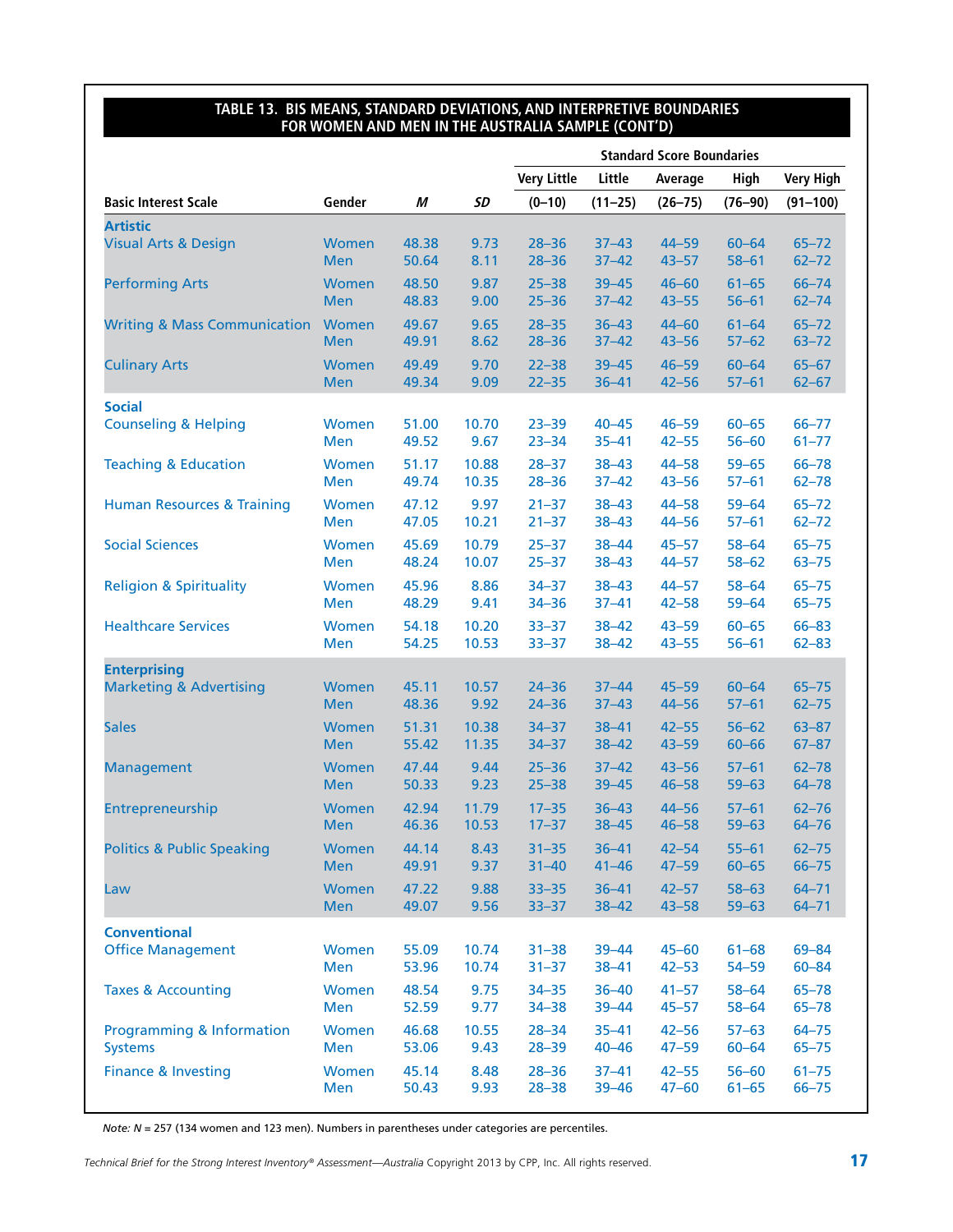categories are listed for women and men. Standardized scores and interpretive categories were derived using the 2004 GRS. Refer to the *Strong Interest Inventory*® *Manual*  (Donnay et al., 2005) for sample information.

Australia sample results were generally similar to those reported for the GRS. However, women in the Australia sample scored lower on Marketing & Advertising and Entrepreneurship than did those in the GRS; men in the Australia sample scored higher on Healthcare Services and Office Management.

### Reliability of the BISs

Cronbach's alpha was used to examine the reliability of the BISs. Results are presented in Table 14. Cronbach's alphas ranged from .80 for the Management scale to .91 for the Mechanics & Construction, Computer Hardware & Electronics, Sales, and Law scales, with a median of .88. The internal consistency of the BISs in the Australia sample was similar to that reported for the GRS in the Strong manual, with a median of .87 and a range of .80 to .91. Thus, the samples are internally consistent as they reach moderate to high levels of reliability (Murphy & Davidshofer, 2005).

### Validity of the BISs

The relationships between the 30 BISs (i.e., the intercorrelations between the scales) were examined, as were the relationships between the BISs and other scales of the Strong assessment (i.e., the correlations between the BISs and the GOTs and between the BISs and the OSs). The following sections present these findings.

#### Intercorrelations Between the BISs

Table 15 shows the intercorrelations between each of the six BISs for all individuals in the Australia sample. These correlations are shown for both women and men in Table 16. Again, while the correlations were somewhat larger for the Australia sample, the pattern of relationships was very similar to that reported for the GRS (Donnay et al., 2005). As shown in Table 16, the strongest relationship between BISs for women and men in the Australia sample was between the Healthcare Services and Medical Science scales, as well as between the Programming & Information Systems and Computer Hardware & Electronics scales.

#### **Table 14. BIS Reliability Statistics in the Australia Sample**

| <b>Basic Interest Scale</b>                  | Cronbach's<br>Alpha |
|----------------------------------------------|---------------------|
| <b>Mechanics &amp; Construction</b>          | .91                 |
| <b>Computer Hardware &amp; Electronics</b>   | .91                 |
| <b>Military</b>                              | .88                 |
| <b>Protective Services</b>                   | .85                 |
| <b>Nature &amp; Agriculture</b>              | .89                 |
| <b>Athletics</b>                             | .88                 |
| <b>Science</b>                               | .86                 |
| Research                                     | .86                 |
| <b>Medical Science</b>                       | .84                 |
| <b>Mathematics</b>                           | .89                 |
| <b>Visual Arts &amp; Design</b>              | .87                 |
| <b>Performing Arts</b>                       | .86                 |
| <b>Writing &amp; Mass Communication</b>      | .88                 |
| <b>Culinary Arts</b>                         | .85                 |
| <b>Counseling &amp; Helping</b>              | .86                 |
| <b>Teaching &amp; Education</b>              | .90                 |
| <b>Human Resources &amp; Training</b>        | .85                 |
| <b>Social Sciences</b>                       | .85                 |
| <b>Religion &amp; Spirituality</b>           | .90                 |
| <b>Healthcare Services</b>                   | .87                 |
| <b>Marketing &amp; Advertising</b>           | .88                 |
| <b>Sales</b>                                 | .91                 |
| Management                                   | .80                 |
| Entrepreneurship                             | .89                 |
| <b>Politics &amp; Public Speaking</b>        | .90                 |
| Law                                          | .91                 |
| <b>Office Management</b>                     | .88                 |
| <b>Taxes &amp; Accounting</b>                | .86                 |
| <b>Programming &amp; Information Systems</b> | .90                 |
| <b>Finance &amp; Investing</b>               | .86                 |

*Note: N* = 257.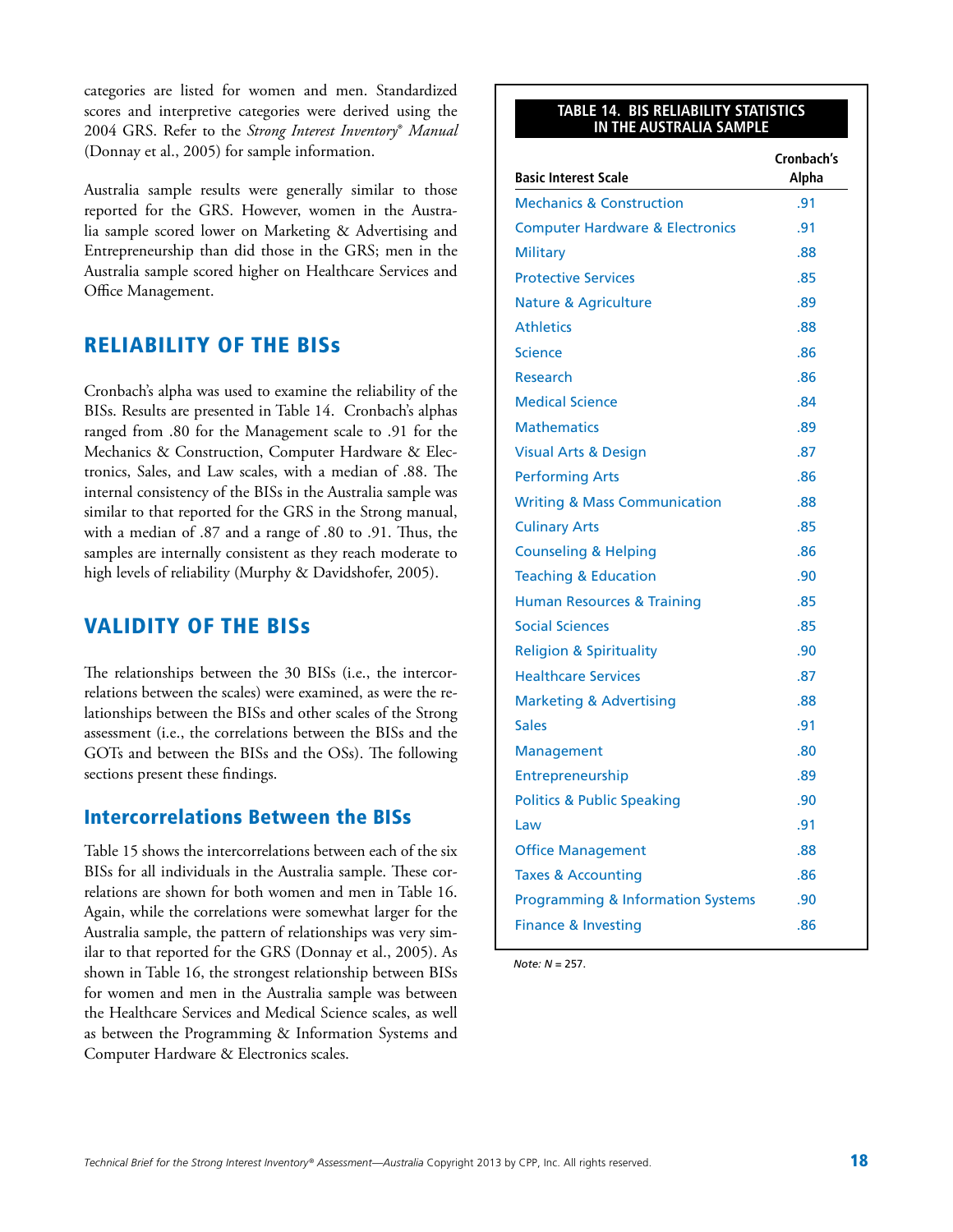| TABLE 15. INTERCORRELATIONS BETWEEN THE BISS IN THE AUSTRALIA SAMPLE |     |                   |                  |                          |             |     |                          |                          |     |             |     |                                                 |     |         |     |
|----------------------------------------------------------------------|-----|-------------------|------------------|--------------------------|-------------|-----|--------------------------|--------------------------|-----|-------------|-----|-------------------------------------------------|-----|---------|-----|
| <b>Basic Interest Scale</b>                                          | 1   | 2                 | 3                | 4                        | 5           | 6   | 7                        | 8                        | 9   | 10          | 11  | 12                                              | 13  | 14      | 15  |
| 1. Mechanics & Construction                                          |     | .75               | .67              | .61                      | .56         | .51 | .56                      | .57                      | .47 | .60         | .60 | .41                                             | .35 | .23     | .16 |
| 2. Computer Hardware &<br><b>Electronics</b>                         | .75 |                   | .65              | .59                      | .45         | .41 | .54                      | .65                      | .46 | .63         | .49 | .38                                             | .34 | .23     | .17 |
| 3. Military                                                          | .67 | .65               |                  | .73                      | .45         | .53 | .51                      | .55                      | .53 | .53         | .41 | .37                                             | .35 | .24     | .27 |
| 4. Protective Services                                               | .61 | .59               | .73              | $\overline{\phantom{0}}$ | .55         | .60 | .59                      | .63                      | .68 | .46         | .55 | .55                                             | .51 | .42     | .47 |
| 5. Nature & Agriculture                                              | .56 | .45               | .45              | .55                      |             | .45 | .47                      | .45                      | .43 | .35         | .53 | .38                                             | .38 | .43     | .30 |
| 6. Athletics                                                         | .51 | .41               | .53              | .60                      | .45         |     | .35                      | .44                      | .45 | .38         | .44 | .35                                             | .34 | .34     | .36 |
| 7. Science                                                           | .56 | .54               | .51              | .59                      | .47         | .35 | $\overline{\phantom{0}}$ | .75                      | .80 | .62         | .58 | .50                                             | .46 | .27     | .38 |
| 8. Research                                                          | .57 | .65               | .55              | .63                      | .45         | .44 | .75                      | $\overline{\phantom{0}}$ | .70 | .67         | .63 | .57                                             | .64 | .34     | .52 |
| 9. Medical Science                                                   | .47 | .46               | .53              | .68                      | .43         | .45 | .80                      | .70                      |     | .49         | .54 | .57                                             | .50 | .35     | .58 |
| 10. Mathematics                                                      | .60 | .63               | .53              | .46                      | .35         | .38 | .62                      | .67                      | .49 |             | .51 | .42                                             | .43 | .14     | .28 |
| 11. Visual Arts & Design                                             | .60 | .49               | .41              | .55                      | .53         | .44 | .58                      | .63                      | .54 | .51         |     | .77                                             | .71 | .40     | .47 |
| 12. Performing Arts                                                  | .41 | .38               | .37              | .55                      | .38         | .35 | .50                      | .57                      | .57 | .42         | .77 |                                                 | .74 | .44     | .56 |
| 13. Writing & Mass<br>Communication                                  | .35 | .34               | .35              | .51                      | .38         | .34 | .46                      | .64                      | .50 | .43         | .71 | .74                                             |     | .36     | .57 |
| 14. Culinary Arts                                                    | .23 | .23               | .24              | .42                      | .43         | .34 | .27                      | .34                      | .35 | .14         | .40 | .44                                             | .36 |         | .46 |
| 15. Counseling & Helping                                             | .16 | .17               | .27              | .47                      | .30         | .36 | .38                      | .52                      | .58 | .28         | .47 | .56                                             | .57 | .46     |     |
| 16. Teaching & Education                                             | .31 | .28               | .34              | .39                      | .31         | .35 | .42                      | .51                      | .51 | .40         | .51 | .54                                             | .58 | .41     | .67 |
| 17. Human Resources & Training                                       | .29 | .28               | .32              | .51                      | .37         | .46 | .36                      | .56                      | .51 | .31         | .51 | .53                                             | .58 | .45     | .66 |
| 18. Social Sciences                                                  | .44 | .41               | .48              | .59                      | .41         | .43 | .57                      | .71                      | .62 | .57         | .63 | .66                                             | .67 | .34     | .66 |
| 19. Religion & Spirituality                                          | .29 | .26               | .38              | .37                      | .32         | .36 | .27                      | .37                      | .36 | .37         | .43 | .44                                             | .36 | .21     | .56 |
| 20. Healthcare Services                                              | .43 | .40               | .48              | .67                      | .45         | .43 | .59                      | .58                      | .79 | .42         | .49 | .51                                             | .45 | .37     | .62 |
| 21. Marketing & Advertising                                          | .43 | .40               | .48              | .63                      | .40         | .55 | .29                      | .55                      | .44 | .32         | .58 | .58                                             | .61 | .52     | .51 |
| 22. Sales                                                            | .55 | .46               | .53              | .61                      | .42         | .51 | .35                      | .45                      | .46 | .41         | .55 | .50                                             | .46 | .37     | .41 |
| 23. Management                                                       | .56 | .45               | .56              | .65                      | .47         | .55 | .43                      | .55                      | .56 | .43         | .59 | .54                                             | .57 | .44     | .48 |
| 24. Entrepreneurship                                                 | .39 | .38               | .37 <sub>2</sub> |                          | $.53-.44$   |     | .46 .26 .49              |                          |     | .36 .23 .49 |     | .45                                             | .51 | .55     | .42 |
| 25. Politics & Public Speaking                                       | .54 | .46               | .60              | .60                      | .37         | .52 | .42                      | .63                      | .51 | .49         | .56 | .58                                             | .61 | .32     | .48 |
| 26. Law                                                              | .43 | .39               | .51              | .68                      | .35         | .47 | .48                      | .57                      | .57 | .45         | .42 | .48                                             | .57 | .33     | .46 |
| 27. Office Management                                                | .40 | .45               | .38              | .45                      | .37         | .34 | .34                      | .49                      | .41 | .51         | .40 | .42                                             | .46 | .27     | .40 |
| 28. Taxes & Accounting                                               | .59 | .58               | .52              | .48                      | .32         | .44 | .44                      | .56                      | .40 | .77         | .40 | .32                                             | .37 | .15     | .20 |
| 29. Programming & Information<br><b>Systems</b>                      | .60 | $.85$ $.51$       |                  | .52                      | .44 .36 .50 |     |                          | .67                      |     | .42 .57     | .51 | .41                                             |     | .44 .29 | .27 |
| 30. Finance & Investing                                              |     | $.60$ $.58$ $.61$ |                  |                          |             |     |                          |                          |     |             |     | .29 .46 .29 .58 .52 .63 .44 .61 .52 .39 .40 .60 |     |         | .31 |

*Note: N* = 257. *(cont'd)*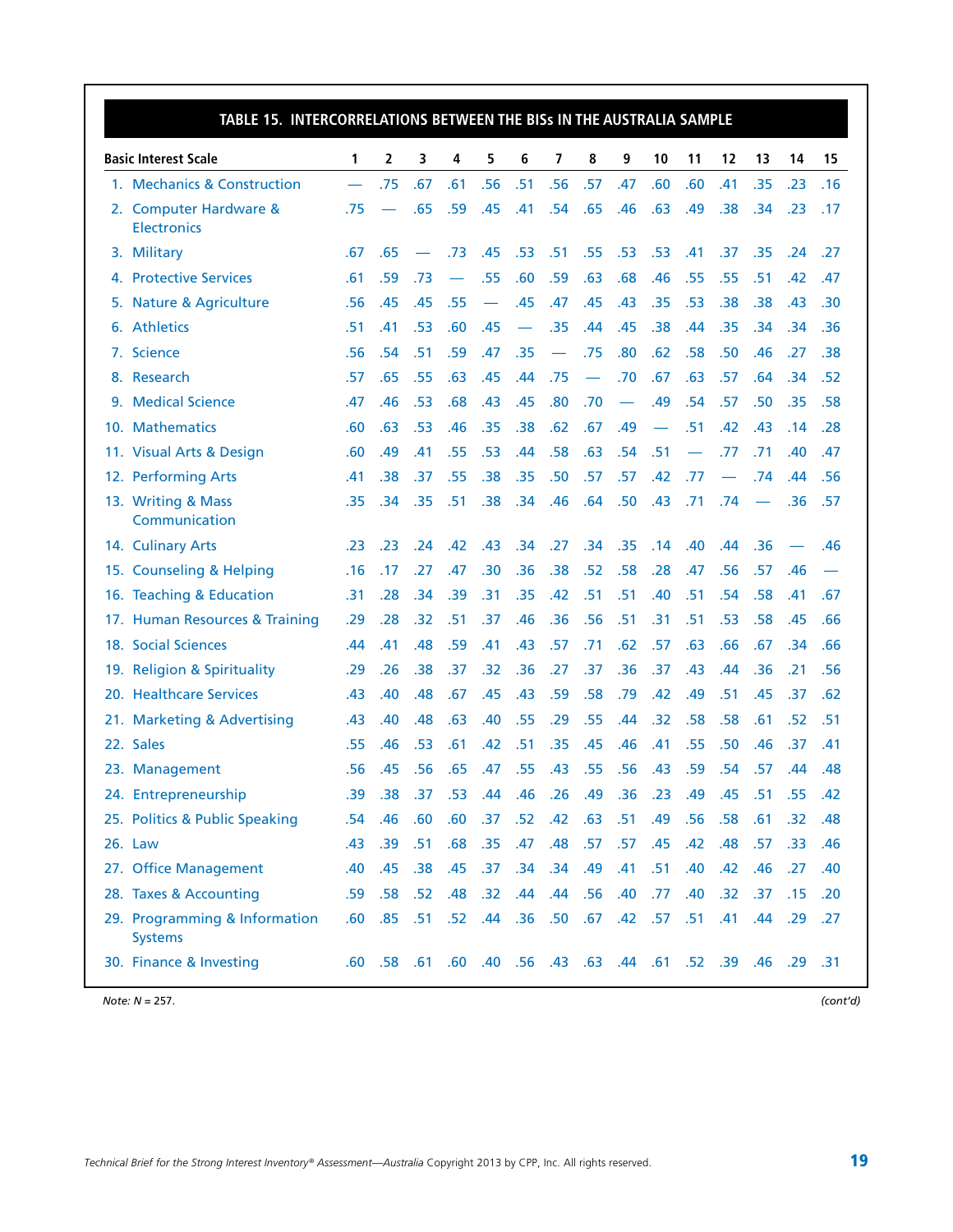| TABLE 15. INTERCORRELATIONS BETWEEN THE BISS IN THE AUSTRALIA SAMPLE (CONT'D) |     |                          |     |                                                               |     |                          |                          |                          |                  |                          |                          |                          |                          |     |     |
|-------------------------------------------------------------------------------|-----|--------------------------|-----|---------------------------------------------------------------|-----|--------------------------|--------------------------|--------------------------|------------------|--------------------------|--------------------------|--------------------------|--------------------------|-----|-----|
| <b>Basic Interest Scale</b>                                                   | 16  | 17                       | 18  | 19                                                            | 20  | 21                       | 22                       | 23                       | 24               | 25                       | 26                       | 27                       | 28                       | 29  | 30  |
| 1. Mechanics & Construction                                                   | .31 | .29                      | .44 | .29                                                           | .43 | .43                      | .55                      | .56                      | .39              | .54                      | .43                      | .40                      | .59                      | .60 | .60 |
| 2. Computer Hardware &<br><b>Electronics</b>                                  | .28 | .28                      | .41 | .26                                                           | .40 | .40                      | .46                      | .45                      | .38              | .46                      | .39                      | .45                      | .58                      | .85 | .58 |
| 3. Military                                                                   | .34 | .32                      | .48 | .38                                                           | .48 | .48                      | .53                      | .56                      | .37              | .60                      | .51                      | .38                      | .52                      | .51 | .61 |
| 4. Protective Services                                                        | .39 | .51                      | .59 | .37                                                           | .67 | .63                      | .61                      | .65                      | .53              | .60                      | .68                      | .45                      | .48                      | .52 | .60 |
| 5. Nature & Agriculture                                                       | .31 | .37                      | .41 | .32                                                           | .45 | .40                      | .42                      | .47                      | .44              | .37                      | .35                      | .37                      | .32                      | .44 | .40 |
| 6. Athletics                                                                  | .35 | .46                      | .43 | .36                                                           | .43 | .55                      | .51                      | .55                      | .46              | .52                      | .47                      | .34                      | .44                      | .36 | .56 |
| 7. Science                                                                    | .42 | .36                      | .57 | .27                                                           | .59 | .29                      | .35                      | .43                      | .26              | .42                      | .48                      | .34                      | .44                      | .50 | .43 |
| 8. Research                                                                   | .51 | .56                      | .71 | .37                                                           | .58 | .55                      | .45                      | .55                      | .49              | .63                      | .57                      | .49                      | .56                      | .67 | .63 |
| 9. Medical Science                                                            | .51 | .51                      | .62 | .36                                                           | .79 | .44                      | .46                      | .56                      | .36              | .51                      | .57                      | .41                      | .40                      | .42 | .44 |
| 10. Mathematics                                                               | .40 | .31                      | .57 | .37                                                           | .42 | .32                      | .41                      | .43                      | .23              | .49                      | .45                      | .51                      | .77                      | .57 | .61 |
| 11. Visual Arts & Design                                                      | .51 | .51                      | .63 | .43                                                           | .49 | .58                      | .55                      | .59                      | .49              | .56                      | .42                      | .40                      | .40                      | .51 | .52 |
| 12. Performing Arts                                                           | .54 | .53                      | .66 | .44                                                           | .51 | .58                      | .50                      | .54                      | .45              | .58                      | .48                      | .42                      | .32                      | .41 | .39 |
| 13. Writing & Mass<br>Communication                                           | .58 | .58                      | .67 | .36                                                           | .45 | .61                      | .46                      | .57                      | .51              | .61                      | .57                      | .46                      | .37                      | .44 | .46 |
| 14. Culinary Arts                                                             | .41 | .45                      | .34 | .21                                                           | .37 | .52                      | .37                      | .44                      | .55              | .32                      | .33                      | .27                      | .15                      | .29 | .29 |
| 15. Counseling & Helping                                                      | .67 | .66                      | .66 | .56                                                           | .62 | .51                      | .41                      | .48                      | .42              | .48                      | .46                      | .40                      | .20                      | .27 | .31 |
| 16. Teaching & Education                                                      |     | .59                      | .56 | .53                                                           | .55 | .45                      | .47                      | .54                      | .30              | .44                      | .41                      | .51                      | .31                      | .37 | .28 |
| 17. Human Resources & Training                                                | .59 | $\overline{\phantom{0}}$ | .52 | .34                                                           | .51 | .66                      | .56                      | .74                      | .54              | .53                      | .48                      | .48                      | .32                      | .37 | .46 |
| 18. Social Sciences                                                           | .56 | .52                      |     | .44                                                           | .60 | .57                      | .50                      | .55                      | .45              | .67                      | .63                      | .49                      | .46                      | .47 | .56 |
| 19. Religion & Spirituality                                                   | .53 | .34                      | .44 |                                                               | .44 | .36                      | .43                      | .33                      | .18              | .46                      | .32                      | .36                      | .30                      | .28 | .28 |
| 20. Healthcare Services                                                       | .55 | .51                      | .60 | .44                                                           |     | .45                      | .52                      | .54                      | .28              | .48                      | .53                      | .49                      | .40                      | .38 | .39 |
| 21. Marketing & Advertising                                                   | .45 | .66                      | .57 | .36                                                           | .45 | $\overline{\phantom{0}}$ | .78                      | .71                      | .76              | .65                      | .56                      | .51                      | .42                      | .47 | .65 |
| 22. Sales                                                                     | .47 | .56                      | .50 | .43                                                           | .52 | .78                      | $\overline{\phantom{0}}$ | .73                      | .52              | .59                      | .53                      | .55                      | .48                      | .48 | .62 |
| 23. Management                                                                | .54 | .74                      | .55 | .33                                                           | .54 | .71                      | .73                      | $\overline{\phantom{0}}$ | .60              | .62                      | .59                      | .57                      | .48                      | .43 | .66 |
| 24. Entrepreneurship                                                          | .30 | .54                      | .45 | .18                                                           | .28 | .76                      | .52                      | .60                      | $\hspace{0.1mm}$ | .46                      | .44                      | .36                      | .35                      | .42 | .63 |
| 25. Politics & Public Speaking                                                | .44 | .53                      | .67 | .46                                                           | .48 | .65                      | .59                      | .62                      | .46              | $\overline{\phantom{m}}$ | .70                      | .36                      | .49                      | .41 | .60 |
| 26. Law                                                                       | .41 | .48                      | .63 | .32                                                           | .53 | .56                      | .53                      | .59                      | .44              | .70                      | $\overline{\phantom{m}}$ | .45                      | .55                      | .39 | .60 |
| 27. Office Management                                                         | .51 | .48                      | .49 | .36                                                           | .49 | .51                      | .55                      | .57                      | .36              | .36                      | .45                      | $\overline{\phantom{0}}$ | .62                      | .57 | .55 |
| 28. Taxes & Accounting                                                        | .31 | .32                      | .46 | .30                                                           | .40 | .42                      | .48                      | .48                      | .35              | .49                      | .55                      | .62                      | $\overline{\phantom{0}}$ | .52 | .77 |
| 29. Programming & Information<br><b>Systems</b>                               | .37 | .37 <sub>0</sub>         | .47 | .28                                                           | .38 | .47                      | .48 <sub>1</sub>         | .43                      | .42              | .41                      | .39                      | .57                      | .52                      |     | .56 |
| 30. Finance & Investing                                                       |     |                          |     | - 56. 77. 55. 60. 60. 60. 63. 66. 52. 65. 59. 89. 89. 10. 82. |     |                          |                          |                          |                  |                          |                          |                          |                          |     |     |

*Note: N* = 257.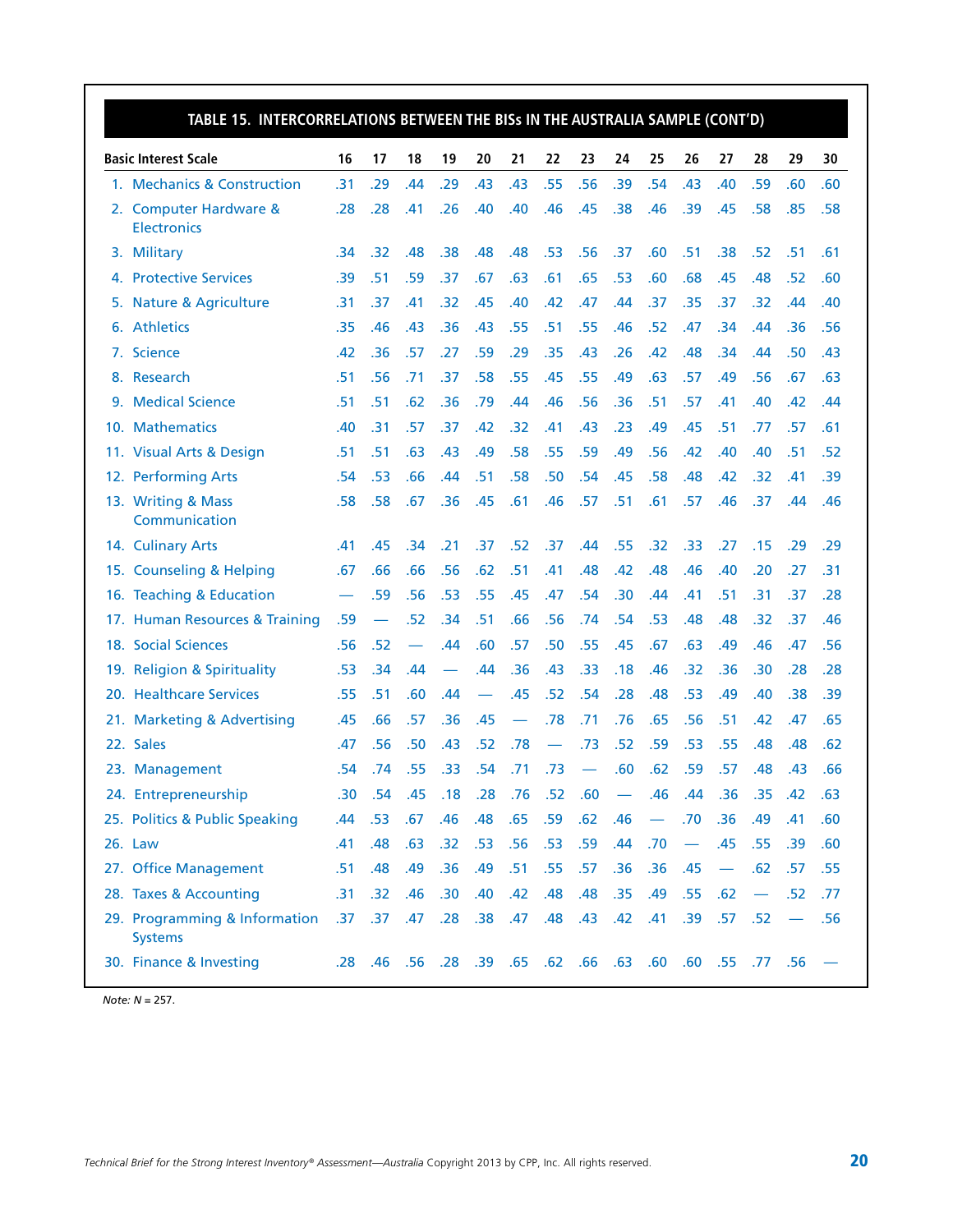| TABLE 16. INTERCORRELATIONS BETWEEN THE BISs FOR WOMEN |                  |                          |     | AND MEN IN THE AUSTRALIA SAMPLE |                  |             |     |                          |     |     |                          |     |     |                                                                     |     |
|--------------------------------------------------------|------------------|--------------------------|-----|---------------------------------|------------------|-------------|-----|--------------------------|-----|-----|--------------------------|-----|-----|---------------------------------------------------------------------|-----|
| <b>Basic Interest Scale</b>                            | 1                | 2                        | 3   | 4                               | 5                | 6           | 7   | 8                        | 9   | 10  | 11                       | 12  | 13  | 14                                                                  | 15  |
| 1. Mechanics & Construction                            |                  | .73                      | .63 | .59                             | .46              | .48         | .57 | .56                      | .47 | .58 | .63                      | .44 | .40 | .30                                                                 | .13 |
| 2. Computer Hardware &<br><b>Electronics</b>           | .66              | $\overline{\phantom{0}}$ | .64 | .50                             | .38              | .32         | .55 | .64                      | .46 | .64 | .50                      | .45 | .40 | .21                                                                 | .16 |
| 3. Military                                            | .61              | .54                      |     | .72                             | .35              | .49         | .58 | .54                      | .55 | .53 | .40                      | .36 | .37 | .29                                                                 | .22 |
| 4. Protective Services                                 | .57              | .63                      | .71 |                                 | .46              | .56         | .62 | .59                      | .71 | .37 | .52                      | .55 | .50 | .41                                                                 | .44 |
| 5. Nature & Agriculture                                | .65              | .48                      | .51 | .63                             |                  | .38         | .46 | .40                      | .40 | .28 | .48                      | .35 | .36 | .41                                                                 | .26 |
| 6. Athletics                                           | .38              | .30                      | .45 | .57                             | .48              |             | .32 | .42                      | .46 | .28 | .43                      | .37 | .33 | .33                                                                 | .37 |
| 7. Science                                             | .53              | .53                      | .42 | .53                             | .45              | .33         |     | .77                      | .81 | .62 | .56                      | .51 | .50 | .28                                                                 | .34 |
| 8. Research                                            | .52              | .61                      | .51 | .64                             | .49              | .39         | .71 | $\overline{\phantom{0}}$ | .71 | .66 | .62                      | .59 | .67 | .34                                                                 | .52 |
| 9. Medical Science                                     | .49              | .50                      | .53 | .66                             | .46              | .44         | .78 | .69                      |     | .44 | .50                      | .50 | .50 | .33                                                                 | .52 |
| 10. Mathematics                                        | .56              | .55                      | .45 | .50                             | .39              | .40         | .58 | .64                      | .56 |     | .51                      | .42 | .42 | .21                                                                 | .24 |
| 11. Visual Arts & Design                               | .58              | .48                      | .39 | .59                             | .58              | .42         | .58 | .61                      | .59 | .48 | $\overline{\phantom{0}}$ | .79 | .74 | .40                                                                 | .47 |
| 12. Performing Arts                                    | .45              | .35                      | .43 | .57                             | .42              | .37         | .50 | .57                      | .66 | .44 | .75                      |     | .44 | .51                                                                 | .51 |
| 13. Writing & Mass<br>Communication                    | .36              | .33                      | .38 | .54                             | .42              | .38         | .41 | .62                      | .50 | .47 | .68                      | .72 |     | .40                                                                 | .57 |
| 14. Culinary Arts                                      | .22              | .31                      | .23 | .47                             | .48              | .41         | .26 | .35                      | .37 | .08 | .41                      | .45 | .32 |                                                                     | .47 |
| 15. Counseling & Helping                               | .30              | .31                      | .42 | .58                             | .40              | .46         | .45 | .59                      | .67 | .39 | .51                      | .63 | .57 | .44                                                                 |     |
| 16. Teaching & Education                               | .41              | .32                      | .43 | .50                             | .36              | .42         | .41 | .52                      | .59 | .40 | .53                      | .68 | .61 | .37                                                                 | .72 |
| 17. Human Resources & Training                         | .39              | .39                      | .39 | .57                             | .41              | .53         | .43 | .64                      | .61 | .41 | .56                      | .63 | .65 | .45                                                                 | .74 |
| 18. Social Sciences                                    | .39              | .37                      | .47 | .65                             | .46              | .47         | .54 | .71                      | .68 | .57 | .60                      | .67 | .66 | .34                                                                 | .74 |
| 19. Religion & Spirituality                            | .31              | .25                      | .45 | .40                             | .33              | .27         | .25 | .33                      | .45 | .37 | .37                      | .47 | .38 | .16                                                                 | .59 |
| 20. Healthcare Services                                | .49              | .46                      | .52 | .72                             | .52              | .45         | .61 | .63                      | .82 | .53 | .60                      | .63 | .55 | .38                                                                 | .74 |
| 21. Marketing & Advertising                            | .44              | .48                      | .53 | .67                             | .45              | .60         | .29 | .60                      | .49 | .42 | .56                      | .59 | .61 | .46                                                                 | .58 |
| 22. Sales                                              | .56              | .48                      | .57 | .69                             | .49              | .60         | .39 | .54                      | .61 | .49 | .59                      | .61 | .54 | .38                                                                 | .62 |
| 23. Management                                         | .57              | .48                      | .62 | .73                             | .54              | .61         | .48 | .62                      | .69 | .50 | .62                      | .65 | .66 | .41                                                                 | .66 |
| 24. Entrepreneurship                                   | .43              | .54                      | .46 | .64                             |                  | $.52$ $.53$ | .26 | $.56$ .36                |     |     | $.27-.47$                | .43 | .46 | .55                                                                 | .46 |
| 25. Politics & Public Speaking                         | .38 <sub>0</sub> | .33                      | .51 | .49                             | .37              | .36         | .36 | .64                      | .54 | .47 | .58                      | .69 | .75 | .26                                                                 | .62 |
| 26. Law                                                | .48              | .43                      | .55 | .65                             | .39              | .49         | .48 | .63                      | .62 | .56 | .54                      | .63 | .66 | .33                                                                 | .56 |
| 27. Office Management                                  |                  | $.51$ .53                | .50 | .66                             | .43              | .59         | .42 | .66                      | .58 | .65 | .55                      | .60 | .62 | .31                                                                 | .59 |
| 28. Taxes & Accounting                                 | .53              | .53                      | .47 | .54                             | .38              | .49         | .42 | .59                      | .47 | .77 | .41                      | .43 | .48 | .14                                                                 | .39 |
| 29. Programming & Information<br><b>Systems</b>        | .51              | .86                      | .43 | .57                             | .38 <sub>0</sub> | .31         | .50 | .65                      | .46 | .54 | .49                      | .35 | .38 | .36                                                                 | .37 |
| 30. Finance & Investing                                |                  |                          |     |                                 |                  |             |     |                          |     |     |                          |     |     | 44. 32. 51. 55. 45. 53. 64. 50. 66. 46. 66. 64. 44. 67. 68. 58. 55. |     |

*Note: N* = 264. For correlations above the diagonal, women *n* = 134; below the diagonal, men *n* = 130. *(cont'd)*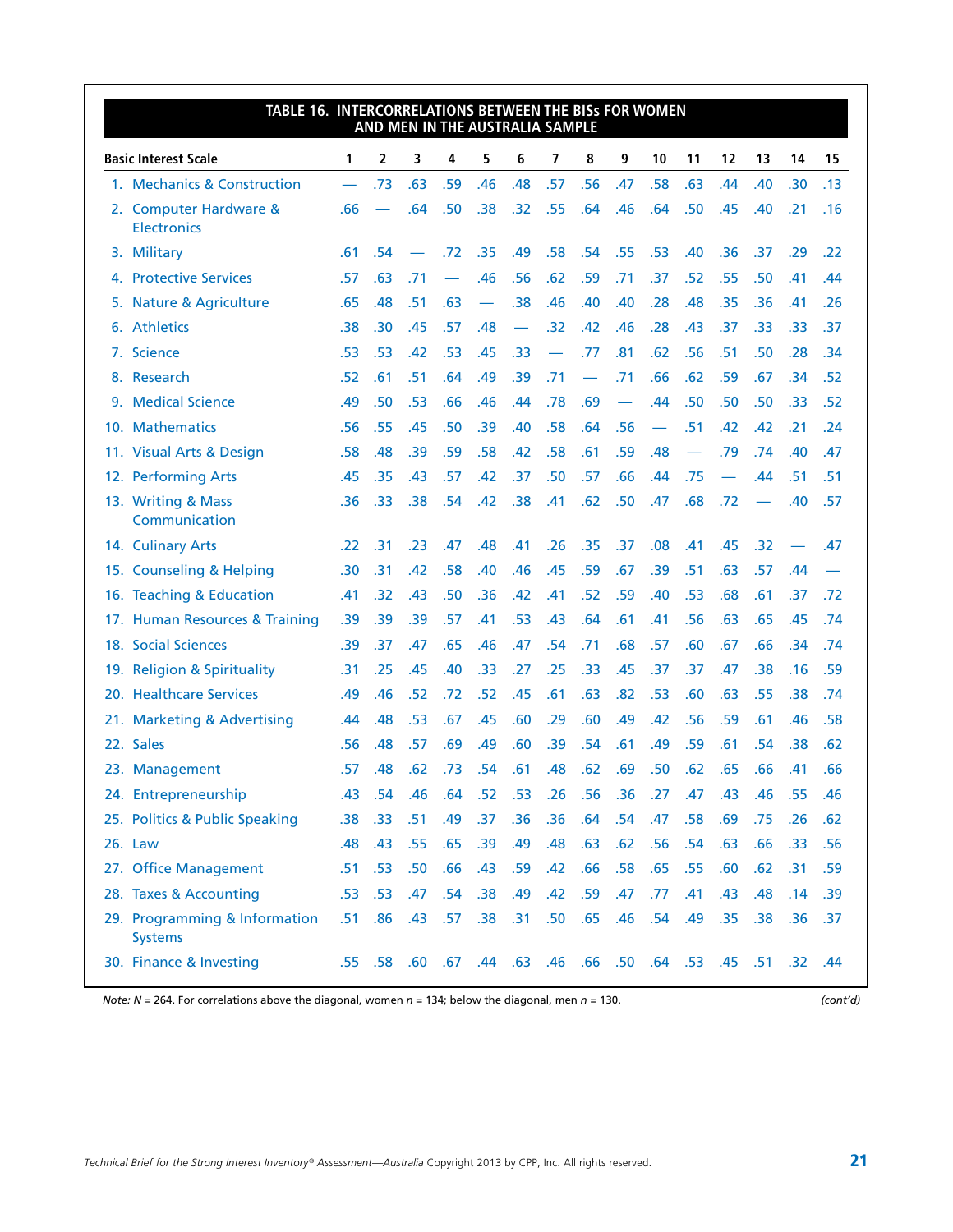| TABLE 16. INTERCORRELATIONS BETWEEN THE BISs FOR WOMEN | AND MEN IN THE AUSTRALIA SAMPLE (CONT'D) |                          |     |     |                          |     |     |     |                                                               |     |                          |                          |     |                          |     |
|--------------------------------------------------------|------------------------------------------|--------------------------|-----|-----|--------------------------|-----|-----|-----|---------------------------------------------------------------|-----|--------------------------|--------------------------|-----|--------------------------|-----|
| <b>Basic Interest Scale</b>                            | 16                                       | 17                       | 18  | 19  | 20                       | 21  | 22  | 23  | 24                                                            | 25  | 26                       | 27                       | 28  | 29                       | 30  |
| 1. Mechanics & Construction                            | .35                                      | .26                      | .46 | .23 | .46                      | .38 | .50 | .53 | .31                                                           | .56 | .40                      | .42                      | .61 | .57                      | .57 |
| 2. Computer Hardware &<br><b>Electronics</b>           | .36                                      | .25                      | .42 | .20 | .42                      | .30 | .39 | .40 | .21                                                           | .43 | .35                      | .51                      | .58 | .82                      | .50 |
| 3. Military                                            | .35                                      | .30                      | .48 | .27 | .51                      | .39 | .42 | .48 | .25                                                           | .59 | .49                      | .35                      | .50 | .47                      | .53 |
| 4. Protective Services                                 | .35                                      | .47                      | .52 | .30 | .65                      | .58 | .49 | .56 | .42                                                           | .66 | .69                      | .30                      | .38 | .41                      | .47 |
| 5. Nature & Agriculture                                | .29                                      | .35                      | .35 | .28 | .41                      | .32 | .32 | .39 | .35                                                           | .32 | .31                      | .34                      | .23 | .45                      | .32 |
| 6. Athletics                                           | .38                                      | .45                      | .36 | .40 | .46                      | .48 | .37 | .48 | .37                                                           | .57 | .44                      | .18                      | .32 | .26                      | .40 |
| 7. Science                                             | .45                                      | .31                      | .57 | .27 | .59                      | .27 | .29 | .36 | .23                                                           | .43 | .47                      | .29                      | .42 | .47                      | .37 |
| 8. Research                                            | .56                                      | .53                      | .70 | .37 | .58                      | .48 | .35 | .48 | .42                                                           | .60 | .52                      | .42                      | .51 | .65                      | .58 |
| 9. Medical Science                                     | .46                                      | .43                      | .57 | .28 | .78                      | .39 | .32 | .45 | .35                                                           | .49 | .52                      | .28                      | .34 | .39                      | .37 |
| 10. Mathematics                                        | .45                                      | .23                      | .54 | .33 | .34                      | .19 | .29 | .34 | .14                                                           | .44 | .35                      | .43                      | .74 | .54                      | .54 |
| 11. Visual Arts & Design                               | .52                                      | .48                      | .64 | .46 | .41                      | .58 | .51 | .56 | .49                                                           | .53 | .32                      | .30                      | .37 | .51                      | .51 |
| 12. Performing Arts                                    | .44                                      | .45                      | .65 | .42 | .41                      | .58 | .42 | .45 | .47                                                           | .54 | .37                      | .27                      | .23 | .48                      | .36 |
| 13. Writing & Mass<br>Communication                    | .56                                      | .52                      | .69 | .34 | .37                      | .62 | .40 | .51 | .56                                                           | .55 | .50                      | .33                      | .29 | .52                      | .45 |
| 14. Culinary Arts                                      | .43                                      | .46                      | .34 | .27 | .37                      | .58 | .38 | .48 | .57                                                           | .42 | .33                      | .24                      | .17 | .27                      | .29 |
| 15. Counseling & Helping                               | .62                                      | .60                      | .62 | .56 | .53                      | .49 | .26 | .37 | .42                                                           | .45 | .40                      | .24                      | .09 | .25                      | .25 |
| 16. Teaching & Education                               |                                          | .55                      | .54 | .49 | .47                      | .43 | .41 | .48 | .30                                                           | .39 | .30                      | .40                      | .25 | .44                      | .27 |
| 17. Human Resources & Training                         | .63                                      | $\overline{\phantom{0}}$ | .42 | .37 | .39                      | .61 | .47 | .69 | .49                                                           | .48 | .38                      | .25                      | .16 | .32                      | .38 |
| 18. Social Sciences                                    | .62                                      | .64                      |     | .39 | .50                      | .51 | .36 | .45 | .43                                                           | .62 | .54                      | .38                      | .39 | .47                      | .53 |
| 19. Religion & Spirituality                            | .60                                      | .32                      | .47 |     | .38                      | .34 | .34 | .24 | .17                                                           | .36 | .21                      | .24                      | .17 | .29                      | .20 |
| 20. Healthcare Services                                | .64                                      | .64                      | .72 | .51 | $\overline{\phantom{0}}$ | .34 | .34 | .38 | .20                                                           | .45 | .45                      | .35                      | .32 | .38                      | .30 |
| 21. Marketing & Advertising                            | .52                                      | .75                      | .63 | .36 | .58                      |     | .73 | .68 | .74                                                           | .62 | .49                      | .32                      | .26 | .36                      | .56 |
| 22. Sales                                              | .59                                      | .68                      | .64 | .49 | .71                      | .83 |     | .69 | .43                                                           | .48 | .39                      | .39                      | .37 | .43                      | .53 |
| 23. Management                                         | .65                                      | .81                      | .66 | .40 | .74                      | .73 | .76 |     | .58                                                           | .56 | .46                      | .41                      | .36 | .39                      | .62 |
| 24. Entrepreneurship                                   | .33                                      | .61                      | .44 | .16 | .39                      | .78 | .60 | .61 | $\overline{\phantom{m}}$                                      | .44 | .39                      | .21                      | .23 | .28                      | .57 |
| 25. Politics & Public Speaking                         | .60                                      | .63                      | .73 | .53 | .57                      | .66 | .64 | .67 | .44                                                           |     | .68                      | .20                      | .44 | .35                      | .57 |
| 26. Law                                                | .56                                      | .60                      | .72 | .41 | .62                      | .63 | .67 | .74 | .48                                                           | .75 | $\overline{\phantom{m}}$ | .23                      | .48 | .33                      | .55 |
| 27. Office Management                                  | .64                                      | .73                      | .65 | .49 | .65                      | .77 | .74 | .79 | .58                                                           | .59 | .70                      | $\overline{\phantom{0}}$ | .49 | .66                      | .44 |
| 28. Taxes & Accounting                                 | .42                                      | .51                      | .52 | .41 | .51                      | .56 | .55 | .58 | .45                                                           | .48 | .61                      | .81                      |     | .48                      | .73 |
| 29. Programming & Information<br><b>Systems</b>        | .36                                      | .46                      | .45 | .21 | .42                      | .56 | .47 | .43 | .55                                                           | .37 | .46                      | .58                      | .51 | $\overline{\phantom{0}}$ | .47 |
| 30. Finance & Investing                                |                                          |                          |     |     |                          |     |     |     | - 59. 79. 79. 74. 66. 68. 68. 68. 66. 72. 49. 12. 79. 59. 66. |     |                          |                          |     |                          |     |

*Note: N* = 257. For correlations above the diagonal, women *n* = 134; below the diagonal, men *n* = 123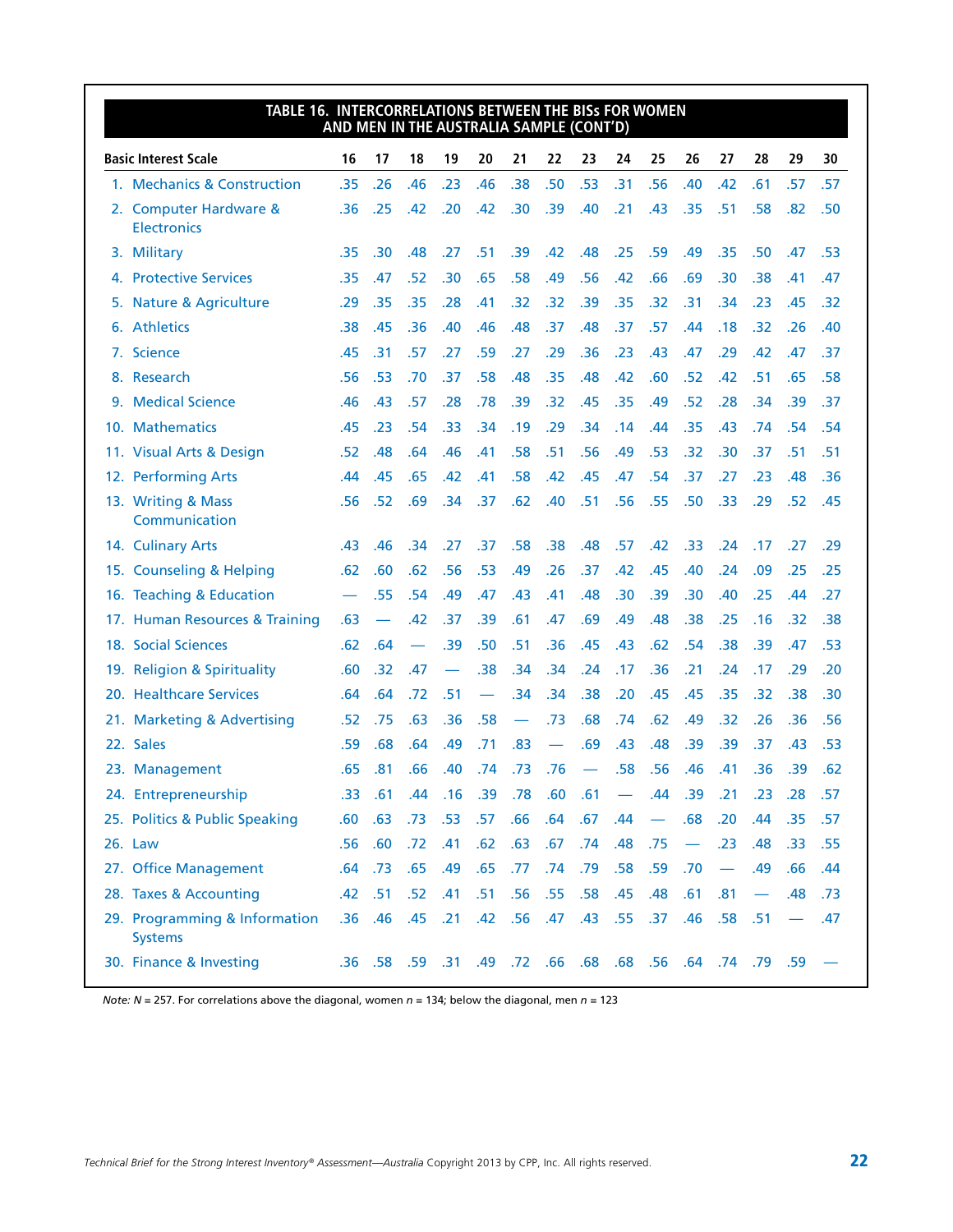### Relationship Between the BISs and the GOTs

The BISs focus on specific interest domains grouped under the General Occupational Themes. In most cases, BISs in the same categories correlate at least moderately with each other. Table 17 shows the intercorrelations between BISs and GOTs presented in RIASEC order for the overall group and separately by gender. The correlations found between BISs and GOTs in the Australia sample are consistent with those found in the GRS (Donnay et al., 2005). For instance, strong relationships were found between the Science BIS and the Investigative GOT, and between the Marketing & Advertising BIS and the Enterprising GOT.

### Relationship Between the BISs and the OSs

As detailed in the 2005 Strong manual, one of the main purposes of developing the BISs was to improve upon the understanding of the OSs. Thus, it is expected that certain BISs will be related to certain OSs. For instance, one would expect people who score high on Computer Hardware & Electronics to also score high on OSs such as Computer Scientist, Network Administrator, Technical Support Specialist, and so on. Tables 18–47 illustrate the correlations between these two sets of scales. The 10 OSs with the strongest positive relationships with the BISs, as well as the 10 OSs with the strongest negative relationships with the BISs, are presented for women and men.

It is important to note that the OSs were built using occupational samples of employed adults obtained in the United States. While occupations in different countries may share the same job titles, different sets of knowledge, skills, abilities, and other attributes may be required to successfully perform them. For example, farming in the U.S. may be more technologically sophisticated than in another country, drawing different types of individuals to that occupation. These differences may show up in results. Furthermore, although OS results from the Australia sample are generally congruent with those from the U.S. GRS, caution should be taken when interpreting those results, as differences in work tasks as well as organizational, national, and cultural differences between the two countries may be an influencing factor.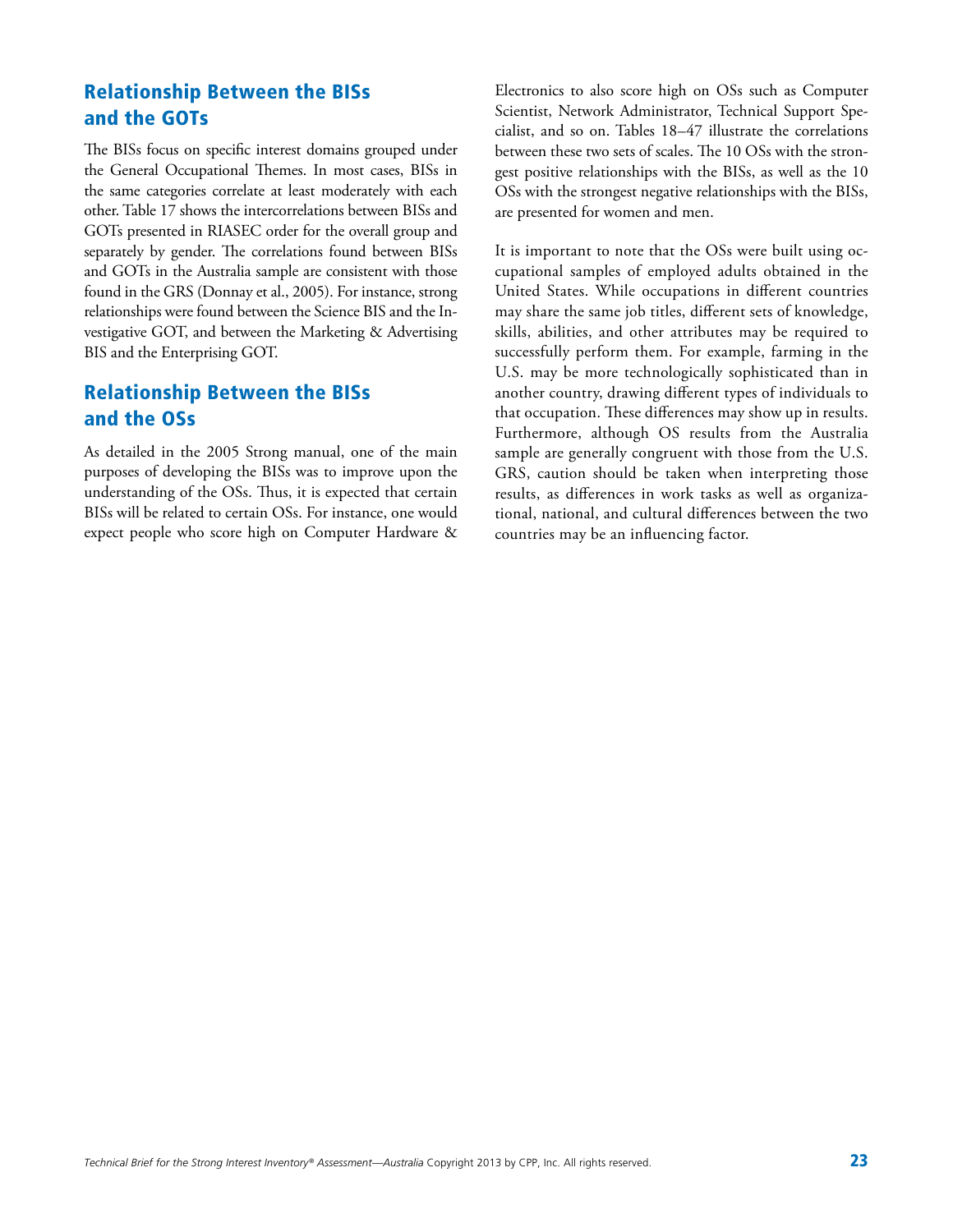|                                    |                 | Realistic      |                 |               | Investigative |                 |                | Artistic       |                |                | Social                   |                         |                 | Enterprising   |                |                 | Conventional   |  |
|------------------------------------|-----------------|----------------|-----------------|---------------|---------------|-----------------|----------------|----------------|----------------|----------------|--------------------------|-------------------------|-----------------|----------------|----------------|-----------------|----------------|--|
| <b>Basic Interest Scale</b>        | <b>u</b> əwom   | neM            | Combined        | <b>Nomen</b>  | neM           | Combined        | <b>Momen</b>   | neM            | Combined       | <b>Nomen</b>   | neM                      | Combined                | <b>Nomen</b>    | neM            | Combined       | <b>U</b> amoW   | neM            |  |
| Construction<br>Mechanics &        | 89              | 88.            | $\overline{5}$  | 24            | 53            | 24              | 54             | £              | $\frac{8}{2}$  | 33             | 45                       | $\frac{3}{2}$           | 45              | 53             | 50             | 99              | 59             |  |
| Computer Hardware &<br>Electronics | .76             | .76            | 80              | 56            | 57            | 57              | අ              | 39             | $\overline{a}$ | $\frac{2}{3}$  | $\overline{\mathcal{S}}$ | $\overline{\mathbf{S}}$ | $\overline{32}$ | 51             | $\frac{3}{4}$  | .75             | P.             |  |
| Military                           | .75             | .75            | 78              | 57            | \$            | 52              | $\frac{4}{3}$  | $\overline{a}$ | $\overline{a}$ | 39             | 5                        | $\overline{a}$          | $\ddot{t}$      | 59             | 52             | 55              | 58             |  |
| Protective Services                | $\overline{7}$  | 76             | .76             | င္မွ          | င္စ           | 29              | 58             | 61             | 59             | $\overline{5}$ | 65                       | 54                      | 58              | 73             | 99             | 47              | 73             |  |
| Nature & Agriculture               | 68              | $\overline{8}$ | $\overline{z}$  | 47            | 52            | 50              | $\frac{1}{6}$  | 54             | <sub>50</sub>  | 35             | 4                        | 39                      | $\overline{5}$  | 53             | $\frac{6}{5}$  | 39              | 47             |  |
| Athletics                          | $\overline{6}$  | 54             | $\overline{6}$  | m             | 96            | 38              | $\overline{a}$ | Ğ              | $\Delta$       | $\frac{6}{5}$  | 53                       | 45                      | $\frac{6}{5}$   | 54             | 56             | $\approx$       | 58             |  |
| Science                            | $\overline{6}$  | 55             | 58              | द्र           | 93            | 54              | 58             | 55             | <u>m</u>       | 45             | û۹                       | $\frac{6}{5}$           | 28              | 35             | $\frac{3}{2}$  | \$              | 51             |  |
| Research                           | $\overline{6}$  | 58             | $\overline{6}$  | 85            | 82            | $\mathbf{g}$    | 99             | 6              | <b>G3</b>      | 29             | $\frac{6}{3}$            | 59                      | 45              | 61             | 53             | <b>GO</b>       | 2              |  |
| Medical Science                    | 57              | 56             | 54              | 83            | 84            | 83              | 55             | 65             | <u>င</u>       | 55             | $\overline{7}$           | 63                      | $\overline{a}$  | 59             | $\overline{a}$ | 39              | 59             |  |
| Mathematics                        | 52              | 53             | 56              |               | 69            | π               | 47             | 47             | £,             | $\overline{a}$ | 50                       | $\overline{a}$          | $\overline{a}$  | 45             | 36             | 63              |                |  |
| Visual Arts & Design               | $\overline{a}$  | 62             | $\overline{6}$  | 58            | 29            | င္စ             | $\overline{5}$ | 89             | వ్             | 59             | 29                       | 59                      | 5               | <b>G3</b>      | 29             | $\frac{6}{5}$   | 58             |  |
| Performing Arts                    | 53              | $\frac{4}{6}$  | 46              | 55            | 5             | 56              | $\overline{9}$ | ႙              | ႙              | 24             | $\overline{z}$           | 29                      | 57              | 99             | 61             | 36              | 54             |  |
| Communication<br>Writing & Mass    | $\frac{8}{2}$   | $\overline{4}$ | 41              | 55            | \$            | 52              | 86             | 8ğ             | 85             | <b>G</b>       | 65                       | 63                      | 58              | 65             | <b>GO</b>      | $\frac{1}{2}$   | 59             |  |
| Culinary Arts                      | $\frac{1}{2}$   | $\overline{a}$ | $\mathbf{z}$    | 33            | 29            | $\overline{5}$  | $\overline{a}$ | 문              | SO             | SO             | $\overline{a}$           | $\frac{1}{6}$           | 59              | $\overline{a}$ | 54             | $\overline{24}$ | $\overline{3}$ |  |
| Counseling & Helping               | $\overline{23}$ | $\overline{a}$ | 24              | $\frac{6}{5}$ | 53            | 47              | 56             | 65             | 59             | 84             | 8                        | 2                       | 45              | $\mathbf{c}$   | 52             | 23              | 55             |  |
| Teaching & Education               | 38              | 46             | $\mathbf{r}$    | 52            | 9             | $\frac{8}{3}$   | 58             | 69             | 62             | 89             | 90                       | 89                      | $\frac{1}{2}$   | 59             | $\overline{a}$ | 4               | 56             |  |
| Human Resources &<br>Training      | $\overline{36}$ | $\frac{46}{5}$ | $\overline{37}$ | 39            | $\frac{8}{3}$ | $\overline{a}$  | 52             | 65             | 58             | $\overline{5}$ | 78                       | 75                      | 65              | 78             | $\overline{5}$ | 29              | 57             |  |
| Social Sciences                    | $\overline{a}$  | 48             | $\overline{a}$  | 57            | 65            | $\overline{67}$ | $\overline{7}$ | 70             | <b>PC</b>      | 65             | 78                       | P.                      | $\overline{a}$  | 99             | 58             | $\overline{4}$  | $\overline{5}$ |  |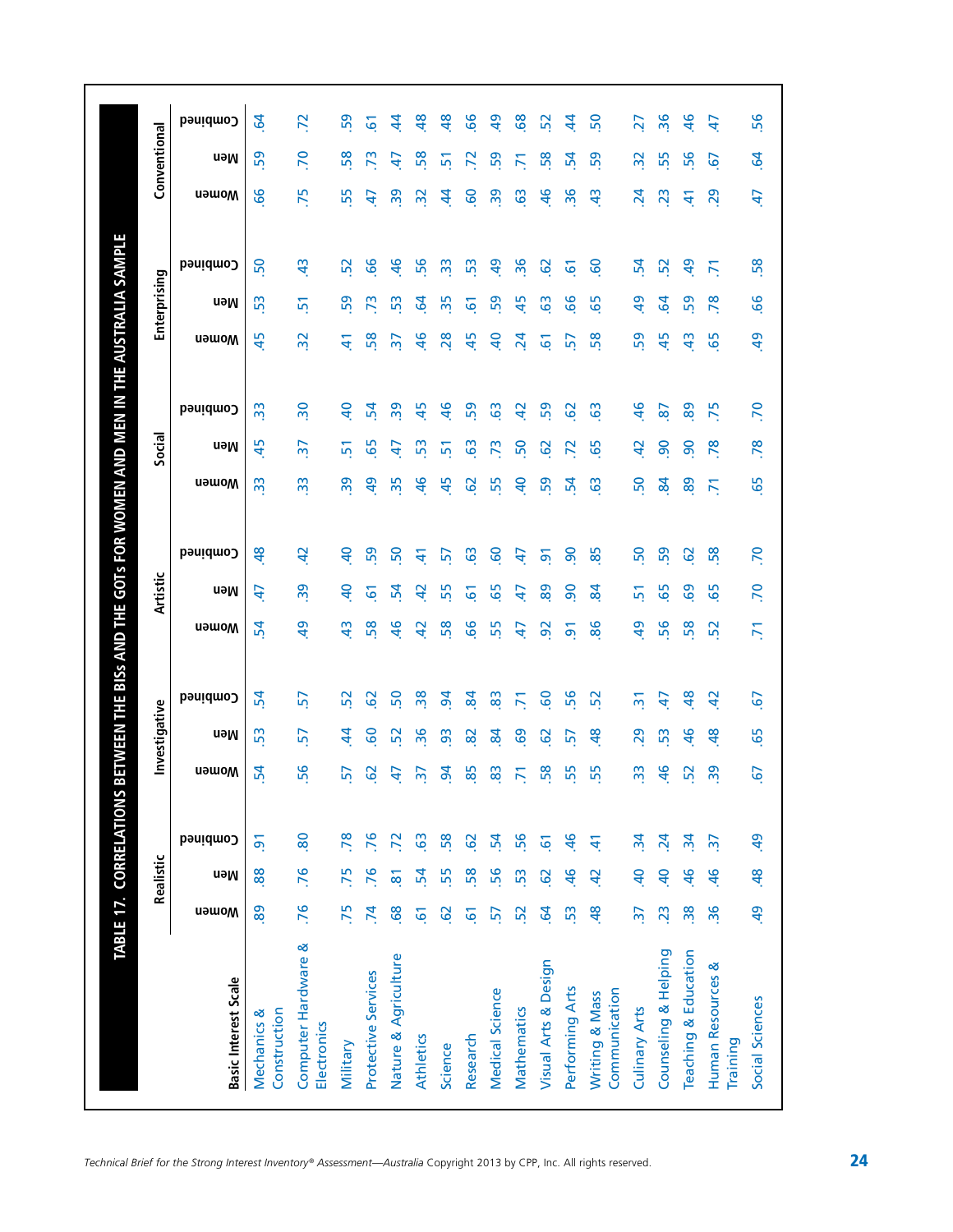|                                                         | Realistic      |                 | Investigative  |                 |                 | Artistic       |                 |                | Social         |                 |                     | Enterprising   |                |                 | Conventional   |  |
|---------------------------------------------------------|----------------|-----------------|----------------|-----------------|-----------------|----------------|-----------------|----------------|----------------|-----------------|---------------------|----------------|----------------|-----------------|----------------|--|
| neM<br><b>u</b> əwom<br><b>Basic Interest Scale</b>     | Combined       | <b>Nomen</b>    | neM            | Combined        | <b>u</b> əwom   | neM            | Combined        | <b>u</b> əwom  | neM            | Combined        | <b>u</b> əwom       | neM            | Combined       | <b>u</b> əwom   | neM            |  |
| $\frac{5}{25}$<br>29<br>Religion & Spirituality         | $\mathbf{z}$   | 35              | $\frac{2}{3}$  | 35              | 45              | 47             | $\frac{6}{5}$   | <b>G3</b>      | 57             | $\overline{6}$  | 32                  | $\overline{a}$ | $\overline{3}$ | 26              | $\frac{4}{6}$  |  |
| 59<br>56<br><b>Healthcare Services</b>                  | 52             | <b>S</b>        | 54             | 29              | 45              | 99             | 54              | 5              | 83             | $\overline{73}$ | $\mathbf{z}$        | 99             | 50             | $\frac{4}{3}$   | 63             |  |
| 56<br>$\frac{48}{5}$<br>Marketing &<br>Advertising      | 52             | $\overline{32}$ | $\overline{5}$ | 35              | 65              | $\overline{6}$ | <b>G</b>        | 57             | 65             | 59              | $\overline{9}$      | 3              | $\overline{9}$ | £               | $\overline{7}$ |  |
| $\overline{63}$<br>52<br>Sales                          | 59             | 28              | $\overline{a}$ | 36              | 50              | 62             | 55              | 48             | $\overline{7}$ | 59              | $\boldsymbol{g}$    | $\overline{5}$ | 88             | 53              | $\overline{7}$ |  |
| 99<br>57<br>Management                                  | $\overline{6}$ | $\overline{38}$ | 52             | 45              | 56              | 70             | 62              | 56             | 78             | 65              | $\overline{\infty}$ | 82             | 82             | $\overline{5}$  | $\mathbf{z}$   |  |
| 58<br>38<br>Entrepreneurship                            | $\overline{5}$ | 28              | 33             | $\overline{32}$ | 54              | 46             | 50              | $\overline{a}$ | 45             | 41              | $\mathbf{z}$        | $\overline{8}$ | 78             | 30              | 61             |  |
| $\overline{4}$<br>59<br>Politics & Public<br>Speaking   | $\overline{5}$ | $\overline{5}$  | $\frac{4}{5}$  | <sub>50</sub>   | 58              | 5              | $\overline{6}$  | 50             | 69             | 55              | $\overline{5}$      | 71             | 68             | $\ddot{a}$      | 59             |  |
| 52<br>$\overline{a}$<br><b>Law</b>                      | $\overline{a}$ | 50              | 54             | 52              | $\overline{a}$  | <b>G3</b>      | 52              | $\overline{a}$ | 99             | 52              | 47                  | <b>GO</b>      | 58             | $\overline{46}$ | 71             |  |
| 57<br>$\dot{a}$<br>Office Management                    | $\ddot{a}$     | $\frac{34}{3}$  | 51             | $\pm$           | $\frac{3}{2}$   | 62             | $\frac{1}{6}$   | $\overline{a}$ | $\overline{7}$ | 57              | 35                  | 78             | 54             | 85              | $\overline{9}$ |  |
| 54<br>52<br>Taxes & Accounting                          | 56             | 47              | S <sub>O</sub> | 50              | $\overline{30}$ | $\dot{a}$      | $\overline{36}$ | $\overline{2}$ | $\overline{5}$ | 35              | 32                  | 57             | $\frac{6}{5}$  | $\overline{2}$  | 88             |  |
| <b>GO</b><br>99<br>Information Systems<br>Programming & | 67             | 52              | 55             | 54              | 53              | 41             | 47              | $\overline{a}$ | स्             | 38              | $\overline{39}$     | 53             | 47             | 78              | 73             |  |
| $\ddot{6}$<br>54<br>Finance & Investing                 | $\mathbf{c}_2$ | 42              | 52             | $\frac{48}{5}$  | $\frac{6}{7}$   | 49             | $\overline{4}$  | 33             | 50             | 39              | $\overline{6}$      | .74            | .70            | .73             | <b>S7</b>      |  |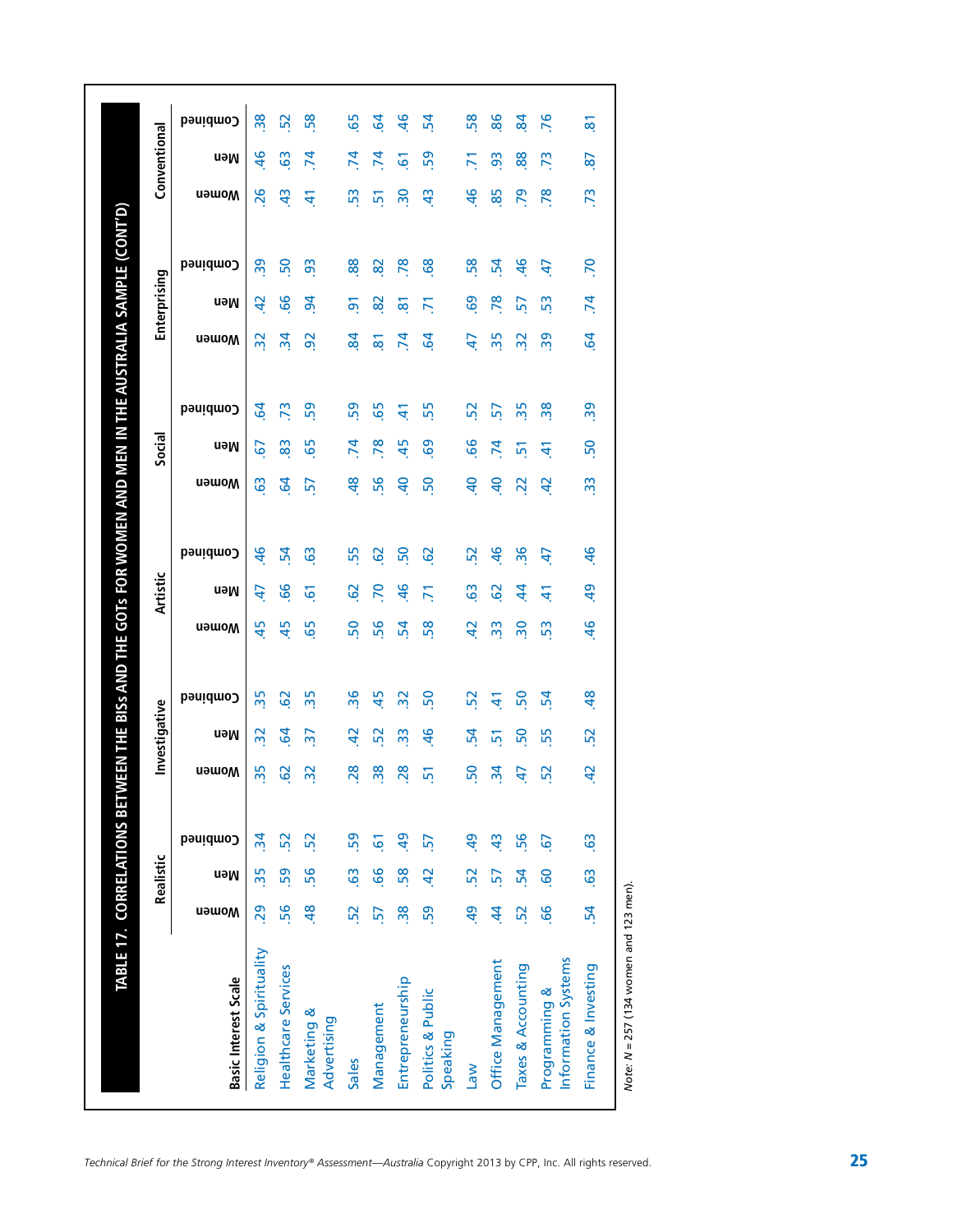#### **Table 18. Ten Highest and Lowest Correlations Between Mechanics & Construction BIS and OS Scores for Women and Men in the Australia Sample**

| <b>Female Occupational Scale</b>    | Women r | <b>Male Occupational Scale</b>      | Men r  |
|-------------------------------------|---------|-------------------------------------|--------|
| <b>Engineering Technician</b>       | .83     | <b>Engineer</b>                     | .82    |
| <b>Electrician</b>                  | .81     | <b>Engineering Technician</b>       | .80    |
| <b>Engineer</b>                     | .80     | <b>Computer &amp; IS Manager</b>    | .76    |
| <b>Network Administrator</b>        | .80     | <b>Military Officer</b>             | .74    |
| <b>Computer Programmer</b>          | .77     | <b>Computer Programmer</b>          | .73    |
| <b>Software Developer</b>           | .77     | <b>Network Administrator</b>        | .72    |
| <b>Technical Support Specialist</b> | .77     | <b>Production Worker</b>            | .72    |
| <b>Computer Scientist</b>           | .74     | <b>Software Developer</b>           | .72    |
| <b>Urban &amp; Regional Planner</b> | .71     | <b>R&amp;D Manager</b>              | .70    |
| Firefighter                         | .70     | <b>Computer Mathematics Manager</b> | .69    |
| <b>Financial Analyst</b>            | $-.16$  | Geologist                           | $-.19$ |
| <b>Broadcast Journalist</b>         | $-.19$  | Mathematician                       | $-.22$ |
| Photographer                        | $-.24$  | <b>Mental Health Counselor</b>      | $-.23$ |
| <b>Speech Pathologist</b>           | $-.26$  | <b>Farmer/Rancher</b>               | $-.28$ |
| Farmer/Rancher                      | $-.29$  | <b>Advertising Account Manager</b>  | $-.33$ |
| <b>Mental Health Counselor</b>      | $-.30$  | <b>Musician</b>                     | $-.34$ |
| <b>Production Worker</b>            | $-.37$  | <b>Biologist</b>                    | $-.47$ |
| <b>Advertising Account Manager</b>  | $-.48$  | <b>Graphic Designer</b>             | $-.48$ |
| Artist                              | $-.54$  | Artist                              | $-.52$ |
| <b>Buyer</b>                        | $-.54$  | <b>Interior Designer</b>            | $-.52$ |

*Note: N* = 257 (134 women and 123 men). Ten highest correlations are shaded; 10 lowest correlations are not shaded.

#### **Table 19. Ten Highest and Lowest Correlations Between Computer Hardware & Electronics BIS and OS Scores for Women and Men in the Australia Sample**

| <b>Female Occupational Scale</b>    | Women r | <b>Male Occupational Scale</b>      | Men r  |
|-------------------------------------|---------|-------------------------------------|--------|
| <b>Computer Programmer</b>          | .89     | <b>Computer Systems Analyst</b>     | .89    |
| <b>Software Developer</b>           | .88     | <b>Computer &amp; IS Manager</b>    | .87    |
| <b>Network Administrator</b>        | .88     | <b>Technical Support Specialist</b> | .86    |
| <b>Computer Scientist</b>           | .87     | <b>Network Administrator</b>        | .85    |
| <b>Technical Support Specialist</b> | .87     | <b>Software Developer</b>           | .84    |
| <b>Engineer</b>                     | .77     | <b>Computer Programmer</b>          | .82    |
| <b>Computer Mathematics Manager</b> | .74     | <b>Computer Mathematics Manager</b> | .81    |
| <b>Engineering Technician</b>       | .72     | <b>Engineer</b>                     | .72    |
| <b>Physicist</b>                    | .69     | <b>Computer Scientist</b>           | .72    |
| <b>Actuary</b>                      | .68     | <b>R&amp;D Manager</b>              | .63    |
| <b>Broadcast Journalist</b>         | $-.20$  | Landscape/Grounds Manager           | $-.21$ |
| <b>Speech Pathologist</b>           | $-.20$  | <b>Musician</b>                     | $-.27$ |
| <b>Bartender</b>                    | $-.21$  | <b>Farmer/Rancher</b>               | $-.27$ |
| Photographer                        | $-.27$  | <b>Biologist</b>                    | $-.37$ |
| Farmer/Rancher                      | $-.31$  | <b>Social Worker</b>                | $-.38$ |
| <b>Production Worker</b>            | $-.33$  | <b>Advertising Account Manager</b>  | $-.40$ |
| <b>Mental Health Counselor</b>      | $-.49$  | <b>Interior Designer</b>            | $-.43$ |
| Artist                              | $-.50$  | <b>Graphic Designer</b>             | $-.47$ |
| <b>Advertising Account Manager</b>  | $-.51$  | Artist                              | $-.49$ |
| <b>Buyer</b>                        | $-.54$  | <b>Mental Health Counselor</b>      | $-.51$ |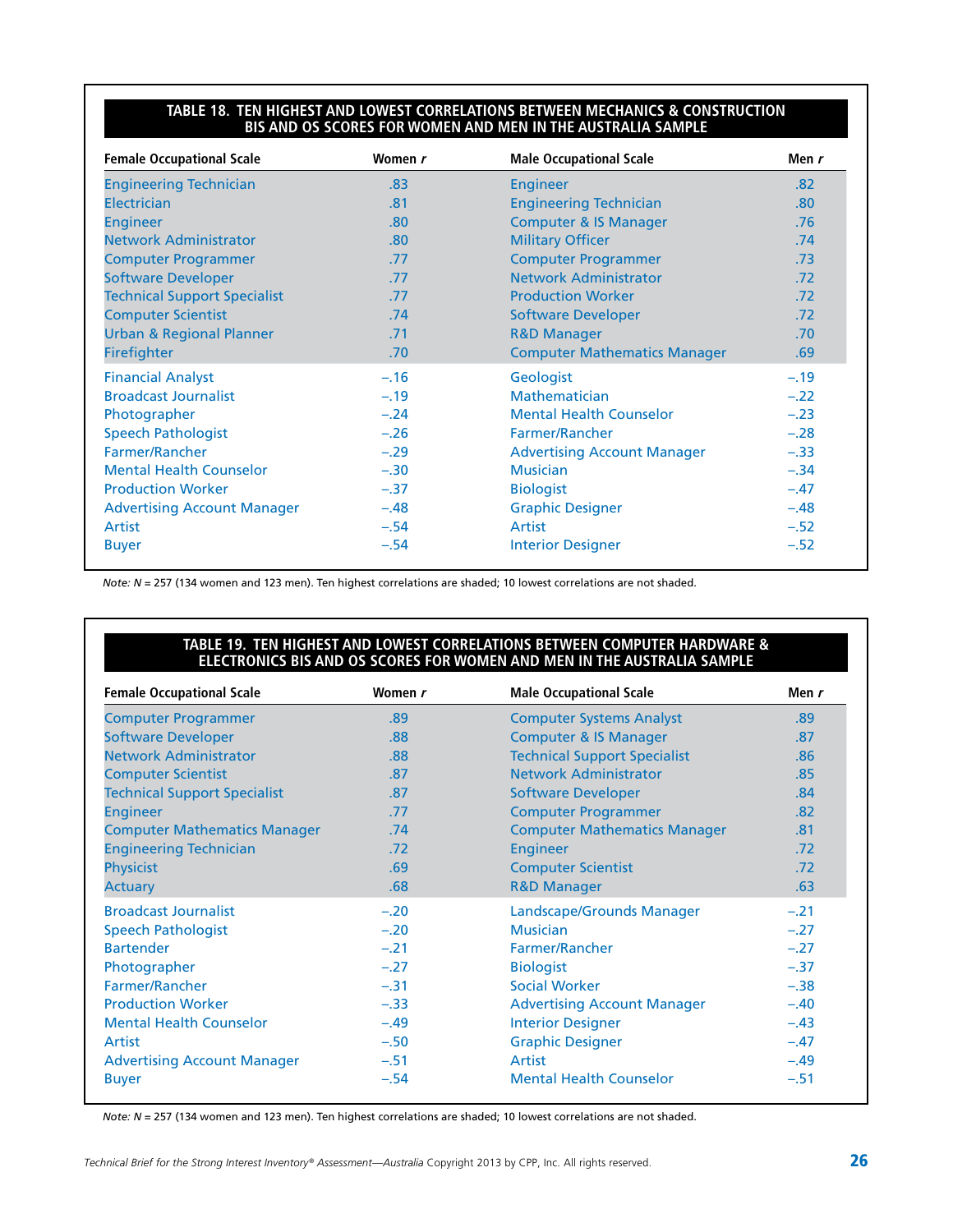#### **Table 20. Ten Highest and Lowest Correlations Between Military BIS and OS Scores for Women and Men in the Australia Sample**

| <b>Female Occupational Scale</b>    | Women r | <b>Male Occupational Scale</b>     | Men r  |
|-------------------------------------|---------|------------------------------------|--------|
| <b>Military Officer</b>             | .79     | <b>Military Officer</b>            | .78    |
| Firefighter                         | .71     | Firefighter                        | .73    |
| <b>Engineering Technician</b>       | .66     | <b>Purchasing Agent</b>            | .66    |
| <b>Engineer</b>                     | .66     | <b>Sales Manager</b>               | .65    |
| <b>Network Administrator</b>        | .65     | <b>Operations Manager</b>          | .65    |
| <b>Software Developer</b>           | .65     | <b>Realtor</b>                     | .65    |
| <b>Computer Programmer</b>          | .64     | <b>School Administrator</b>        | .64    |
| <b>Military Enlisted</b>            | .62     | <b>Securities Sales Agent</b>      | .63    |
| <b>Technical Support Specialist</b> | .61     | <b>Credit Manager</b>              | .63    |
| <b>Computer Scientist</b>           | .60     | <b>Financial Analyst</b>           | .62    |
| <b>Medical Illustrator</b>          | $-.14$  | Landscape/Grounds Manager          | $-.18$ |
| <b>Broadcast Journalist</b>         | $-.16$  | <b>Advertising Account Manager</b> | $-.19$ |
| <b>Mental Health Counselor</b>      | $-.19$  | Farmer/Rancher                     | $-.33$ |
| <b>Musician</b>                     | $-.23$  | Geologist                          | $-.39$ |
| <b>Production Worker</b>            | $-.28$  | <b>Mathematician</b>               | $-.47$ |
| Farmer/Rancher                      | $-.28$  | <b>Interior Designer</b>           | $-.50$ |
| Photographer                        | $-.30$  | <b>Biologist</b>                   | $-.54$ |
| <b>Buyer</b>                        | $-.42$  | <b>Graphic Designer</b>            | $-.56$ |
| <b>Advertising Account Manager</b>  | $-.42$  | <b>Musician</b>                    | $-.61$ |
| Artist                              | $-.55$  | Artist                             | $-.69$ |

*Note: N* = 257 (134 women and 123 men). Ten highest correlations are shaded; 10 lowest correlations are not shaded.

#### **Table 21. Ten Highest and Lowest Correlations Between Protective Services BIS and OS Scores for Women and Men in the Australia Sample**

| <b>Female Occupational Scale</b>      | Women r          | <b>Male Occupational Scale</b>        | Men r  |
|---------------------------------------|------------------|---------------------------------------|--------|
| <b>Firefighter</b>                    | .83              | <b>Pharmacist</b>                     | .77    |
| <b>Law Enforcement Officer</b>        | .77              | Firefighter                           | .76    |
| <b>Military Officer</b>               | .74              | <b>Credit Manager</b>                 | .75    |
| Chiropractor                          | .72 <sub>2</sub> | Accountant                            | .75    |
| <b>Dentist</b>                        | .67              | <b>Health Information Specialist</b>  | .75    |
| <b>Technical Sales Representative</b> | .66              | <b>Physical Therapist</b>             | .74    |
| <b>Registered Nurse</b>               | .65              | <b>Wholesale Sales Representative</b> | .74    |
| <b>Physical Therapist</b>             | .64              | <b>Securities Sales Agent</b>         | .74    |
| <b>Engineering Technician</b>         | .64              | <b>Sales Manager</b>                  | .73    |
| <b>Urban &amp; Regional Planner</b>   | .63              | <b>Financial Analyst</b>              | .73    |
| Cosmetologist                         | $-.06$           | <b>Automobile Mechanic</b>            | $-.22$ |
| <b>Business Education Teacher</b>     | $-.08$           | Landscape/Grounds Manager             | $-.24$ |
| <b>Medical Illustrator</b>            | $-.10$           | <b>Musician</b>                       | $-.35$ |
| Photographer                          | $-.12$           | <b>Interior Designer</b>              | $-.35$ |
| <b>Buyer</b>                          | $-.30$           | <b>Farmer/Rancher</b>                 | $-.42$ |
| <b>Financial Analyst</b>              | $-.32$           | <b>Mathematician</b>                  | $-.52$ |
| <b>Advertising Account Manager</b>    | $-.32$           | <b>Graphic Designer</b>               | $-.56$ |
| <b>Production Worker</b>              | $-.40$           | Geologist                             | $-.56$ |
| Farmer/Rancher                        | $-.46$           | <b>Biologist</b>                      | $-.66$ |
| Artist                                | $-.55$           | Artist                                | $-.70$ |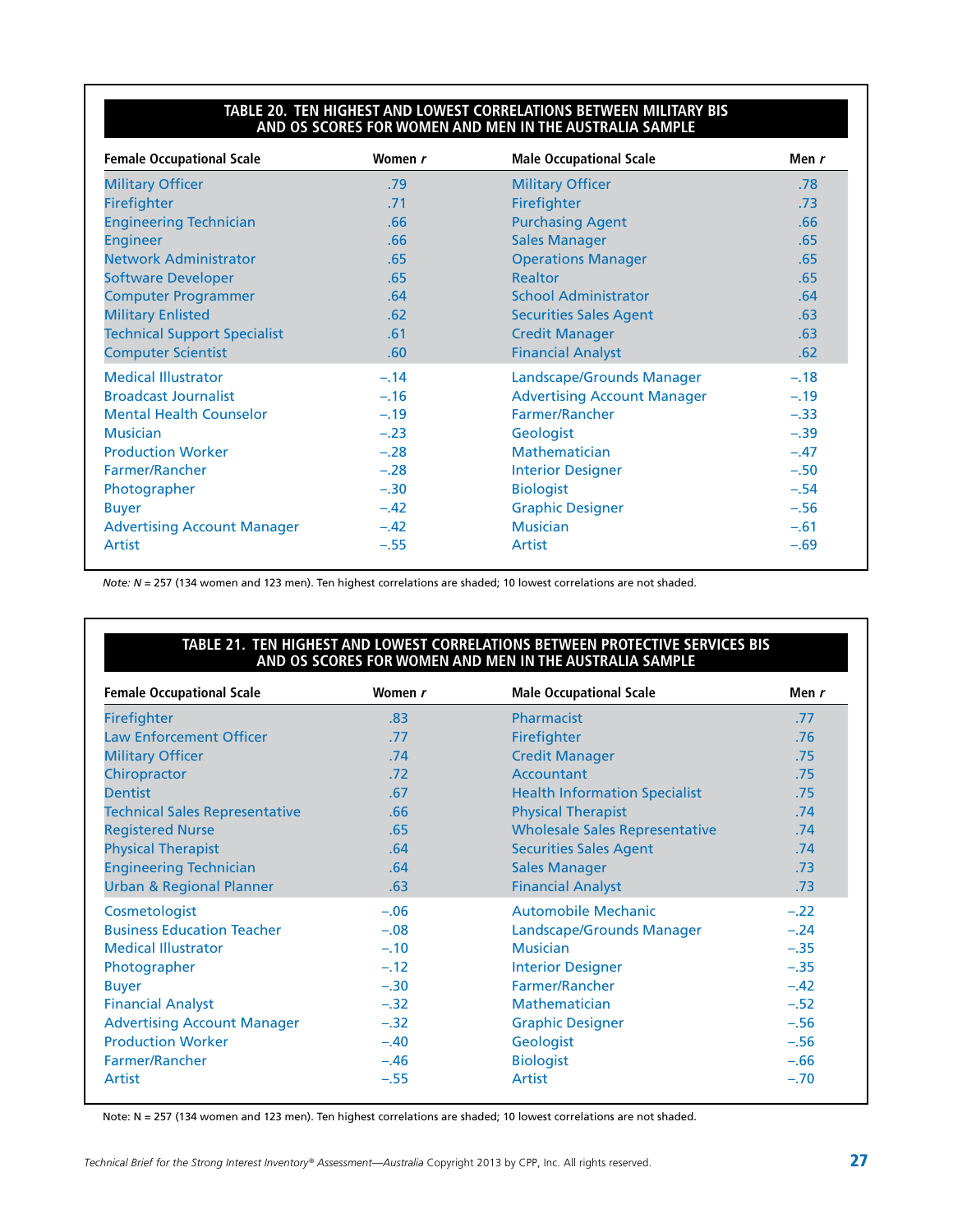#### **Table 22. Ten Highest and Lowest Correlations Between Nature & Agriculture BIS and OS Scores for Women and Men in the Australia Sample**

| <b>Female Occupational Scale</b>      | Women r | <b>Male Occupational Scale</b>      | Men r  |
|---------------------------------------|---------|-------------------------------------|--------|
| <b>Engineering Technician</b>         | .68     | Firefighter                         | .72    |
| <b>Urban &amp; Regional Planner</b>   | .67     | Chiropractor                        | .69    |
| Landscape/Grounds Manager             | .66     | <b>Respiratory Therapist</b>        | .62    |
| Chiropractor                          | .65     | <b>Physical Therapist</b>           | .61    |
| Firefighter                           | .65     | <b>Engineer</b>                     | .61    |
| <b>Recreation Therapist</b>           | .64     | Veterinarian                        | .60    |
| <b>Vocational Agriculture Teacher</b> | .63     | <b>Medical Technologist</b>         | .59    |
| <b>Graphic Designer</b>               | .57     | <b>Science Teacher</b>              | .58    |
| <b>Horticulturist</b>                 | .56     | <b>Technical Support Specialist</b> | .57    |
| <b>Technical Support Specialist</b>   | .55     | Pharmacist                          | .56    |
| <b>Florist</b>                        | $-.02$  | <b>Advertising Account Manager</b>  | $-.17$ |
| Paralegal                             | $-.04$  | <b>Musician</b>                     | $-.24$ |
| <b>Business Education Teacher</b>     | $-.05$  | Geologist                           | $-.25$ |
| <b>Mental Health Counselor</b>        | $-.10$  | <b>Translator</b>                   | $-.26$ |
| <b>Advertising Account Manager</b>    | $-.15$  | Farmer/Rancher                      | $-.26$ |
| Farmer/Rancher                        | $-.18$  | <b>Mathematician</b>                | $-.27$ |
| <b>Buyer</b>                          | $-.32$  | <b>Interior Designer</b>            | $-.30$ |
| <b>Production Worker</b>              | $-.33$  | <b>Graphic Designer</b>             | $-.33$ |
| Artist                                | $-.35$  | Artist                              | $-.39$ |
| <b>Financial Analyst</b>              | $-.50$  | <b>Biologist</b>                    | $-.44$ |

*Note: N* = 257 (134 women and 123 men). Ten highest correlations are shaded; 10 lowest correlations are not shaded.

#### **Table 23. Ten Highest and Lowest Correlations Between Athletics BIS and OS Scores for Women and Men in the Australia Sample**

| <b>Female Occupational Scale</b>      | Women r | <b>Male Occupational Scale</b>        | Men $r$ |
|---------------------------------------|---------|---------------------------------------|---------|
| <b>Parks &amp; Recreation Manager</b> | .73     | <b>Personal Financial Advisor</b>     | .76     |
| <b>Firefighter</b>                    | .69     | <b>Parks &amp; Recreation Manager</b> | .76     |
| <b>Recreation Therapist</b>           | .68     | <b>Financial Analyst</b>              | .75     |
| <b>Law Enforcement Officer</b>        | .67     | <b>Loan Officer Counselor</b>         | .74     |
| <b>Physical Therapist</b>             | .60     | <b>Technical Sales Representative</b> | .74     |
| <b>Technical Sales Representative</b> | .60     | Accountant                            | .72     |
| <b>Bartender</b>                      | .58     | Wholesale Sales Representative        | .71     |
| Chiropractor                          | .54     | <b>Financial Manager</b>              | .69     |
| <b>Wholesale Sales Representative</b> | .54     | <b>Securities Sales Agent</b>         | .68     |
| <b>Realtor</b>                        | .54     | <b>Physical Therapist</b>             | .68     |
| <b>Musician</b>                       | $-.08$  | Photographer                          | $-.20$  |
| <b>Medical Technician</b>             | $-.08$  | Farmer/Rancher                        | $-.26$  |
| <b>Advertising Account Manager</b>    | $-.13$  | <b>Interior Designer</b>              | $-.29$  |
| <b>Medical Illustrator</b>            | $-.14$  | <b>Musician</b>                       | $-.41$  |
| <b>Buyer</b>                          | $-.19$  | <b>Graphic Designer</b>               | $-.43$  |
| Librarian                             | $-.21$  | <b>Translator</b>                     | $-.51$  |
| <b>Financial Analyst</b>              | $-.22$  | Geologist                             | $-.53$  |
| <b>Farmer/Rancher</b>                 | $-.25$  | <b>Mathematician</b>                  | $-.55$  |
| <b>Production Worker</b>              | $-.28$  | Artist                                | $-.58$  |
| Artist                                | $-.37$  | <b>Biologist</b>                      | $-.68$  |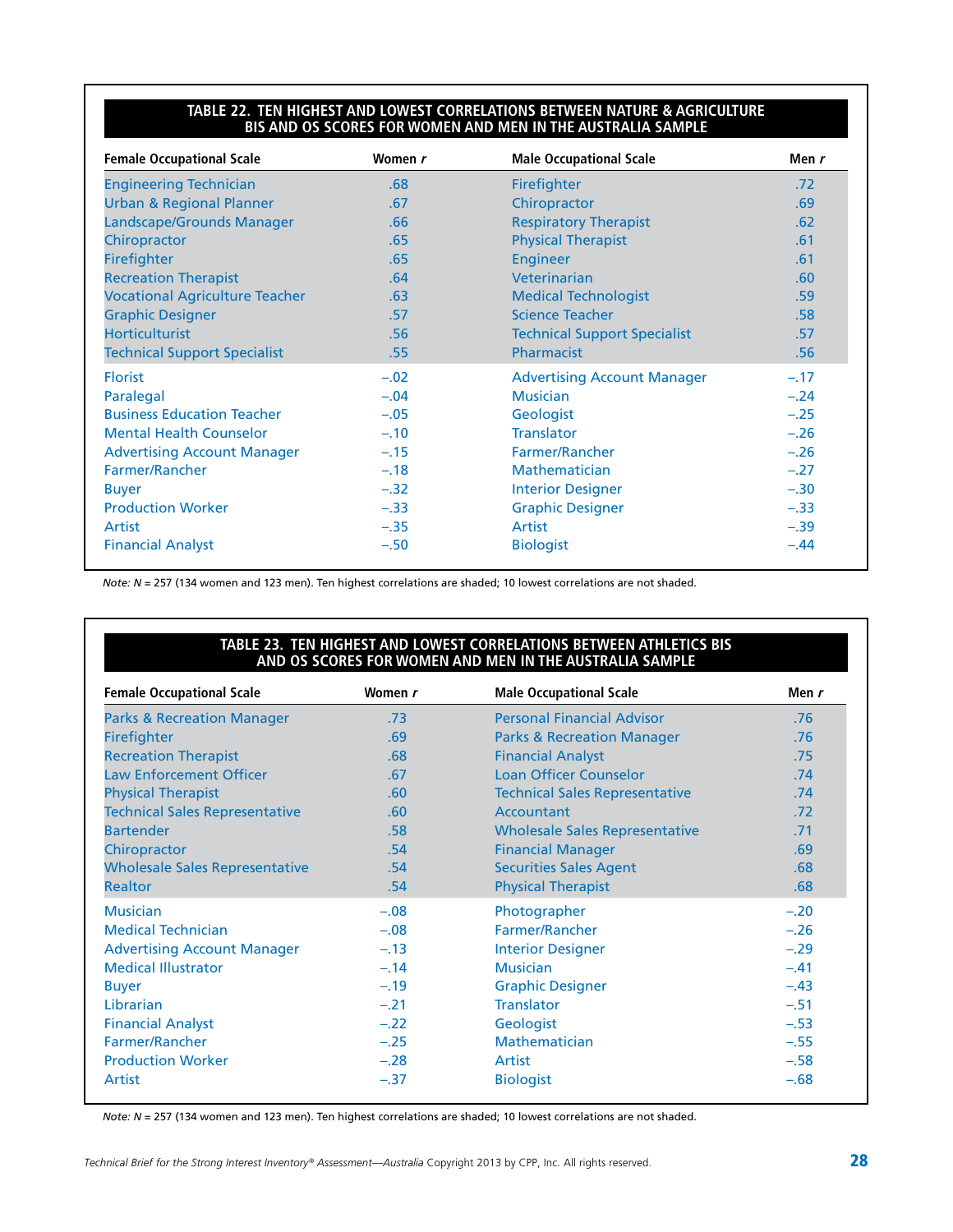#### **Table 24. Ten Highest and Lowest Correlations Between Science BIS and OS Scores for Women and Men in the Australia Sample**

| <b>Female Occupational Scale</b>   | Women r | <b>Male Occupational Scale</b>     | Men r  |
|------------------------------------|---------|------------------------------------|--------|
| <b>Science Teacher</b>             | .88     | <b>Medical Technologist</b>        | .85    |
| <b>Optometrist</b>                 | .84     | <b>Dentist</b>                     | .84    |
| Chiropractor                       | .84     | <b>Science Teacher</b>             | .82    |
| <b>Dentist</b>                     | .82     | Optometrist                        | .81    |
| Pharmacist                         | .81     | <b>Respiratory Therapist</b>       | .81    |
| <b>Medical Technologist</b>        | .78     | Veterinarian                       | .77    |
| Geographer                         | .78     | Engineer                           | .77    |
| <b>Registered Nurse</b>            | .78     | Pharmacist                         | .74    |
| <b>Engineer</b>                    | .77     | <b>Medical Technician</b>          | .74    |
| <b>Engineering Technician</b>      | .76     | <b>Software Developer</b>          | .72    |
| Cosmetologist                      | $-.26$  | <b>Law Enforcement Officer</b>     | $-.25$ |
| <b>Business Education Teacher</b>  | $-.26$  | <b>Buyer</b>                       | $-.32$ |
| Paralegal                          | $-.33$  | <b>Advertising Account Manager</b> | $-.33$ |
| <b>Financial Analyst</b>           | $-.35$  | Landscape/Grounds Manager          | $-.33$ |
| <b>Florist</b>                     | $-.35$  | <b>Graphic Designer</b>            | $-.35$ |
| Artist                             | $-.47$  | <b>Restaurant Manager</b>          | $-.37$ |
| <b>Production Worker</b>           | $-.56$  | <b>Florist</b>                     | $-.41$ |
| Farmer/Rancher                     | $-.58$  | Artist                             | $-.45$ |
| <b>Advertising Account Manager</b> | $-.61$  | <b>Farmer/Rancher</b>              | $-.45$ |
| <b>Buyer</b>                       | $-.69$  | <b>Interior Designer</b>           | $-.57$ |

*Note: N* = 257 (134 women and 123 men). Ten highest correlations are shaded; 10 lowest correlations are not shaded.

#### **Table 25. Ten Highest and Lowest Correlations Between Research BIS and OS Scores for Women and Men in the Australia Sample**

| <b>Female Occupational Scale</b>   | Women r | <b>Male Occupational Scale</b>       | Men r            |
|------------------------------------|---------|--------------------------------------|------------------|
| <b>University Faculty Member</b>   | .86     | Psychologist                         | .82              |
| <b>Sociologist</b>                 | .85     | <b>Computer Mathematics Manager</b>  | .78              |
| <b>Management Analyst</b>          | .78     | <b>Management Analyst</b>            | .78 <sub>1</sub> |
| <b>Engineer</b>                    | .77     | Sociologist                          | .78              |
| Psychologist                       | .76     | <b>Software Developer</b>            | .77              |
| <b>Science Teacher</b>             | .76     | <b>Engineer</b>                      | .77              |
| Geographer                         | .75     | <b>Health Information Specialist</b> | .77              |
| Chiropractor                       | .75     | <b>Computer Programmer</b>           | .76              |
| <b>Dentist</b>                     | .74     | <b>Technical Support Specialist</b>  | .75              |
| <b>Software Developer</b>          | .74     | <b>Auditor</b>                       | .75              |
| <b>Radiologic Technologist</b>     | $-.13$  | <b>Restaurant Manager</b>            | $-.24$           |
| Paralegal                          | $-.17$  | Geologist                            | $-.27$           |
| <b>Financial Analyst</b>           | $-.23$  | <b>Radiologic Technologist</b>       | $-.29$           |
| <b>Florist</b>                     | $-.29$  | <b>Interior Designer</b>             | $-.39$           |
| Cosmetologist                      | $-.35$  | <b>Automobile Mechanic</b>           | $-.42$           |
| <b>Advertising Account Manager</b> | $-.43$  | <b>Biologist</b>                     | $-.45$           |
| Artist                             | $-.48$  | <b>Graphic Designer</b>              | $-.46$           |
| <b>Buyer</b>                       | $-.49$  | Landscape/Grounds Manager            | $-.51$           |
| <b>Production Worker</b>           | $-.61$  | Artist                               | $-.57$           |
| Farmer/Rancher                     | $-.67$  | Farmer/Rancher                       | $-.60$           |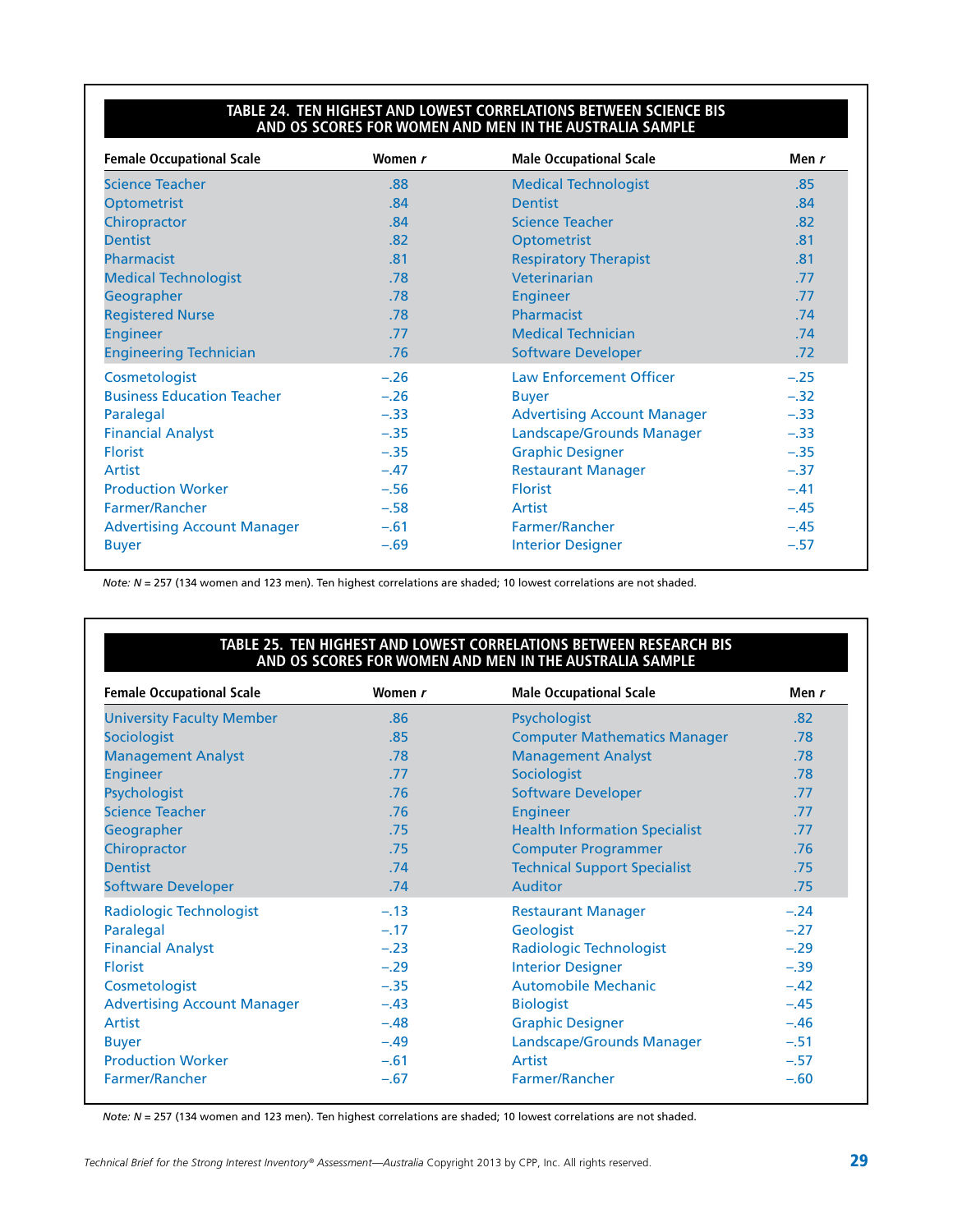#### **Table 26. Ten Highest and Lowest Correlations Between Medical Science BIS and OS Scores for Women and Men in the Australia Sample**

| <b>Female Occupational Scale</b>   | Women r | <b>Male Occupational Scale</b>       | Men r  |
|------------------------------------|---------|--------------------------------------|--------|
| <b>Registered Nurse</b>            | .86     | Pharmacist                           | .87    |
| Chiropractor                       | .85     | <b>Respiratory Therapist</b>         | .86    |
| <b>Dentist</b>                     | .85     | <b>Registered Nurse</b>              | .83    |
| Pharmacist                         | .82     | <b>Dentist</b>                       | .82    |
| <b>Science Teacher</b>             | .81     | <b>Physical Therapist</b>            | .80    |
| <b>Physical Therapist</b>          | .75     | Chiropractor                         | .79    |
| <b>Optometrist</b>                 | .74     | <b>Optometrist</b>                   | .78    |
| Firefighter                        | .71     | Veterinarian                         | .76    |
| Veterinarian                       | .69     | <b>Health Information Specialist</b> | .75    |
| <b>University Faculty Member</b>   | .67     | <b>Science Teacher</b>               | .75    |
| Cosmetologist                      | $-.20$  | <b>Mathematician</b>                 | $-.23$ |
| <b>Florist</b>                     | $-.23$  | <b>Florist</b>                       | $-.26$ |
| <b>Business Education Teacher</b>  | $-.26$  | Geologist                            | $-.32$ |
| Paralegal                          | $-.32$  | <b>Automobile Mechanic</b>           | $-.37$ |
| <b>Financial Analyst</b>           | $-.41$  | <b>Biologist</b>                     | $-.40$ |
| <b>Production Worker</b>           | $-.47$  | Landscape/Grounds Manager            | $-.42$ |
| Artist                             | $-.50$  | <b>Interior Designer</b>             | $-.43$ |
| <b>Buyer</b>                       | $-.50$  | <b>Graphic Designer</b>              | $-.48$ |
| <b>Advertising Account Manager</b> | $-.51$  | Farmer/Rancher                       | $-.53$ |
| Farmer/Rancher                     | $-.52$  | Artist                               | $-.59$ |

*Note: N* = 257 (134 women and 123 men). Ten highest correlations are shaded; 10 lowest correlations are not shaded.

#### **Table 27. Ten Highest and Lowest Correlations Between Mathematics BIS and OS Scores for Women and Men in the Australia Sample**

| <b>Female Occupational Scale</b>   | Women r | <b>Male Occupational Scale</b>      | Men $r$ |
|------------------------------------|---------|-------------------------------------|---------|
| <b>Engineer</b>                    | .79     | Actuary                             | .85     |
| <b>Software Developer</b>          | .77     | Auditor                             | .78     |
| Physicist                          | .77     | <b>Computer Programmer</b>          | .78     |
| <b>Computer Programmer</b>         | .76     | <b>Engineer</b>                     | .76     |
| <b>Computer Scientist</b>          | .76     | <b>Software Developer</b>           | .74     |
| <b>Actuary</b>                     | .75     | <b>Optometrist</b>                  | .74     |
| <b>Accountant</b>                  | .74     | <b>R&amp;D Manager</b>              | .71     |
| <b>Network Administrator</b>       | .73     | <b>Computer Mathematics Manager</b> | .70     |
| <b>Mathematics Teacher</b>         | .70     | Accountant                          | .69     |
| Optometrist                        | .69     | <b>Financial Manager</b>            | .68     |
| Paralegal                          | $-.26$  | Photographer                        | $-.24$  |
| <b>Speech Pathologist</b>          | $-.31$  | <b>Musician</b>                     | $-.25$  |
| <b>Broadcast Journalist</b>        | $-.34$  | <b>Advertising Account Manager</b>  | $-.26$  |
| <b>Florist</b>                     | $-.40$  | <b>Law Enforcement Officer</b>      | $-.35$  |
| Photographer                       | $-.40$  | <b>Biologist</b>                    | $-.37$  |
| Farmer/Rancher                     | $-.41$  | Farmer/Rancher                      | $-.40$  |
| <b>Production Worker</b>           | $-.41$  | Landscape/Grounds Manager           | $-.45$  |
| Artist                             | $-.47$  | <b>Interior Designer</b>            | $-.45$  |
| <b>Buyer</b>                       | $-.51$  | <b>Graphic Designer</b>             | $-.53$  |
| <b>Advertising Account Manager</b> | $-.53$  | Artist                              | $-.59$  |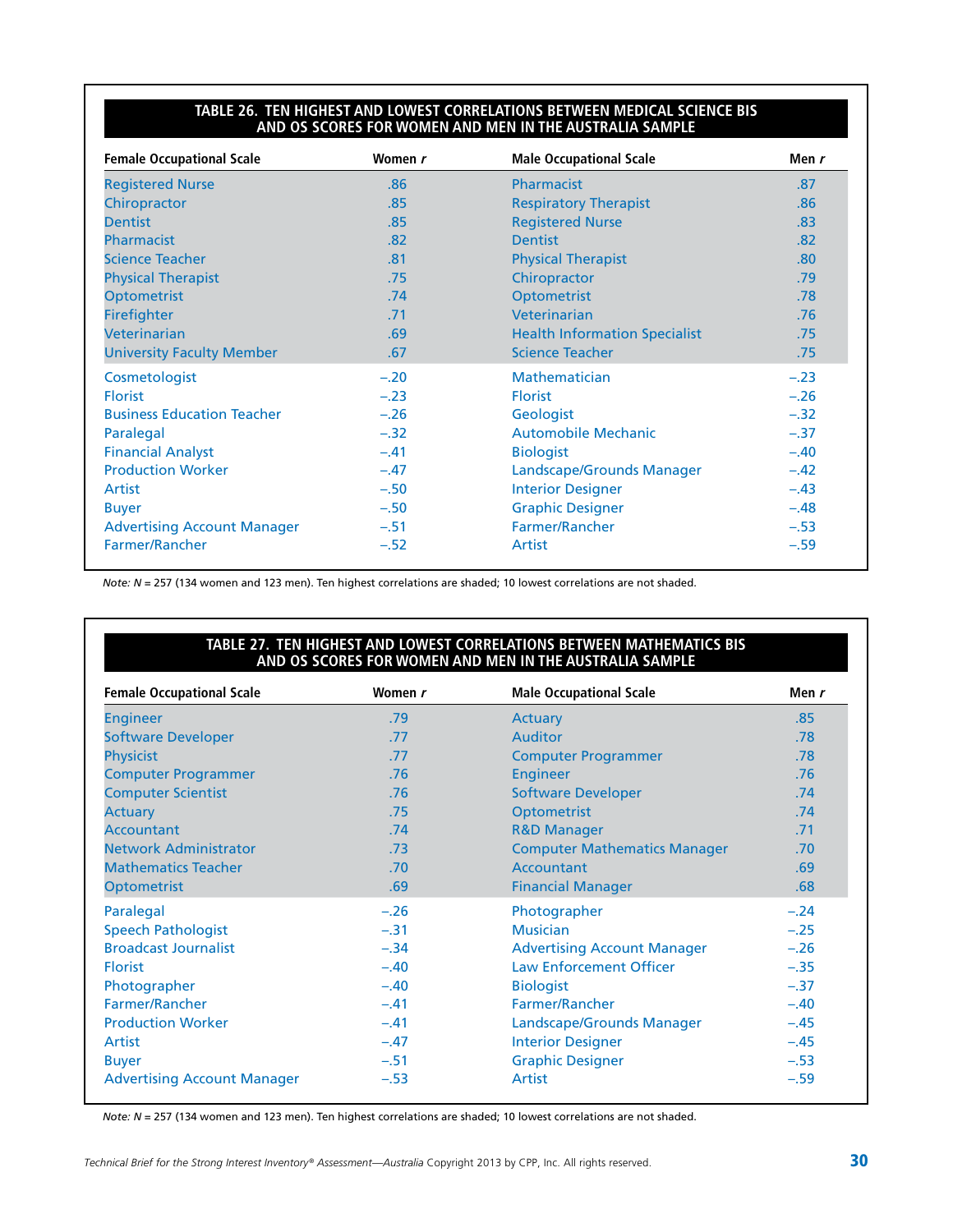#### **Table 28. Ten Highest and Lowest Correlations Between Visual Arts & Design BIS and OS Scores for Women and Men in the Australia Sample**

| <b>Female Occupational Scale</b>     | Women r | <b>Male Occupational Scale</b>        | Men r  |
|--------------------------------------|---------|---------------------------------------|--------|
| <b>Arts/Entertainment Manager</b>    | .89     | <b>Arts/Entertainment Manager</b>     | .84    |
| <b>Graphic Designer</b>              | .88     | Editor                                | .77    |
| <b>Editor</b>                        | .87     | Instructional Coordinator             | .70    |
| <b>ESL Instructor</b>                | .82     | <b>Health Information Specialist</b>  | .69    |
| <b>Technical Writer</b>              | .82     | <b>Urban &amp; Regional Planner</b>   | .68    |
| <b>Urban &amp; Regional Planner</b>  | .76     | <b>Community Service Director</b>     | .68    |
| <b>Architect</b>                     | .74     | <b>Administrative Assistant</b>       | .67    |
| <b>English Teacher</b>               | .73     | <b>Respiratory Therapist</b>          | .66    |
| <b>Instructional Coordinator</b>     | .71     | <b>Technical Writer</b>               | .66    |
| Art Teacher                          | .70     | <b>English Teacher</b>                | .66    |
| <b>Health Information Specialist</b> | $-.06$  | <b>Radiologic Technologist</b>        | $-.24$ |
| Physician                            | $-.07$  | Mathematician                         | $-.26$ |
| <b>Business Education Teacher</b>    | $-.16$  | <b>Vocational Agriculture Teacher</b> | $-.28$ |
| <b>Radiologic Technologist</b>       | $-.21$  | Artist                                | $-.33$ |
| <b>Medical Technician</b>            | $-.28$  | Landscape/Grounds Manager             | $-.35$ |
| <b>Buyer</b>                         | $-.31$  | <b>Law Enforcement Officer</b>        | $-.35$ |
| Artist                               | $-.34$  | Geologist                             | $-.39$ |
| <b>Financial Analyst</b>             | $-.49$  | Automobile Mechanic                   | $-.43$ |
| Farmer/Rancher                       | $-.62$  | <b>Biologist</b>                      | $-.50$ |
| <b>Production Worker</b>             | $-.79$  | Farmer/Rancher                        | $-.69$ |

*Note: N* = 257 (134 women and 123 men). Ten highest correlations are shaded; 10 lowest correlations are not shaded.

#### **Table 29. Ten Highest and Lowest Correlations Between Performing Arts BIS and OS Scores for Women and Men in the Australia Sample**

| <b>Female Occupational Scale</b>    | Women r | <b>Male Occupational Scale</b>               | Men r  |
|-------------------------------------|---------|----------------------------------------------|--------|
| Editor                              | .81     | <b>Arts/Entertainment Manager</b>            | .87    |
| <b>Arts/Entertainment Manager</b>   | .79     | <b>Instructional Coordinator</b>             | .80    |
| <b>ESL Instructor</b>               | .78     | Editor                                       | .80    |
| <b>Technical Writer</b>             | .76     | <b>English Teacher</b>                       | .79    |
| <b>English Teacher</b>              | .72     | <b>Secondary School Teacher</b>              | .78    |
| <b>Instructional Coordinator</b>    | .69     | <b>Community Service Director</b>            | .77    |
| <b>Graphic Designer</b>             | .68     | <b>Administrative Assistant</b>              | .76    |
| <b>Urban &amp; Regional Planner</b> | .65     | <b>Training &amp; Development Specialist</b> | .75    |
| <b>Religious/Spiritual Leader</b>   | .65     | <b>Customer Service Representative</b>       | .74    |
| <b>Translator</b>                   | .64     | <b>Rehabilitation Counselor</b>              | .74    |
| Forester                            | $-.11$  | Forester                                     | $-.38$ |
| <b>Food Service Manager</b>         | $-.12$  | Artist                                       | $-.38$ |
| <b>Buyer</b>                        | $-.16$  | Radiologic Technologist                      | $-.38$ |
| <b>Business Education Teacher</b>   | $-.17$  | <b>Vocational Agriculture Teacher</b>        | $-.39$ |
| <b>Radiologic Technologist</b>      | $-.18$  | Electrician                                  | $-.41$ |
| <b>Medical Technician</b>           | $-.29$  | Geologist                                    | $-.49$ |
| Artist                              | $-.30$  | Landscape/Grounds Manager                    | $-.49$ |
| <b>Financial Analyst</b>            | $-.48$  | <b>Biologist</b>                             | $-.50$ |
| Farmer/Rancher                      | $-.67$  | <b>Automobile Mechanic</b>                   | $-.59$ |
| <b>Production Worker</b>            | $-.76$  | Farmer/Rancher                               | $-.80$ |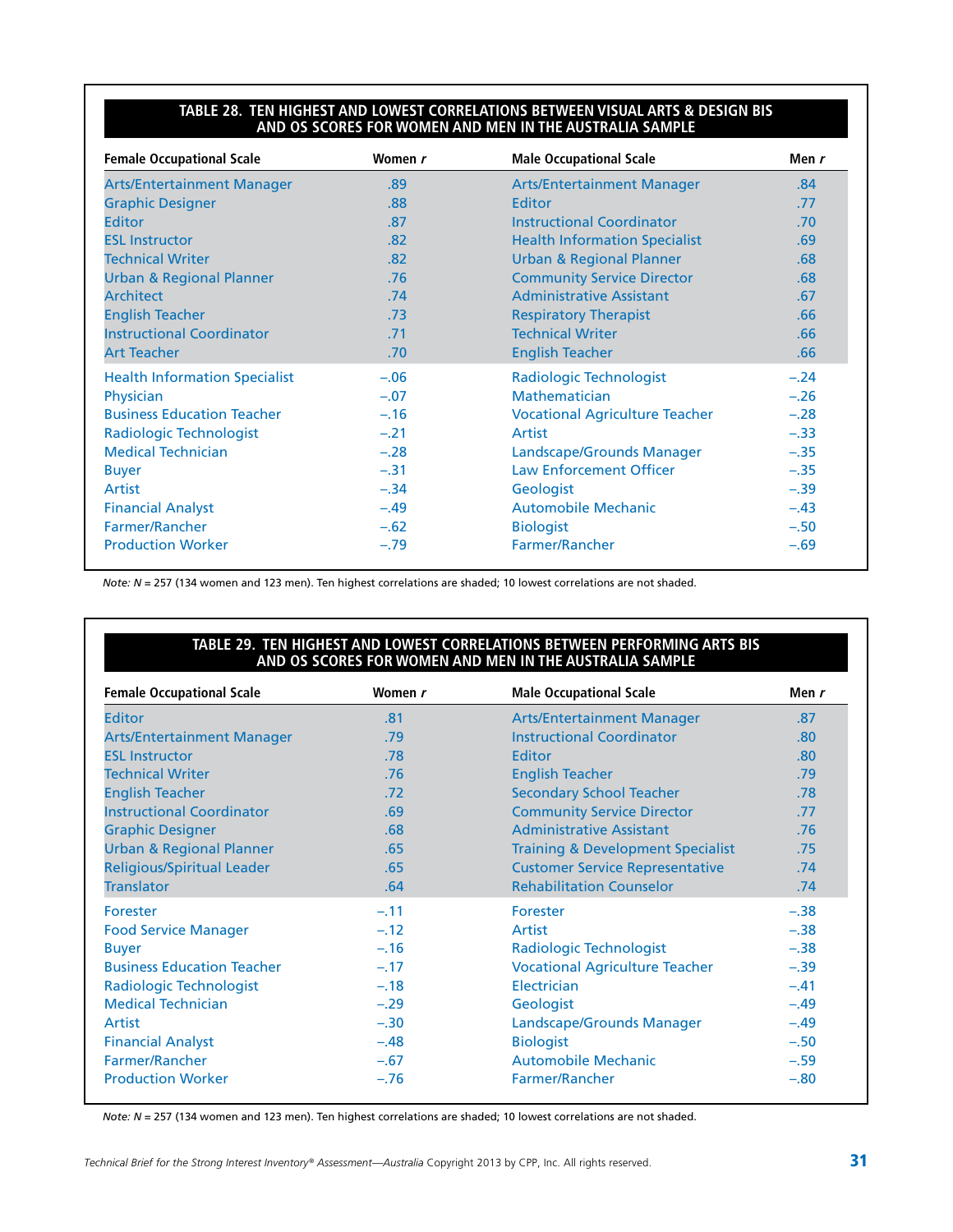#### **Table 30. Ten Highest and Lowest Correlations Between Writing & Mass Communication BIS and OS Scores for Women and Men in the Australia Sample**

| <b>Female Occupational Scale</b>  | Women r | <b>Male Occupational Scale</b>               | Men r  |
|-----------------------------------|---------|----------------------------------------------|--------|
| <b>English Teacher</b>            | .87     | Attorney                                     | .86    |
| <b>Editor</b>                     | .87     | <b>English Teacher</b>                       | .86    |
| <b>Technical Writer</b>           | .87     | Reporter                                     | .86    |
| <b>ESL Instructor</b>             | .80     | <b>Public Administrator</b>                  | .86    |
| <b>Arts/Entertainment Manager</b> | .77     | Editor                                       | .85    |
| <b>Instructional Coordinator</b>  | .76     | Sociologist                                  | .84    |
| <b>Translator</b>                 | .76     | <b>Training &amp; Development Specialist</b> | .82    |
| Reporter                          | .75     | <b>Urban &amp; Regional Planner</b>          | .82    |
| <b>Attorney</b>                   | .74     | <b>Elected Public Official</b>               | .80    |
| <b>Elected Public Official</b>    | .71     | <b>Arts/Entertainment Manager</b>            | .79    |
| <b>Computer &amp; IS Manager</b>  | $-.08$  | Optician                                     | $-.41$ |
| Forester                          | $-.13$  | <b>Military Enlisted</b>                     | $-.43$ |
| Cosmetologist                     | $-.13$  | Artist                                       | $-.45$ |
| <b>Buyer</b>                      | $-.17$  | Geologist                                    | $-.51$ |
| <b>Radiologic Technologist</b>    | $-.31$  | <b>Biologist</b>                             | $-.56$ |
| Artist                            | $-.35$  | Landscape/Grounds Manager                    | $-.57$ |
| <b>Medical Technician</b>         | $-.43$  | Electrician                                  | $-.59$ |
| <b>Financial Analyst</b>          | $-.52$  | Radiologic Technologist                      | $-.65$ |
| Farmer/Rancher                    | $-.70$  | <b>Automobile Mechanic</b>                   | $-.73$ |
| <b>Production Worker</b>          | $-.81$  | Farmer/Rancher                               | $-.84$ |

*Note: N* = 257 (134 women and 123 men). Ten highest correlations are shaded; 10 lowest correlations are not shaded.

#### **Table 31. Ten Highest and Lowest Correlations Between Culinary Arts BIS and OS Scores for Women and Men in the Australia Sample**

| <b>Female Occupational Scale</b>      | Women r | <b>Male Occupational Scale</b>         | Men r            |
|---------------------------------------|---------|----------------------------------------|------------------|
| Chef                                  | .71     | Chef                                   | .72              |
| <b>Marketing Manager</b>              | .57     | <b>Food Service Manager</b>            | .68              |
| <b>Realtor</b>                        | .57     | <b>Bartender</b>                       | .65              |
| <b>Wholesale Sales Representative</b> | .57     | <b>Flight Attendant</b>                | .65              |
| <b>Technical Sales Representative</b> | .56     | <b>Dietitian</b>                       | .59              |
| <b>Sales Manager</b>                  | .54     | <b>Technical Sales Representative</b>  | .51              |
| <b>Securities Sales Agent</b>         | .54     | <b>Recreation Therapist</b>            | .50 <sub>1</sub> |
| <b>Purchasing Agent</b>               | .53     | Cosmetologist                          | .49              |
| <b>Instructional Coordinator</b>      | .53     | <b>Wholesale Sales Representative</b>  | .47              |
| <b>Recreation Therapist</b>           | .53     | <b>Customer Service Representative</b> | .47              |
| <b>R&amp;D Manager</b>                | $-.11$  | <b>Physicist</b>                       | $-.10$           |
| <b>Medical Technician</b>             | $-.12$  | <b>Translator</b>                      | $-.11$           |
| <b>Biologist</b>                      | $-.15$  | Chemist                                | $-.12$           |
| <b>Mathematician</b>                  | $-.16$  | <b>Graphic Designer</b>                | $-.13$           |
| Physician                             | $-.19$  | Artist                                 | $-.18$           |
| Farmer/Rancher                        | $-.20$  | <b>Automobile Mechanic</b>             | $-.23$           |
| <b>Medical Illustrator</b>            | $-.21$  | Mathematician                          | $-.31$           |
| <b>Production Worker</b>              | $-.29$  | Geologist                              | $-.33$           |
| <b>Financial Analyst</b>              | $-.32$  | Farmer/Rancher                         | $-.33$           |
| Artist                                | $-.38$  | <b>Biologist</b>                       | $-.35$           |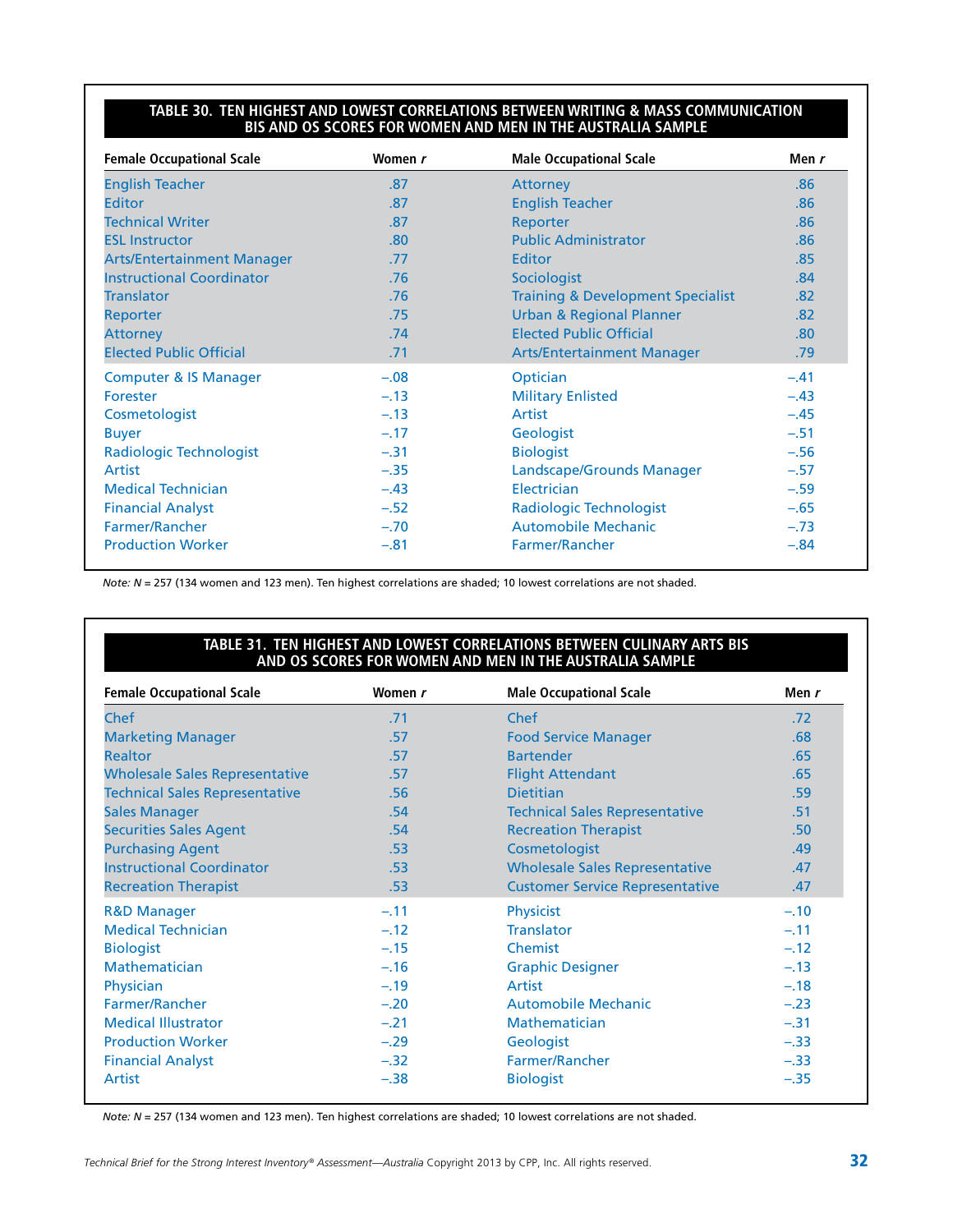#### **Table 32. Ten Highest and Lowest Correlations Between Counseling & Helping BIS and OS Scores for Women and Men in the Australia Sample**

| <b>Female Occupational Scale</b> | Women r | <b>Male Occupational Scale</b>    | Men r  |
|----------------------------------|---------|-----------------------------------|--------|
| <b>Social Worker</b>             | .87     | <b>Rehabilitation Counselor</b>   | .86    |
| <b>Rehabilitation Counselor</b>  | .84     | <b>Religious/Spiritual Leader</b> | .85    |
| <b>Secondary School Teacher</b>  | .82     | <b>Community Service Director</b> | .84    |
| Religious/Spiritual Leader       | .82     | <b>Secondary School Teacher</b>   | .83    |
| <b>Special Education Teacher</b> | .80     | <b>Career Counselor</b>           | .82    |
| <b>Career Counselor</b>          | .79     | <b>University Administrator</b>   | .81    |
| <b>Elementary School Teacher</b> | .77     | <b>Nursing Home Administrator</b> | .81    |
| <b>School Counselor</b>          | .77     | <b>Elementary School Teacher</b>  | .80    |
| <b>Middle School Teacher</b>     | .76     | Middle School Teacher             | .80    |
| <b>Recreation Therapist</b>      | .71     | <b>School Counselor</b>           | .80    |
| <b>Automobile Mechanic</b>       | $-.18$  | Electrician                       | $-.32$ |
| Landscape/Grounds Manager        | $-.19$  | Forester                          | $-.34$ |
| <b>R&amp;D Manager</b>           | $-.19$  | <b>Graphic Designer</b>           | $-.37$ |
| Forester                         | $-.20$  | Mathematician                     | $-.41$ |
| <b>Computer &amp; IS Manager</b> | $-.24$  | Landscape/Grounds Manager         | $-.46$ |
| <b>Medical Illustrator</b>       | $-.25$  | Artist                            | $-.50$ |
| Artist                           | $-.36$  | <b>Biologist</b>                  | $-.50$ |
| <b>Production Worker</b>         | $-.42$  | <b>Automobile Mechanic</b>        | $-.53$ |
| Farmer/Rancher                   | $-.43$  | Farmer/Rancher                    | $-.57$ |
| <b>Financial Analyst</b>         | $-.46$  | Geologist                         | $-.61$ |

*Note: N* = 257 (134 women and 123 men). Ten highest correlations are shaded; 10 lowest correlations are not shaded.

#### **Table 33. Ten Highest and Lowest Correlations Between Teaching & Education BIS and OS Scores for Women and Men in the Australia Sample**

| <b>Female Occupational Scale</b>   | Women r | <b>Male Occupational Scale</b>    | Men r  |
|------------------------------------|---------|-----------------------------------|--------|
| <b>Elementary School Teacher</b>   | .90     | <b>Elementary School Teacher</b>  | .88    |
| Middle School Teacher              | .84     | <b>Special Education Teacher</b>  | .86    |
| <b>Special Education Teacher</b>   | .79     | Middle School Teacher             | .86    |
| <b>Secondary School Teacher</b>    | .78     | <b>Secondary School Teacher</b>   | .85    |
| <b>Religious/Spiritual Leader</b>  | .76     | <b>Religious/Spiritual Leader</b> | .83    |
| <b>Social Worker</b>               | .75     | <b>Community Service Director</b> | .82    |
| <b>School Counselor</b>            | .74     | <b>Recreation Therapist</b>       | .82    |
| <b>Rehabilitation Counselor</b>    | .73     | <b>Instructional Coordinator</b>  | .81    |
| <b>University Administrator</b>    | .71     | <b>School Counselor</b>           | .79    |
| <b>Recreation Therapist</b>        | .70     | <b>University Administrator</b>   | .77    |
| <b>Medical Technician</b>          | $-.14$  | Electrician                       | $-.35$ |
| Landscape/Grounds Manager          | $-.18$  | Radiologic Technologist           | $-.36$ |
| <b>Buyer</b>                       | $-.20$  | <b>Graphic Designer</b>           | $-.37$ |
| <b>Computer &amp; IS Manager</b>   | $-.21$  | Optician                          | $-.39$ |
| <b>Advertising Account Manager</b> | $-.23$  | <b>Biologist</b>                  | $-.45$ |
| Farmer/Rancher                     | $-.30$  | Landscape/Grounds Manager         | $-.48$ |
| <b>Financial Analyst</b>           | $-.31$  | <b>Automobile Mechanic</b>        | $-.50$ |
| <b>Medical Illustrator</b>         | $-.33$  | Geologist                         | $-.51$ |
| <b>Production Worker</b>           | $-.37$  | Artist                            | $-.52$ |
| Artist                             | $-.54$  | <b>Farmer/Rancher</b>             | $-.61$ |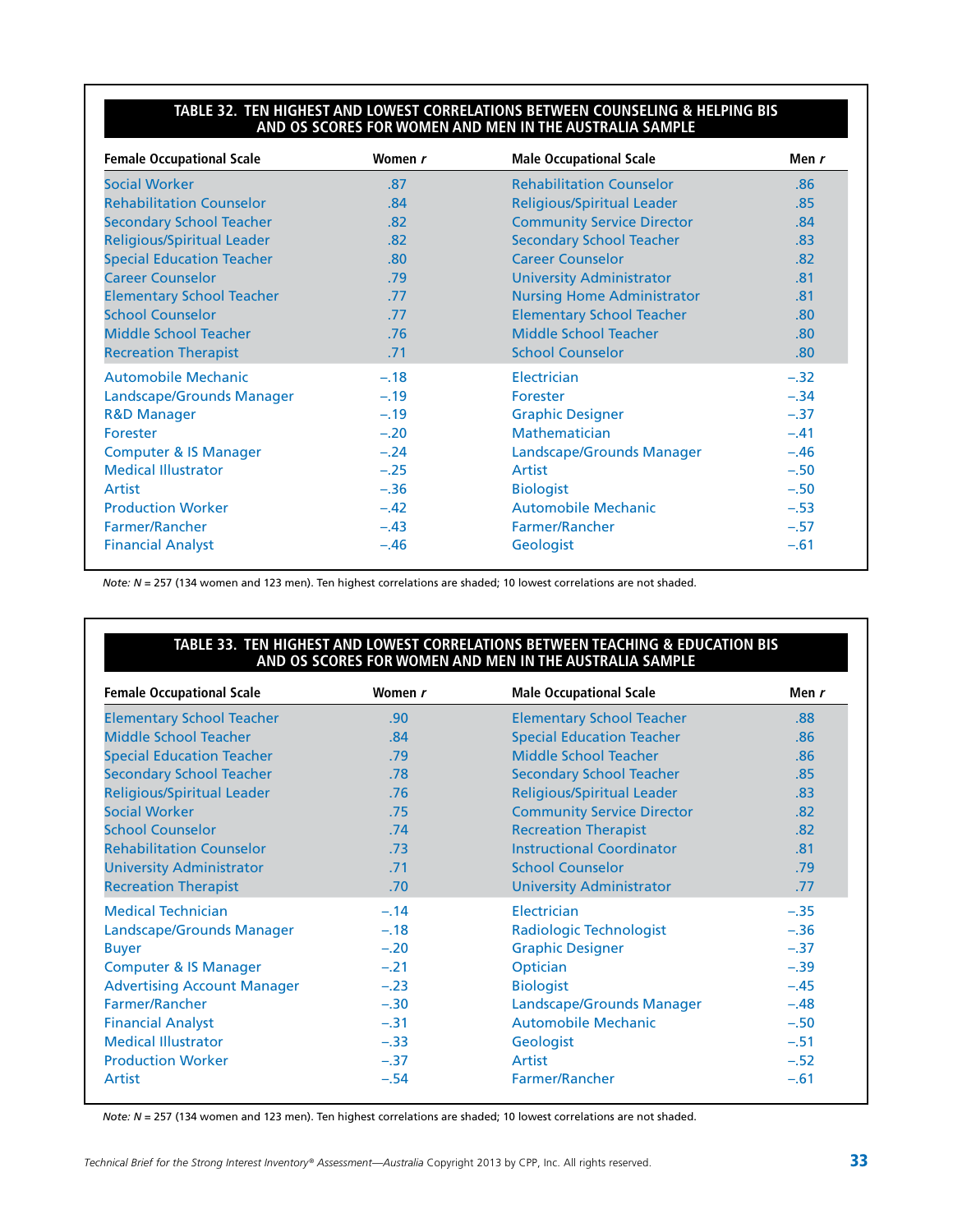#### **Table 34. Ten Highest and Lowest Correlations Between Human Resources & Training BIS and OS Scores for Women and Men in the Australia Sample**

| <b>Female Occupational Scale</b>             | Women r | <b>Male Occupational Scale</b>               | Men r            |
|----------------------------------------------|---------|----------------------------------------------|------------------|
| <b>Training &amp; Development Specialist</b> | .85     | <b>Customer Service Representative</b>       | .81              |
| <b>Human Resources Specialist</b>            | .84     | <b>Human Resources Manager</b>               | .81              |
| <b>Human Resources Manager</b>               | .84     | <b>Operations Manager</b>                    | .80 <sub>1</sub> |
| <b>Instructional Coordinator</b>             | .82     | <b>Training &amp; Development Specialist</b> | .80              |
| <b>Operations Manager</b>                    | .80     | <b>Top Executive, Business/Finance</b>       | .80              |
| <b>University Administrator</b>              | .78     | <b>Instructional Coordinator</b>             | .80              |
| <b>Personal Financial Advisor</b>            | .77     | <b>Human Resources Specialist</b>            | .79              |
| <b>Career Counselor</b>                      | .75     | <b>Community Service Director</b>            | .79              |
| <b>Rehabilitation Counselor</b>              | .74     | Middle School Teacher                        | .78              |
| <b>School Counselor</b>                      | .73     | <b>Purchasing Agent</b>                      | .77              |
| Geologist                                    | $-.13$  | Radiologic Technologist                      | $-.33$           |
| Radiologic Technologist                      | $-.15$  | Forester                                     | $-.34$           |
| <b>Medical Technician</b>                    | $-.22$  | Landscape/Grounds Manager                    | $-.38$           |
| Physician                                    | $-.22$  | <b>Graphic Designer</b>                      | $-.43$           |
| Forester                                     | $-.22$  | <b>Automobile Mechanic</b>                   | $-.45$           |
| <b>Financial Analyst</b>                     | $-.31$  | <b>Mathematician</b>                         | $-.54$           |
| <b>Medical Illustrator</b>                   | $-.32$  | Artist                                       | $-.58$           |
| Farmer/Rancher                               | $-.37$  | Farmer/Rancher                               | $-.58$           |
| <b>Production Worker</b>                     | $-.38$  | <b>Biologist</b>                             | $-.62$           |
| Artist                                       | $-.44$  | Geologist                                    | $-.64$           |

*Note: N* = 257 (134 women and 123 men). Ten highest correlations are shaded; 10 lowest correlations are not shaded.

#### **Table 35. Ten Highest and Lowest Correlations Between Social Sciences BIS and OS Scores for Women and Men in the Australia Sample**

| <b>Female Occupational Scale</b>   | Women r          | <b>Male Occupational Scale</b>    | Men r  |
|------------------------------------|------------------|-----------------------------------|--------|
| <b>ESL Instructor</b>              | .79              | <b>Community Service Director</b> | .83    |
| <b>Rehabilitation Counselor</b>    | .75              | <b>University Administrator</b>   | .83    |
| <b>University Administrator</b>    | .73              | <b>Secondary School Teacher</b>   | .81    |
| <b>University Faculty Member</b>   | .72 <sub>2</sub> | <b>Rehabilitation Counselor</b>   | .81    |
| Psychologist                       | .72              | <b>Instructional Coordinator</b>  | .79    |
| <b>Editor</b>                      | .71              | <b>Career Counselor</b>           | .78    |
| Urban & Regional Planner           | .70              | Attorney                          | .78    |
| Religious/Spiritual Leader         | .70              | <b>Management Analyst</b>         | .78    |
| <b>Arts/Entertainment Manager</b>  | .68              | <b>Public Administrator</b>       | .78    |
| Sociologist                        | .67              | <b>Human Resources Manager</b>    | .78    |
| <b>Florist</b>                     | $-.14$           | Electrician                       | $-.33$ |
| <b>Advertising Account Manager</b> | $-.15$           | <b>Mathematician</b>              | $-.33$ |
| Radiologic Technologist            | $-.18$           | Forester                          | $-.36$ |
| <b>Medical Technician</b>          | $-.20$           | <b>Graphic Designer</b>           | $-.43$ |
| Cosmetologist                      | $-.21$           | <b>Biologist</b>                  | $-.52$ |
| <b>Buyer</b>                       | $-.31$           | Landscape/Grounds Manager         | $-.54$ |
| <b>Financial Analyst</b>           | $-.33$           | Geologist                         | $-.55$ |
| Artist                             | $-.39$           | <b>Automobile Mechanic</b>        | $-.55$ |
| Farmer/Rancher                     | $-.64$           | Artist                            | $-.57$ |
| <b>Production Worker</b>           | $-.65$           | Farmer/Rancher                    | $-.61$ |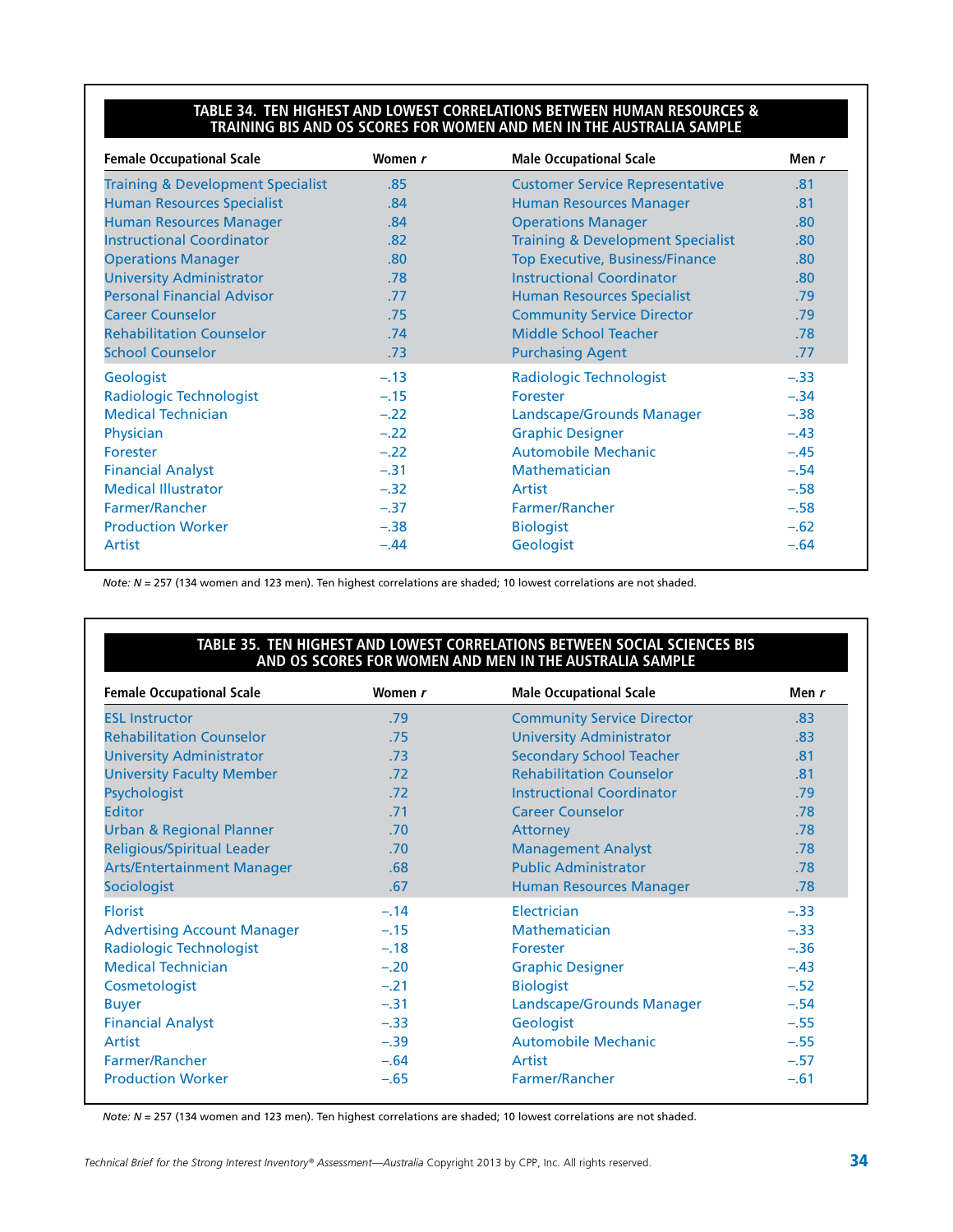#### **Table 36. Ten Highest and Lowest Correlations Between Religion & Spirituality BIS and OS Scores for Women and Men in the Australia Sample**

| <b>Female Occupational Scale</b>  | Women r | <b>Male Occupational Scale</b>    | Men r  |
|-----------------------------------|---------|-----------------------------------|--------|
| <b>Religious/Spiritual Leader</b> | .70     | Religious/Spiritual Leader        | .71    |
| <b>School Counselor</b>           | .59     | <b>Elementary School Teacher</b>  | .67    |
| <b>Elementary School Teacher</b>  | .56     | <b>Dietitian</b>                  | .65    |
| <b>Special Education Teacher</b>  | .56     | <b>School Counselor</b>           | .60    |
| <b>Middle School Teacher</b>      | .55     | <b>Administrative Assistant</b>   | .60    |
| <b>Recreation Therapist</b>       | .54     | <b>School Administrator</b>       | .58    |
| <b>Secondary School Teacher</b>   | .54     | <b>Nursing Home Administrator</b> | .56    |
| <b>Social Worker</b>              | .52     | <b>Secondary School Teacher</b>   | .56    |
| <b>Facilities Manager</b>         | .50     | <b>Community Service Director</b> | .55    |
| <b>English Teacher</b>            | .49     | <b>Instructional Coordinator</b>  | .54    |
| Paralegal                         | $-.09$  | Photographer                      | $-.23$ |
| <b>Medical Illustrator</b>        | $-.10$  | <b>Musician</b>                   | $-.24$ |
| <b>Buyer</b>                      | $-.11$  | <b>Mathematician</b>              | $-.26$ |
| <b>R&amp;D Manager</b>            | $-.13$  | <b>Graphic Designer</b>           | $-.31$ |
| Farmer/Rancher                    | $-.15$  | Landscape/Grounds Manager         | $-.32$ |
| <b>Computer &amp; IS Manager</b>  | $-.16$  | <b>Biologist</b>                  | $-.35$ |
| <b>Computer Systems Analyst</b>   | $-.20$  | Farmer/Rancher                    | $-.36$ |
| <b>Production Worker</b>          | $-.23$  | <b>Automobile Mechanic</b>        | $-.38$ |
| <b>Financial Analyst</b>          | $-.27$  | Geologist                         | $-.39$ |
| Artist                            | $-.31$  | Artist                            | $-.45$ |

*Note: N* = 257 (134 women and 123 men). Ten highest correlations are shaded; 10 lowest correlations are not shaded.

#### **Table 37. Ten Highest and Lowest Correlations Between Healthcare Services BIS and OS Scores for Women and Men in the Australia Sample**

| <b>Female Occupational Scale</b>    | Women r | <b>Male Occupational Scale</b>         | Men r  |
|-------------------------------------|---------|----------------------------------------|--------|
| <b>Registered Nurse</b>             | .81     | <b>Registered Nurse</b>                | .89    |
| <b>Physical Therapist</b>           | .81     | Pharmacist                             | .89    |
| <b>Dentist</b>                      | .78     | <b>Physical Therapist</b>              | .86    |
| Pharmacist                          | .76     | <b>Health Information Specialist</b>   | .84    |
| Chiropractor                        | .75     | <b>Respiratory Therapist</b>           | .82    |
| Firefighter                         | .71     | Chiropractor                           | .81    |
| <b>Athletic Trainer</b>             | .71     | <b>Occupational Therapist</b>          | .80    |
| <b>Respiratory Therapist</b>        | .69     | <b>Administrative Assistant</b>        | .78    |
| <b>Emergency Medical Technician</b> | .69     | <b>Customer Service Representative</b> | .78    |
| <b>Occupational Therapist</b>       | .68     | <b>Rehabilitation Counselor</b>        | .77    |
| Librarian                           | $-.13$  | <b>Musician</b>                        | $-.28$ |
| <b>Interior Designer</b>            | $-.19$  | <b>Interior Designer</b>               | $-.31$ |
| Photographer                        | $-.21$  | Landscape/Grounds Manager              | $-.31$ |
| <b>Production Worker</b>            | $-.22$  | <b>Automobile Mechanic</b>             | $-.35$ |
| Farmer/Rancher                      | $-.22$  | Mathematician                          | $-.41$ |
| Paralegal                           | $-.24$  | Farmer/Rancher                         | $-.49$ |
| <b>Financial Analyst</b>            | $-.37$  | <b>Graphic Designer</b>                | $-.53$ |
| <b>Buyer</b>                        | $-.38$  | <b>Biologist</b>                       | $-.53$ |
| <b>Advertising Account Manager</b>  | $-.43$  | Geologist                              | $-.53$ |
| Artist                              | $-.56$  | Artist                                 | $-.65$ |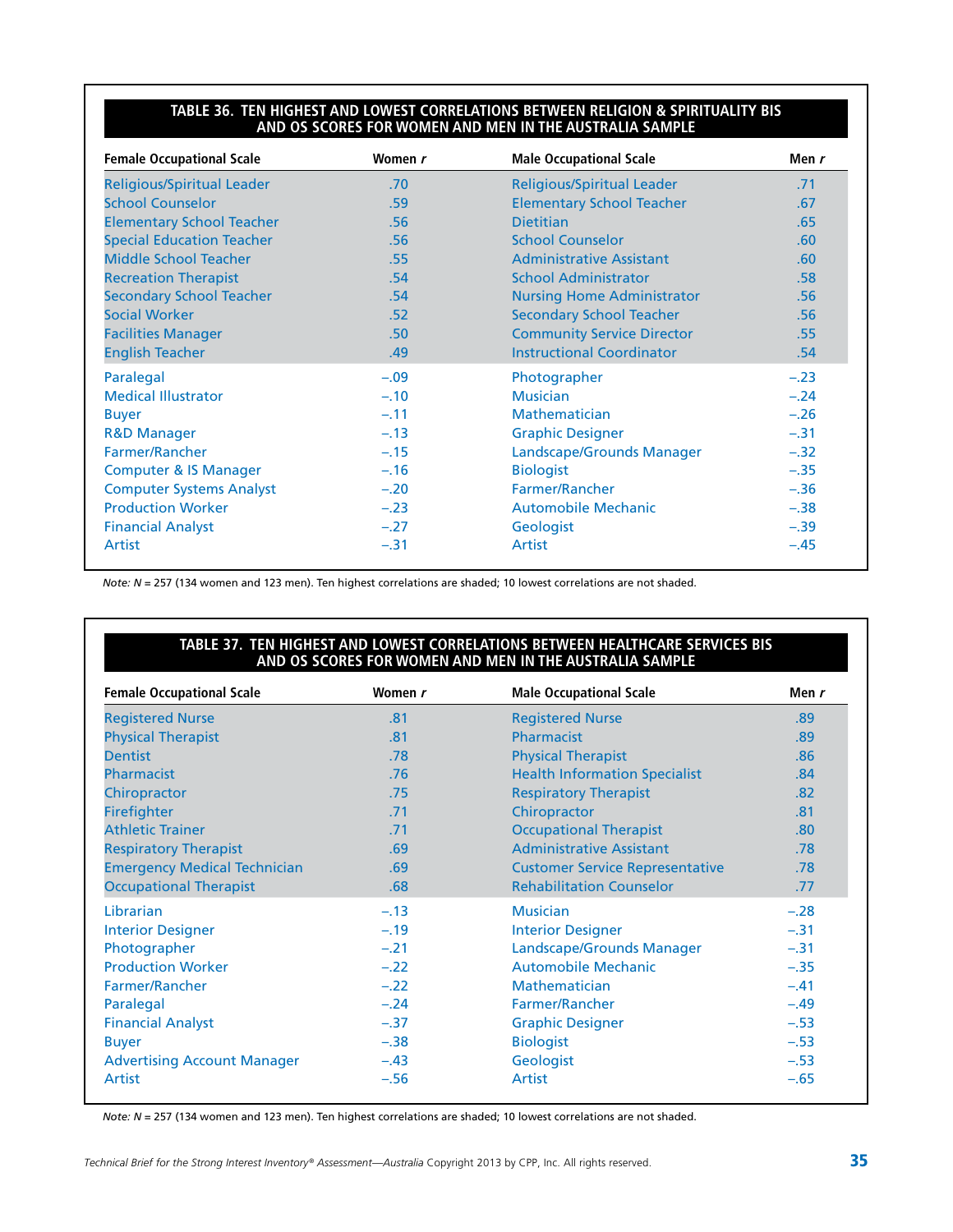#### **Table 38. Ten Highest and Lowest Correlations Between Marketing & Advertising BIS and OS Scores for Women and Men in the Australia Sample**

| <b>Female Occupational Scale</b>       | Women r | <b>Male Occupational Scale</b>         | Men r  |
|----------------------------------------|---------|----------------------------------------|--------|
| <b>Realtor</b>                         | .84     | <b>Wholesale Sales Representative</b>  | .90    |
| <b>Wholesale Sales Representative</b>  | .83     | <b>Securities Sales Agent</b>          | .88    |
| <b>Technical Sales Representative</b>  | .80     | <b>Technical Sales Representative</b>  | .88    |
| <b>Marketing Manager</b>               | .79     | <b>Top Executive, Business/Finance</b> | .86    |
| <b>Sales Manager</b>                   | .79     | <b>Sales Manager</b>                   | .85    |
| <b>Restaurant Manager</b>              | .78     | <b>Operations Manager</b>              | .84    |
| <b>Purchasing Agent</b>                | .78     | <b>Realtor</b>                         | .83    |
| <b>Securities Sales Agent</b>          | .77     | <b>Personal Financial Advisor</b>      | .83    |
| <b>Personal Financial Advisor</b>      | .72     | <b>Marketing Manager</b>               | .83    |
| <b>Top Executive, Business/Finance</b> | .72     | <b>Purchasing Agent</b>                | .83    |
| Chemist                                | $-.26$  | Landscape/Grounds Manager              | $-.33$ |
| <b>Biologist</b>                       | $-.30$  | <b>Radiologic Technologist</b>         | $-.35$ |
| Geologist                              | $-.35$  | <b>Automobile Mechanic</b>             | $-.35$ |
| <b>Medical Technician</b>              | $-.35$  | <b>Forester</b>                        | $-.36$ |
| Mathematician                          | $-.36$  | <b>Graphic Designer</b>                | $-.46$ |
| Forester                               | $-.40$  | Farmer/Rancher                         | $-.50$ |
| <b>Farmer/Rancher</b>                  | $-.42$  | Artist                                 | $-.63$ |
| <b>Production Worker</b>               | $-.44$  | <b>Mathematician</b>                   | $-.70$ |
| Artist                                 | $-.46$  | Geologist                              | $-.76$ |
| Physician                              | $-.48$  | <b>Biologist</b>                       | $-.79$ |

*Note: N* = 257 (134 women and 123 men). Ten highest correlations are shaded; 10 lowest correlations are not shaded.

#### TABLE 39. TEN HIGHEST AND LOWEST CORRELATIONS BETWEEN SALES B **and OS Scores for Women and Men in the Australia Sample**

| <b>Female Occupational Scale</b>      | Women r | <b>Male Occupational Scale</b>         | Men r  |
|---------------------------------------|---------|----------------------------------------|--------|
| <b>Realtor</b>                        | .78     | <b>Wholesale Sales Representative</b>  | .88    |
| <b>Technical Sales Representative</b> | .77     | <b>Technical Sales Representative</b>  | .87    |
| <b>Wholesale Sales Representative</b> | .74     | <b>Realtor</b>                         | .85    |
| <b>Purchasing Agent</b>               | .74     | <b>Securities Sales Agent</b>          | .85    |
| <b>Securities Sales Agent</b>         | .72     | <b>Sales Manager</b>                   | .84    |
| <b>Restaurant Manager</b>             | .71     | <b>Personal Financial Advisor</b>      | .84    |
| <b>Sales Manager</b>                  | .70     | Loan Officer Counselor                 | .84    |
| Life Insurance Agent                  | .65     | <b>Credit Manager</b>                  | .83    |
| <b>Personal Financial Advisor</b>     | .65     | <b>Operations Manager</b>              | .81    |
| <b>Flight Attendant</b>               | .63     | <b>Top Executive, Business/Finance</b> | .80    |
| Farmer/Rancher                        | $-.19$  | Forester                               | $-.24$ |
| <b>Medical Technician</b>             | $-.20$  | <b>Automobile Mechanic</b>             | $-.25$ |
| <b>Production Worker</b>              | $-.20$  | Landscape/Grounds Manager              | $-.25$ |
| <b>Mathematician</b>                  | $-.20$  | <b>Musician</b>                        | $-.35$ |
| <b>Forester</b>                       | $-.22$  | Farmer/Rancher                         | $-.45$ |
| Geologist                             | $-.25$  | <b>Graphic Designer</b>                | $-.58$ |
| <b>Biologist</b>                      | $-.26$  | Mathematician                          | $-.67$ |
| <b>Medical Illustrator</b>            | $-.33$  | Artist                                 | $-.72$ |
| Physician                             | $-.52$  | Geologist                              | $-.73$ |
| <b>Artist</b>                         | $-.63$  | <b>Biologist</b>                       | $-.78$ |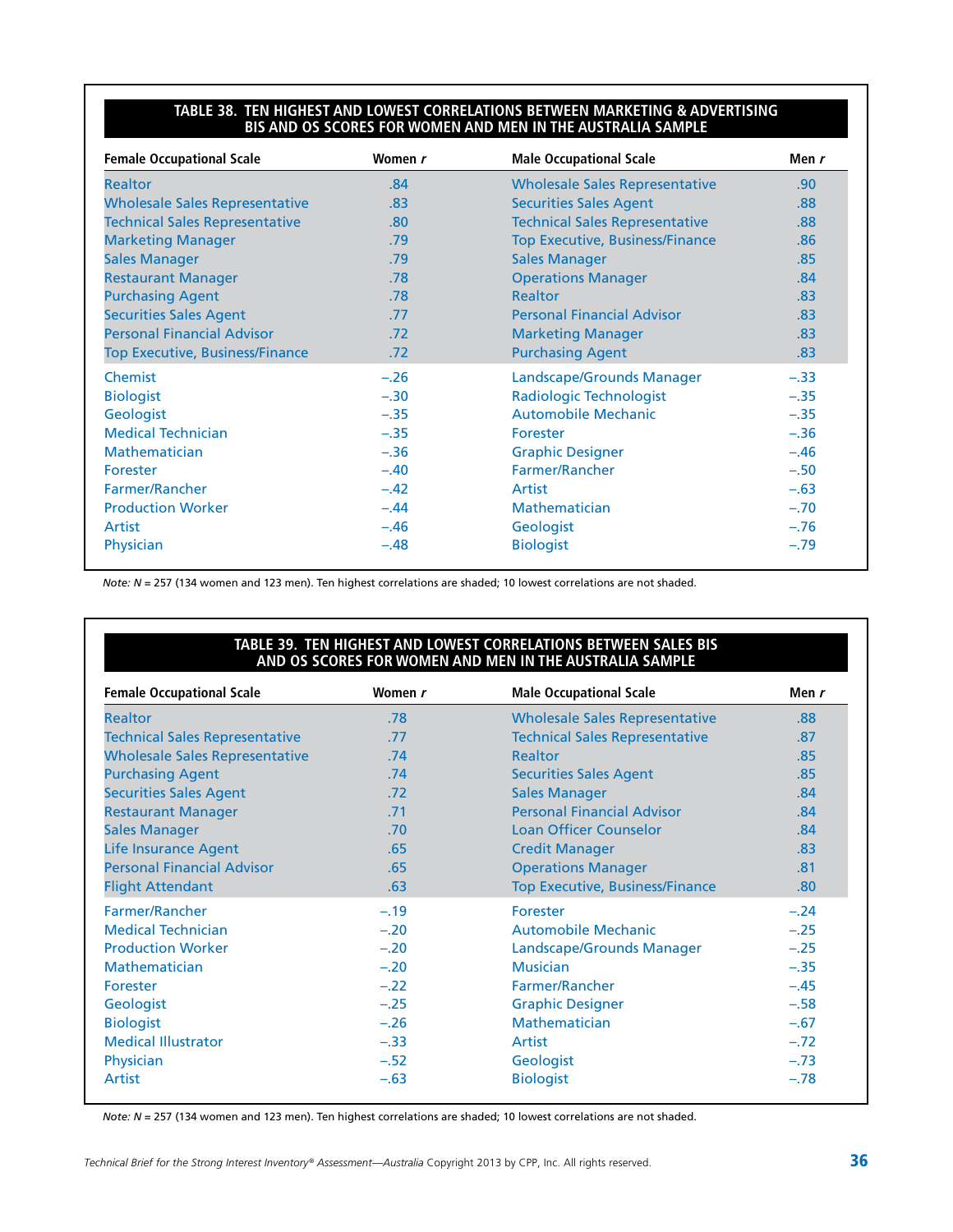#### **Table 40. Ten Highest and Lowest Correlations Between Management BIS and OS Scores for Women and Men in the Australia Sample**

| <b>Female Occupational Scale</b>       | Women r | <b>Male Occupational Scale</b>         | Men r  |
|----------------------------------------|---------|----------------------------------------|--------|
| <b>Operations Manager</b>              | .81     | <b>Operations Manager</b>              | .88    |
| <b>Securities Sales Agent</b>          | .79     | <b>Business/Finance Supervisor</b>     | .87    |
| <b>Wholesale Sales Representative</b>  | .77     | <b>Sales Manager</b>                   | .86    |
| <b>Top Executive, Business/Finance</b> | .77     | <b>Purchasing Agent</b>                | .85    |
| <b>Sales Manager</b>                   | .76     | <b>Credit Manager</b>                  | .85    |
| <b>Personal Financial Advisor</b>      | .75     | <b>Top Executive, Business/Finance</b> | .83    |
| <b>Realtor</b>                         | .75     | <b>Personal Financial Advisor</b>      | .83    |
| <b>Marketing Manager</b>               | .75     | <b>Facilities Manager</b>              | .82    |
| <b>Technical Sales Representative</b>  | .75     | <b>Realtor</b>                         | .82    |
| <b>Human Resources Manager</b>         | .75     | <b>Securities Sales Agent</b>          | .82    |
| Photographer                           | $-.16$  | Landscape/Grounds Manager              | $-.31$ |
| <b>Musician</b>                        | $-.16$  | <b>Interior Designer</b>               | $-.34$ |
| <b>Financial Analyst</b>               | $-.17$  | <b>Automobile Mechanic</b>             | $-.38$ |
| Forester                               | $-.18$  | <b>Musician</b>                        | $-.43$ |
| <b>Medical Technician</b>              | $-.23$  | Farmer/Rancher                         | $-.56$ |
| Farmer/Rancher                         | $-.32$  | <b>Mathematician</b>                   | $-.59$ |
| <b>Production Worker</b>               | $-.36$  | <b>Graphic Designer</b>                | $-.63$ |
| Physician                              | $-.36$  | Geologist                              | $-.67$ |
| <b>Medical Illustrator</b>             | $-.38$  | <b>Biologist</b>                       | $-.76$ |
| Artist                                 | $-.65$  | Artist                                 | $-.77$ |

*Note: N* = 257 (134 women and 123 men). Ten highest correlations are shaded; 10 lowest correlations are not shaded.

#### **Table 41. Ten Highest and Lowest Correlations Between Entrepreneurship BIS and OS Scores for Women and Men in the Australia Sample**

| <b>Female Occupational Scale</b>       | Women r | <b>Male Occupational Scale</b>         | Men r  |
|----------------------------------------|---------|----------------------------------------|--------|
| <b>Realtor</b>                         | .69     | <b>Wholesale Sales Representative</b>  | .76    |
| <b>Marketing Manager</b>               | .68     | <b>Securities Sales Agent</b>          | .74    |
| <b>Sales Manager</b>                   | .68     | <b>Technical Sales Representative</b>  | .72    |
| <b>Securities Sales Agent</b>          | .68     | <b>Top Executive, Business/Finance</b> | .71    |
| <b>Top Executive, Business/Finance</b> | .67     | <b>Purchasing Agent</b>                | .70    |
| <b>Wholesale Sales Representative</b>  | .67     | <b>Operations Manager</b>              | .70    |
| <b>Technical Sales Representative</b>  | .66     | <b>Sales Manager</b>                   | .69    |
| <b>Operations Manager</b>              | .66     | <b>Personal Financial Advisor</b>      | .69    |
| <b>Human Resources Manager</b>         | .62     | <b>Financial Analyst</b>               | .69    |
| <b>Elected Public Official</b>         | .60     | <b>Loan Officer Counselor</b>          | .67    |
| <b>Biologist</b>                       | $-.17$  | <b>Musician</b>                        | $-.19$ |
| Radiologic Technologist                | $-.18$  | <b>Social Worker</b>                   | $-.20$ |
| Mathematician                          | $-.24$  | Geographer                             | $-.22$ |
| Physician                              | $-.27$  | <b>Translator</b>                      | $-.24$ |
| Artist                                 | $-.28$  | <b>Graphic Designer</b>                | $-.35$ |
| <b>Financial Analyst</b>               | $-.28$  | Farmer/Rancher                         | $-.36$ |
| Forester                               | $-.30$  | Artist                                 | $-.46$ |
| <b>Medical Technician</b>              | $-.37$  | Geologist                              | $-.54$ |
| Farmer/Rancher                         | $-.43$  | <b>Mathematician</b>                   | $-.56$ |
| <b>Production Worker</b>               | $-.47$  | <b>Biologist</b>                       | $-.69$ |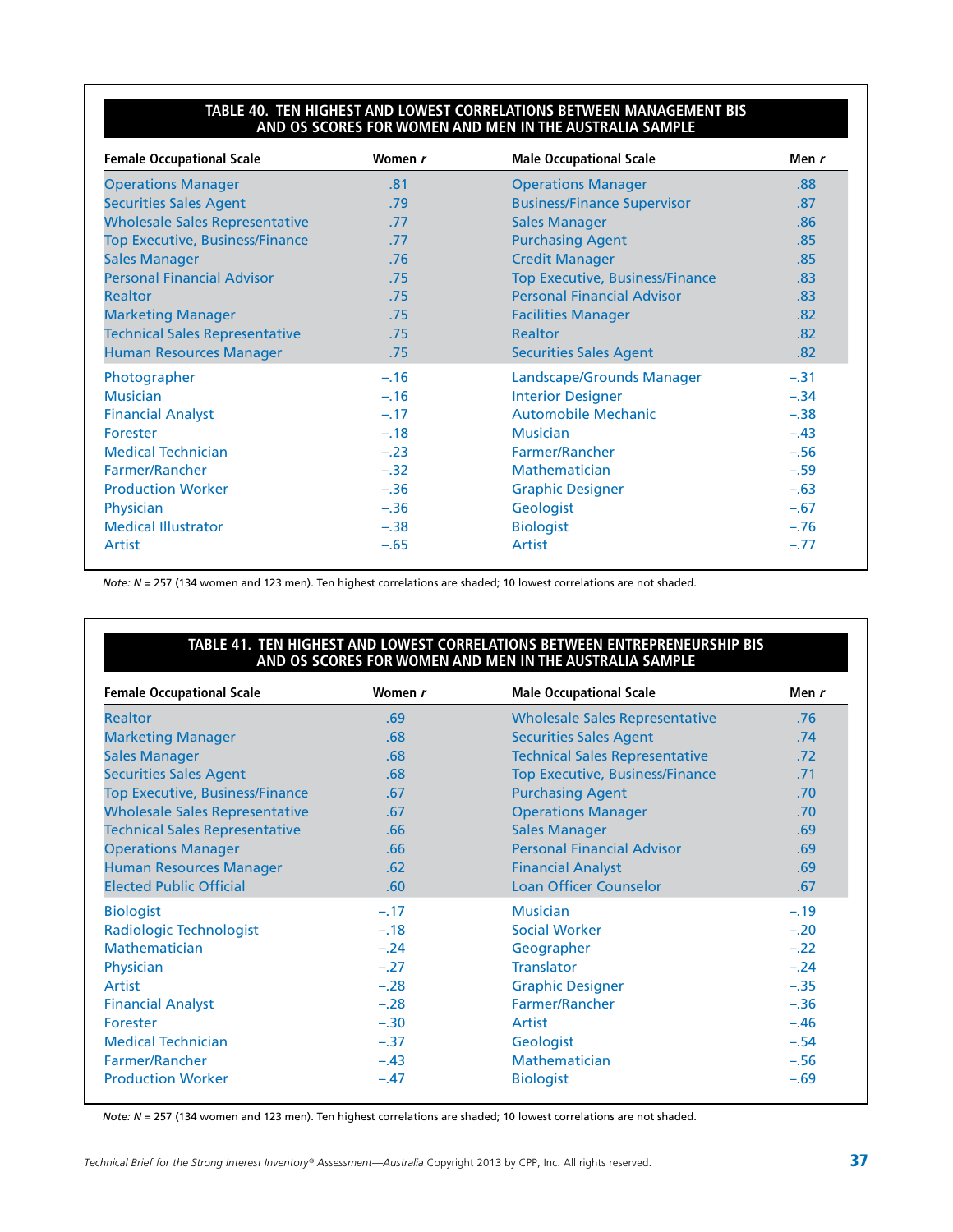#### **Table 42. Ten Highest and Lowest Correlations Between Politics & Public Speaking BIS and OS Scores for Women and Men in the Australia Sample**

| <b>Female Occupational Scale</b>       | Women r | <b>Male Occupational Scale</b>               | Men r  |
|----------------------------------------|---------|----------------------------------------------|--------|
| <b>Attorney</b>                        | .80     | <b>Elected Public Official</b>               | .88    |
| <b>Elected Public Official</b>         | .78     | <b>Public Administrator</b>                  | .88    |
| <b>School Administrator</b>            | .76     | <b>School Administrator</b>                  | .83    |
| <b>Top Executive, Business/Finance</b> | .74     | Attorney                                     | .82    |
| <b>University Administrator</b>        | .70     | <b>Training &amp; Development Specialist</b> | .80    |
| <b>Urban &amp; Regional Planner</b>    | .70     | <b>Marketing Manager</b>                     | .79    |
| <b>Public Administrator</b>            | .70     | <b>Top Executive, Business/Finance</b>       | .78    |
| <b>Sales Manager</b>                   | .69     | <b>Human Resources Manager</b>               | .77    |
| <b>Technical Sales Representative</b>  | .68     | <b>University Administrator</b>              | .77    |
| <b>Instructional Coordinator</b>       | .68     | <b>Religious/Spiritual Leader</b>            | .76    |
| <b>Food Service Manager</b>            | $-.12$  | Forester                                     | $-.41$ |
| <b>Buyer</b>                           | $-.15$  | <b>Horticulturist</b>                        | $-.43$ |
| <b>Financial Analyst</b>               | $-.16$  | Electrician                                  | $-.49$ |
| Cosmetologist                          | $-.20$  | Artist                                       | $-.52$ |
| <b>Horticulturist</b>                  | $-.25$  | Geologist                                    | $-.53$ |
| Radiologic Technologist                | $-.28$  | Landscape/Grounds Manager                    | $-.54$ |
| <b>Medical Technician</b>              | $-.40$  | <b>Biologist</b>                             | $-.55$ |
| Artist                                 | $-.41$  | Radiologic Technologist                      | $-.59$ |
| <b>Production Worker</b>               | $-.52$  | <b>Automobile Mechanic</b>                   | $-.65$ |
| Farmer/Rancher                         | $-.55$  | <b>Farmer/Rancher</b>                        | $-.71$ |

*Note: N* = 257 (134 women and 123 men). Ten highest correlations are shaded; 10 lowest correlations are not shaded.

#### **Table 43. Ten Highest and Lowest Correlations Between Law BIS and OS Scores for Women and Men in the Australia Sample**

| <b>Female Occupational Scale</b>       | Women r | <b>Male Occupational Scale</b>         | Men r  |
|----------------------------------------|---------|----------------------------------------|--------|
| <b>Attorney</b>                        | .70     | Attorney                               | .79    |
| <b>Law Enforcement Officer</b>         | .70     | <b>Public Administrator</b>            | .78    |
| <b>Elected Public Official</b>         | .67     | <b>School Administrator</b>            | .77    |
| <b>Public Administrator</b>            | .67     | Auditor                                | .77    |
| <b>Top Executive, Business/Finance</b> | .63     | <b>Elected Public Official</b>         | .77    |
| <b>School Administrator</b>            | .63     | <b>Purchasing Agent</b>                | .76    |
| Auditor                                | .60     | <b>Sales Manager</b>                   | .75    |
| <b>Urban &amp; Regional Planner</b>    | .59     | <b>Top Executive, Business/Finance</b> | .75    |
| <b>Sales Manager</b>                   | .58     | <b>Management Analyst</b>              | .75    |
| <b>Securities Sales Agent</b>          | .58     | <b>Marketing Manager</b>               | .75    |
| <b>Florist</b>                         | $-.18$  | <b>Mathematician</b>                   | $-.39$ |
| <b>Buyer</b>                           | $-.21$  | <b>Forester</b>                        | $-.39$ |
| <b>Medical Technician</b>              | $-.21$  | <b>Horticulturist</b>                  | $-.41$ |
| <b>Medical Illustrator</b>             | $-.22$  | Landscape/Grounds Manager              | $-.47$ |
| <b>Advertising Account Manager</b>     | $-.26$  | <b>Automobile Mechanic</b>             | $-.47$ |
| <b>Horticulturist</b>                  | $-.29$  | Geologist                              | $-.53$ |
| Cosmetologist                          | $-.30$  | <b>Graphic Designer</b>                | $-.57$ |
| <b>Production Worker</b>               | $-.38$  | Farmer/Rancher                         | $-.59$ |
| Artist                                 | $-.46$  | <b>Biologist</b>                       | $-.61$ |
| Farmer/Rancher                         | $-.54$  | Artist                                 | $-.70$ |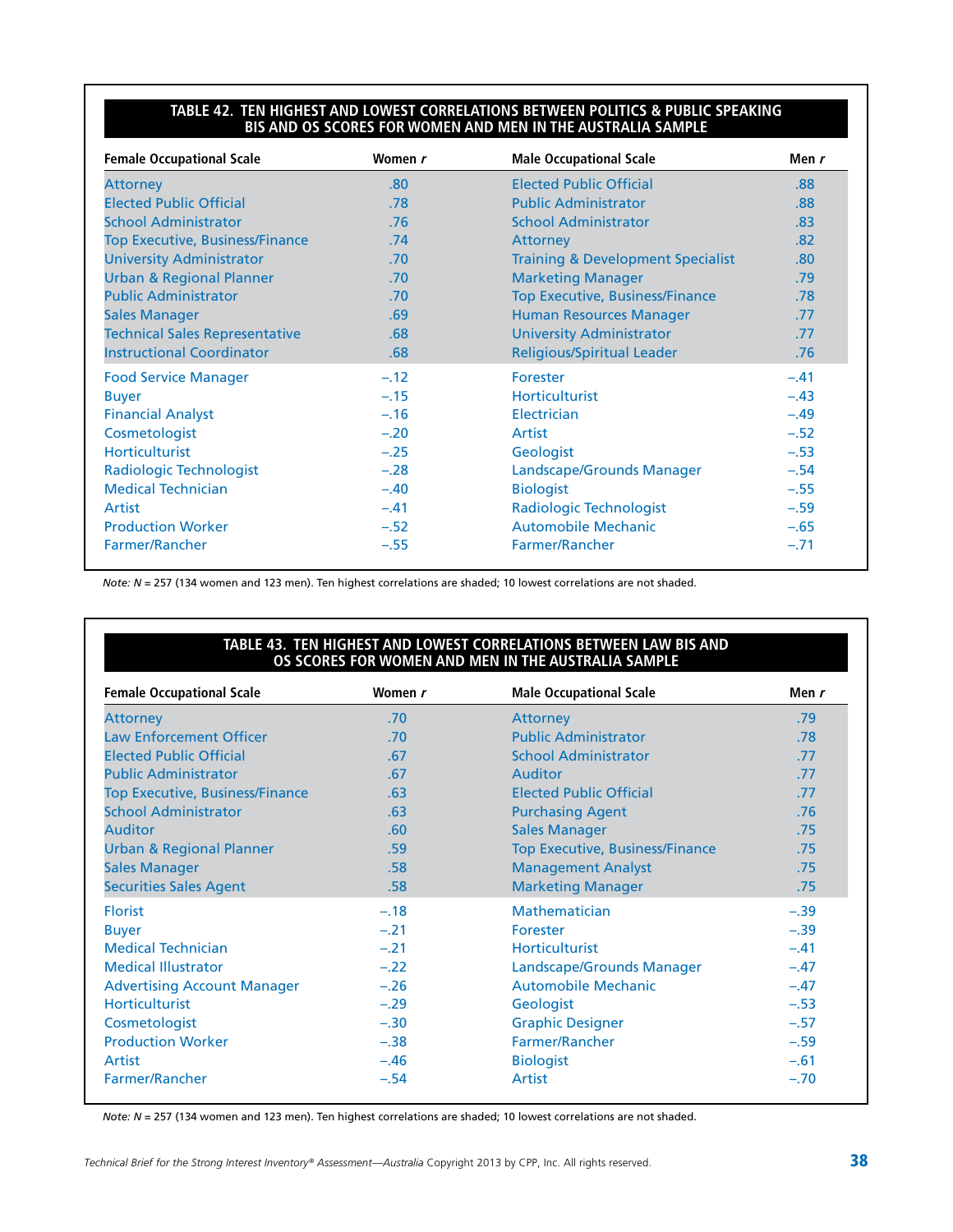#### **Table 44. Ten Highest and Lowest Correlations Between Office Management BIS and OS Scores for Women and Men in the Australia Sample**

| <b>Female Occupational Scale</b>       | Women r | <b>Male Occupational Scale</b>         | Men r  |
|----------------------------------------|---------|----------------------------------------|--------|
| <b>Administrative Assistant</b>        | .83     | <b>Business/Finance Supervisor</b>     | .87    |
| <b>Customer Service Representative</b> | .76     | Accountant                             | .86    |
| <b>Credit Manager</b>                  | .72     | <b>Credit Manager</b>                  | .86    |
| <b>Health Information Specialist</b>   | .69     | <b>Customer Service Representative</b> | .85    |
| <b>Facilities Manager</b>              | .67     | Auditor                                | .85    |
| <b>Technical Support Specialist</b>    | .63     | <b>Administrative Assistant</b>        | .84    |
| <b>Accountant</b>                      | .62     | <b>Financial Manager</b>               | .83    |
| <b>Military Enlisted</b>               | .60     | <b>Financial Analyst</b>               | .82    |
| <b>Food Service Manager</b>            | .60     | <b>Sales Manager</b>                   | .81    |
| <b>Auditor</b>                         | .57     | <b>Operations Manager</b>              | .81    |
| <b>Interior Designer</b>               | $-.09$  | <b>Radiologic Technologist</b>         | $-.30$ |
| <b>Musician</b>                        | $-.14$  | <b>Musician</b>                        | $-.33$ |
| <b>Buyer</b>                           | $-.14$  | <b>Automobile Mechanic</b>             | $-.37$ |
| Carpenter                              | $-.17$  | Landscape/Grounds Manager              | $-.43$ |
| Physician                              | $-.20$  | Mathematician                          | $-.48$ |
| <b>Mental Health Counselor</b>         | $-.25$  | Farmer/Rancher                         | $-.51$ |
| <b>Advertising Account Manager</b>     | $-.34$  | Geologist                              | $-.62$ |
| Photographer                           | $-.38$  | <b>Graphic Designer</b>                | $-.63$ |
| <b>Medical Illustrator</b>             | $-.47$  | <b>Biologist</b>                       | $-.72$ |
| Artist                                 | $-.72$  | <b>Artist</b>                          | $-.75$ |

*Note: N* = 257 (134 women and 123 men). Ten highest correlations are shaded; 10 lowest correlations are not shaded.

#### **Table 45. Ten Highest and Lowest Correlations Between Taxes & Accounting BIS and OS Scores for Women and Men in the Australia Sample**

| <b>Female Occupational Scale</b>   | Women r | <b>Male Occupational Scale</b>         | Men r  |  |
|------------------------------------|---------|----------------------------------------|--------|--|
| <b>Financial Manager</b>           | .87     | <b>Financial Manager</b>               | .85    |  |
| <b>Accountant</b>                  | .87     | Auditor                                | .85    |  |
| <b>Auditor</b>                     | .78     | Accountant                             | .81    |  |
| <b>Actuary</b>                     | .75     | <b>Financial Analyst</b>               | .79    |  |
| <b>Software Developer</b>          | .67     | <b>Business/Finance Supervisor</b>     | .77    |  |
| <b>Engineer</b>                    | .67     | Actuary                                | .75    |  |
| <b>Mathematics Teacher</b>         | .63     | <b>Credit Manager</b>                  | .74    |  |
| <b>Computer Programmer</b>         | .63     | <b>Management Analyst</b>              | .72    |  |
| <b>Computer Scientist</b>          | .61     | <b>Customer Service Representative</b> | .68    |  |
| <b>Network Administrator</b>       | .61     | <b>Sales Manager</b>                   | .67    |  |
| Farmer/Rancher                     | $-.24$  | <b>Mental Health Counselor</b>         | $-.24$ |  |
| <b>Florist</b>                     | $-.24$  | Photographer                           | $-.29$ |  |
| <b>Musician</b>                    | $-.25$  | <b>Interior Designer</b>               | $-.33$ |  |
| <b>Broadcast Journalist</b>        | $-.33$  | <b>Musician</b>                        | $-.34$ |  |
| <b>Mental Health Counselor</b>     | $-.34$  | Geologist                              | $-.34$ |  |
| <b>Buyer</b>                       | $-.35$  | Landscape/Grounds Manager              | $-.35$ |  |
| <b>Speech Pathologist</b>          | $-.40$  | Farmer/Rancher                         | $-.37$ |  |
| Photographer                       | $-.49$  | <b>Biologist</b>                       | $-.54$ |  |
| <b>Advertising Account Manager</b> | $-.51$  | <b>Graphic Designer</b>                | $-.62$ |  |
| Artist                             | $-.55$  | Artist                                 | $-.68$ |  |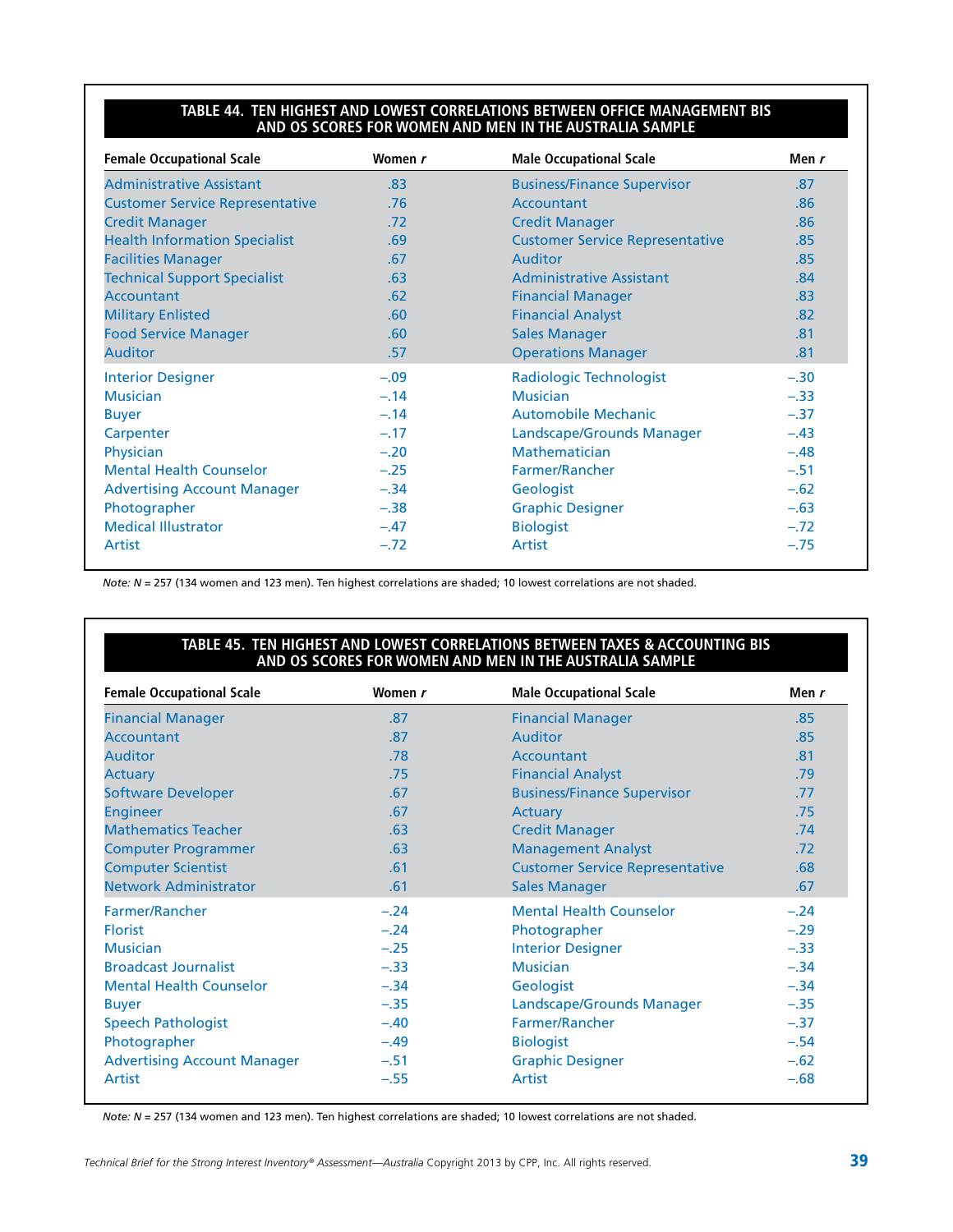#### **Table 46. Ten Highest and Lowest Correlations Between Programming & Information Systems BIS and OS Scores for Women and Men in the Australia Sample**

| <b>Female Occupational Scale</b>    | Women r | <b>Male Occupational Scale</b>      | Men $r$ |  |
|-------------------------------------|---------|-------------------------------------|---------|--|
| <b>Technical Support Specialist</b> | .84     | <b>Computer Systems Analyst</b>     | .87     |  |
| <b>Computer Programmer</b>          | .80     | <b>Computer &amp; IS Manager</b>    | .84     |  |
| <b>Software Developer</b>           | .78     | <b>Technical Support Specialist</b> | .83     |  |
| <b>Network Administrator</b>        | .76     | <b>Network Administrator</b>        | .80     |  |
| <b>Computer Scientist</b>           | .74     | <b>Computer Mathematics Manager</b> | .80     |  |
| <b>Computer Mathematics Manager</b> | .74     | <b>Software Developer</b>           | .79     |  |
| <b>Engineer</b>                     | .63     | <b>Computer Programmer</b>          | .78     |  |
| <b>Administrative Assistant</b>     | .61     | <b>Computer Scientist</b>           | .69     |  |
| <b>Management Analyst</b>           | .59     | <b>Engineer</b>                     | .63     |  |
| <b>Engineering Technician</b>       | .59     | <b>Actuary</b>                      | .58     |  |
| <b>Medical Illustrator</b>          | $-.15$  | Geologist                           | $-.20$  |  |
| Photographer                        | $-.15$  | <b>Advertising Account Manager</b>  | $-.30$  |  |
| <b>Financial Analyst</b>            | $-.19$  | <b>Interior Designer</b>            | $-.31$  |  |
| <b>Bartender</b>                    | $-.22$  | Farmer/Rancher                      | $-.34$  |  |
| Farmer/Rancher                      | $-.30$  | <b>Social Worker</b>                | $-.36$  |  |
| <b>Production Worker</b>            | $-.35$  | <b>Landscape Grounds Manager</b>    | $-.37$  |  |
| <b>Advertising Account Manager</b>  | $-.36$  | <b>Biologist</b>                    | $-.39$  |  |
| <b>Buyer</b>                        | $-.37$  | <b>Graphic Designer</b>             | $-.42$  |  |
| <b>Mental Health Counselor</b>      | $-.39$  | Artist                              | $-.46$  |  |
| Artist                              | $-.55$  | <b>Mental Health Counselor</b>      | $-.47$  |  |

*Note: N* = 257 (134 women and 123 men). Ten highest correlations are shaded; 10 lowest correlations are not shaded.

#### **Table 47. Ten Highest and Lowest Correlations Between Finance & Investing BIS and OS Scores for Women and Men in the Australia Sample**

| <b>Female Occupational Scale</b>       | Women r | <b>Male Occupational Scale</b>     | Men r            |  |
|----------------------------------------|---------|------------------------------------|------------------|--|
| <b>Financial Manager</b>               | .84     | <b>Financial Manager</b>           | .89              |  |
| Auditor                                | .80     | <b>Financial Analyst</b>           | .88              |  |
| <b>Sales Manager</b>                   | .77     | Accountant                         | .84              |  |
| <b>Management Analyst</b>              | .76     | <b>Auditor</b>                     | .84              |  |
| <b>Top Executive, Business/Finance</b> | .76     | <b>Securities Sales Agent</b>      | .81              |  |
| <b>Accountant</b>                      | .75     | <b>Credit Manager</b>              | .81              |  |
| <b>Securities Sales Agent</b>          | .74     | <b>Business/Finance Supervisor</b> | .81              |  |
| <b>Business/Finance Supervisor</b>     | .73     | <b>Management Analyst</b>          | .81              |  |
| <b>Operations Manager</b>              | .72     | <b>Sales Manager</b>               | .81              |  |
| <b>Personal Financial Advisor</b>      | .70     | <b>Personal Financial Advisor</b>  | .80 <sub>1</sub> |  |
| <b>Advertising Account Manager</b>     | $-.21$  | <b>Radiologic Technologist</b>     | $-.25$           |  |
| <b>Radiologic Technologist</b>         | $-.22$  | Landscape Grounds Manager          | $-.32$           |  |
| Photographer                           | $-.22$  | <b>Interior Designer</b>           | $-.33$           |  |
| <b>Medical Illustrator</b>             | $-.23$  | Farmer/Rancher                     | $-.40$           |  |
| <b>Musician</b>                        | $-.25$  | <b>Musician</b>                    | $-.42$           |  |
| <b>Speech Pathologist</b>              | $-.26$  | Mathematician                      | $-.43$           |  |
| <b>Medical Technician</b>              | $-.27$  | Geologist                          | $-.45$           |  |
| <b>Production Worker</b>               | $-.37$  | <b>Graphic Designer</b>            | $-.55$           |  |
| Farmer/Rancher                         | $-.40$  | <b>Biologist</b>                   | $-.70$           |  |
| Artist                                 | $-.55$  | <b>Artist</b>                      | $-.70$           |  |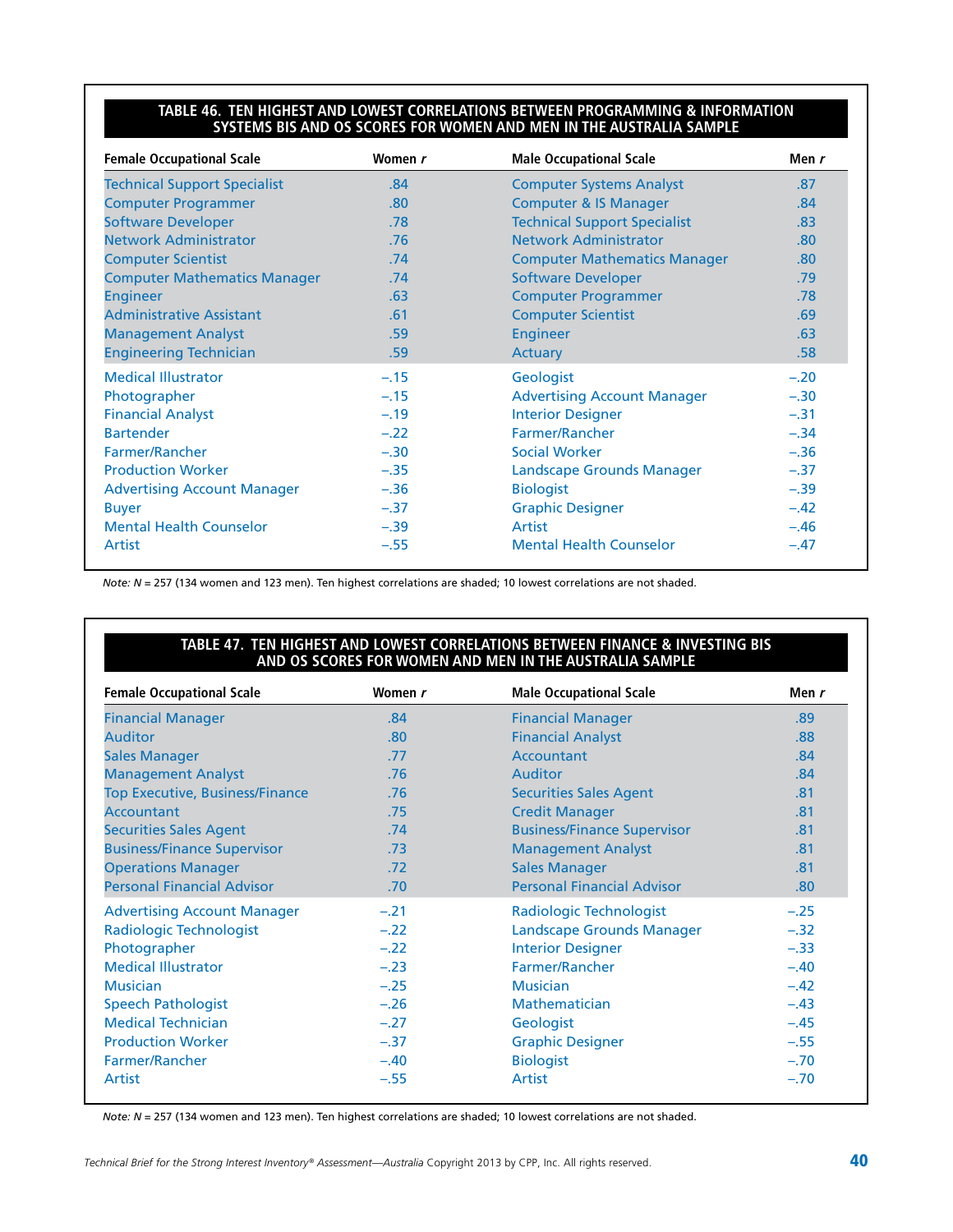### Relationship Between the BISs and the CPI 260® Scales

The validity of the BISs was also examined by correlating the BISs with the CPI 260 scales for 128 individuals. Some of the strongest relationships between individual BISs and the CPI 260 scales are presented in Table 48. All correlations between the BISs and CPI 260 scales are presented in Table 49. Table 49 shows that patterns of correlations are consistent with expectations for the Basic Interest Scales and the personality measures from the CPI 260 assessment. For example, the CPI scale Dominance correlates with BISs Human Resources & Training, Management, and Politics & Public Speaking, meaning that individuals who score higher on Dominance also score higher on these BISs. These patterns, generally in the direction of and among measures expected to show some degree of relationship, demonstrate the validity of the BISs in the Australia sample.

| TABLE 48. STRONG RELATIONSHIPS BETWEEN THE BISs AND THE<br>CPI 260 <sup>®</sup> SCALES IN THE AUSTRALIA SAMPLE |                                          |  |  |  |  |  |
|----------------------------------------------------------------------------------------------------------------|------------------------------------------|--|--|--|--|--|
| <b>Basic Interest Scale</b>                                                                                    | CPI 260 <sup>®</sup> Scale               |  |  |  |  |  |
| <b>Mechanics &amp; Construction</b>                                                                            | Insightfulness                           |  |  |  |  |  |
| <b>Computer Hardware &amp; Electronics</b>                                                                     | Insightfulness                           |  |  |  |  |  |
| <b>Military</b>                                                                                                | <b>Capacity for Status</b>               |  |  |  |  |  |
| <b>Protective Services</b>                                                                                     | Sociability                              |  |  |  |  |  |
| <b>Nature &amp; Agriculture</b>                                                                                | Insightfulness                           |  |  |  |  |  |
| <b>Athletics</b>                                                                                               | Sociability                              |  |  |  |  |  |
| <b>Science</b>                                                                                                 | <b>Conceptual Fluency</b>                |  |  |  |  |  |
| <b>Research</b>                                                                                                | <b>Capacity for Status</b>               |  |  |  |  |  |
| <b>Medical Science</b>                                                                                         | <b>Capacity for Status</b>               |  |  |  |  |  |
| <b>Mathematics</b>                                                                                             | Responsibility                           |  |  |  |  |  |
| <b>Visual Arts &amp; Design</b>                                                                                | <b>Conceptual Fluency</b>                |  |  |  |  |  |
| <b>Performing Arts</b>                                                                                         | <b>Capacity for Status</b>               |  |  |  |  |  |
| <b>Writing &amp; Mass Communication</b>                                                                        | <b>Capacity for Status</b>               |  |  |  |  |  |
| <b>Culinary Arts</b>                                                                                           | Empathy                                  |  |  |  |  |  |
| <b>Counseling &amp; Helping</b>                                                                                | <b>Capacity for Status</b>               |  |  |  |  |  |
| <b>Teaching &amp; Education</b>                                                                                | <b>Conceptual Fluency</b>                |  |  |  |  |  |
| <b>Human Resources &amp; Training</b>                                                                          | Leadership                               |  |  |  |  |  |
| <b>Social Sciences</b>                                                                                         | <b>Capacity for Status</b>               |  |  |  |  |  |
| <b>Religion &amp; Spirituality</b>                                                                             | Responsibility                           |  |  |  |  |  |
| <b>Healthcare Services</b>                                                                                     | Responsibility                           |  |  |  |  |  |
| <b>Marketing &amp; Advertising</b>                                                                             | Sociability                              |  |  |  |  |  |
| <b>Sales</b>                                                                                                   | Sociability                              |  |  |  |  |  |
| Management                                                                                                     | Sociability                              |  |  |  |  |  |
| Entrepreneurship                                                                                               | Self-acceptance                          |  |  |  |  |  |
| <b>Politics &amp; Public Speaking</b>                                                                          | <b>Dominance and Capacity for Status</b> |  |  |  |  |  |
| Law                                                                                                            | <b>Social Presence</b>                   |  |  |  |  |  |
| <b>Office Management</b>                                                                                       | <b>Achievement via Conformance</b>       |  |  |  |  |  |
| <b>Taxes &amp; Accounting</b>                                                                                  | Insightfulness                           |  |  |  |  |  |
| <b>Programming &amp; Information Systems</b>                                                                   | Insightfulness                           |  |  |  |  |  |
| <b>Finance &amp; Investing</b>                                                                                 | <b>Capacity for Status</b>               |  |  |  |  |  |

*Note: n* = 128.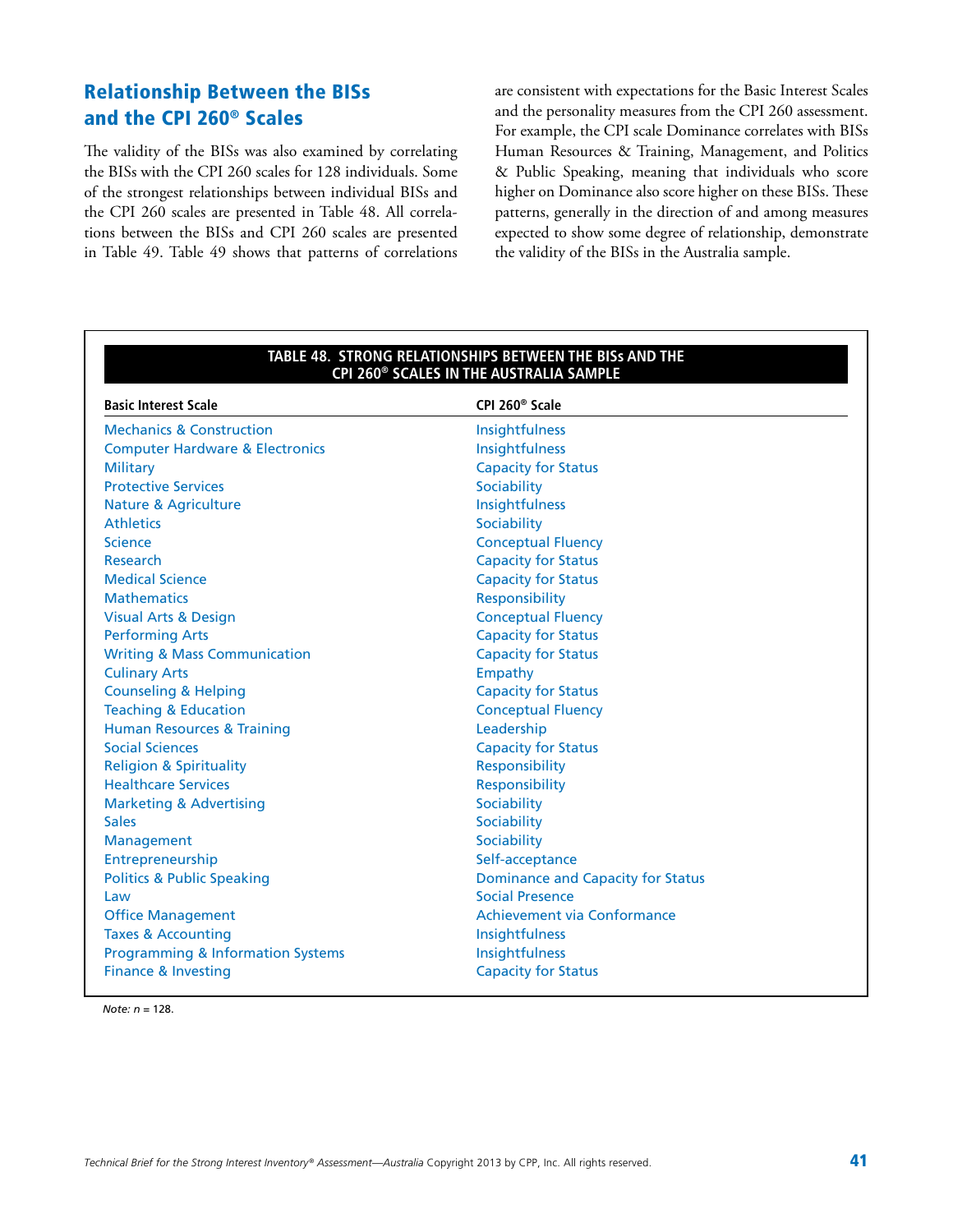|                                      |                              |                |        |                         | TABLE 49. CORRELATIONS BETWEEN THE BISs AND THE CPI 260 <sup>®</sup> SCALES |        | IN THE AUSTRALIA SAMPLE |              |        |                  |        |        |              |        |        |
|--------------------------------------|------------------------------|----------------|--------|-------------------------|-----------------------------------------------------------------------------|--------|-------------------------|--------------|--------|------------------|--------|--------|--------------|--------|--------|
|                                      | <b>Basic Interest Scales</b> |                |        |                         |                                                                             |        |                         |              |        |                  |        |        |              |        |        |
| CPI 260 <sup>®</sup><br><b>Scale</b> | 1                            | $\overline{2}$ | 3      | $\overline{\mathbf{4}}$ | 5                                                                           | 6      | $\overline{7}$          | 8            | 9      | 10               | 11     | 12     | 13           | 14     | 15     |
| Do                                   | .10                          | .04            | .06    | .13                     | .00                                                                         | .15    | .09                     | .21          | .18    | .00              | .23    | .31    | .27          | .23    | .16    |
| $\mathsf{Cs}$                        | .16                          | .16            | .15    | .20                     | .04                                                                         | .18    | .26                     | .43          | .29    | .28              | .34    | .48    | .48          | .26    | .30    |
| Sy                                   | .17                          | .10            | .11    | .22                     | .06                                                                         | .30    | .17                     | .28          | .23    | .11              | .28    | .37    | .29          | .29    | .22    |
| Sp                                   | .13                          | .16            | .11    | .22                     | .01                                                                         | .22    | .15                     | .26          | .18    | .19              | .23    | .41    | .33          | .24    | .14    |
| Sa                                   | .04                          | $-.03$         | .09    | .14                     | $-.01$                                                                      | .22    | .04                     | .15          | .15    | .00.             | .18    | .28    | .30          | .25    | .13    |
| In                                   | .16                          | .10            | .14    | .09                     | .08                                                                         | .10    | .10                     | .19          | .11    | .12              | .22    | .23    | .22          | .18    | .10    |
| Em                                   | .09                          | .17            | .11    | .15                     | .09                                                                         | .12    | .18                     | .31          | .25    | .11              | .23    | .39    | .38          | .30    | .20    |
| Re                                   | .14                          | .18            | .08    | .02                     | .01                                                                         | .12    | .20                     | .31          | .22    | .34              | .13    | .18    | .14          | $-.02$ | .27    |
| So                                   | $-.03$                       | $-.03$         | $-.16$ | $-.26$                  | $-.07$                                                                      | .03    | $-.09$                  | $-.07$       | $-.11$ | .15              | .02    | $-.07$ | $-.07$       | .01    | $-.06$ |
| Sc                                   | $-.08$                       | .01            | $-.09$ | $-.24$                  | $-.01$                                                                      | $-.03$ | $-.02$                  | $-.05$       | $-.08$ | .11              | $-.10$ | $-.17$ | $-.18$       | $-.03$ | .01    |
| Gi                                   | $-.01$                       | .03            | $-.03$ | $-.13$                  | .05                                                                         | .11    | .02                     | .07          | $-.03$ | .10              | $-.01$ | $-.05$ | $-.08$       | .08    | .09    |
| Cm                                   | .03                          | .13            | $-.03$ | .04                     | .10                                                                         | .13    | .17                     | .18          | .11    | .14              | .01    | $-.01$ | $-.04$       | .07    | .05    |
| Wb                                   | .05                          | .06            | $-.04$ | $-.12$                  | .03                                                                         | .12    | $-.01$                  | .05          | $-.01$ | .19              | .07    | .05    | $-.01$       | .11    | .04    |
| To                                   | .07                          | .10            | .00    | $-.09$                  | .00                                                                         | .08    | .05                     | .12          | .04    | .24              | .13    | .13    | .12          | .07    | .15    |
| Ac                                   | .02                          | .01            | $-.05$ | $-.08$                  | .04                                                                         | .14    | .13                     | .24          | .13    | .25              | .15    | .12    | .17          | .05    | .25    |
| Ai                                   | .12                          | .19            | .05    | .01                     | .11                                                                         | .03    | .20                     | .29          | .21    | .25              | .19    | .26    | .26          | .12    | .21    |
| Cf                                   | .19                          | .18            | .09    | .11                     | .11                                                                         | .13    | .31                     | .34          | .27    | .31              | .35    | .36    | .35          | .12    | .28    |
| Is                                   | .23                          | .25            | .06    | .06                     | .15                                                                         | .16    | .28                     | .38          | .21    | .33              | .28    | .25    | .28          | .23    | .26    |
| <b>Fx</b>                            | $-.03$                       | .07            | $-.04$ | .00                     | .01                                                                         | $-.10$ | $-.02$                  | .02          | .05    | .08              | .01    | .12    | .09          | .03    | .09    |
| Sn                                   | $-.46$                       | $-.30$         | $-.37$ | $-.32$                  | $-.20$                                                                      | $-.24$ | $-.15$                  | $-.21$       | $-.20$ | $-.13$           | $-.17$ | $-.16$ | $-.11$       | $-.24$ | $-.01$ |
| Mp                                   | .01                          | .04            | .03    | $-.07$                  | $-.10$                                                                      | $-.01$ | .06                     | .18          | .09    | .15              | .11    | .12    | .20          | .07    | .13    |
| Wo                                   | .10                          | .15            | .04    | $-.05$                  | .02                                                                         | .10    | .10                     | .17          | .08    | .28              | .10    | .08    | .05          | .09    | .11    |
| <b>Ct</b>                            | .13                          | .19            | .08    | .09                     | .07                                                                         | .11    | .13                     | .20          | .15    | .16              | .23    | .31    | .25          | .11    | .18    |
| Lp                                   | .13                          | .09            | .09    | .13                     | .08                                                                         | .16    | .17                     | .30          | .20    | .12              | .27    | .33    | .31          | .29    | .26    |
| Ami                                  | .00.                         | .06            | $-.07$ | $-.23$                  | $-.04$                                                                      | .04    |                         | $-.03 - .01$ | $-.06$ | .17 <sub>2</sub> | $-.03$ |        | $-.08 - .10$ | .05    | $-.01$ |
| Leo                                  | .01                          | .01            | .05    | .01                     | .07                                                                         | .22    | .04                     | .05          | .10    | .00.             | .00    | $-.06$ | $-.06$       | .22    | .08    |
| v.1                                  | $-.11$                       | $-.04$         | $-.14$ | $-.23$                  | .01                                                                         | $-.09$ | $-.04$                  | $-.18$       | $-.14$ | .04              | $-.20$ | $-.32$ | $-.33$       | $-.15$ | $-.09$ |
| v.2                                  | .13                          | .03            | .05    | .02                     | .11                                                                         | .22    | .12                     | .16          | .16    | .14              | .09    | .05    | .05          | .10    | .11    |
| v.3                                  | $-.03$                       | .02            | $-.06$ | $-.11$                  | $-.01$                                                                      | .05    | .06                     | .11          | .06    | .20              | .07    | .10    | .09          | .05    | .17    |

*Note: n* = 128. Basic Interest Scales: 1 = Mechanics & Construction; 2 = Computer Hardware & Electronics; 3 = Military; 4 = Protective Services; 5 = Nature & Agriculture; 6 = Athletics; 7 = Science; 8 = Research; 9 = Medical Science; 10 = Mathematics; 11 = Visual Arts & Design; 12 = Performing Arts; 13 = Writing & Mass Communication; 14 = Culinary Arts; 15 = Counseling & Helping.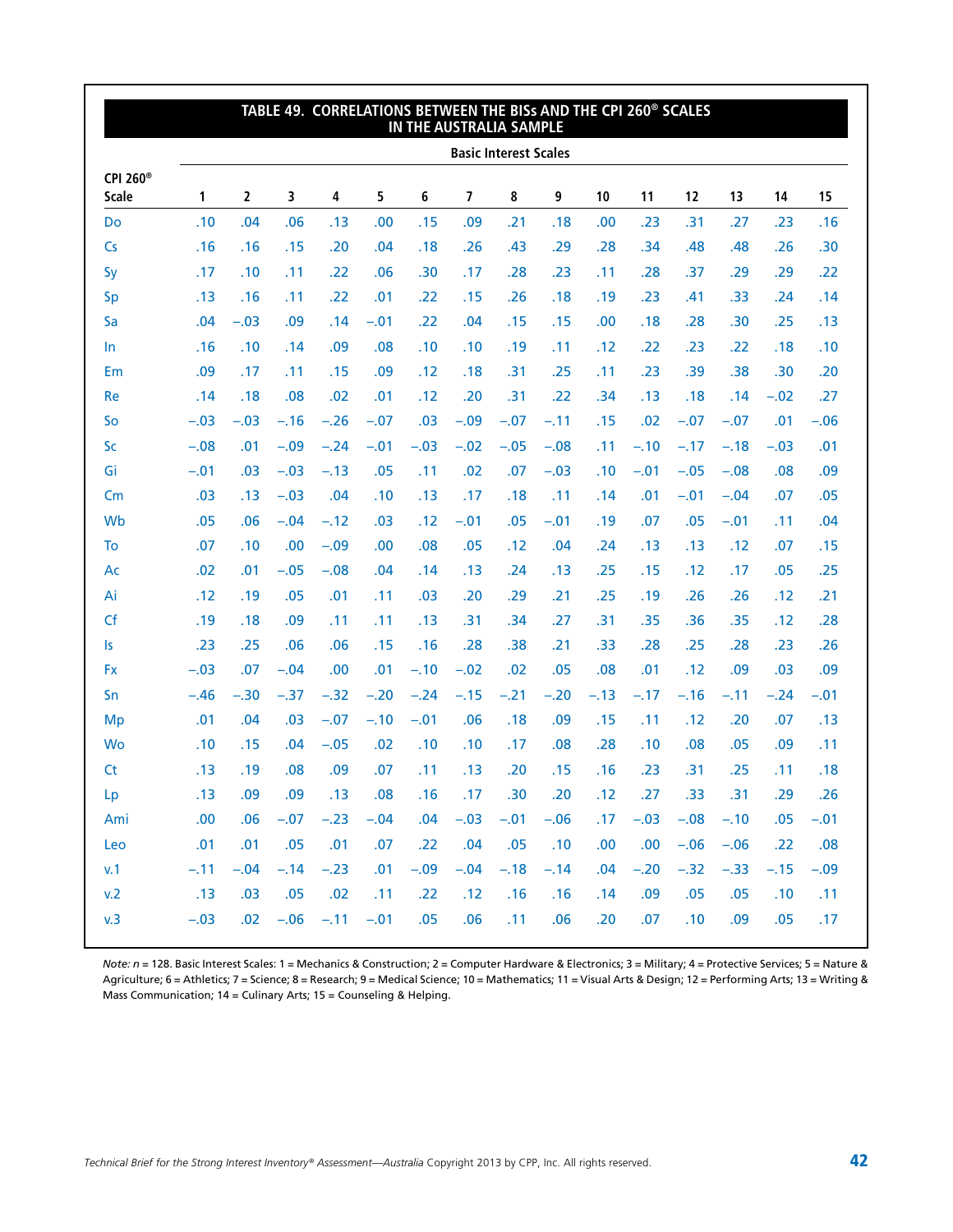|                               |        |        |        |        | TABLE 49. CORRELATIONS BETWEEN THE BISs AND THE CPI 260 <sup>®</sup> SCALES | IN THE AUSTRALIA SAMPLE (CONT'D) |        |                    |                              |            |        |        |        |        |        |
|-------------------------------|--------|--------|--------|--------|-----------------------------------------------------------------------------|----------------------------------|--------|--------------------|------------------------------|------------|--------|--------|--------|--------|--------|
|                               |        |        |        |        |                                                                             |                                  |        |                    | <b>Basic Interest Scales</b> |            |        |        |        |        |        |
| CPI 260 <sup>®</sup><br>Scale | 16     | 17     | 18     | 19     | 20                                                                          | 21                               | 22     | 23                 | 24                           | 25         | 26     | 27     | 28     | 29     | 30     |
| Do                            | .16    | .51    | .12    | .03    | .12                                                                         | .32                              | .21    | .33                | .27                          | .41        | .18    | $-.02$ | .01    | .04    | .13    |
| Cs                            | .31    | .46    | .34    | .18    | .13                                                                         | .41                              | .23    | .27                | .26                          | .50        | .34    | .12    | .21    | .20    | .27    |
| Sy                            | .23    | .50    | .21    | .13    | .17                                                                         | .42                              | .28    | .36                | .30                          | .38        | .27    | .05    | .18    | .06    | .21    |
| Sp                            | .16    | .39    | .25    | .05    | .07                                                                         | .33                              | .21    | .28                | .22                          | .38        | .34    | .09    | .21    | .14    | .22    |
| Sa                            | .09    | .43    | .11    | $-.02$ | $-.01$                                                                      | .37                              | .18    | .34                | .36                          | .34        | .24    | $-.02$ | .08    | $-.02$ | .19    |
| $\ln$                         | .17    | .40    | .06    | .08    | .03                                                                         | .23                              | .21    | .31                | .23                          | .31        | .17    | .06    | .12    | .14    | .18    |
| Em                            | .21    | .38    | .22    | .11    | .10                                                                         | .26                              | .08    | .18                | .26                          | .33        | .18    | .03    | .05    | .18    | .14    |
| Re                            | .30    | .13    | .25    | .34    | .24                                                                         | $-.02$                           | .04    | $-.07$             | $-.06$                       | .24        | .10    | .18    | .18    | .24    | .12    |
| So                            | .25    | .06    | $-.02$ | .08    | $-.04$                                                                      | $-.12$                           | $-.04$ | $-.07$             | $-.12$                       | $-.06$     | $-.13$ | .17    | .14    | .05    | .01    |
| <b>Sc</b>                     | .16    | $-.07$ | $-.05$ | .09    | .03                                                                         | $-.21$                           | $-.08$ | $-.16$             | $-.23$                       | $-.16$     | $-.15$ | .13    | .03    | .08    | $-.05$ |
| Gi                            | .23    | .10    | .00    | .20    | .10                                                                         | $-.03$                           | .04    | $-.03$             | $-.14$                       | .05        | $-.04$ | .16    | .09    | .04    | .01    |
| Cm                            | .13    | .11    | .09    | .04    | .18                                                                         | $-.03$                           | .04    | $-.06$             | .02                          | $-.03$     | $-.02$ | .11    | .07    | .19    | .06    |
| Wb                            | .22    | .15    | .06    | .16    | .03                                                                         | .01                              | .07    | $-.01$             | $-.02$                       | .08        | $-.03$ | .12    | .21    | .10    | .16    |
| To                            | .23    | .10    | .11    | .21    | .07                                                                         | $-.06$                           | $-.04$ | $-.06$             | $-.10$                       | .08        | .01    | .14    | .21    | .11    | .10    |
| Ac                            | .39    | .31    | .20    | .25    | .15                                                                         | .11                              | .12    | .07                | .03                          | .25        | .14    | .21    | .20    | .11    | .14    |
| Ai                            | .27    | .15    | .26    | .15    | .11                                                                         | .01                              | $-.02$ | .04                | $-.02$                       | .20        | .09    | .11    | .14    | .24    | .13    |
| Cf                            | .40    | .37    | .34    | .22    | .17                                                                         | .16                              | .18    | .19                | .05                          | .36        | .23    | .17    | .21    | .22    | .21    |
| Is                            | .30    | .29    | .29    | .13    | .17                                                                         | .12                              | .03    | .11                | .12                          | .27        | .17    | .19    | .25    | .30    | .19    |
| <b>Fx</b>                     | .04    | $-.09$ | .08    | .09    | .01                                                                         | $-.13$                           | $-.07$ | $-.09$             | $-.09$                       | $-.06$     | .02    | .01    | $-.05$ | .11    | $-.04$ |
| Sn                            | $-.02$ | $-.28$ | $-.10$ | .06    | $-.12$                                                                      | $-.29$                           | $-.26$ | $-.37$             | $-.33$                       | $-.31$     | $-.24$ | .04    | $-.21$ | $-.15$ | $-.29$ |
| Mp                            | .18    | .32    | .11    | .10    | .05                                                                         | .07                              | .03    | .09                | .01                          | .23        | .11    | .05    | .16    | .10    | .13    |
| <b>Wo</b>                     | .25    | .19    | .17    | .15    | .13                                                                         | $-.02$                           | .05    | $-.02$             | $-.08$                       | .16        | .04    | .18    | .24    | .16    | .15    |
| <b>Ct</b>                     | .17    | .20    | .23    | .17    | .04                                                                         | .09                              | .08    | .11                | .04                          | .31        | .15    | $-.04$ | .06    | .15    | .10    |
| Lp                            | .26    | .56    | .23    | .13    | .17                                                                         | .33                              | .22    | .33                | .25                          | .42        | .23    | .08    | .10    | .13    | .20    |
| Ami                           | .22    | .02    | $-.03$ | .10    |                                                                             | $.01 - .16 - .09 - .12 - .18$    |        |                    |                              | $-.04-.12$ |        | .13    | .14    | .08    | .02    |
| Leo                           | .20    | .32    | $-.03$ | .01    | .08                                                                         | .09                              | .11    | .20                | .08                          | .11        | .05    | .01    | .04    | $-.04$ | .10    |
| v.1                           | $-.03$ | $-.37$ | $-.11$ | $-.08$ | $-.03$                                                                      | $-.33$                           | $-.20$ | $-.31$             | $-.30$                       | $-.41$     | $-.23$ | .13    | .00    | .02    | $-.10$ |
| v.2                           | .22    | .16    | .10    | .20    | .21                                                                         | .11                              | .07    | .07                | .08                          | .19        | .06    | .13    | .11    | .09    | .06    |
| v.3                           | .24    | .12    | .13    | .18    | .06                                                                         | $-.08$                           |        | $-.05 - .05 - .18$ |                              | .06        | $-.03$ | .13    | .14    | .06    | .05    |
|                               |        |        |        |        |                                                                             |                                  |        |                    |                              |            |        |        |        |        |        |

*Note: n* = 128. Basic Interest Scales: 16 = Teaching & Education; 17 = Human Resources & Training; 18 = Social Sciences; 19 = Religion & Spirituality; 20 = Healthcare Services; 21 = Marketing & Advertising; 22 = Sales; 23 = Management; 24 = Entrepreneurship; 25 = Politics & Public Speaking; 26 = Law; 27 = Office Management; 28 = Taxes & Accounting; 29 = Programming & Information Systems; 30 = Finance & Investing.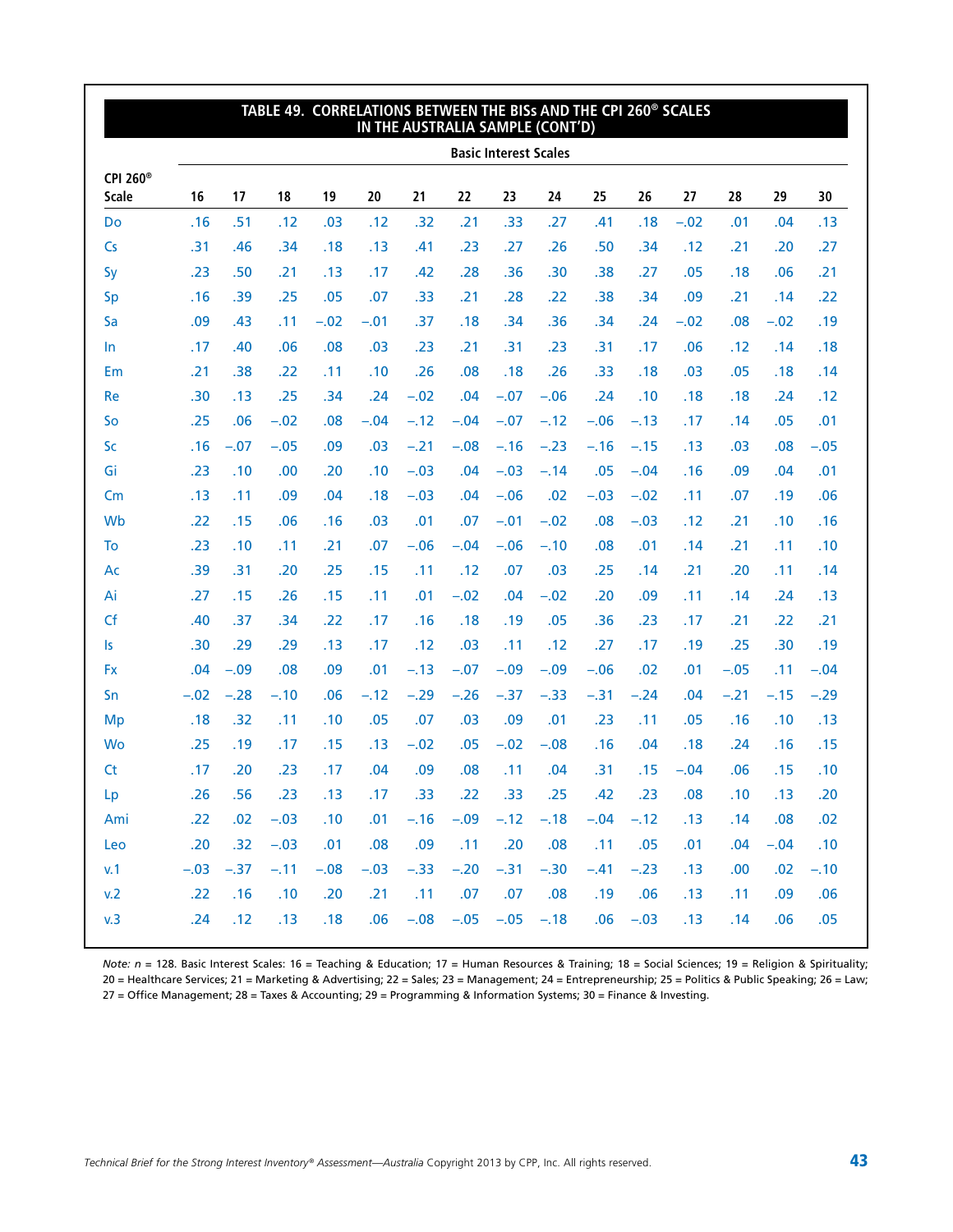### Occupational Scales

The Occupational Scales (OSs) provide information about how individuals' responses compare with those of people actually employed in and satisfied with a particular occupation. The results of each of the OSs answer the basic question, "Does the respondent have likes and dislikes similar to those of women or men in this occupation?" Thus, the OSs enable respondents to compare their interests with those of people from a diverse representation of occupations, including accountants, graphic designers, engineering technicians, and financial managers, to name just a few. These scales generate a large amount of specific information about and for each respondent. For an in-depth discussion of the interpretation of the OSs, as well as the construction and norming of the scales, please refer to the *Strong Interest Inventory*® *Manual* (Donnay et al., 2005) and the *Strong Interest Inventory*® *Manual Supplement* (Herk & Thompson, 2012).

In order to maintain the psychometric soundness of the Strong, the assessment is frequently revised to reflect the changes in the occupational world and in society. In 2010, the Strong was again updated; however, this update focused solely on the OSs. Specifically, new OSs were added, some older OSs were deleted, some OSs were updated by developing a scale for a newer sample, and in other cases samples were updated with additional members of the occupation. This resulted in 260 OSs—130 separate scales each for women and men. The following analyses were run using this list of 260 scales, along with all above-mentioned analyses, illustrating the relationships between the GOTs and the OSs, and between the BISs and the OSs.

As stated earlier, the OSs were built using occupational samples obtained in the United States. Although occupations in different countries may share the same job titles, different sets of knowledge, skills, abilities, and other attributes may be required to successfully perform these jobs. Despite generally congruent results between the Australia sample and the GRS, caution should be taken when interpreting OS results, as cultural differences may be a factor.

### Australia Sample Norms of the OSs

The standardized scores for each of the 260 OSs are presented in Table 50. Means, standard deviations, and interpretive categories are listed for women and men. Means and standard deviations were set at 50 and 10, respectively, for individuals composing an occupational group. Thus, when OSs are interpreted, occupations receiving a score of 40 or above are deemed to be those for which a client has a "Similar" interest. Since the interests of women and men are somewhat different, separate OSs have been constructed for each occupation. Table 50 provides the mean scores on female and male scales for the same occupations in the Australia sample. For women in the Australia sample, 75 of the 130 female OSs show a mean score that is within 5 points of the mean score of the corresponding male OS. For men, 90 of the 130 male OSs show a mean score that is within 5 points of the corresponding female OS. These findings suggest that the female and male OS scores are similar for well over half of the scales.

In the Australia sample, scales with the largest mean score differences were the Interior Designer scale for women and the Religious/Spiritual Leader scale for men.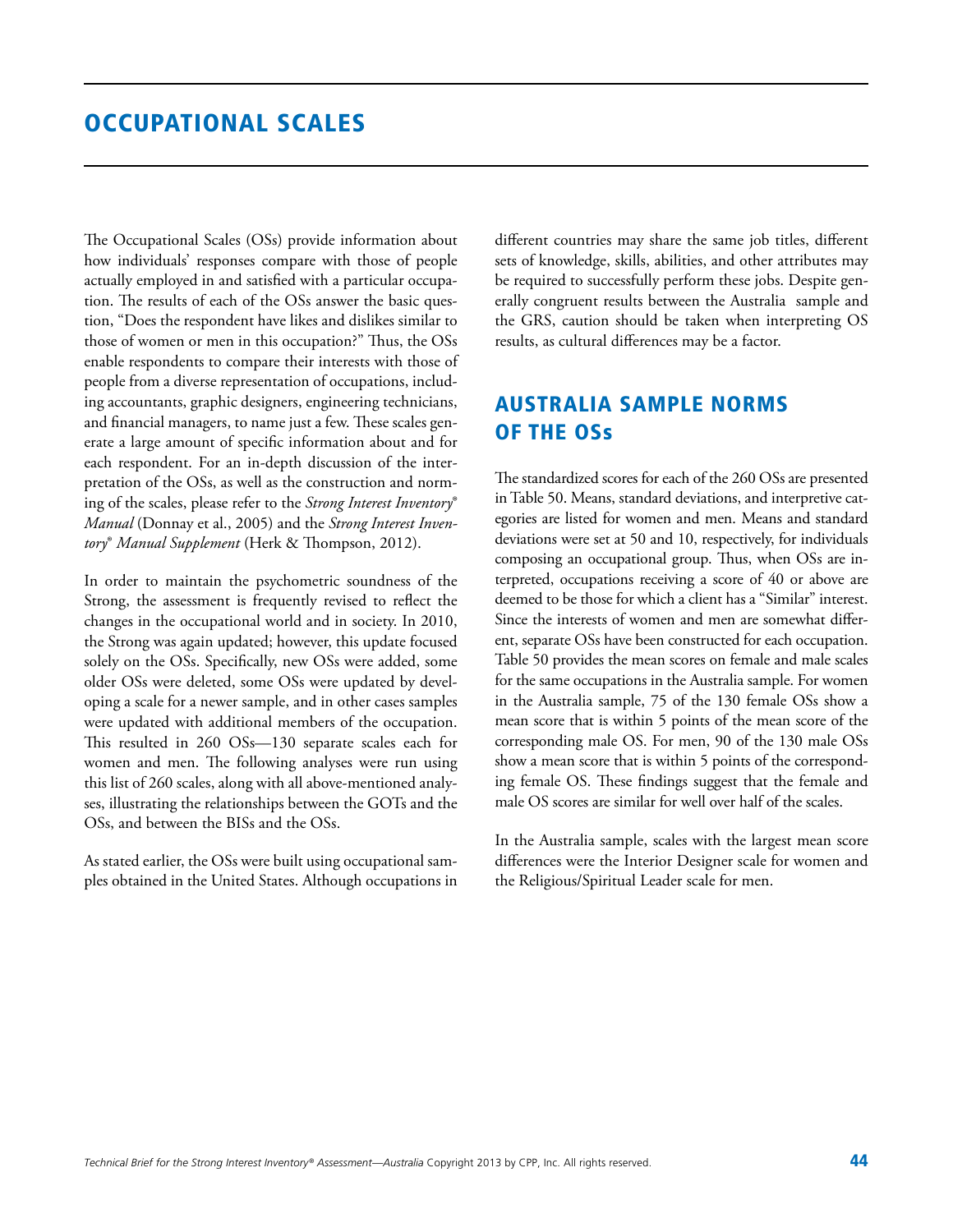### **Table 50. Comparisons of the OS Mean Scores by Gender in the Australia Sample**

|                                               |                                                | Women                                        |                                  | Men                                   |                                                |                                  |  |
|-----------------------------------------------|------------------------------------------------|----------------------------------------------|----------------------------------|---------------------------------------|------------------------------------------------|----------------------------------|--|
| <b>Occupational Scale</b>                     | <b>Mean Score</b><br>on Female<br><b>Scale</b> | <b>Mean Score</b><br>on Male<br><b>Scale</b> | <b>Mean</b><br><b>Difference</b> | <b>Mean Score</b><br>on Male<br>Scale | <b>Mean Score</b><br>on Female<br><b>Scale</b> | <b>Mean</b><br><b>Difference</b> |  |
| Accountant                                    | 35.60                                          | 30.64                                        | 4.96                             | 38.06                                 | 41.37                                          | $-3.31$                          |  |
| Actuary                                       | 30.51                                          | 20.51                                        | 10.00                            | 31.74                                 | 39.03                                          | $-7.29$                          |  |
| <b>Administrative Assistant</b>               | 43.54                                          | 49.97                                        | $-6.43$                          | 47.32                                 | 43.78                                          | 3.54                             |  |
| <b>Advertising Account Manager</b>            | 28.69                                          | 34.33                                        | $-5.64$                          | 29.98                                 | 24.61                                          | 5.37                             |  |
| Architect                                     | 11.41                                          | 18.46                                        | $-7.04$                          | 22.73                                 | 22.12                                          | 0.61                             |  |
| <b>Art Teacher</b>                            | 7.77                                           | 18.20                                        | $-10.43$                         | 10.34                                 | 4.15                                           | 6.19                             |  |
| <b>Artist</b>                                 | 33.61                                          | 38.74                                        | $-5.13$                          | 39.74                                 | 37.06                                          | 2.68                             |  |
| <b>Arts/Entertainment Manager</b>             | 28.21                                          | 26.75                                        | 1.46                             | 20.09                                 | 24.25                                          | $-4.16$                          |  |
| <b>Athletic Trainer</b>                       | 14.06                                          | 19.29                                        | $-5.24$                          | 21.83                                 | 17.21                                          | 4.62                             |  |
| Attorney                                      | 23.58                                          | 21.22                                        | 2.37                             | 21.64                                 | 25.93                                          | $-4.29$                          |  |
| <b>Auditor</b>                                | 34.70                                          | 27.33                                        | 7.37                             | 35.43                                 | 40.39                                          | $-4.96$                          |  |
| <b>Automobile Mechanic</b>                    | 29.89                                          | 30.22                                        | $-0.33$                          | 34.38                                 | 38.45                                          | $-4.07$                          |  |
| <b>Bartender</b>                              | 35.55                                          | 30.59                                        | 4.95                             | 30.21                                 | 35.24                                          | $-5.03$                          |  |
| <b>Biologist</b>                              | 25.63                                          | 33.64                                        | $-8.01$                          | 30.02                                 | 29.28                                          | 0.74                             |  |
| <b>Broadcast Journalist</b>                   | 30.91                                          | 28.96                                        | 1.94                             | 27.71                                 | 28.15                                          | $-0.44$                          |  |
| <b>Business Education Teacher</b>             | 31.18                                          | 38.01                                        | $-6.83$                          | 36.63                                 | 30.71                                          | 5.91                             |  |
| <b>Business/Finance Supervisor</b>            | 35.01                                          | 31.31                                        | 3.70                             | 37.33                                 | 39.71                                          | $-2.38$                          |  |
| <b>Buyer</b>                                  | 30.59                                          | 30.90                                        | $-0.31$                          | 27.72                                 | 26.65                                          | 1.07                             |  |
| <b>Career Counselor</b>                       | 26.35                                          | 33.94                                        | $-7.59$                          | 27.45                                 | 21.57                                          | 5.88                             |  |
| Carpenter                                     | 21.46                                          | 30.32                                        | $-8.86$                          | 36.14                                 | 29.37                                          | 6.78                             |  |
| Chef                                          | 32.09                                          | 30.07                                        | 2.02                             | 29.42                                 | 28.02                                          | 1.40                             |  |
| Chemist                                       | 27.39                                          | 19.19                                        | 8.20                             | 26.67                                 | 34.35                                          | $-7.68$                          |  |
| Chiropractor                                  | 33.56                                          | 33.08                                        | 0.48                             | 33.40                                 | 38.33                                          | $-4.93$                          |  |
| <b>Community Service Director</b>             | 34.45                                          | 32.86                                        | 1.58                             | 33.02                                 | 35.42                                          | $-2.40$                          |  |
| <b>Computer &amp; IS Manager</b>              | 31.68                                          | 31.08                                        | 0.60                             | 41.17                                 | 39.84                                          | 1.32                             |  |
| <b>Computer Programmer</b>                    | 38.14                                          | 30.38                                        | 7.75                             | 39.50                                 | 46.92                                          | $-7.42$                          |  |
| <b>Computer Scientist</b>                     | 25.11                                          | 19.03                                        | 6.09                             | 27.08                                 | 37.56                                          | $-10.48$                         |  |
| <b>Computer Systems Analyst</b>               | 35.31                                          | 33.69                                        | 1.63                             | 43.63                                 | 39.02                                          | 4.61                             |  |
| <b>Computer/Mathematics</b><br><b>Manager</b> | 26.05                                          | 26.32                                        | $-0.27$                          | 36.96                                 | 36.93                                          | 0.03                             |  |
| Cosmetologist                                 | 37.77                                          | 39.42                                        | $-1.65$                          | 35.67                                 | 33.16                                          | 2.51                             |  |
| <b>Credit Manager</b>                         | 42.57                                          | 34.06                                        | 8.50                             | 40.47                                 | 43.14                                          | $-2.67$                          |  |
| <b>Customer Service</b><br>Representative     | 43.43                                          | 46.22                                        | $-2.79$                          | 45.99                                 | 43.64                                          | 2.35                             |  |

*(cont'd)*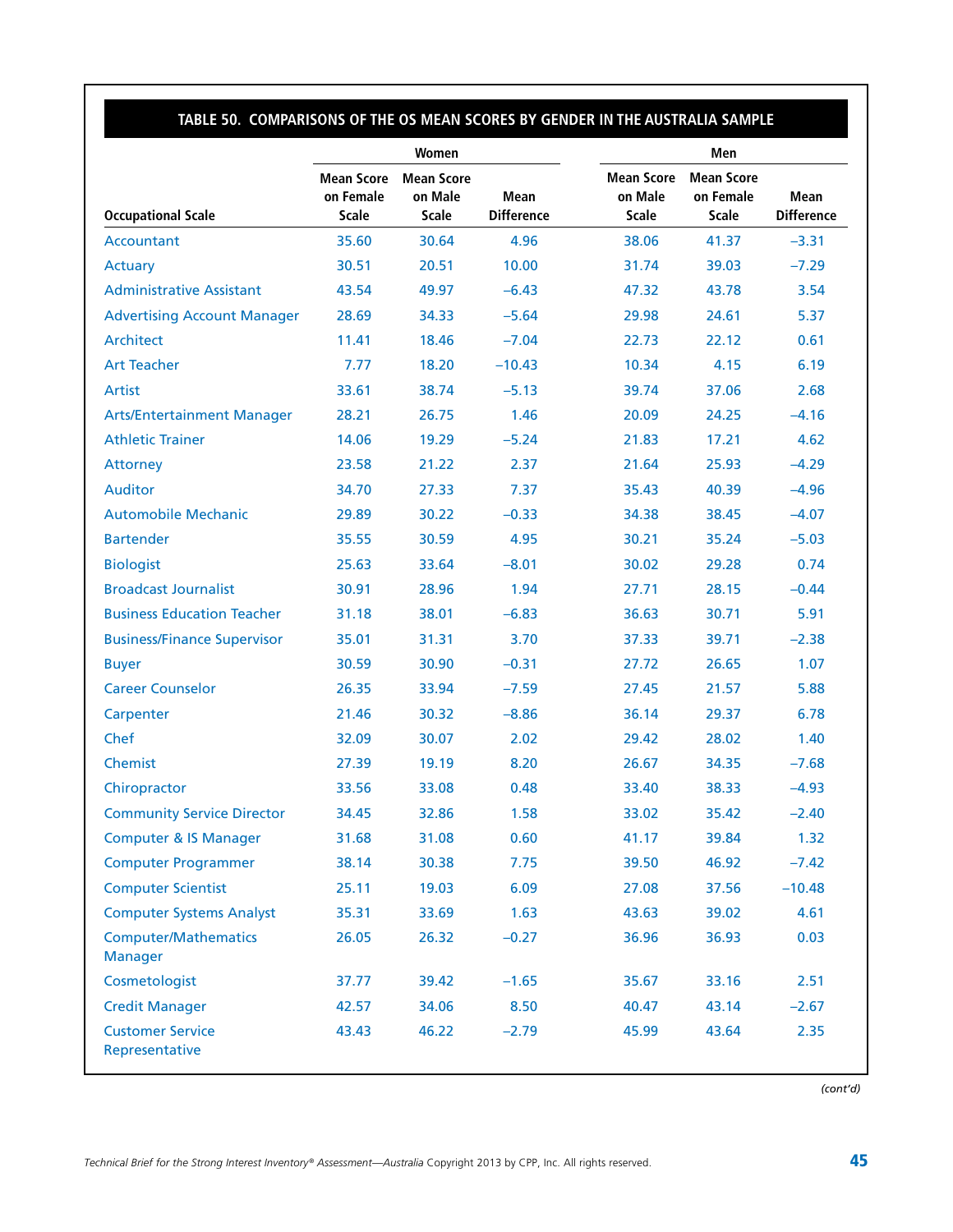### **Table 50. Comparisons of the OS Mean Scores by Gender in the Australia Sample (cont'd)**

|                                      |                                                | Women                                        |                           | Men                                          |                                                |                           |  |
|--------------------------------------|------------------------------------------------|----------------------------------------------|---------------------------|----------------------------------------------|------------------------------------------------|---------------------------|--|
| <b>Occupational Scale</b>            | <b>Mean Score</b><br>on Female<br><b>Scale</b> | <b>Mean Score</b><br>on Male<br><b>Scale</b> | Mean<br><b>Difference</b> | <b>Mean Score</b><br>on Male<br><b>Scale</b> | <b>Mean Score</b><br>on Female<br><b>Scale</b> | Mean<br><b>Difference</b> |  |
| <b>Dentist</b>                       | 27.21                                          | 27.47                                        | $-0.27$                   | 31.67                                        | 33.02                                          | $-1.35$                   |  |
| Dietitian                            | 31.68                                          | 34.48                                        | $-2.79$                   | 34.05                                        | 30.14                                          | 3.92                      |  |
| <b>Editor</b>                        | 24.02                                          | 27.88                                        | $-3.86$                   | 27.75                                        | 25.57                                          | 2.19                      |  |
| <b>Elected Public Official</b>       | 17.30                                          | 16.20                                        | 1.10                      | 20.36                                        | 22.25                                          | $-1.89$                   |  |
| Electrician                          | 23.87                                          | 29.38                                        | $-5.51$                   | 36.91                                        | 33.28                                          | 3.63                      |  |
| <b>Elementary School Teacher</b>     | 31.14                                          | 37.74                                        | $-6.59$                   | 36.49                                        | 27.43                                          | 9.06                      |  |
| <b>Emergency Medical Technician</b>  | 38.16                                          | 34.53                                        | 3.64                      | 36.16                                        | 38.10                                          | $-1.94$                   |  |
| <b>Engineer</b>                      | 33.01                                          | 27.86                                        | 5.15                      | 38.05                                        | 42.54                                          | $-4.49$                   |  |
| <b>Engineering Technician</b>        | 36.38                                          | 25.48                                        | 10.90                     | 34.36                                        | 44.91                                          | $-10.55$                  |  |
| <b>English Teacher</b>               | 11.00                                          | 15.27                                        | $-4.27$                   | 13.39                                        | 9.69                                           | 3.70                      |  |
| <b>ESL Instructor</b>                | 27.82                                          | 33.06                                        | $-5.24$                   | 26.44                                        | 28.88                                          | $-2.44$                   |  |
| <b>Facilities Manager</b>            | 36.53                                          | 37.60                                        | $-1.07$                   | 37.67                                        | 34.40                                          | 3.27                      |  |
| Farmer/Rancher                       | 43.55                                          | 41.77                                        | 1.78                      | 45.24                                        | 45.84                                          | $-0.60$                   |  |
| <b>Financial Analyst</b>             | 39.04                                          | 35.46                                        | 3.58                      | 35.87                                        | 37.74                                          | $-1.87$                   |  |
| <b>Financial Manager</b>             | 37.52                                          | 27.23                                        | 10.29                     | 35.55                                        | 38.79                                          | $-3.24$                   |  |
| Firefighter                          | 30.49                                          | 21.38                                        | 9.11                      | 31.54                                        | 36.75                                          | $-5.22$                   |  |
| <b>Flight Attendant</b>              | 23.53                                          | 26.78                                        | $-3.24$                   | 34.02                                        | 34.46                                          | $-0.44$                   |  |
| <b>Florist</b>                       | 37.61                                          | 41.49                                        | $-3.88$                   | 41.47                                        | 38.59                                          | 2.88                      |  |
| <b>Food Service Manager</b>          | 30.98                                          | 37.77                                        | $-6.79$                   | 36.56                                        | 29.78                                          | 6.78                      |  |
| Forester                             | 40.20                                          | 36.47                                        | 3.73                      | 37.39                                        | 39.03                                          | $-1.65$                   |  |
| Geographer                           | 33.73                                          | 31.07                                        | 2.66                      | 34.27                                        | 38.77                                          | $-4.51$                   |  |
| Geologist                            | 20.75                                          | 26.20                                        | $-5.44$                   | 24.22                                        | 24.23                                          | $-0.01$                   |  |
| <b>Graphic Designer</b>              | 24.39                                          | 28.46                                        | $-4.06$                   | 29.91                                        | 31.35                                          | $-1.44$                   |  |
| <b>Health Information Specialist</b> | 29.84                                          | 29.11                                        | 0.73                      | 24.36                                        | 33.71                                          | $-9.35$                   |  |
| Horticulturist                       | 44.51                                          | 42.81                                        | 1.70                      | 44.76                                        | 42.84                                          | 1.92                      |  |
| <b>Human Resources Manager</b>       | 25.25                                          | 28.77                                        | $-3.52$                   | 28.18                                        | 27.47                                          | 0.71                      |  |
| <b>Human Resources Specialist</b>    | 34.84                                          | 31.98                                        | 2.86                      | 31.43                                        | 36.78                                          | $-5.34$                   |  |
| <b>Instructional Coordinator</b>     | 34.26                                          | 38.06                                        | $-3.80$                   | 38.80                                        | 35.43                                          | 3.37                      |  |
| <b>Interior Designer</b>             | 14.76                                          | 32.95                                        | $-18.19$                  | 26.83                                        | 15.75                                          | 11.08                     |  |
| Landscape/Grounds Manager            | 36.46                                          | 41.07                                        | $-4.60$                   | 42.92                                        | 43.68                                          | $-0.77$                   |  |
| <b>Law Enforcement Officer</b>       | 35.26                                          | 36.17                                        | $-0.91$                   | 40.52                                        | 43.11                                          | $-2.59$                   |  |
| Librarian                            | 32.37                                          | 39.51                                        | $-7.14$                   | 33.94                                        | 31.02                                          | 2.92                      |  |
| <b>Life Insurance Agent</b>          | 29.07                                          | 30.25                                        | $-1.18$                   | 33.35                                        | 32.72                                          | 0.62                      |  |
| Loan Officer/Counselor               | 35.47                                          | 26.17                                        | 9.30                      | 31.46                                        | 36.96                                          | $-5.50$                   |  |
|                                      |                                                |                                              |                           |                                              |                                                |                           |  |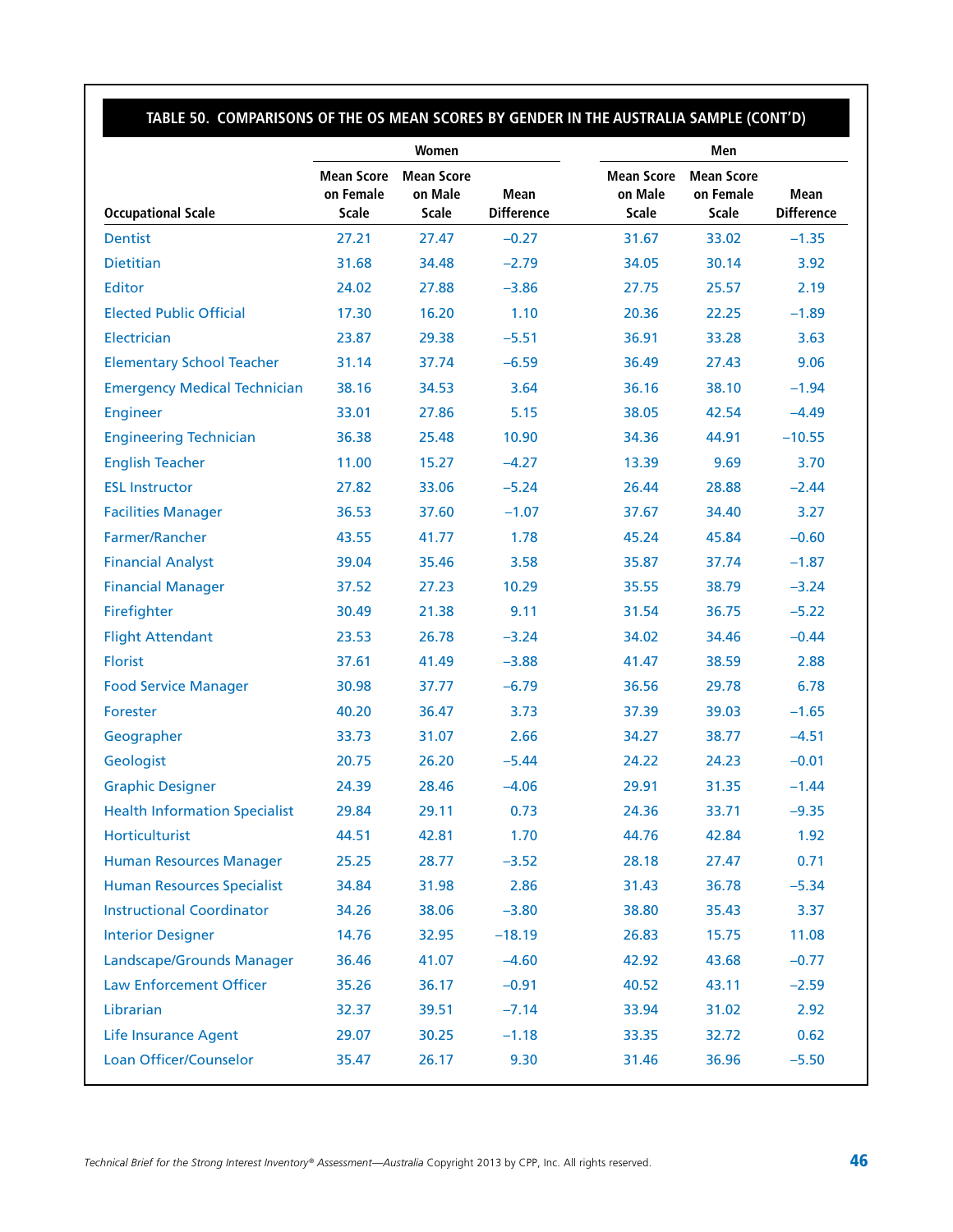### **Table 50. Comparisons of the OS Mean Scores by Gender in the Australia Sample (cont'd)**

|                                       |                                                | Women                                        |                           | Men                                   |                                                |                           |  |
|---------------------------------------|------------------------------------------------|----------------------------------------------|---------------------------|---------------------------------------|------------------------------------------------|---------------------------|--|
| <b>Occupational Scale</b>             | <b>Mean Score</b><br>on Female<br><b>Scale</b> | <b>Mean Score</b><br>on Male<br><b>Scale</b> | Mean<br><b>Difference</b> | <b>Mean Score</b><br>on Male<br>Scale | <b>Mean Score</b><br>on Female<br><b>Scale</b> | Mean<br><b>Difference</b> |  |
| <b>Management Analyst</b>             | 33.10                                          | 29.99                                        | 3.10                      | 36.00                                 | 39.66                                          | $-3.67$                   |  |
| <b>Marketing Manager</b>              | 24.31                                          | 26.19                                        | $-1.88$                   | 29.96                                 | 27.44                                          | 2.51                      |  |
| Mathematician                         | 16.37                                          | 20.52                                        | $-4.14$                   | 17.82                                 | 22.39                                          | $-4.57$                   |  |
| <b>Mathematics Teacher</b>            | 23.81                                          | 23.23                                        | 0.58                      | 26.47                                 | 29.10                                          | $-2.64$                   |  |
| <b>Medical Illustrator</b>            | 13.60                                          | 12.54                                        | 1.07                      | 9.03                                  | 13.16                                          | $-4.12$                   |  |
| <b>Medical Technician</b>             | 38.77                                          | 28.85                                        | 9.92                      | 32.05                                 | 36.95                                          | $-4.90$                   |  |
| <b>Medical Technologist</b>           | 32.27                                          | 28.99                                        | 3.28                      | 32.77                                 | 35.27                                          | $-2.50$                   |  |
| <b>Mental Health Counselor</b>        | 23.87                                          | 32.70                                        | $-8.84$                   | 22.40                                 | 12.68                                          | 9.72                      |  |
| <b>Middle School Teacher</b>          | 30.97                                          | 31.54                                        | $-0.57$                   | 32.48                                 | 25.38                                          | 7.11                      |  |
| <b>Military Enlisted</b>              | 40.42                                          | 35.58                                        | 4.85                      | 41.97                                 | 44.20                                          | $-2.23$                   |  |
| <b>Military Officer</b>               | 33.98                                          | 25.89                                        | 8.08                      | 35.72                                 | 42.62                                          | $-6.91$                   |  |
| <b>Musician</b>                       | 31.19                                          | 37.52                                        | $-6.32$                   | 31.64                                 | 25.41                                          | 6.23                      |  |
| <b>Network Administrator</b>          | 36.50                                          | 26.13                                        | 10.37                     | 38.51                                 | 46.44                                          | $-7.92$                   |  |
| <b>Nursing Home Administrator</b>     | 41.60                                          | 39.92                                        | 1.67                      | 41.87                                 | 42.78                                          | $-0.91$                   |  |
| <b>Occupational Therapist</b>         | 37.26                                          | 38.65                                        | $-1.39$                   | 36.61                                 | 33.95                                          | 2.67                      |  |
| <b>Operations Manager</b>             | 32.29                                          | 26.41                                        | 5.88                      | 32.61                                 | 37.67                                          | $-5.06$                   |  |
| Optician                              | 42.49                                          | 39.40                                        | 3.09                      | 42.53                                 | 42.32                                          | 0.21                      |  |
| Optometrist                           | 33.53                                          | 26.60                                        | 6.92                      | 30.82                                 | 37.45                                          | $-6.64$                   |  |
| Paralegal                             | 42.10                                          | 38.54                                        | 3.56                      | 39.42                                 | 41.66                                          | $-2.24$                   |  |
| <b>Parks &amp; Recreation Manager</b> | 35.33                                          | 36.08                                        | $-0.76$                   | 39.95                                 | 40.52                                          | $-0.57$                   |  |
| <b>Personal Financial Advisor</b>     | 28.55                                          | 15.42                                        | 13.13                     | 24.22                                 | 33.17                                          | $-8.95$                   |  |
| Pharmacist                            | 36.26                                          | 39.38                                        | $-3.12$                   | 41.79                                 | 38.98                                          | 2.80                      |  |
| Photographer                          | 34.38                                          | 31.73                                        | 2.65                      | 30.50                                 | 30.54                                          | $-0.04$                   |  |
| <b>Physical Therapist</b>             | 28.81                                          | 26.18                                        | 2.63                      | 33.30                                 | 32.92                                          | 0.38                      |  |
| Physician                             | 28.25                                          | 21.77                                        | 6.49                      | 22.97                                 | 28.77                                          | $-5.80$                   |  |
| Physicist                             | 11.65                                          | 6.19                                         | 5.47                      | 17.39                                 | 24.69                                          | $-7.31$                   |  |
| <b>Production Worker</b>              | 42.89                                          | 37.98                                        | 4.91                      | 46.31                                 | 42.10                                          | 4.21                      |  |
| Psychologist                          | 24.49                                          | 25.88                                        | $-1.39$                   | 24.56                                 | 24.93                                          | $-0.37$                   |  |
| <b>Public Administrator</b>           | 16.14                                          | 21.87                                        | $-5.74$                   | 26.15                                 | 23.43                                          | 2.72                      |  |
| <b>Public Relations Director</b>      | 16.20                                          | 22.24                                        | $-6.03$                   | 22.66                                 | 18.05                                          | 4.61                      |  |
| <b>Purchasing Agent</b>               | 30.54                                          | 26.70                                        | 3.84                      | 31.32                                 | 35.01                                          | $-3.68$                   |  |
| <b>R&amp;D Manager</b>                | 22.97                                          | 19.58                                        | 3.38                      | 28.02                                 | 29.90                                          | $-1.88$                   |  |
| <b>Radiologic Technologist</b>        | 44.15                                          | 43.48                                        | 0.67                      | 43.01                                 | 41.67                                          | 1.35                      |  |
| Realtor                               | 32.42                                          | 25.65                                        | 6.77                      | 32.21                                 | 38.39                                          | $-6.18$                   |  |
|                                       |                                                |                                              |                           |                                       |                                                |                           |  |

*(cont'd)*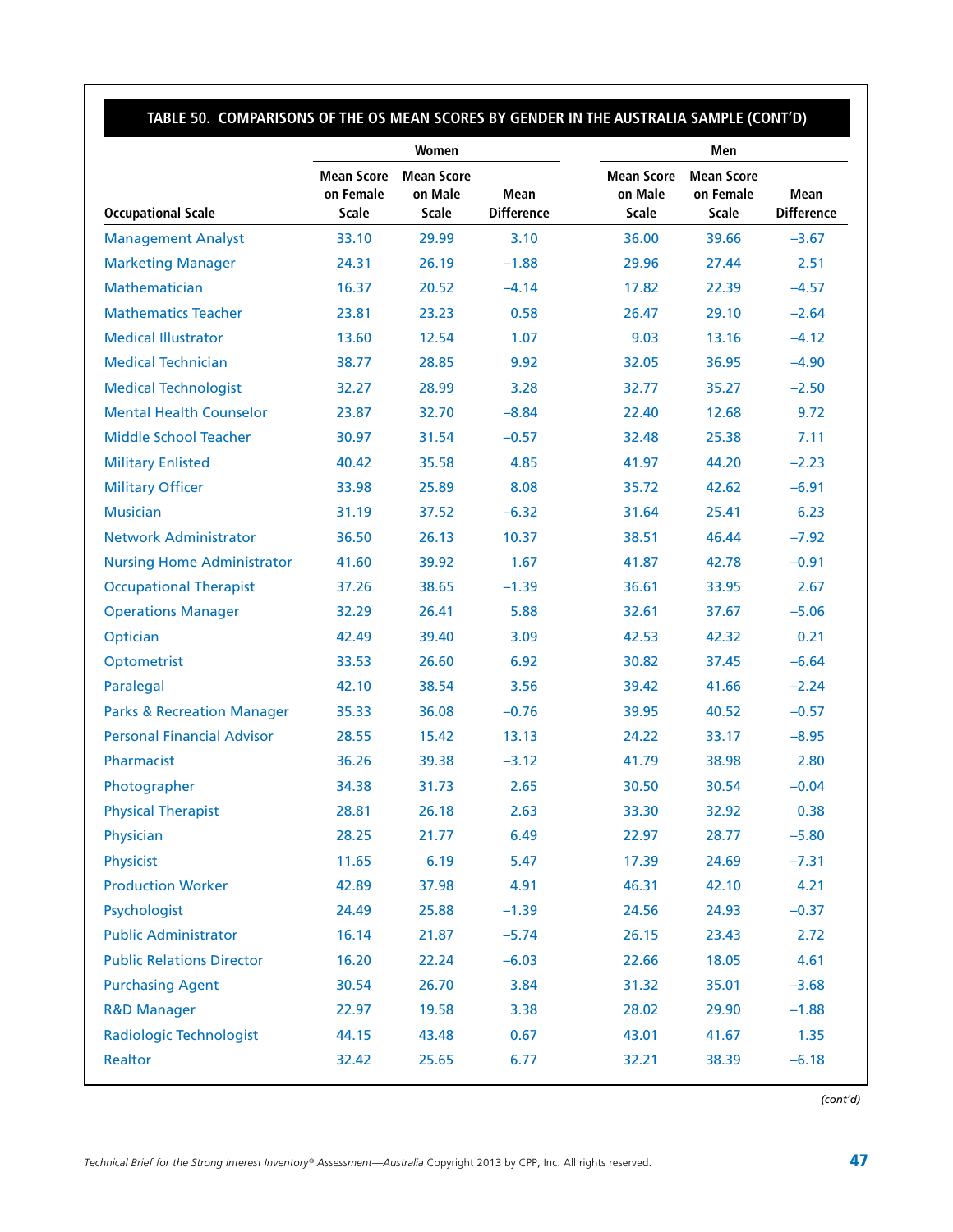### **Table 50. Comparisons of the OS Mean Scores by Gender in the Australia Sample (cont'd)**

|                                                        |                                                | Women                                        |                                  | Men                                          |                                                |                                  |  |
|--------------------------------------------------------|------------------------------------------------|----------------------------------------------|----------------------------------|----------------------------------------------|------------------------------------------------|----------------------------------|--|
| <b>Occupational Scale</b>                              | <b>Mean Score</b><br>on Female<br><b>Scale</b> | <b>Mean Score</b><br>on Male<br><b>Scale</b> | <b>Mean</b><br><b>Difference</b> | <b>Mean Score</b><br>on Male<br><b>Scale</b> | <b>Mean Score</b><br>on Female<br><b>Scale</b> | <b>Mean</b><br><b>Difference</b> |  |
| <b>Recreation Therapist</b>                            | 35.61                                          | 32.49                                        | 3.12                             | 30.85                                        | 37.96                                          | $-7.11$                          |  |
| <b>Registered Nurse</b>                                | 33.53                                          | 36.32                                        | $-2.78$                          | 34.77                                        | 33.65                                          | 1.12                             |  |
| <b>Rehabilitation Counselor</b>                        | 28.47                                          | 36.23                                        | $-7.77$                          | 33.62                                        | 27.17                                          | 6.45                             |  |
| <b>Religious/Spiritual Leader</b>                      | 2.30                                           | 16.44                                        | $-14.14$                         | 16.59                                        | 2.60                                           | 13.99                            |  |
| Reporter                                               | 20.81                                          | 23.07                                        | $-2.26$                          | 19.44                                        | 20.64                                          | $-1.21$                          |  |
| <b>Respiratory Therapist</b>                           | 38.10                                          | 30.36                                        | 7.73                             | 33.88                                        | 34.38                                          | $-0.50$                          |  |
| <b>Restaurant Manager</b>                              | 29.70                                          | 34.80                                        | $-5.10$                          | 35.65                                        | 33.99                                          | 1.66                             |  |
| <b>Sales Manager</b>                                   | 23.69                                          | 15.24                                        | 8.44                             | 24.20                                        | 31.93                                          | $-7.73$                          |  |
| <b>School Administrator</b>                            | 26.43                                          | 21.87                                        | 4.56                             | 28.87                                        | 31.89                                          | $-3.02$                          |  |
| <b>School Counselor</b>                                | 26.35                                          | 27.93                                        | $-1.58$                          | 26.56                                        | 25.60                                          | 0.96                             |  |
| <b>Science Teacher</b>                                 | 22.41                                          | 24.93                                        | $-2.53$                          | 27.37                                        | 25.60                                          | 1.77                             |  |
| <b>Secondary School Teacher</b>                        | 28.72                                          | 31.86                                        | $-3.14$                          | 32.41                                        | 24.71                                          | 7.70                             |  |
| <b>Securities Sales Agent</b>                          | 25.02                                          | 9.32                                         | 15.70                            | 19.68                                        | 30.21                                          | $-10.52$                         |  |
| <b>Social Worker</b>                                   | 29.87                                          | 37.85                                        | $-7.97$                          | 29.24                                        | 24.14                                          | 5.10                             |  |
| Sociologist                                            | 12.94                                          | 19.21                                        | $-6.27$                          | 19.46                                        | 18.07                                          | 1.39                             |  |
| <b>Software Developer</b>                              | 34.61                                          | 27.11                                        | 7.50                             | 37.69                                        | 43.94                                          | $-6.25$                          |  |
| <b>Special Education Teacher</b>                       | 28.52                                          | 41.41                                        | $-12.89$                         | 35.33                                        | 22.57                                          | 12.76                            |  |
| <b>Speech Pathologist</b>                              | 43.08                                          | 42.95                                        | 0.13                             | 36.93                                        | 33.97                                          | 2.96                             |  |
| <b>Technical Sales Representative</b>                  | 32.54                                          | 30.59                                        | 1.96                             | 36.03                                        | 38.80                                          | $-2.78$                          |  |
| <b>Technical Support Specialist</b>                    | 39.78                                          | 32.13                                        | 7.65                             | 40.55                                        | 48.24                                          | $-7.69$                          |  |
| <b>Technical Writer</b>                                | 27.65                                          | 35.05                                        | $-7.40$                          | 30.77                                        | 27.86                                          | 2.91                             |  |
| <b>Top Executive, Business/Finance</b>                 | 27.73                                          | 18.26                                        | 9.47                             | 24.21                                        | 33.96                                          | $-9.75$                          |  |
| <b>Training &amp; Development</b><br><b>Specialist</b> | 27.65                                          | 30.19                                        | $-2.54$                          | 30.26                                        | 29.46                                          | 0.80                             |  |
| <b>Translator</b>                                      | 32.25                                          | 41.21                                        | $-8.96$                          | 34.69                                        | 27.72                                          | 6.96                             |  |
| <b>University Administrator</b>                        | 26.56                                          | 31.20                                        | $-4.63$                          | 28.29                                        | 27.74                                          | 0.55                             |  |
| <b>University Faculty Member</b>                       | 32.91                                          | 28.91                                        | 3.99                             | 26.26                                        | 33.38                                          | $-7.12$                          |  |
| <b>Urban &amp; Regional Planner</b>                    | 26.19                                          | 34.44                                        | $-8.25$                          | 33.54                                        | 34.66                                          | $-1.12$                          |  |
| Veterinarian                                           | 30.49                                          | 27.02                                        | 3.47                             | 30.16                                        | 33.21                                          | $-3.05$                          |  |
| <b>Vocational Agriculture Teacher</b>                  | 26.74                                          | 27.91                                        | $-1.17$                          | 29.84                                        | 27.97                                          | 1.87                             |  |
| <b>Wholesale Sales Representative</b>                  | 28.49                                          | 29.52                                        | $-1.02$                          | 35.14                                        | 34.46                                          | 0.68                             |  |

*Note: N* = 257 (134 women and 123 men).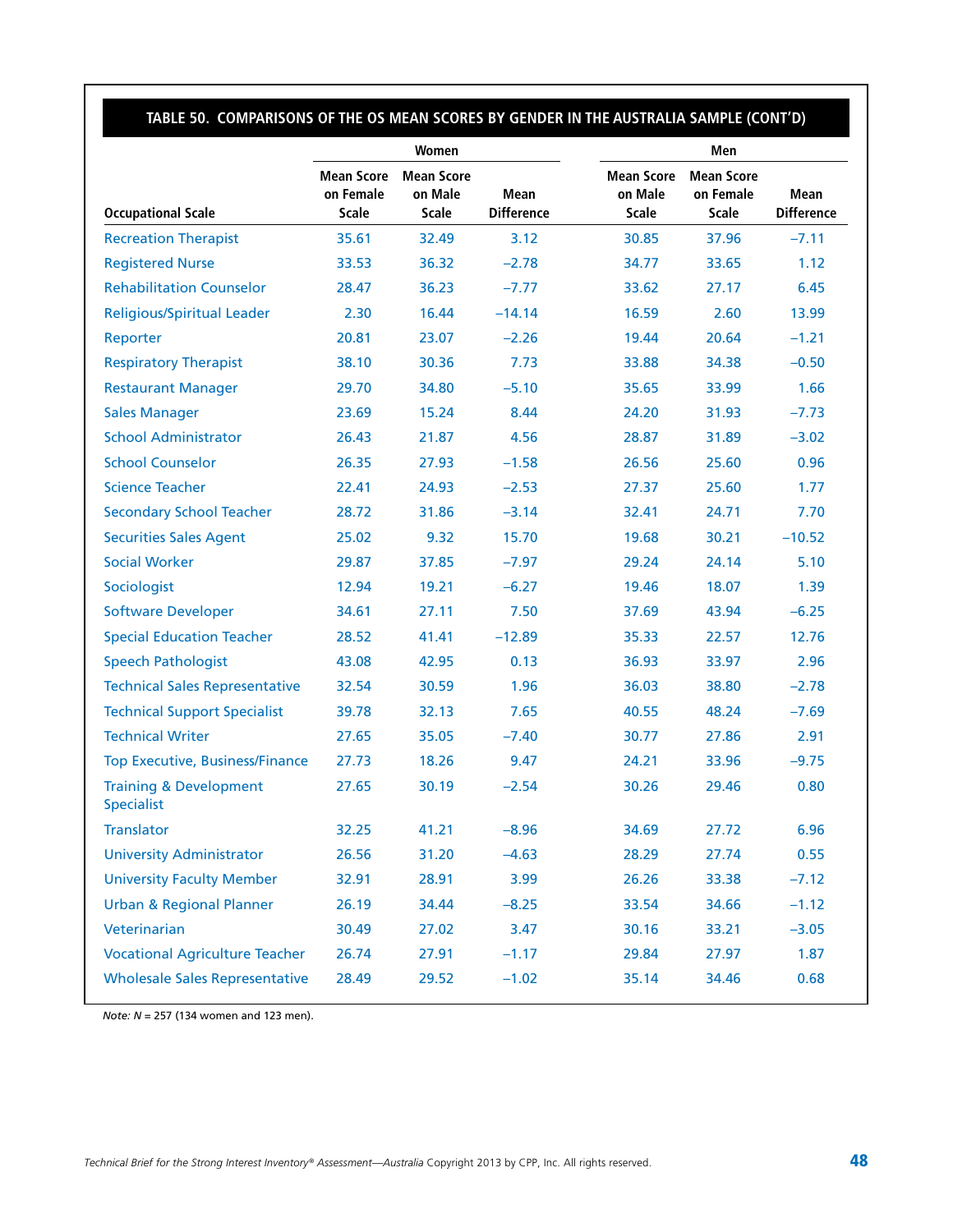### Validity of the OSs

The validity of the OSs was also evaluated by examining the relationships among the OSs within each of the six RIASEC Themes. Finding stronger relationships among scales with the same Theme, rather than among all OSs together, provides evidence of discriminate validity for the OSs. Results of this analysis are presented in the following section.

#### Correlations Among the OSs

Table 51 presents the correlations among the OSs by RIASEC Theme for women and men in the Australia sample. The median correlations among the female OSs ranged from .36 for Conventional to .47 for Artistic. This is comparable to the numbers reported for the GRS, where the medians ranged from .39 (Realistic, Social, and Conventional) to .57 (Artistic) for women. Median correlations for men in the Australia sample ranged from .42 for Realistic to .58 for Artistic, while the median correlations found for men in the GRS ranged from .27 (Conventional) to .58 (Investigative). Finally, the overall median correlations across all OSs for the Australia sample were .42 and .51 for women and men, respectively. These are higher than the average correlations reported for the GRS, which were .05 for women and .07 for men. Taken together, the results found for the Australia sample suggest that OSs within the same Theme are related to a greater extent than OSs overall.

|                      | <b>OS Correlation</b> |       |
|----------------------|-----------------------|-------|
| <b>Theme</b>         | Women <i>r</i>        | Men r |
| <b>Realistic</b>     | .43                   | .42   |
| <b>Investigative</b> | .43                   | .49   |
| Artistic             | .47                   | .58   |
| Social               | .43                   | .57   |
| <b>Enterprising</b>  | .40                   | .53   |
| Conventional         | .36                   | .51   |
| Overall              | .42                   | .51   |

*Note: N* = 257 (134 women and 123 men).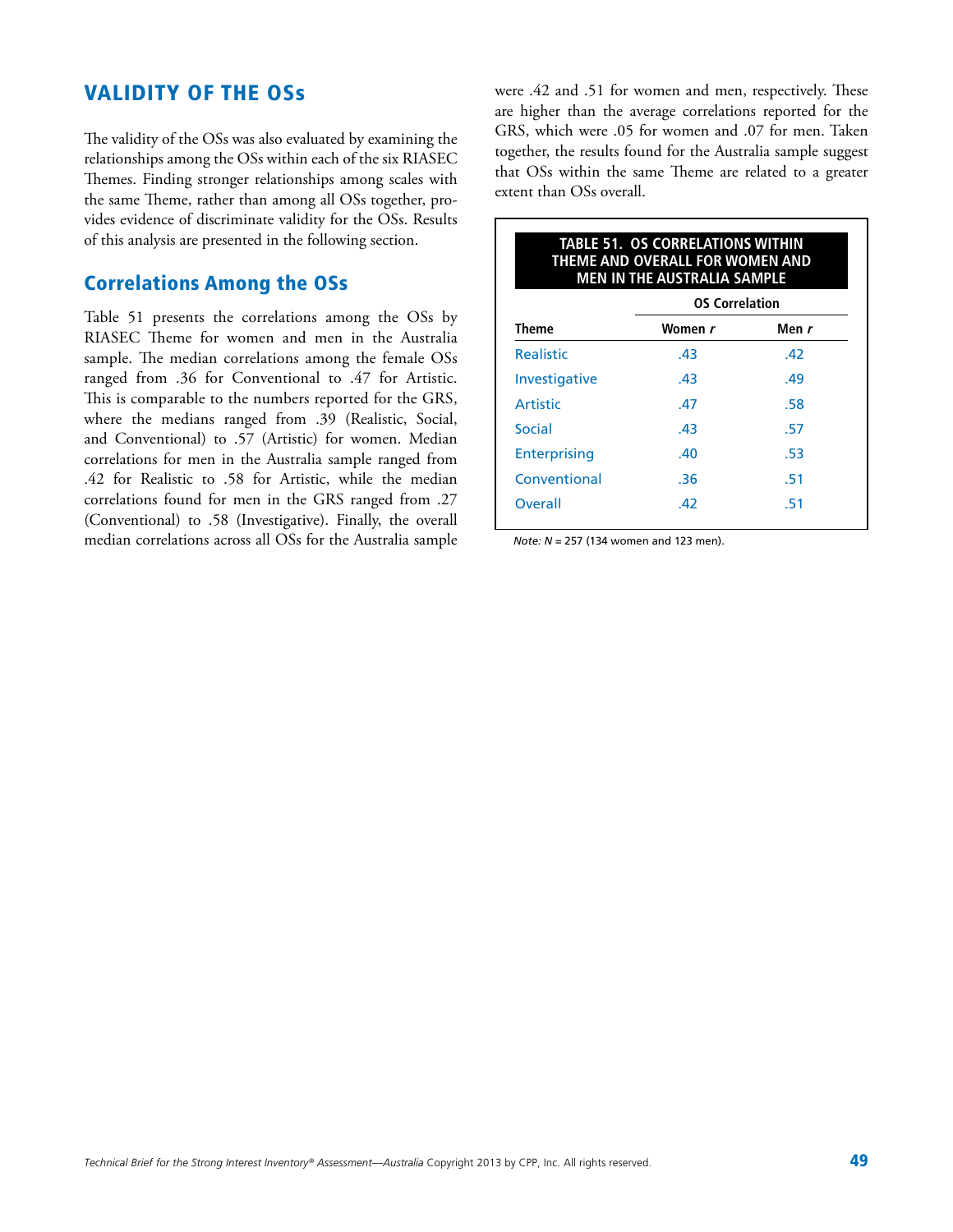The Personal Style Scales (PSSs), first introduced in the 1994 *Strong Interest Inventory* assessment and further revised in 2004, measure preferences for and comfort with broad styles of living and working. Each scale includes a style description at both ends of a continuum, with scores indicating an individual's preference for one style over the other. The PSSs complement the traditional vocation scales by enabling individuals to more effectively narrow choices and examine opportunities.

### Interpretation of the PSSs

The five PSSs—Work Style, Learning Environment, Leadership Style, Risk Taking, and Team Orientation—are described below. Please refer to the *Strong Interest Inventory® Manual* (Donnay et al., 2005, pp. 135–141) for more detailed descriptions.

#### Work Style Scale

The Work Style scale distinguishes individuals who prefer to work with people (favoring the "Works with people" pole) from those who prefer working with ideas, data, or things (favoring the "Works with ideas/data/things" pole). Those who prefer people-focused work endorse Strong assessment items that represent people-oriented occupations and activities, including some items that refer to relating to others as helpers. The item "Can smooth out disagreements between people" clearly differentiates those who prefer to work with people from those who prefer to work alone. However, items that imply contact with others without directly involving a helping function (e.g., "Planning a large party") also identify the "Works with people" pole of the scale. Those who prefer working alone (favoring the "Works with ideas/data/ things" pole), in contrast, endorse items in those particular domains. They tend to like scientific and technical activities, see themselves as having mechanical ingenuity, and endorse items such as "Author of technical books."

#### Learning Environment Scale

The Learning Environment scale differentiates people who prefer academic learning environments (favoring the

"Academic" pole) from those who prefer more practical-oriented, tactile learning situations (favoring the "Practical" pole). People who prefer to learn in academic settings tend to express cultural, verbal, and research interests as well as an interest in teaching itself. People who prefer to learn in more practical settings tend to express interest in healthcare service, technical, protective service, and office-related activities. The Learning Environment scale reflects whether an individual is more comfortable in a practical or an academic learning setting. However, it is not an indicator of whether the person will be successful in one setting or the other.

### Leadership Style Scale

One pole of the Leadership Style scale reflects a preference for meeting, directing, persuading, and leading other people (favoring the "Directs others" pole). People who score toward this pole tend to enjoy moving readily and gregariously into interpersonal settings and like to take the initiative and take charge in an organizational setting. People who score toward the opposite pole—"Leads by example" tend not to be comfortable taking charge of others directly. They prefer to do a task themselves rather than direct others to do it. They may lead by example rather than by giving directions. There are no substantial gender differences on the Leadership Style scale. The means for women and men are virtually identical.

#### Risk Taking Scale

The content of the Risk Taking scale is a mix of physically risky activities, such as auto racing, and other more general items about risk taking, such as investing money in the stock market. This scale was first developed by Campbell, Borgen, Eastes, Johansson, and Peterson in 1968, so considerable experience and knowledge have developed about its implications and counseling use (Campbell, 1971; Douce & Hansen, 1988; Hansen, 1992; Hansen & Campbell, 1985).

#### Team Orientation Scale

The Team Orientation scale reflects a preference for engaging in team-based activities (favoring the "Accomplishes tasks as a team" pole) versus individual activities (favoring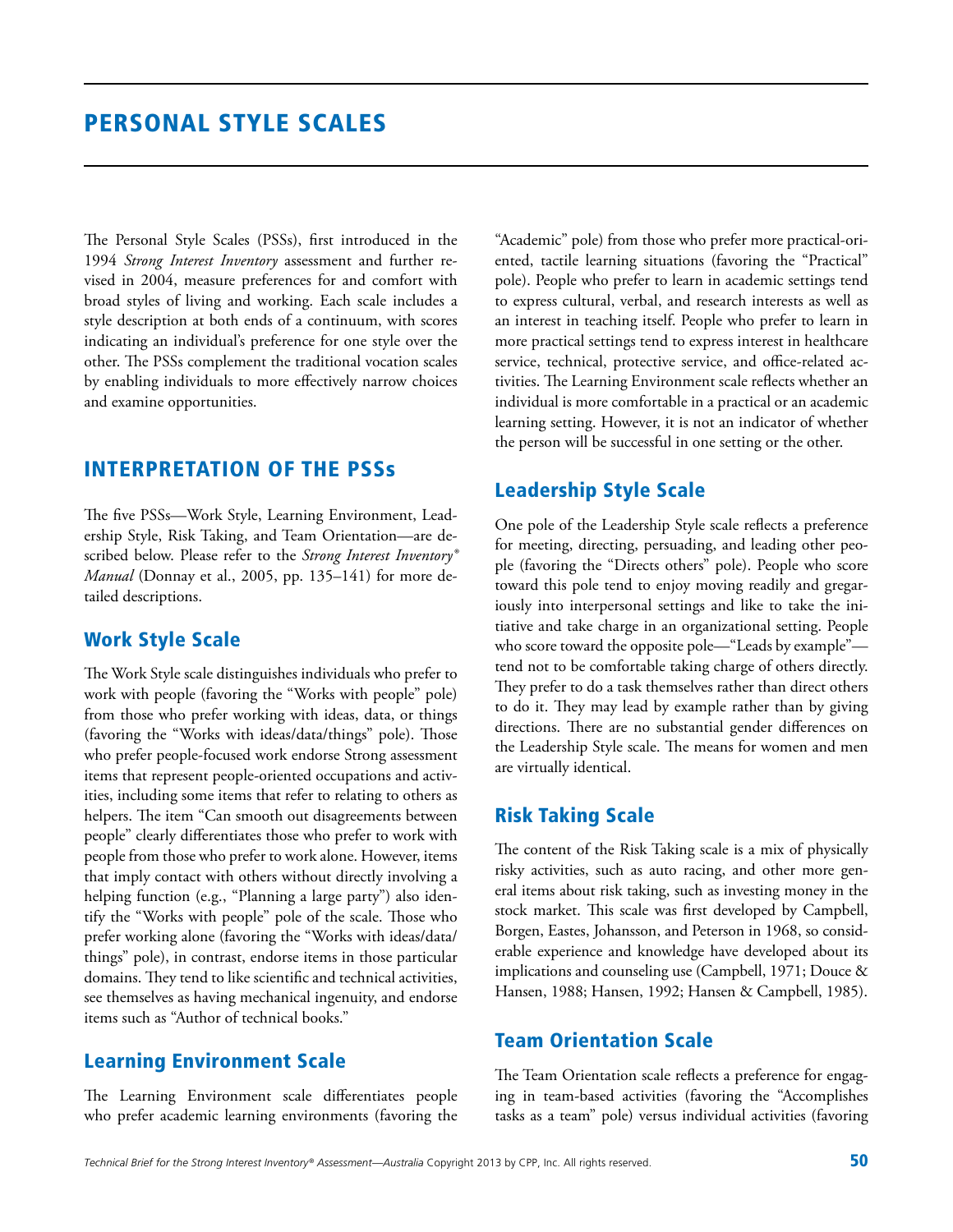| <b>Personal Style Scale</b> |       | Women | Men   |       |  |
|-----------------------------|-------|-------|-------|-------|--|
|                             | М     | SD    | М     | SD    |  |
| <b>Work Style</b>           | 51.32 | 8.52  | 46.99 | 7.86  |  |
| <b>Learning Environment</b> | 43.05 | 8.01  | 44.56 | 6.49  |  |
| <b>Leadership Style</b>     | 42.76 | 9.58  | 45.84 | 9.07  |  |
| <b>Risk Taking</b>          | 46.27 | 9.74  | 53.97 | 9.07  |  |
| <b>Team Orientation</b>     | 45.71 | 11.05 | 46.93 | 10.01 |  |

*Note: N* = 257 (134 women and 123 men).

the "Accomplishes tasks independently" pole). Those who score toward the "Accomplishes tasks as a team" pole enjoy working with others and collaborating on team goals. High scores on the Team Orientation scale are often associated with high scores on the Social and Enterprising GOTs, and on BISs such as Human Resources & Training, Management, and Marketing & Advertising.

### Australia Sample Norms of the PSSs

The mean score for the PSSs is 50 (*SD* is 10) for people in general. A score of 45 or below identifies one pole of a PSS, while a score of 55 or above identifies the other pole of the scale. Midrange scores (46–54) occur for individuals with no predominate preference for one pole or the other. Table 52 presents the standardized scores for each of the five PSSs. Means, standard deviations, and interpretive categories are listed for women and men. Standardized scores and interpretive categories were derived using the 2004 GRS. Results from the Australia sample were similar to those reported for the GRS. Women in both the Australia sample and the GRS scored highest on the Work Style scale, while men in both samples scored highest on the Risk Taking scale.

### Reliability of the PSSs

Internal consistency was examined for the PSSs. Internal consistency reliabilities (Cronbach's alphas) are shown in Table 53. Alphas range from .80 for the Team Orientation scale to .94 for the Learning Environment scale. Cronbach's alphas reported for the GRS in the Strong manual (Donnay et al., 2005) range from .82 for the Risk Taking scale to .87 for the Leadership Style scale.

### Validity of the PSSs

The validity of the PSSs was also examined through the intercorrelations between the five PSSs and through the correlations between the PSSs and the other scales of the Strong assessment (i.e., the GOTs, the BISs, and the OSs). Results of these analyses are presented in the following sections.

### Intercorrelations Between the PSSs

The intercorrelations of the five PSSs are shown in Table 54 for the overall Australia sample and by gender in Table 55. In the overall sample the largest correlation was between the Leadership Style and Team Orientation scales. In the GRS,

| <b>Personal Style Scale</b> | <b>Cronbach's Alpha</b> |
|-----------------------------|-------------------------|
| <b>Work Style</b>           | .89                     |
| <b>Learning Environment</b> | .94                     |
| Leadership Style            | .86                     |
| <b>Risk Taking</b>          | .85                     |
| <b>Team Orientation</b>     | .80                     |

*Note: N* = 257.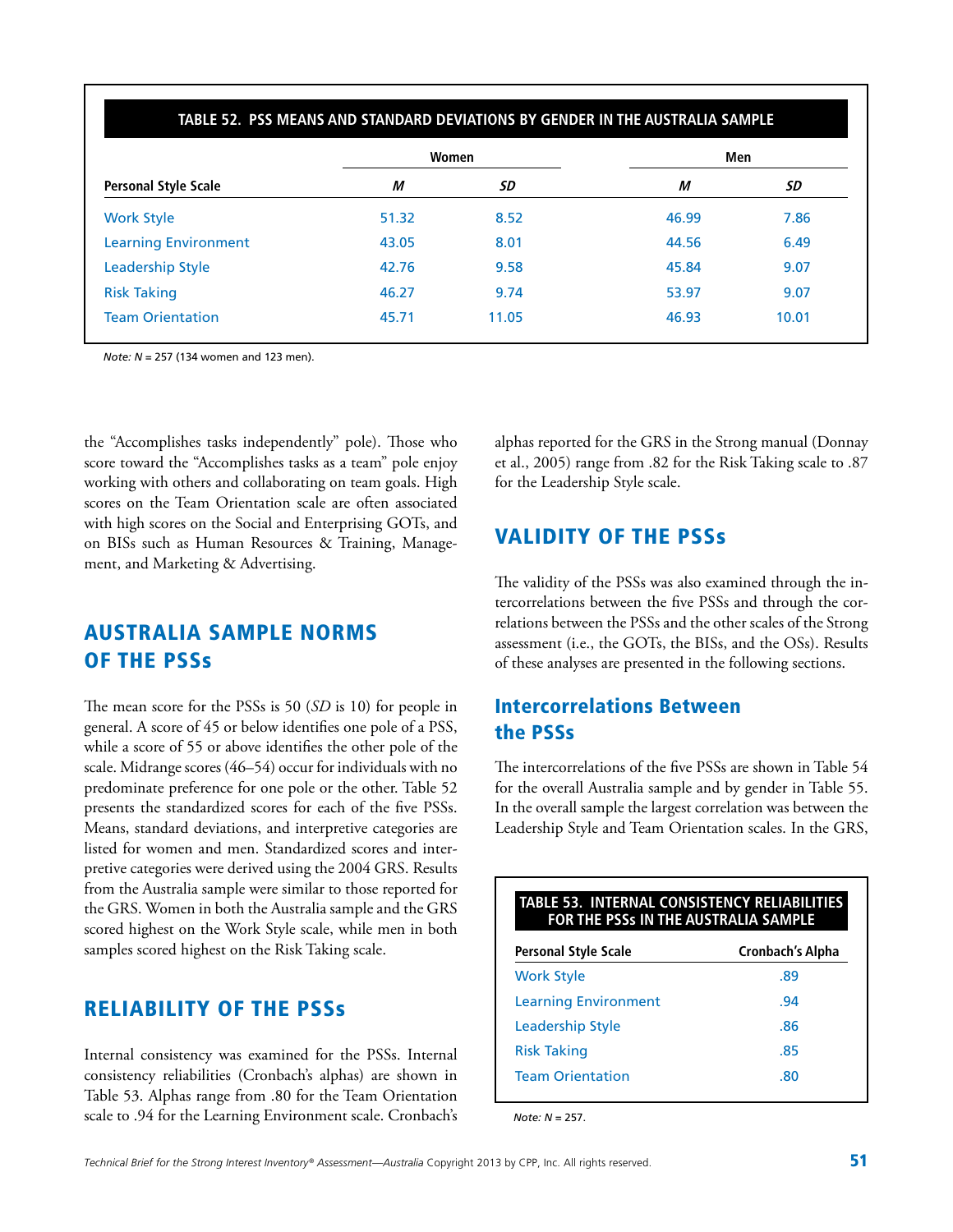the largest correlation for both women and men was Leadership Style and Team Orientation as well.

Correlations for the Australia sample generally revealed patterns of relationships similar to those in the GRS. In the Australia sample, the largest difference overall was between the Work Style and Risk Taking scales.

### Relationships Between the PSSs, the GOTs, and the BISs

The relationships between the PSSs and both the GOTs and BISs are shown in Table 56. The correlations illustrate how the PSSs fit into the theoretical structure established for the six Holland Themes and how they link to the BISs as well. Some parallels between correlations within this table are expected, as the BISs often measure specific content that is more broadly measured by the GOTs.

As shown, clear patterns exist between scales. For instance, Risk Taking has a strong relationship with the Realistic GOT and all of the BISs grouped under that Theme as well. Additionally, Leadership Style is related to the Enterprising Theme and the BISs grouped under that Theme.

### Relationship Between the PSSs and the OSs

To further examine the validity of the PSSs in the Australia sample, they were also correlated with the OSs. Relationships found between scales were as expected and similar to those reported in the Strong manual. Results, shown in Tables 57–61, support the validity of the PSSs. For example, for women the Work Style pole "Works with people" is strongly related to the female Community Service Director OS. For men, it is strongly related to the male Special Education Teacher OS. At the other end of the Work Style scale, the "Working with ideas/data/ things" pole, for women the strongest relationship is with the female R&D Manager OS, while for men it is with the male Geologist OS.

| <b>Personal Style Scale</b> | <b>Work Style</b> | Learning<br><b>Environment</b> | Leadership<br><b>Style</b> | <b>Risk Taking</b> | <b>Team</b><br><b>Orientation</b> |
|-----------------------------|-------------------|--------------------------------|----------------------------|--------------------|-----------------------------------|
| <b>Work Style</b>           |                   | .16                            | .45                        | .08                | .36                               |
| <b>Learning Environment</b> | .16               |                                | .51                        | .20                | .22                               |
| <b>Leadership Style</b>     | .45               | .51                            |                            | .57                | .62                               |
| <b>Risk Taking</b>          | .08               | .20                            | .57                        |                    | .39                               |
| <b>Team Orientation</b>     | .36               | .22                            | .62                        | .39                |                                   |

*Note: N* = 257.

#### **Table 55. Intercorrelations Between the PSSs for Women and Men in the Australia Sample**

| <b>Personal Style Scale</b> | <b>Work Style</b> | Learning<br><b>Environment</b> | Leadership<br><b>Style</b> | <b>Risk Taking</b> | <b>Team</b><br><b>Orientation</b> |
|-----------------------------|-------------------|--------------------------------|----------------------------|--------------------|-----------------------------------|
| <b>Work Style</b>           |                   | .14                            | .46                        | .07                | .36                               |
| <b>Learning Environment</b> | .27               |                                | .52                        | .28                | .27                               |
| <b>Leadership Style</b>     | .58               | .49                            |                            | .58                | .62                               |
| <b>Risk Taking</b>          | .34               | .03                            | .53                        |                    | .32                               |
| <b>Team Orientation</b>     | .43               | .15                            | .62                        | .50                |                                   |

*Note: N* = 257. For correlations above the diagonal, women *n* = 134; below the diagonal, men *n* = 123.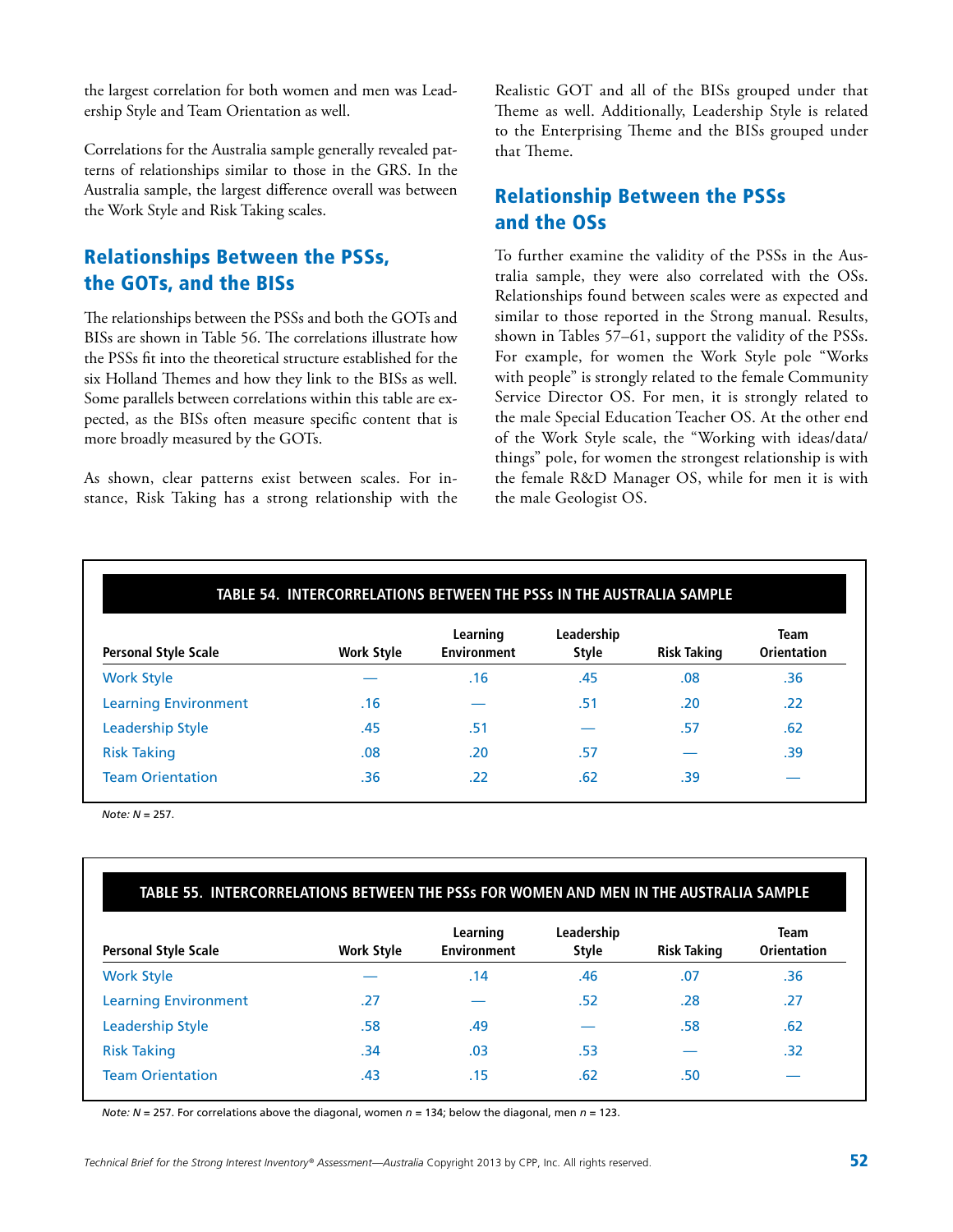#### **Table 56. Correlations Between the PSSs, the GOTs, and the BISs for Women and Men in the Australia Sample**

|                                                      |                             |        |                                |        | <b>Personal Style Scale by Gender</b> |     |                              |     |                                   |     |
|------------------------------------------------------|-----------------------------|--------|--------------------------------|--------|---------------------------------------|-----|------------------------------|-----|-----------------------------------|-----|
|                                                      | <b>Work</b><br><b>Style</b> |        | Learning<br><b>Environment</b> |        | Leadership<br><b>Style</b>            |     | <b>Risk</b><br><b>Taking</b> |     | <b>Team</b><br><b>Orientation</b> |     |
| <b>Basic Interest Scale by Theme</b>                 | Women                       | Men    | Women                          | Men    | Women                                 | Men | Women                        | Men | Women                             | Men |
| <b>Realistic</b>                                     | $-.04$                      | .10    | .20                            | .00    | .40                                   | .47 | .77                          | .80 | .28                               | .43 |
| <b>Mechanics &amp; Construction</b>                  | $-.14$                      | $-.14$ | .22                            | .22    | .31                                   | .31 | .65                          | .65 | .22                               | .22 |
| <b>Computer Hardware &amp;</b><br><b>Electronics</b> | $-.16$                      | $-.16$ | .22                            | .22    | .28                                   | .28 | .48                          | .48 | .27                               | .27 |
| <b>Military</b>                                      | .02                         | .02    | .19                            | .19    | .36                                   | .36 | .65                          | .65 | .26                               | .26 |
| <b>Protective Services</b>                           | .16                         | .16    | .19                            | .19    | .53                                   | .53 | .84                          | .84 | .35                               | .35 |
| <b>Nature &amp; Agriculture</b>                      | .14                         | .14    | .10                            | .10    | .32                                   | .32 | .44                          | .44 | .25                               | .25 |
| <b>Athletics</b>                                     | .25                         | .25    | .23                            | .23    | .52                                   | .52 | .64                          | .64 | .37                               | .37 |
| <b>Investigative</b>                                 | $-.02$                      | .12    | .53                            | .37    | .42                                   | .44 | .51                          | .52 | .35                               | .39 |
| <b>Science</b>                                       | $-.10$                      | $-.10$ | .41                            | .41    | .29                                   | .29 | .52                          | .52 | .26                               | .26 |
| <b>Research</b>                                      | .05                         | .05    | .59                            | .59    | .56                                   | .56 | .58                          | .58 | .42                               | .42 |
| <b>Medical Science</b>                               | .09                         | .09    | .37                            | .37    | .44                                   | .44 | .58                          | .58 | .34                               | .34 |
| <b>Mathematics</b>                                   | $-.11$                      | $-.11$ | .45                            | .45    | .25                                   | .25 | .36                          | .36 | .21                               | .21 |
| <b>Artistic</b>                                      | .27                         | .53    | .63                            | .54    | .54                                   | .66 | .61                          | .62 | .33                               | .36 |
| <b>Visual Arts &amp; Design</b>                      | .18                         | .18    | .58                            | .58    | .49                                   | .49 | .57                          | .57 | .25                               | .25 |
| <b>Performing Arts</b>                               | .20                         | .20    | .56                            | .56    | .51                                   | .51 | .57                          | .57 | .35                               | .35 |
| <b>Writing &amp; Mass Communication</b>              | .30                         | .30    | .66                            | .66    | .51                                   | .51 | .55                          | .55 | .31                               | .31 |
| <b>Culinary Arts</b>                                 | .49                         | .49    | .27                            | .27    | .54                                   | .54 | .41                          | .41 | .44                               | .44 |
| <b>Social</b>                                        | .71                         | .77    | .51                            | .38    | .56                                   | .71 | .37                          | .60 | .43                               | .47 |
| <b>Counseling &amp; Helping</b>                      | .61                         | .61    | .50                            | .50    | .57                                   | .57 | .30                          | .30 | .39                               | .39 |
| <b>Teaching &amp; Education</b>                      | .60                         | .60    | .50                            | .50    | .40                                   | .40 | .28                          | .28 | .38                               | .38 |
| <b>Human Resources &amp; Training</b>                | .57                         | .57    | .40                            | .40    | .74                                   | .74 | .45                          | .45 | .62                               | .62 |
| <b>Social Sciences</b>                               | .22                         | .22    | .68                            | .68    | .48                                   | .48 | .50                          | .50 | .24                               | .24 |
| <b>Religion &amp; Spirituality</b>                   | .38                         | .38    | .30                            | .30    | .32                                   | .32 | .18                          | .18 | .28                               | .28 |
| <b>Healthcare Services</b>                           | .28                         | .28    | .18                            | .18    | .39                                   | .39 | .48                          | .48 | .34                               | .34 |
| <b>Enterprising</b>                                  | .51                         | .61    | .31                            | .18    | .71                                   | .79 | .64                          | .75 | .39                               | .61 |
| <b>Marketing &amp; Advertising</b>                   | .51                         | .51    | .32                            | .32    | .68                                   | .68 | .63                          | .63 | .38                               | .38 |
| <b>Sales</b>                                         | .42                         | .42    | .08                            | .08    | .42                                   | .42 | .51                          | .51 | .22                               | .22 |
| Management                                           | .39                         | .39    | .29                            | .29    | .64                                   | .64 | .61                          | .61 | .35                               | .35 |
| Entrepreneurship                                     | .31                         | .31    | .36                            | .36    | .57                                   | .57 | .56                          | .56 | .31                               | .31 |
| <b>Politics &amp; Public Speaking</b>                | .23                         | .23    | .53                            | .53    | .75                                   | .75 | .69                          | .69 | .38                               | .38 |
| Law                                                  | .20                         | .20    | .30                            | .30    | .53                                   | .53 | .62                          | .62 | .34                               | .34 |
| <b>Conventional</b>                                  | .07                         | .39    | .07                            | .12    | .32                                   | .62 | .46                          | .76 | .22                               | .49 |
| <b>Office Management</b>                             | .21                         | .21    | $-.09$                         | $-.09$ | .17                                   | .17 | .23                          | .23 | .14                               | .14 |
| <b>Taxes &amp; Accounting</b>                        | $-.10$                      | $-.10$ | .20                            | .20    | .29                                   | .29 | .42                          | .42 | .20                               | .20 |
| Programming & Information<br><b>Systems</b>          | .02                         | .02    | .24                            | .24    | .30                                   | .30 | .40                          | .40 | .25                               | .25 |
| Finance & Investing                                  | .08                         | .08    | .31                            | .31    | .54                                   | .54 | .59                          | .59 | .30                               | .30 |

*Note: N* = 257 (134 women and 123 men).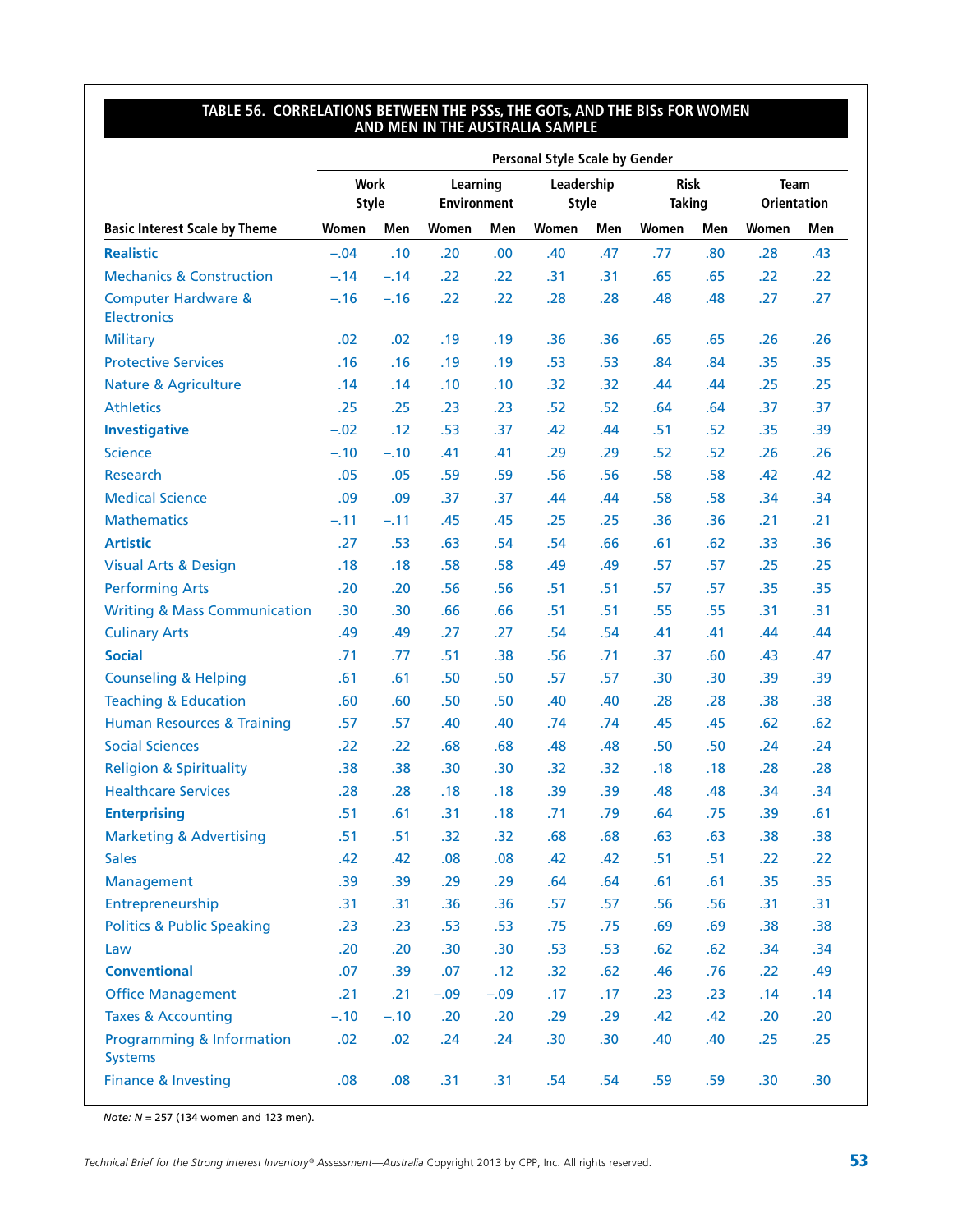#### TABLE 57. TEN HIGHEST AND LOWEST CORRELATIONS BETWEEN WORK STYLE P **and OS Scores for Women and Men in the Australia Sample**

| <b>Work Style PSS</b> | <b>Female Occupational Scale</b>  | Women r | <b>Male Occupational Scale</b>    | Men r  |
|-----------------------|-----------------------------------|---------|-----------------------------------|--------|
|                       | <b>Community Service Director</b> | .78     | <b>Special Education Teacher</b>  | .84    |
|                       | <b>Elementary School Teacher</b>  | .70     | <b>Speech Pathologist</b>         | .78    |
|                       | <b>Special Education Teacher</b>  | .69     | <b>Recreation Therapist</b>       | .76    |
|                       | Social Worker                     | .68     | <b>Middle School Teacher</b>      | .75    |
| "Works with           | <b>School Counselor</b>           | .67     | <b>Career Counselor</b>           | .74    |
| people" pole          | <b>Speech Pathologist</b>         | .65     | <b>Elementary School Teacher</b>  | .73    |
|                       | Middle School Teacher             | .65     | <b>University Administrator</b>   | .72    |
|                       | <b>Secondary School Teacher</b>   | .64     | <b>School Counselor</b>           | .71    |
|                       | <b>Career Counselor</b>           | .64     | <b>Secondary School Teacher</b>   | .71    |
|                       | <b>Nursing Home Administrator</b> | .60     | <b>Religious/Spiritual Leader</b> | .70    |
|                       | <b>Computer &amp; IS Manager</b>  | $-.41$  | Artist                            | $-.42$ |
|                       | Carpenter                         | $-.41$  | Carpenter                         | $-.45$ |
|                       | <b>Physicist</b>                  | $-.46$  | Chemist                           | $-.45$ |
|                       | Physician                         | $-.50$  | Farmer/Rancher                    | $-.46$ |
| "Works with           | <b>Biologist</b>                  | $-.50$  | Forester                          | $-.50$ |
| ideas/data/           | <b>Mathematician</b>              | $-.52$  | <b>Biologist</b>                  | $-.51$ |
| things" pole          | <b>Medical Illustrator</b>        | $-.55$  | Electrician                       | $-.52$ |
|                       | Chemist                           | $-.56$  | <b>Automobile Mechanic</b>        | $-.57$ |
|                       | Geologist                         | $-.58$  | <b>Mathematician</b>              | $-.60$ |
|                       | <b>R&amp;D Manager</b>            | $-.64$  | Geologist                         | $-.75$ |

*Note: N* = 257 (134 women and 123 men). Ten highest correlations are shaded; 10 lowest correlations are not shaded.

#### **Table 58. Ten Highest and Lowest Correlations Between Learning Environment PSS and OS Scores for Women and Men in the Australia Sample**

| Learning    |                                                  |         |                                     |        |
|-------------|--------------------------------------------------|---------|-------------------------------------|--------|
|             | <b>Environment PSS</b> Female Occupational Scale | Women r | <b>Male Occupational Scale</b>      | Men r  |
|             | Psychologist                                     | .81     | <b>ESL Instructor</b>               | .79    |
|             | Editor                                           | .71     | Librarian                           | .78    |
|             | <b>Technical Writer</b>                          | .70     | <b>Urban &amp; Regional Planner</b> | .75    |
|             | <b>ESL Instructor</b>                            | .70     | <b>University Faculty Member</b>    | .72    |
| "Academic"  | Sociologist                                      | .68     | <b>English Teacher</b>              | .71    |
| pole        | <b>University Faculty Member</b>                 | .68     | Editor                              | .70    |
|             | <b>University Administrator</b>                  | .68     | Geographer                          | .69    |
|             | <b>Translator</b>                                | .67     | Sociologist                         | .67    |
|             | <b>English Teacher</b>                           | .66     | Reporter                            | .67    |
|             | <b>Attorney</b>                                  | .65     | <b>Translator</b>                   | .66    |
|             | <b>Military Enlisted</b>                         | $-.33$  | <b>Emergency Medical Technician</b> | $-.52$ |
|             | <b>Food Service Manager</b>                      | $-.38$  | <b>Restaurant Manager</b>           | $-.55$ |
|             | <b>Health Information Specialist</b>             | $-.38$  | <b>Law Enforcement Officer</b>      | $-.57$ |
|             | <b>Emergency Medical Technician</b>              | $-.38$  | Landscape/Grounds Manager           | $-.65$ |
| "Practical" | <b>Medical Technician</b>                        | $-.42$  | <b>Military Enlisted</b>            | $-.70$ |
| pole        | Optician                                         | $-.44$  | <b>Radiologic Technologist</b>      | $-.71$ |
|             | Cosmetologist                                    | $-.44$  | Electrician                         | $-.72$ |
|             | <b>Radiologic Technologist</b>                   | $-.54$  | Farmer/Rancher                      | $-.72$ |
|             | <b>Farmer/Rancher</b>                            | $-.76$  | Optician                            | $-.75$ |
|             | <b>Production Worker</b>                         | $-.79$  | <b>Automobile Mechanic</b>          | $-.78$ |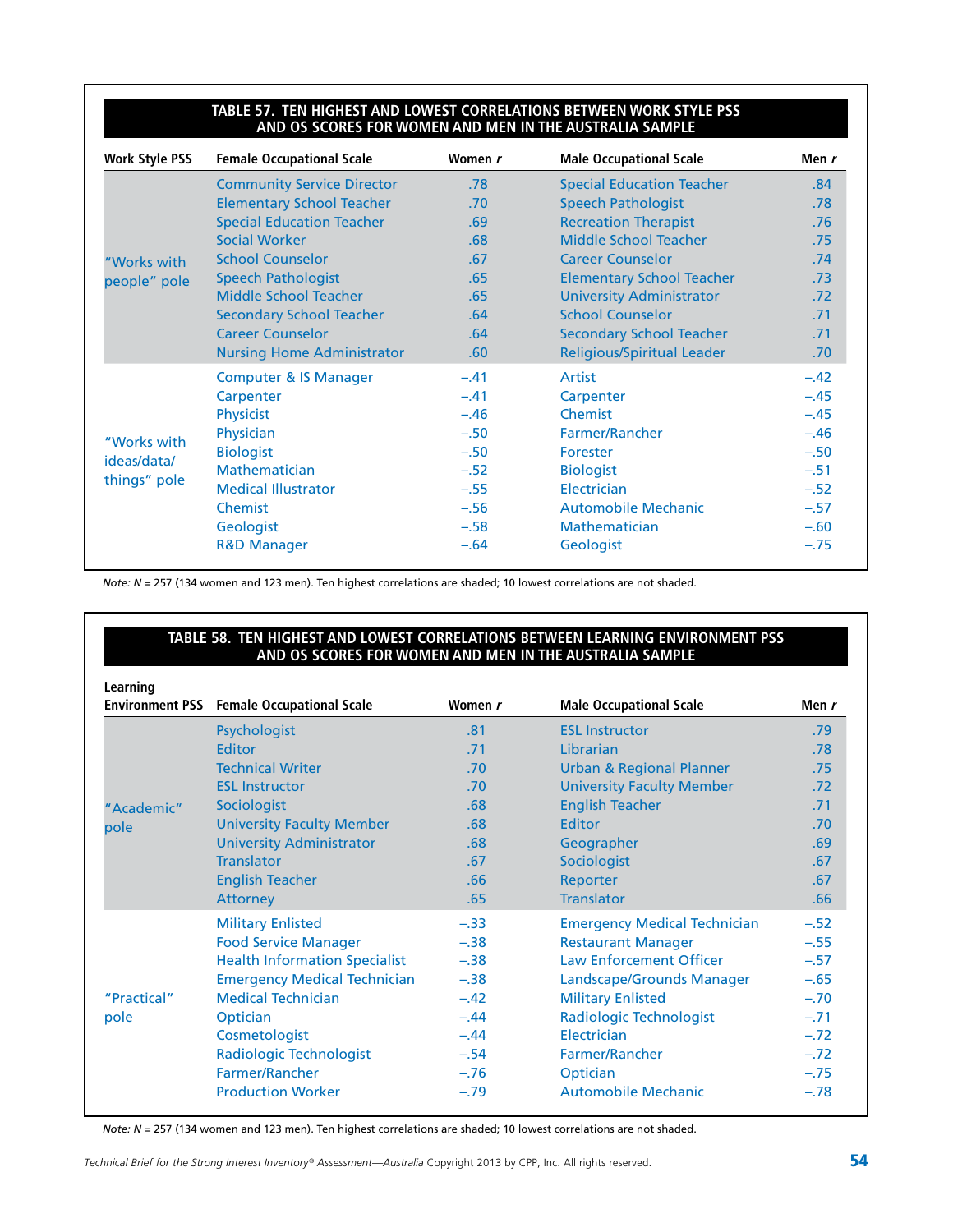#### TABLE 59. TEN HIGHEST AND LOWEST CORRELATIONS BETWEEN LEADERSHIP STYLE P **and OS Scores for Women and Men in the Australia Sample**

| <b>Leadership Style</b><br><b>PSS</b> | <b>Female Occupational Scale</b>             | Women r | <b>Male Occupational Scale</b>               | Men r  |
|---------------------------------------|----------------------------------------------|---------|----------------------------------------------|--------|
|                                       | <b>Human Resources Manager</b>               | .84     | <b>Top Executive, Business/Finance</b>       | .85    |
|                                       | <b>Top Executive, Business/Finance</b>       | .83     | <b>Training &amp; Development Specialist</b> | .82    |
|                                       | <b>Training &amp; Development Specialist</b> | .82     | <b>Marketing Manager</b>                     | .82    |
|                                       | <b>Operations Manager</b>                    | .81     | <b>Human Resources Manager</b>               | .82    |
| "Directs                              | <b>Marketing Manager</b>                     | .80     | <b>Public Administrator</b>                  | .80    |
| others" pole                          | <b>Personal Financial Advisor</b>            | .79     | <b>Elected Public Official</b>               | .80    |
|                                       | <b>Instructional Coordinator</b>             | .77     | <b>School Administrator</b>                  | .80    |
|                                       | <b>Sales Manager</b>                         | .77     | <b>Operations Manager</b>                    | .80    |
|                                       | <b>University Administrator</b>              | .77     | <b>Sales Manager</b>                         | .79    |
|                                       | <b>Human Resources Specialist</b>            | .75     | <b>Purchasing Agent</b>                      | .78    |
|                                       | Physician                                    | $-.17$  | <b>Graphic Designer</b>                      | $-.38$ |
|                                       | Forester                                     | $-.18$  | Electrician                                  | $-.40$ |
|                                       | Cosmetologist                                | $-.19$  | Landscape/Grounds Manager                    | $-.44$ |
|                                       | <b>Medical Illustrator</b>                   | $-.20$  | Mathematician                                | $-.50$ |
| "Leads by                             | <b>Financial Analyst</b>                     | $-.22$  | <b>Radiologic Technologist</b>               | $-.51$ |
| example" pole                         | Artist                                       | $-.34$  | Artist                                       | $-.52$ |
|                                       | <b>Medical Technician</b>                    | $-.35$  | <b>Automobile Mechanic</b>                   | $-.55$ |
|                                       | <b>Radiologic Technologist</b>               | $-.36$  | Geologist                                    | $-.57$ |
|                                       | <b>Production Worker</b>                     | $-.46$  | <b>Biologist</b>                             | $-.60$ |
|                                       | Farmer/Rancher                               | $-.49$  | <b>Farmer/Rancher</b>                        | $-.67$ |

*Note: N* = 257 (134 women and 123 men). Ten highest correlations are shaded; 10 lowest correlations are not shaded.

#### TABLE 60. TEN HIGHEST AND LOWEST CORRELATIONS BETWEEN RISK TAKING P **and OS Scores for Women and Men in the Australia Sample**

| <b>Risk Taking PSS</b> | <b>Female Occupational Scale</b>       | Women r | <b>Male Occupational Scale</b>        | Men r  |
|------------------------|----------------------------------------|---------|---------------------------------------|--------|
|                        | <b>Law Enforcement Officer</b>         | .81     | <b>Personal Financial Advisor</b>     | .78    |
|                        | Firefighter                            | .77     | Accountant                            | .78    |
|                        | <b>Military Officer</b>                | .74     | <b>Financial Analyst</b>              | .78    |
|                        | <b>Technical Sales Representative</b>  | .72     | <b>Credit Manager</b>                 | .77    |
| "Takes                 | <b>Top Executive, Business/Finance</b> | .68     | <b>Securities Sales Agent</b>         | .77    |
| chances"               | <b>Urban &amp; Regional Planner</b>    | .68     | <b>Sales Manager</b>                  | .76    |
| pole                   | Attorney                               | .66     | <b>Wholesale Sales Representative</b> | .76    |
|                        | <b>Sales Manager</b>                   | .66     | <b>Loan Officer Counselor</b>         | .76    |
|                        | <b>Realtor</b>                         | .66     | <b>Financial Manager</b>              | .75    |
|                        | <b>Wholesale Sales Representative</b>  | .64     | <b>Realtor</b>                        | .75    |
|                        | <b>Food Service Manager</b>            | $-.07$  | Landscape/Grounds Manager             | $-.18$ |
|                        | <b>Speech Pathologist</b>              | $-.08$  | <b>Translator</b>                     | $-.28$ |
|                        | Cosmetologist                          | $-.09$  | <b>Musician</b>                       | $-.30$ |
|                        | <b>Advertising Account Manager</b>     | $-.19$  | <b>Interior Designer</b>              | $-.33$ |
| "Plays it safe"        | <b>Medical Technician</b>              | $-.20$  | <b>Farmer/Rancher</b>                 | $-.41$ |
| pole                   | <b>Buyer</b>                           | $-.23$  | <b>Graphic Designer</b>               | $-.51$ |
|                        | <b>Financial Analyst</b>               | $-.28$  | Geologist                             | $-.53$ |
|                        | Artist                                 | $-.47$  | <b>Mathematician</b>                  | $-.53$ |
|                        | Farmer/Rancher                         | $-.49$  | Artist                                | $-.67$ |
|                        | <b>Production Worker</b>               | $-.50$  | <b>Biologist</b>                      | $-.73$ |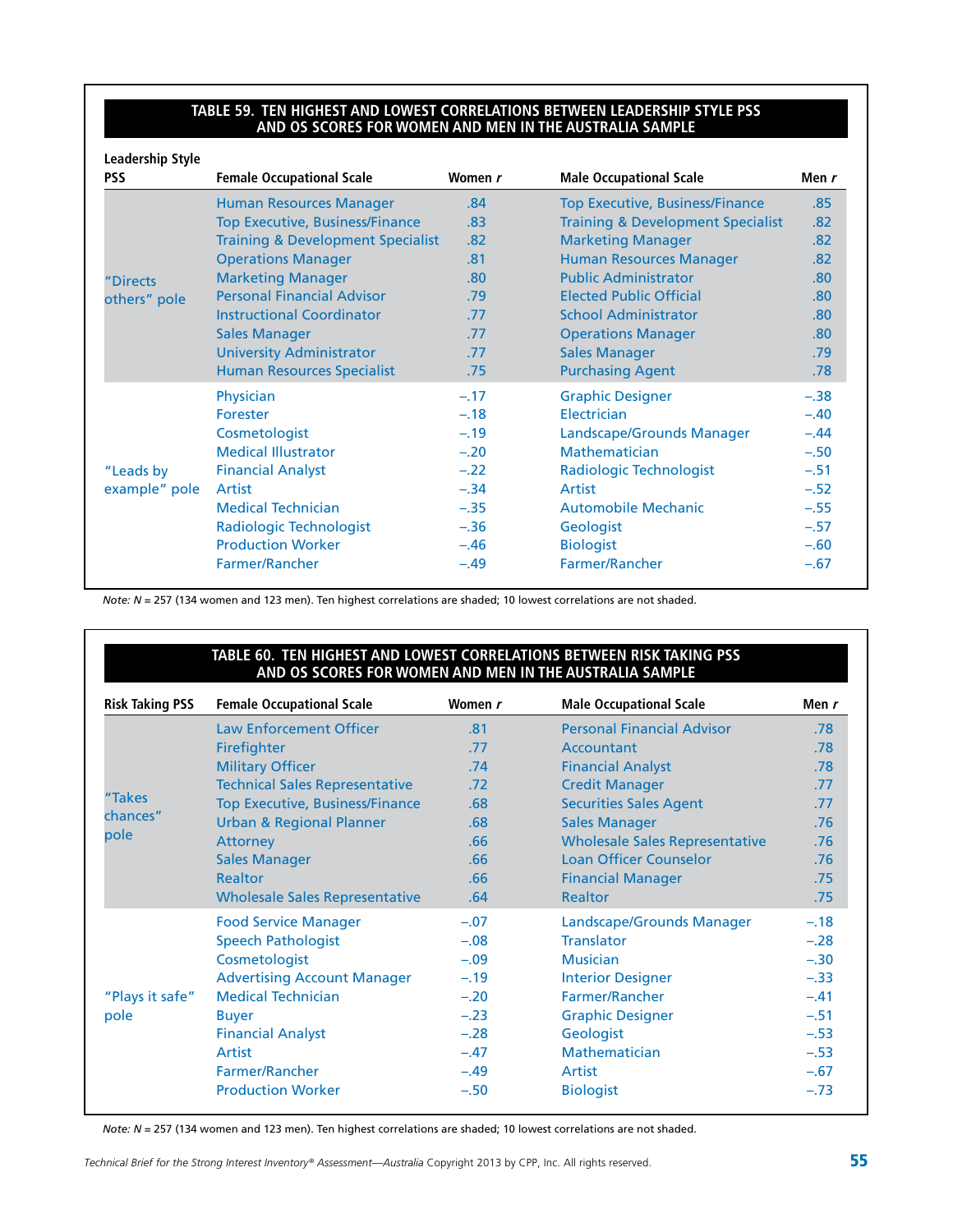#### **Table 61. Ten Highest and Lowest Correlations Between Team Orientation PSS and OS Scores for Women and Men in the Australia Sample**

| <b>PSS</b>     | <b>Female Occupational Scale</b>             | Women r | <b>Male Occupational Scale</b>         | Men r            |
|----------------|----------------------------------------------|---------|----------------------------------------|------------------|
|                | <b>Human Resources Specialist</b>            | .66     | <b>Food Service Manager</b>            | .65              |
|                | <b>Business/Finance Supervisor</b>           | .63     | <b>Top Executive, Business/Finance</b> | .64              |
|                | <b>Operations Manager</b>                    | .59     | <b>Operations Manager</b>              | .63              |
| "Accomplishes  | <b>Human Resources Manager</b>               | .58     | <b>Management Analyst</b>              | .63              |
| tasks as a     | <b>Computer Mathematics Manager</b>          | .57     | <b>Purchasing Agent</b>                | .62              |
| team" pole     | <b>Training &amp; Development Specialist</b> | .57     | <b>Securities Sales Agent</b>          | .62 <sub>1</sub> |
|                | <b>Personal Financial Advisor</b>            | .55     | <b>Wholesale Sales Representative</b>  | .62              |
|                | <b>Top Executive, Business/Finance</b>       | .55     | <b>Financial Analyst</b>               | .61              |
|                | <b>Management Analyst</b>                    | .55     | <b>Technical Sales Representative</b>  | .61              |
|                | <b>Instructional Coordinator</b>             | .55     | <b>Personal Financial Advisor</b>      | .60              |
|                | <b>Medical Technician</b>                    | $-.09$  | <b>Automobile Mechanic</b>             | $-.22$           |
|                | Paralegal                                    | $-.09$  | Landscape/Grounds Manager              | $-.22$           |
|                | Cosmetologist                                | $-.10$  | <b>Translator</b>                      | $-.23$           |
|                | Radiologic Technologist                      | $-.13$  | <b>Musician</b>                        | $-.27$           |
| "Accomplishes  | <b>Advertising Account Manager</b>           | $-.13$  | Farmer/Rancher                         | $-.36$           |
| tasks indepen- | <b>Medical Illustrator</b>                   | $-.14$  | <b>Graphic Designer</b>                | $-.39$           |
| dently" pole   | <b>Financial Analyst</b>                     | $-.19$  | Geologist                              | $-.41$           |
|                | <b>Production Worker</b>                     | $-.21$  | <b>Mathematician</b>                   | $-.42$           |
|                | Farmer/Rancher                               | $-.25$  | <b>Biologist</b>                       | $-.48$           |
|                | <b>Artist</b>                                | $-.26$  | <b>Artist</b>                          | $-.49$           |

*Note: N* = 257 (134 women and 123 men). Ten highest correlations are shaded; 10 lowest correlations are not shaded.

### Relationships Between the PSSs and the CPI 260® Scales

The validity of the PSSs was also examined by correlating them with the CPI 260 scales (see Table 62). Results showed that people who scored high on the Work Style PSS tended to be described by the CPI 260 assessment as being nominated to positions of leadership (high Leadership) and sociable, active, and socially competent (high Sociability). Individuals who scored high on the Learning Environment PSS tended to be described by the CPI assessment as ambitious (high Capacity for Status) and efficient in use of intellectual abilities (high Conceptual Fluency). Those who scored high on the Leadership Style PSS tended to be described by the CPI assessment as being nominated to positions of leadership (high Leadership), confident, assertive, and persuasive (high Dominance), and liking activities involving other people (high Sociability). Those who scored high on the Risk Taking PSS tended to be described by the CPI assessment as enjoying activities involving other people (high Sociability) and self-assured and not easily embarrassed (high Social Presence). Finally, those with high Team Orientation scores tended to be described as enjoying activities involving other people (high Sociability), being nominated to positions of leadership (high Leadership), and understanding the feelings and thinking of others (high Empathy).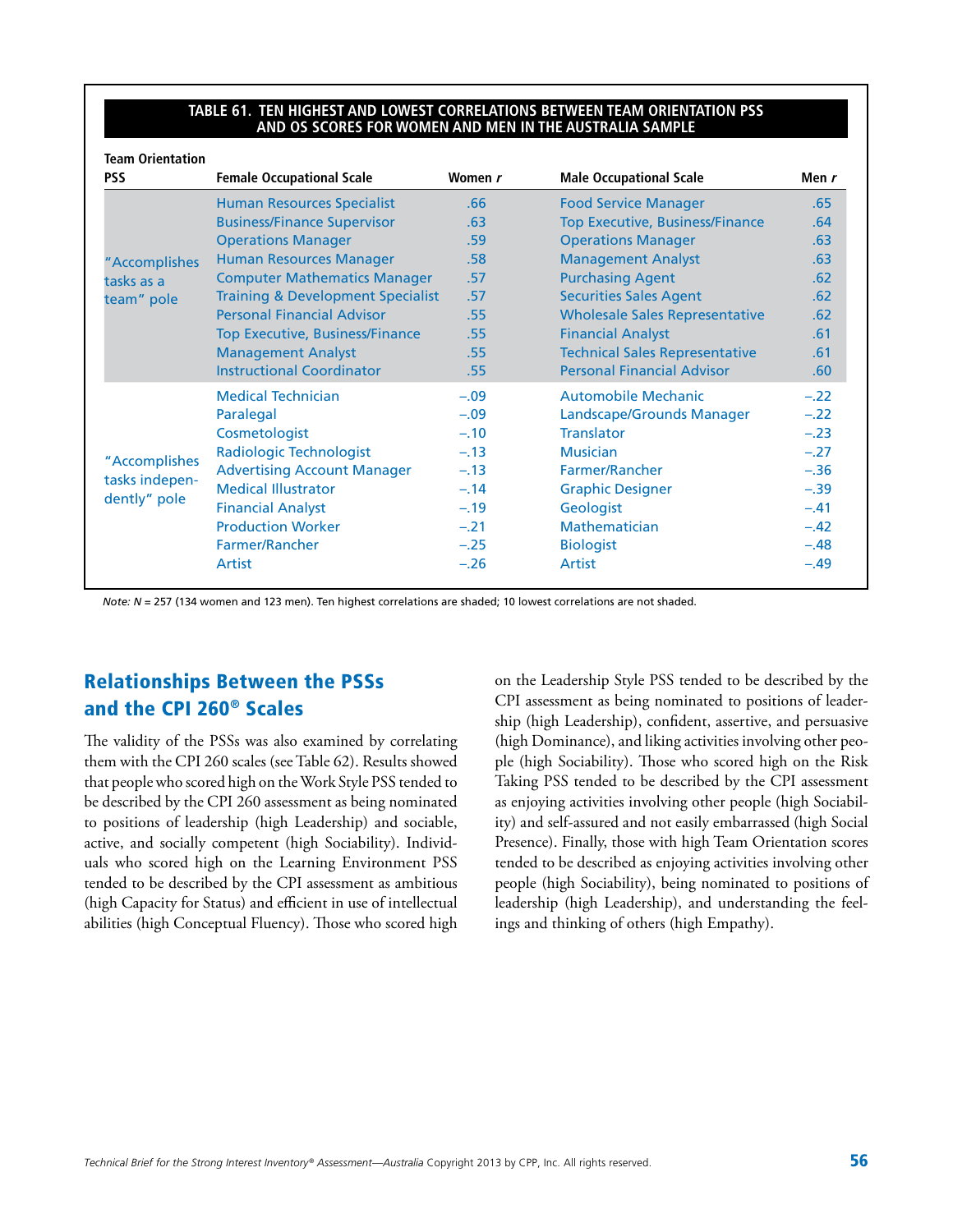#### **Table 62. Correlations Between the PSSs and the CPI 260® Scales in the Australia Sample**

|                                                        | <b>Personal Style Scales</b> |                                |            |                    |                                   |  |  |  |
|--------------------------------------------------------|------------------------------|--------------------------------|------------|--------------------|-----------------------------------|--|--|--|
| CPI 260 <sup>®</sup> Scale                             | <b>Work Style</b>            | Learning<br><b>Environment</b> | Leadership | <b>Risk Taking</b> | <b>Team</b><br><b>Orientation</b> |  |  |  |
| <b>Dominance</b>                                       | .23                          | .35                            | .59        | .20                | .31                               |  |  |  |
| <b>Capacity for Status</b>                             | .21                          | .56                            | .57        | .27                | .37                               |  |  |  |
| Sociability                                            | .29                          | .32                            | .58        | .30 <sub>0</sub>   | .45                               |  |  |  |
| <b>Social Presence</b>                                 | .18                          | .35                            | .50        | .30 <sub>0</sub>   | .35                               |  |  |  |
| Self-acceptance                                        | .23                          | .29                            | .56        | .26                | .32                               |  |  |  |
| Independence                                           | .15                          | .33                            | .50        | .16                | .24                               |  |  |  |
| Empathy                                                | .16                          | .40                            | .47        | .23                | .41                               |  |  |  |
| Responsibility                                         | .05                          | .32                            | .14        | $-.06$             | .25                               |  |  |  |
| <b>Social Conformity</b>                               | .16                          | .11                            | $-.08$     | $-.26$             | .08                               |  |  |  |
| Self-control                                           | .08                          | $-.03$                         | $-.23$     | $-.32$             | .08                               |  |  |  |
| <b>Good Impression</b>                                 | .22                          | .06                            | .02        | $-.16$             | .23                               |  |  |  |
| Communality                                            | .03                          | $-.02$                         | $-.07$     | $-.02$             | .21                               |  |  |  |
| <b>Well-being</b>                                      | .17                          | .19                            | .13        | $-.09$             | .29                               |  |  |  |
| <b>Tolerance</b>                                       | .11                          | .25                            | .04        | $-.08$             | .19                               |  |  |  |
| Achievement via Conformance                            | .29                          | .34                            | .25        | $-.11$             | .28                               |  |  |  |
| Achievement via Independence                           | .06                          | .40                            | .17        | .01                | .23                               |  |  |  |
| <b>Conceptual Fluency</b>                              | .21                          | .49                            | .37        | .10                | .31                               |  |  |  |
| Insightfulness                                         | .09                          | .41                            | .27        | .10                | .27                               |  |  |  |
| Flexibility                                            | $-.01$                       | .09                            | $-.06$     | $-.04$             | .03                               |  |  |  |
| Sensitivity                                            | .11                          | $-.11$                         | $-.38$     | $-.46$             | $-.21$                            |  |  |  |
| <b>Managerial Potential</b>                            | .15                          | .37                            | .33        | $-.07$             | .31                               |  |  |  |
| <b>Work Orientation</b>                                | .12                          | .24                            | .12        | $-.08$             | .30                               |  |  |  |
| <b>Creative Temperament</b>                            | .06                          | .42                            | .34        | .14                | .21                               |  |  |  |
| Leadership                                             | .29                          | .43                            | .60        | .16                | .43                               |  |  |  |
| Amicability                                            | .11                          | .10                            | $-.06$     | $-.24$             | .22                               |  |  |  |
| <b>Law Enforcement Orientation</b>                     | .01                          | .28                            | .23        | .11                | .21                               |  |  |  |
| vector 1: Orientation Toward Others                    | $-.08$                       | $-.30$                         | $-.51$     | $-.29$             | $-.14$                            |  |  |  |
| vector 2: Orientation Toward<br><b>Societal Values</b> | .11                          | .11                            | .15        | .01                | .16                               |  |  |  |
| vector 3: Orientation Toward Self                      | .17                          | .24                            | .03        | $-.14$             | .23                               |  |  |  |
|                                                        |                              |                                |            |                    |                                   |  |  |  |

*Note: n* = 128.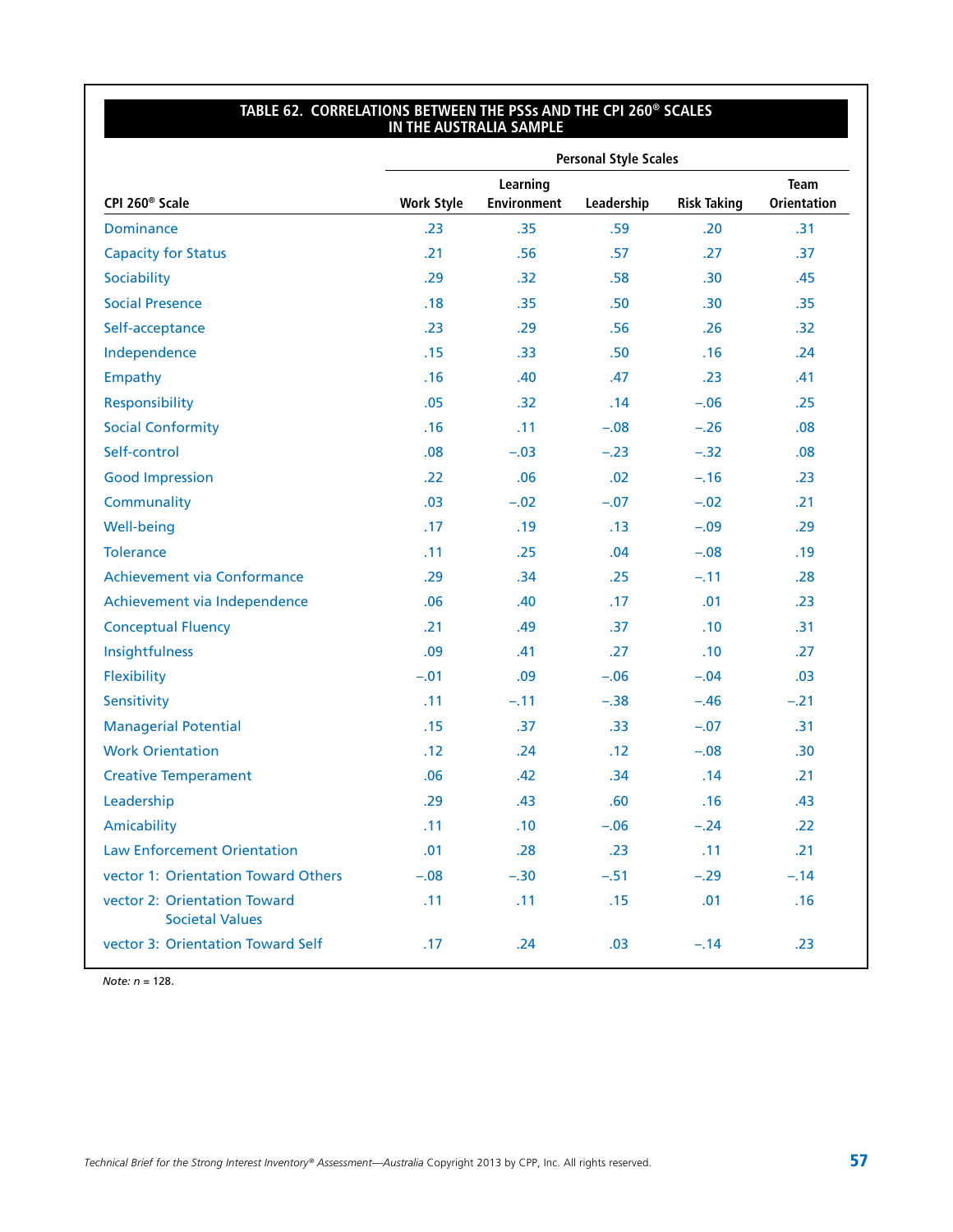The administrative indexes provide a summary of an individual's responses to the different sections of the Strong assessment. This information can aid career professionals in interpretation of a client's Strong results. The current version of the Strong has three types of administrative indexes that are reported on the Strong Profile. These include item response percentages, a total responses index, and a typicality index. Each type of index is described below.

### Item Response Percentages

The item response percentages index comprises five measures, one for each of the response options on the *Strong* assessment (see chapter 4 of the Strong manual [Donnay et al., 2005] for further discussion of the response options used on the 2004 Strong assessment). Each of the measures shows the percentage of responses made using the various response options. For example, the "Strongly Like" component of the index reflects the percentage of responses on the inventory that were either "Strongly Like" (used in sections 1 through 5) or "Strongly Like Me" (used in section 6). These values reflect the respondent's response style when completing the inventory. In addition to the item response percentages for the entire inventory, similar measures are also computed for each of the six sections that make up the Strong assessment. These are reported for the career professional to aid in interpretation but are not used for additional analyses or identification of unusual or irregular response profiles.

#### Normal Response Ranges

Table 63 shows the means and standard deviations for the entire inventory (total percentage) as well as the response percentages for each of the six sections of the Strong assessment. Mean scores for the GRS are reported in the Strong manual. A range of 2 standard deviations above and below the GRS mean score reflects normal responding. For additional interpretive guidance, Table 64 shows the upper and lower bounds of normal ranges of possible response percentages. The interpretive categories are again based on the 2004

U.S. General Representative Sample (GRS). Figures 1–5 also show the distribution of response percentages of the entire inventory for women and men in the Australia sample. These figures are very similar to those reported for the GRS in the Strong manual. As shown, respondents made the most use of the "Indifferent," "Like," and "Dislike" response options.

### Total Responses Index

One indicator of response problems that has been used historically on the Strong assessment, and is continued here, is the total responses index. "Total Responses" represents the number of item responses on the answer sheet recognized by the scanning software, or entered and recorded on the Internet site. Since the Strong assessment has 291 items, if every item were answered, the response total would be 291. A few answers may be omitted without appreciably affecting the scoring, but if the total responses index drops below 276, reports will not be generated. The average total responses index for the overall Australia sample was 289.

### Typicality Index

The typicality index is the result of a multipart computation that provides the career professional with a quick check for potentially invalid or unusual responses. It identifies response profiles that appear to be random and those that appear to be outside the normal range of responses, or both. Potential concerns along with suggestions regarding the apparent issue are provided on the last page of the Profile. A detailed description of the computation process and use of the typicality index is provided in the Strong manual. In short, however, a score of 17 or greater indicates that the combination of item responses appears consistent, while a score of less than 17 indicates that the combination of item responses appears inconsistent. The average typicality index for the Australia sample was 22, thus suggesting that responses were consistent across participants.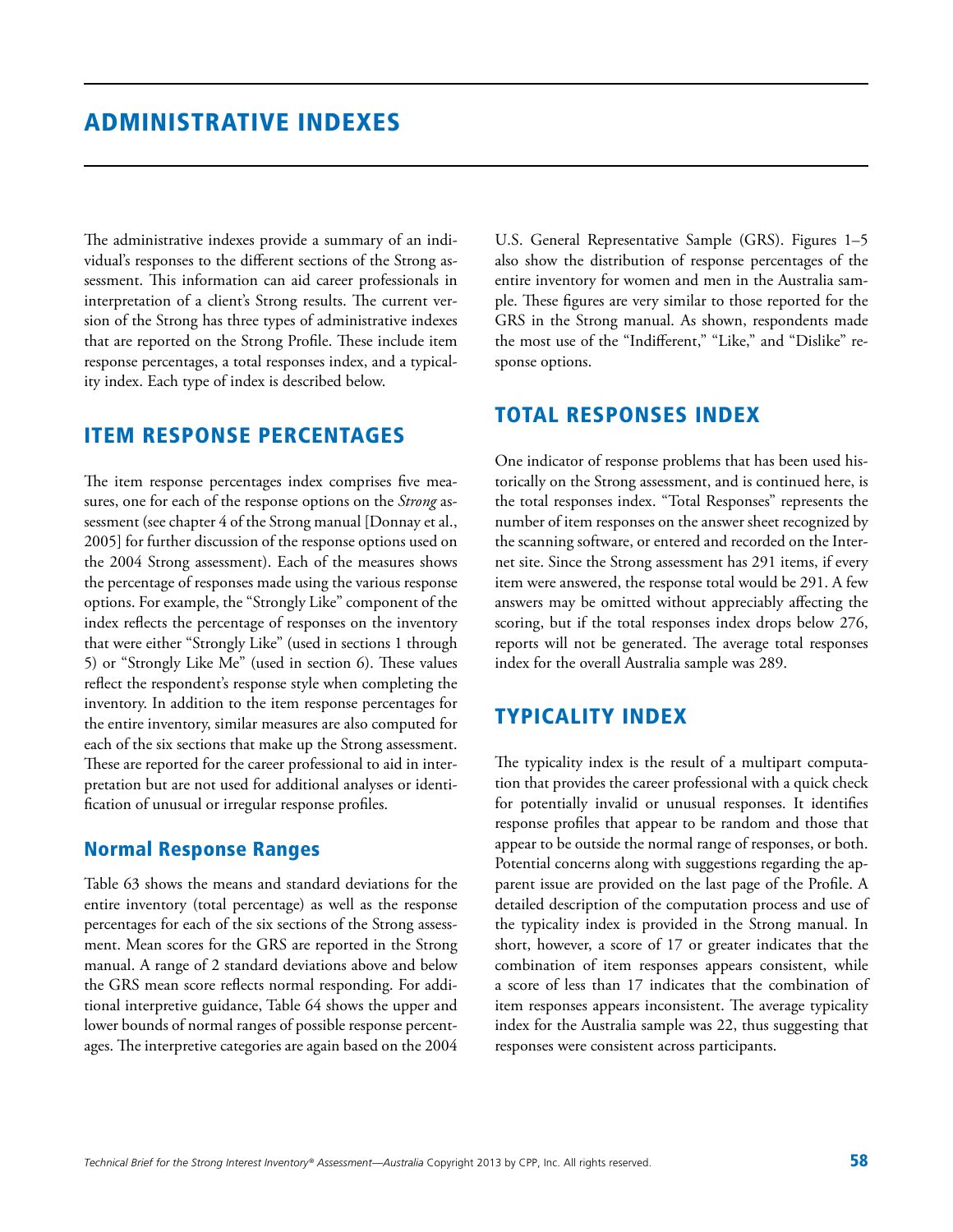|                                   |            |       | <b>Strongly Like</b> |       | Like        | <b>Indifferent</b> |             | <b>Dislike</b> |             | <b>Strongly Dislike</b> |             |
|-----------------------------------|------------|-------|----------------------|-------|-------------|--------------------|-------------|----------------|-------------|-------------------------|-------------|
| <b>Section</b>                    | Gender     | М     | SD                   | М     | SD          | М                  | <b>SD</b>   | М              | SD          | M                       | SD          |
| <b>Entire Inventory</b>           | Women      | 7.29  | 7.77                 |       | 23.25 14.35 |                    | 27.57 18.54 | 20.19          | 16.01       |                         | 21.71 22.12 |
|                                   | <b>Men</b> | 7.42  | 9.58                 | 27.06 | 20.68       | 35.10              | 24.50       | 17.67          | 17.21       | 12.75                   | 18.90       |
|                                   | Combined   | 7.35  | 8.66                 |       | 25.07 17.74 |                    | 31.17 21.88 |                | 18.99 16.61 |                         | 17.42 21.08 |
| <b>Occupations</b>                | Women      | 5.55  | 8.55                 | 20.47 | 16.10       | 26.25              | 22.95       | 22.22          | 21.70       |                         | 25.51 27.82 |
|                                   | Men        | 6.84  | 12.69                |       | 22.93 21.46 |                    | 33.64 28.50 |                | 20.59 22.60 | 16.00                   | 23.83       |
|                                   | Combined   | 6.17  | 10.73                | 21.65 | 18.86       | 29.79              | 25.97       | 21.44          | 22.11       | 20.96                   | 26.37       |
| <b>Subject Areas</b>              | Women      | 6.70  | 8.40                 |       | 23.02 17.32 | 26.43              | 22.35       | 19.67          | 20.05       |                         | 24.18 29.07 |
|                                   | <b>Men</b> | 6.90  | 10.92                | 26.27 | 22.74       |                    | 34.94 27.82 | 18.05          | 20.88       |                         | 13.84 23.01 |
|                                   | Combined   | 6.79  | 9.67                 | 24.57 | 20.12       |                    | 30.51 25.42 | 18.89          | 20.42       |                         | 19.23 26.80 |
| <b>Activities</b>                 | Women      | 8.20  | 9.19                 |       | 25.42 16.71 |                    | 28.68 20.44 |                | 18.90 15.15 |                         | 18.80 22.40 |
|                                   | <b>Men</b> | 7.86  | 11.29                |       | 30.14 22.93 |                    | 36.10 26.98 | 15.41          | 16.17       |                         | 10.49 19.80 |
|                                   | Combined   |       | 8.04 10.23           |       | 27.68 20.03 |                    | 32.23 24.03 | 17.23          | 15.71       |                         | 14.82 21.56 |
| <b>Leisure Activities</b>         | Women      | 11.55 | 12.29                |       | 24.49 16.09 | 22.50              | 17.78       | 18.97          | 16.50       |                         | 22.49 22.07 |
|                                   | <b>Men</b> |       | 10.29 14.35          |       | 28.79 21.75 |                    | 32.97 25.69 |                | 16.09 16.26 |                         | 11.86 16.54 |
|                                   | Combined   | 10.95 | 13.31                |       | 26.55 19.10 |                    | 27.51 22.50 | 17.59          | 16.42       | 17.40                   | 20.29       |
| People                            | Women      |       | 5.85 12.59           |       | 22.04 20.81 |                    | 43.47 27.53 |                | 17.05 17.20 |                         | 11.58 17.48 |
|                                   | <b>Men</b> | 5.99  | 12.35                |       | 27.24 25.79 |                    | 46.04 29.49 |                | 14.00 16.98 | 6.72                    | 12.27       |
|                                   | Combined   | 5.92  | 12.45                |       | 24.53 23.42 |                    | 44.70 28.46 |                | 15.59 17.13 | 9.26                    | 15.38       |
| Your Characteristics <sup>a</sup> | Women      | 11.38 | 16.06                | 34.88 | 21.93       | 25.87              | 24.15       | 20.44          | 20.48       | 7.43                    | 14.14       |
|                                   | <b>Men</b> | 6.45  | 12.34                | 45.31 | 28.98       | 31.27              | 29.95       | 13.90          | 14.76       | 3.07                    | 7.96        |
|                                   | Combined   |       | 9.02 14.58           |       | 39.87 26.03 |                    | 28.45 27.16 |                | 17.31 18.24 | 5.34                    | 11.78       |

## **Table 63. Average Item Response Percentages for the Entire Inventory**

*Note: N* = 257 (134 women and 123 men).

a Response options in section 6 (the "Your Characteristics" section)—"Strongly Like Me," "Like Me," "Don't Know," " Unlike Me," "Strongly Unlike Me" differ from response options in others sections of the Strong items.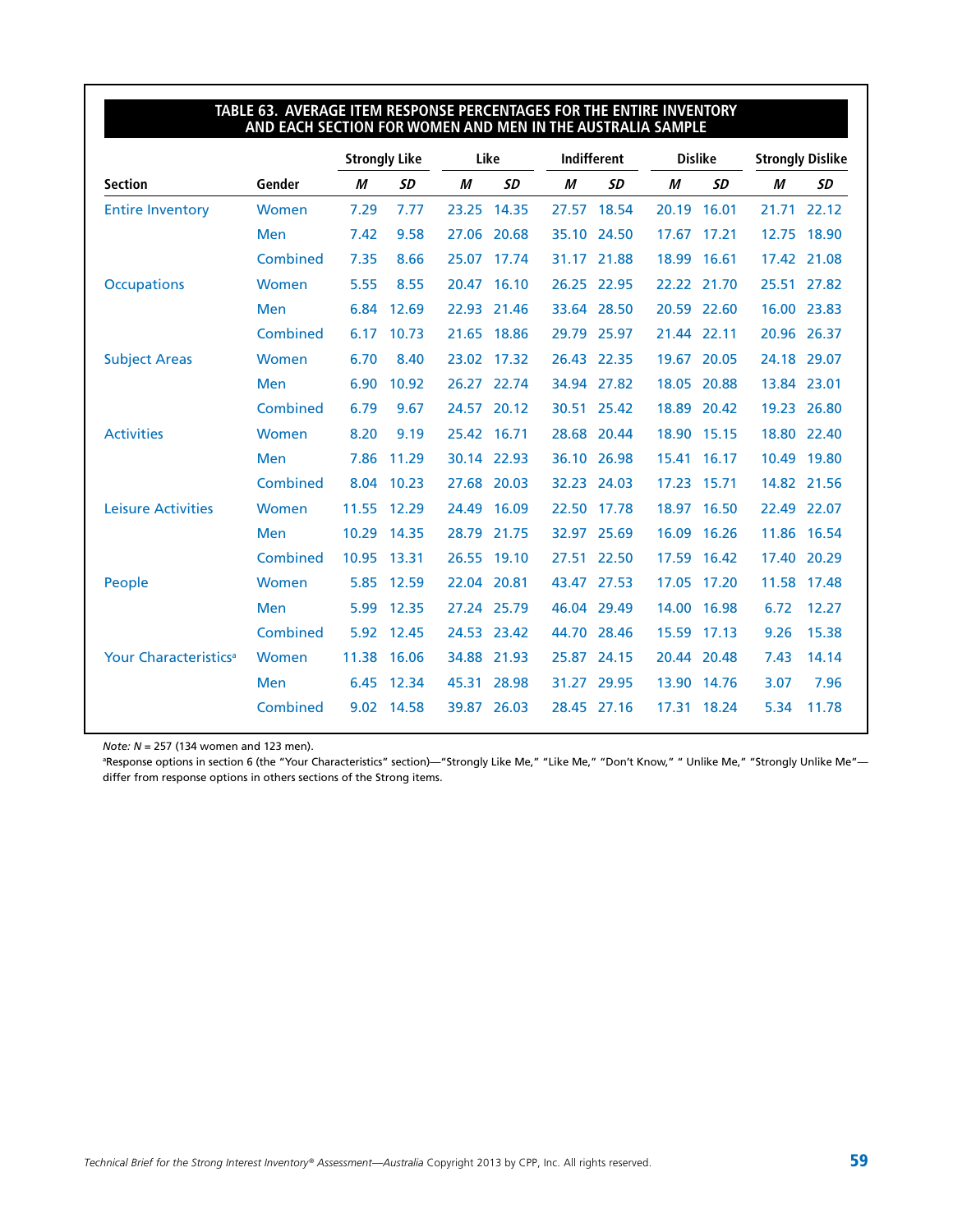|                              |          |                       | <b>Strongly Like</b>  |                       | Like                         |                       | Indifferent           |                       | <b>Dislike</b>        |                       | <b>Strongly Dislike</b> |  |
|------------------------------|----------|-----------------------|-----------------------|-----------------------|------------------------------|-----------------------|-----------------------|-----------------------|-----------------------|-----------------------|-------------------------|--|
| <b>Section</b>               | Gender   | Lower<br><b>Bound</b> | Upper<br><b>Bound</b> | Lower<br><b>Bound</b> | <b>Upper</b><br><b>Bound</b> | Lower<br><b>Bound</b> | Upper<br><b>Bound</b> | Lower<br><b>Bound</b> | Upper<br><b>Bound</b> | Lower<br><b>Bound</b> | Upper<br><b>Bound</b>   |  |
| <b>Entire Inventory</b>      | Women    | 0.00                  | 27.21                 | 4.78                  | 41.46                        | 4.22                  | 42.83                 | 0.00                  | 37.55                 | 0.00                  | 60.27                   |  |
|                              | Men      | 0.00                  | 27.31                 | 5.64                  | 44.54                        | 6.78                  | 46.23                 | 0.00                  | 39.99                 | 0.00                  | 49.96                   |  |
|                              | Combined | 0.00                  | 27.26                 | 5.10                  | 43.10                        | 5.28                  | 44.75                 | 0.00                  | 38.88                 | 0.00                  | 55.81                   |  |
| <b>Occupations</b>           | Women    | 0.00                  | 20.02                 | 0.00                  | 35.07                        | 0.00                  | 43.70                 | 0.00                  | 48.96                 | 0.00                  | 83.69                   |  |
|                              | Men      | 0.00                  | 19.95                 | 0.00                  | 37.84                        | 0.00                  | 47.81                 | 0.00                  | 51.45                 | 0.00                  | 72.98                   |  |
|                              | Combined | 0.00                  | 19.98                 | 0.00                  | 36.52                        | 0.00                  | 45.95                 | 0.00                  | 50.39                 | 0.00                  | 78.98                   |  |
| <b>Subject Areas</b>         | Women    | 0.00                  | 35.27                 | 0.00                  | 50.35                        | 0.00                  | 49.81                 | 0.00                  | 42.67                 | 0.00                  | 65.75                   |  |
|                              | Men      | 0.00                  | 33.99                 | 0.00                  | 53.00                        | 0.02                  | 56.45                 | 0.00                  | 46.56                 | 0.00                  | 54.15                   |  |
|                              | Combined | 0.00                  | 34.66                 | 0.00                  | 51.72                        | 0.00                  | 53.46                 | 0.00                  | 44.73                 | 0.00                  | 60.58                   |  |
| <b>Activities</b>            | Women    | 0.00                  | 35.83                 | 3.13                  | 51.21                        | 1.97                  | 48.39                 | 0.00                  | 37.13                 | 0.00                  | 50.75                   |  |
|                              | Men      | 0.00                  | 36.14                 | 4.43                  | 54.88                        | 3.99                  | 52.19                 | 0.00                  | 39.90                 | 0.00                  | 39.97                   |  |
|                              | Combined | 0.00                  | 35.99                 | 3.65                  | 53.17                        | 2.80                  | 50.47                 | 0.00                  | 38.58                 | 0.00                  | 46.10                   |  |
| Leisure Activities Women     |          | 0.00                  | 44.77                 | 0.00                  | 52.85                        | 0.00                  | 45.55                 | 0.00                  | 39.36                 | 0.00                  | 54.79                   |  |
|                              | Men      | 0.00                  | 40.27                 | 0.91                  | 56.55                        | 0.00                  | 50.97                 | 0.00                  | 42.22                 | 0.00                  | 44.87                   |  |
|                              | Combined | 0.00                  | 42.64                 | 0.34                  | 54.80                        | 0.00                  | 48.60                 | 0.00                  | 40.89                 | 0.00                  | 50.45                   |  |
| People                       | Women    | 0.00                  | 36.16                 | 0.00                  | 62.50                        | 0.00                  | 75.22                 | 0.00                  | 45.23                 | 0.00                  | 43.43                   |  |
|                              | Men      | 0.00                  | 38.07                 | 0.00                  | 63.64                        | 0.00                  | 71.24                 | 0.00                  | 43.78                 | 0.00                  | 31.88                   |  |
|                              | Combined | 0.00                  | 37.14                 | 0.00                  | 63.15                        | 0.00                  | 73.28                 | 0.00                  | 44.50                 | 0.00                  | 38.18                   |  |
| Your                         | Women    | 0.00                  | 56.81                 | 0.00                  | 75.55                        | 0.00                  | 58.94                 | 0.00                  | 44.58                 | 0.00                  | 28.74                   |  |
| Characteristics <sup>a</sup> | Men      | 0.00                  | 62.46                 | 0.00                  | 79.81                        | 0.00                  | 57.61                 | 0.00                  | 41.57                 | 0.00                  | 20.24                   |  |
|                              | Combined | 0.00                  | 59.75                 | 0.00                  | 77.81                        | 0.00                  | 58.29                 | 0.00                  | 43.15                 | 0.00                  | 24.88                   |  |

*Note: N* = 2,250 (1,125 women and 1,125 men).

a Response options in section 6 (the "Your Characteristics" section)—"Strongly Like Me," "Like Me," "Don't Know," " Unlike Me," "Strongly Unlike Me" differ from response options in others sections of the Strong items.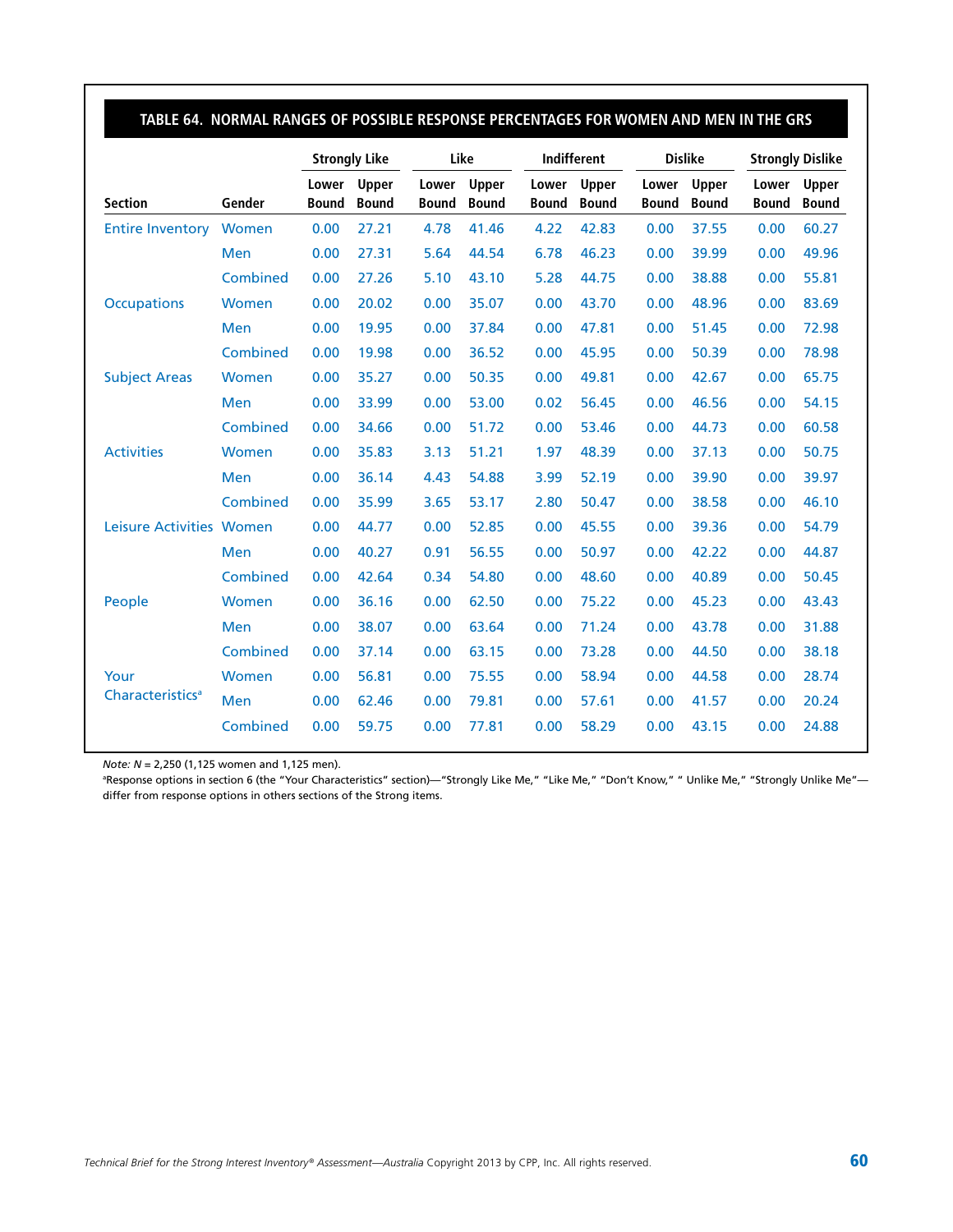

**Figure 1.** Distribution of "Strongly Like" Responses for Women and Men in the Australia Sample



**Figure 2.** Distribution of "Like" Responses for Women and Men in the Australia Sample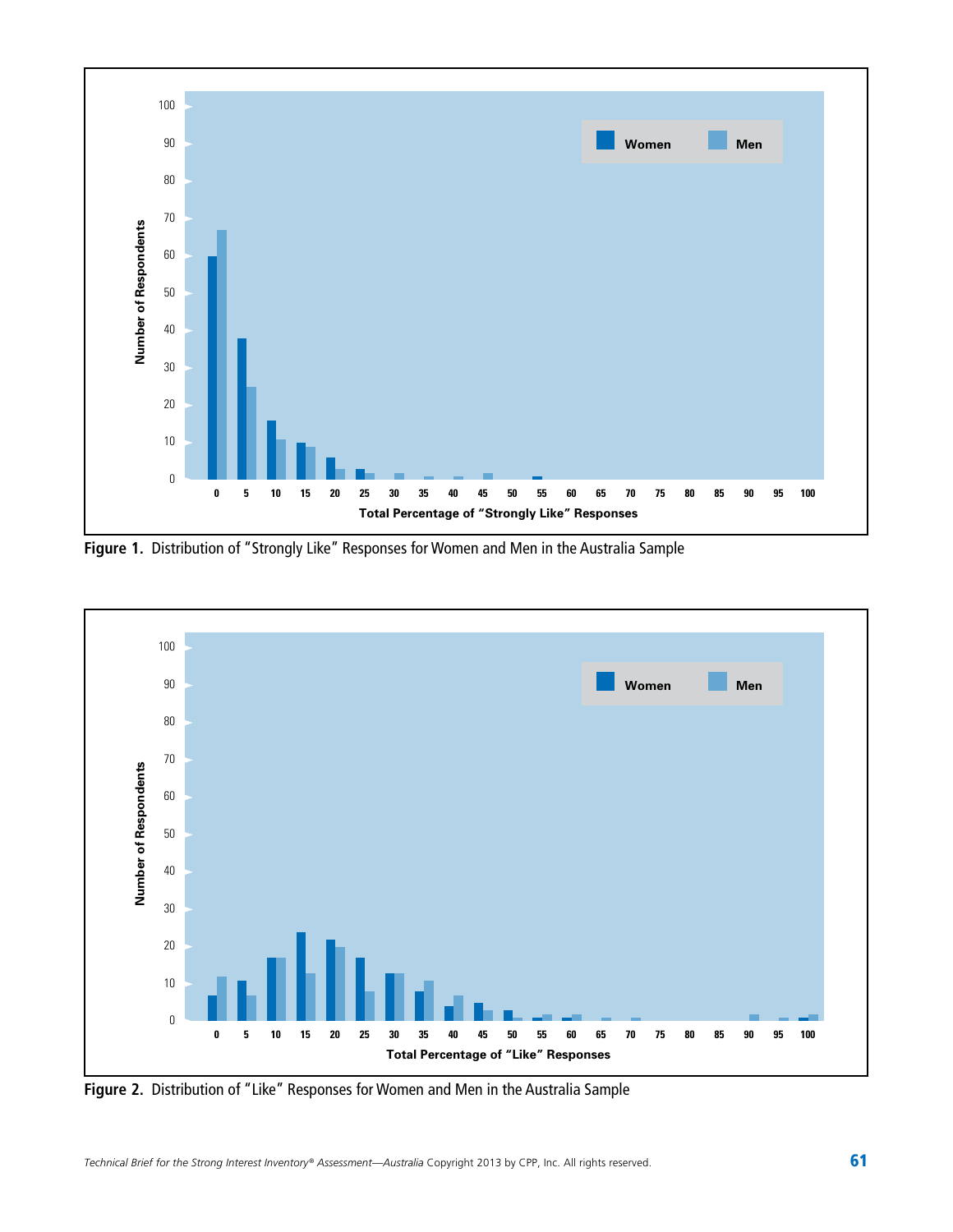

**Figure 3.** Distribution of "Indifferent" Responses for Women and Men in the Australia Sample



**Figure 4.** Distribution of "Dislike" Responses for Women and Men in the Australia Sample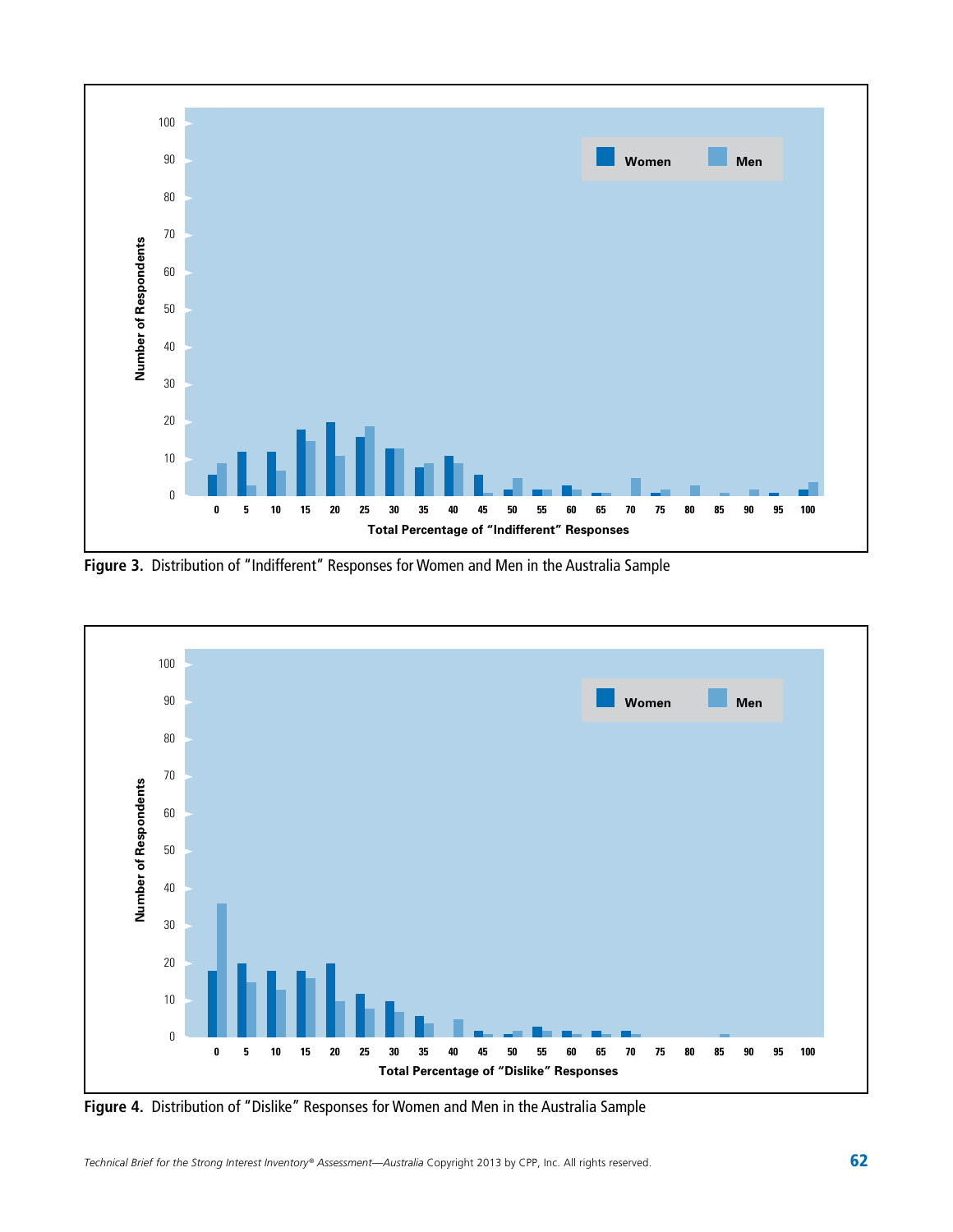

**Figure 5.** Distribution of "Strongly Dislike" Responses for Women and Men in the Australia Sample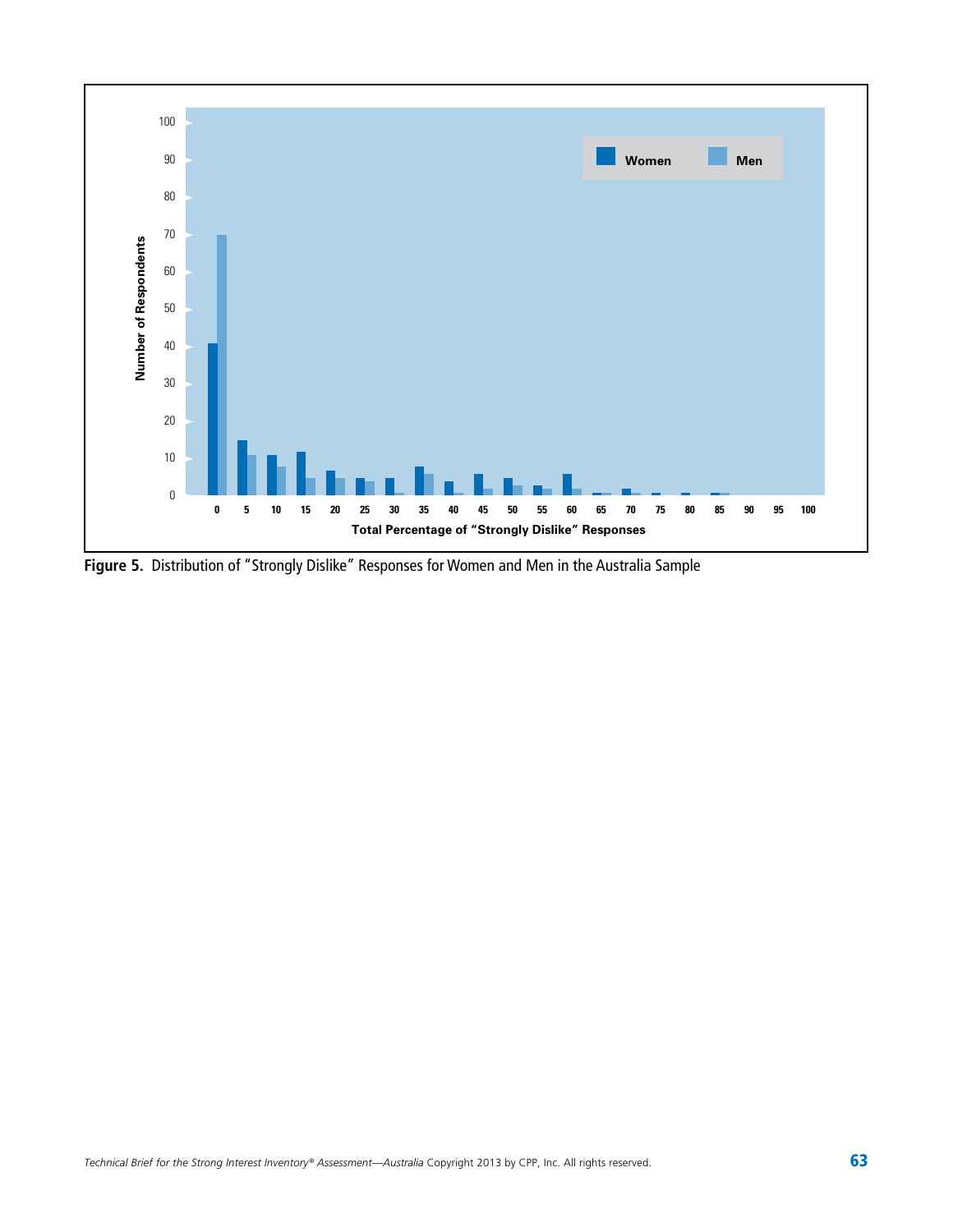### **CONCLUSION**

This technical brief summarizes the measurement properties of the *Strong Interest Inventory* assessment Australia sample. Results presented in this document suggest that the Strong assessment functions with people in Australia similarly to how it functions with the U.S. General Representative Sample and other international samples. The consistency of these results speaks to the ability of the Strong to be used as a cross-cultural measure of an individual's career and leisure interests and preferences for various occupations and styles of learning, working, playing, and living. As the Strong assessment continues to grow, larger and more diverse samples will become available to the publisher, and the measurement properties of the Strong assessment will continue to be evaluated.